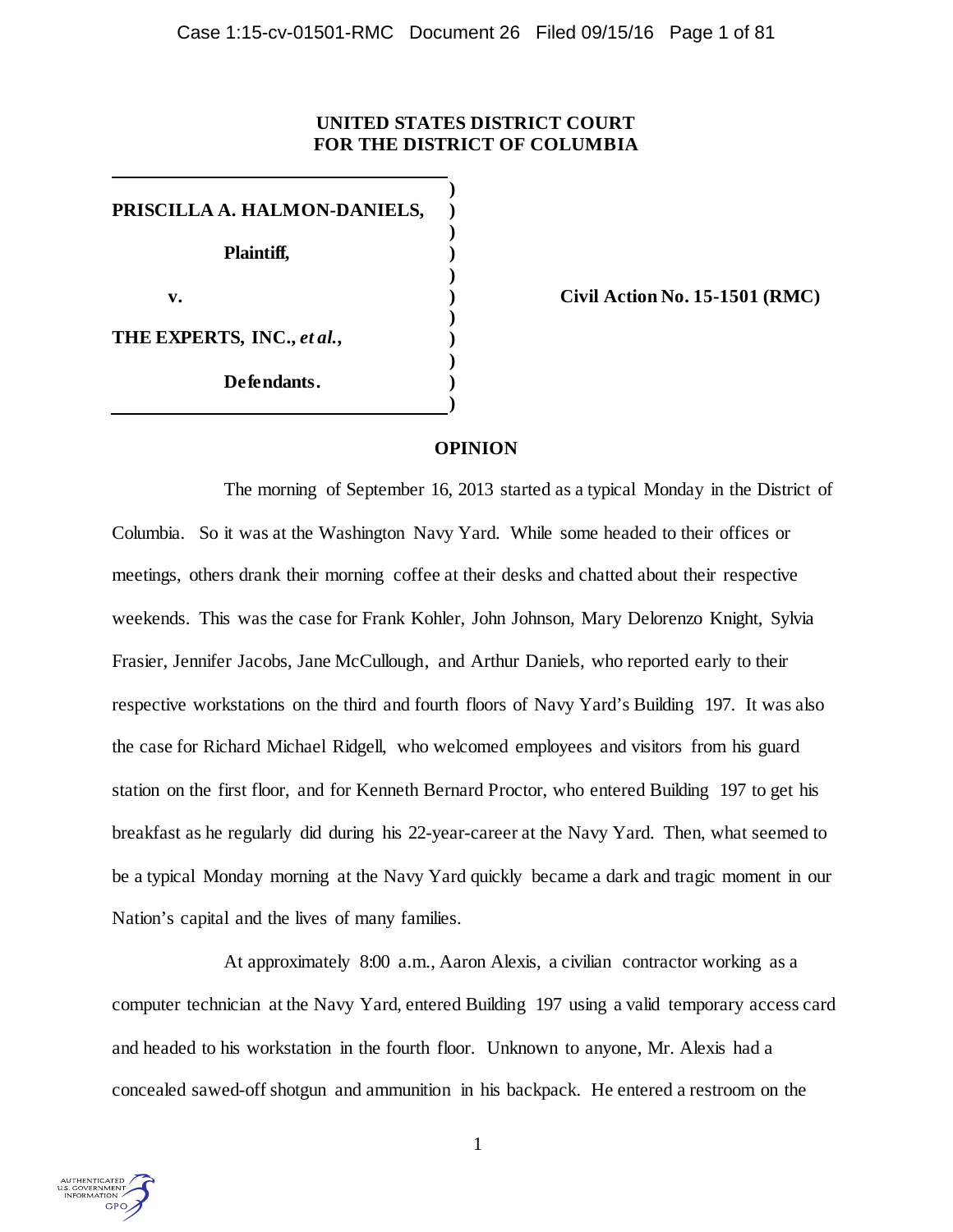## Case 1:15-cv-01501-RMC Document 26 Filed 09/15/16 Page 2 of 81

fourth floor, pulled out the gun, and assembled it. As he came out, he opened fire indiscriminately. Mr. Alexis continued his carnage through various floors of the building until law enforcement officers fatally shot him on the first floor at 9:25 a.m. The shooting resulted in twelve deaths and four non-fatal injuries.

Before the Court are nine related lawsuits arising out of the Navy Yard shooting. Plaintiffs are the personal representatives of the estates (or surviving family members or heirs) of seven decedents, a survivor seriously injured by Mr. Alexis, and a survivor who was a witness to the shooting. Plaintiffs assert a combination of negligence and intentional tort claims against HP Enterprise Services, LLC (HPES), which provided information technology services to the U.S. Navy as a government contractor, and The Experts, Inc. (The Experts), which was an HPES subcontractor and Mr. Alexis's employer. In addition, three of the nine cases also include claims against HBC Management Services, Inc. and The Hana Group, Inc. (collectively HBC), which provided security services at Building 197 of the Navy Yard.

The question raised by these related lawsuits is whether these companies can be held liable for money damages to the families of the decedents and to the two survivors for the criminal acts of Aaron Alexis. For the reasons that follow, the Court will grant in part and deny in part the motions to dismiss filed by HPES and The Experts. The Court will grant HBC's motion to dismiss. Only Plaintiffs' claims of negligent retention and supervision against HPES and The Experts will remain and proceed to discovery.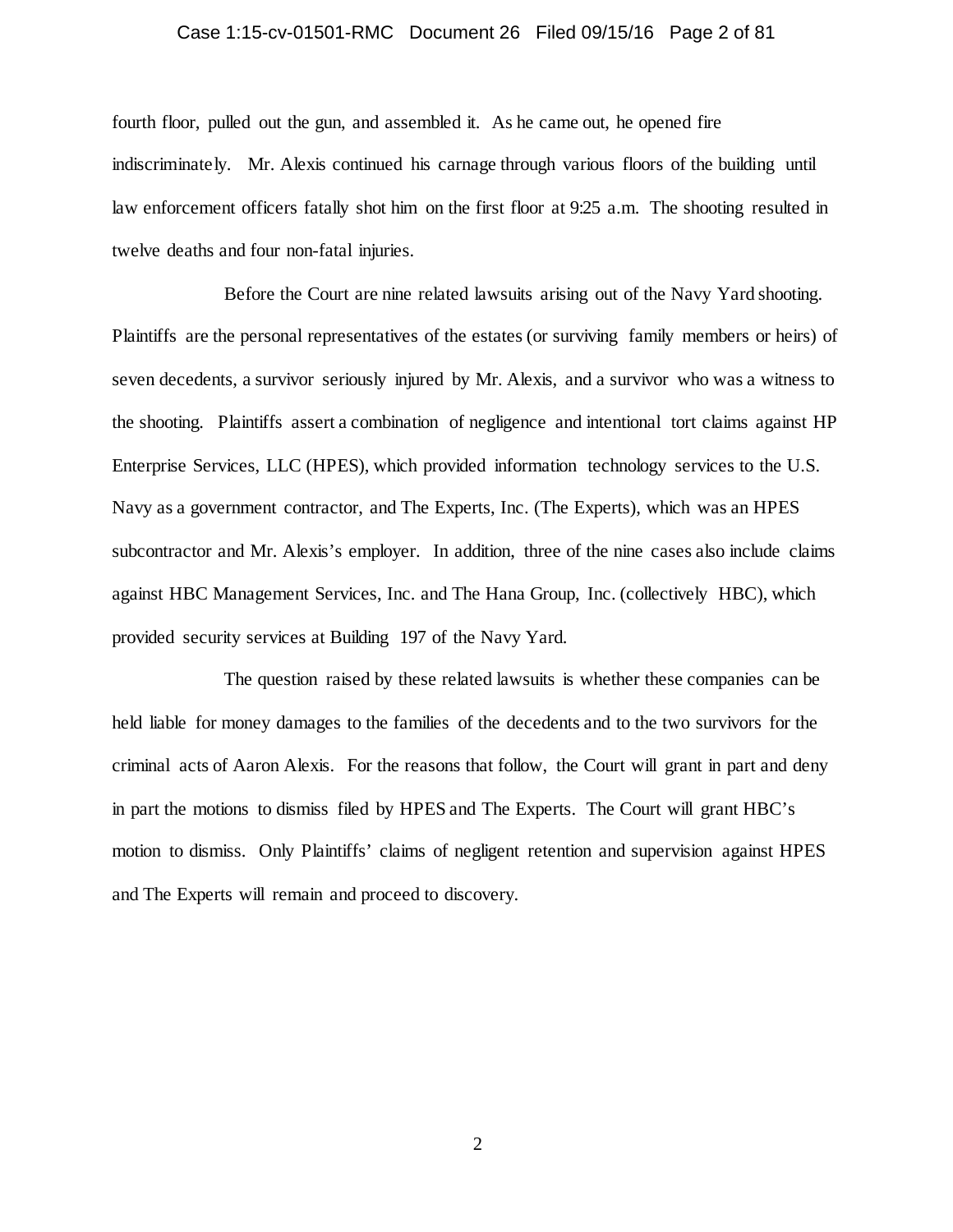# **I. FACTS[1](#page-2-0)**

In seven of the nine cases, the complaints seek damages for the deaths of those murdered by Mr. Alexis:

- *Delorenzo v. HP Enterprise Servs., LLC*, Case No. 1:15-cv-0216-RMC
- *Frasier v. HP Enterprise Servs., LLC*, Case No. 1:15-cv-1492-RMC
- *Proctor v. HP Enterprise Servs., LLC*, Case No. 1:15-cv-1494-RMC
- *Halmon-Daniels v. The Experts, Inc.*, Case No. 1:15-cv-1501-RMC
- *Kohler v. HP Enterprise Servs., LLC*, Case No. 1:15-cv-1636-RMC
- *Ridgell v. HP Enterprise Servs., LLC*, Case No. 1:15-cv-1637-RMC
- *Zagami v. HP Enterprise Servs., LLC*, Case No. 1:15-cv-1638-RMC

The remaining two complaints seek damages for injuries (mental, emotional, and physical) suffered during the shooting:

- *McCullough v. HP Enterprise Servs., LLC*, Case No. 1:15-cv-1639-RMC
- *Jacobs v. The Experts, Inc.*, Case No. 1:15-cv-2242-RMC

Plaintiffs assert common law negligence claims against both HPES and The Experts for failing to anticipate and prevent the mass shooting by Mr. Alexis, as well as claims of negligent hiring, retention, supervision, undertaking, and credentialing. Plaintiffs also rely on various statutes, regulations, and policy manuals to assert negligence *per se* and statutory duty

<span id="page-2-0"></span><sup>&</sup>lt;sup>1</sup> These facts are taken directly from the Complaints in the nine related cases. The Court has also considered documents incorporated by reference in the Complaints. *See EEOC v. St. Francis Xavier Parochial School*, 117 F.3d 621, 624 (D.C. Cir. 1997) (stating that courts may consider documents incorporated by reference in a complaint, as well as any matters of which the Court may take judicial notice, without converting a motion to dismiss into a motion for summary judgment); *see also Ward v. D.C. Dep't of Youth Rehab. Servs.*, 768 F. Supp. 2d 117, 119-20 (D.D.C. 2011) (explaining that courts may consider such documents even if they are not produced "by the plaintiff in the complaint but by the defendant in a motion to dismiss") (citations and internal quotation marks omitted).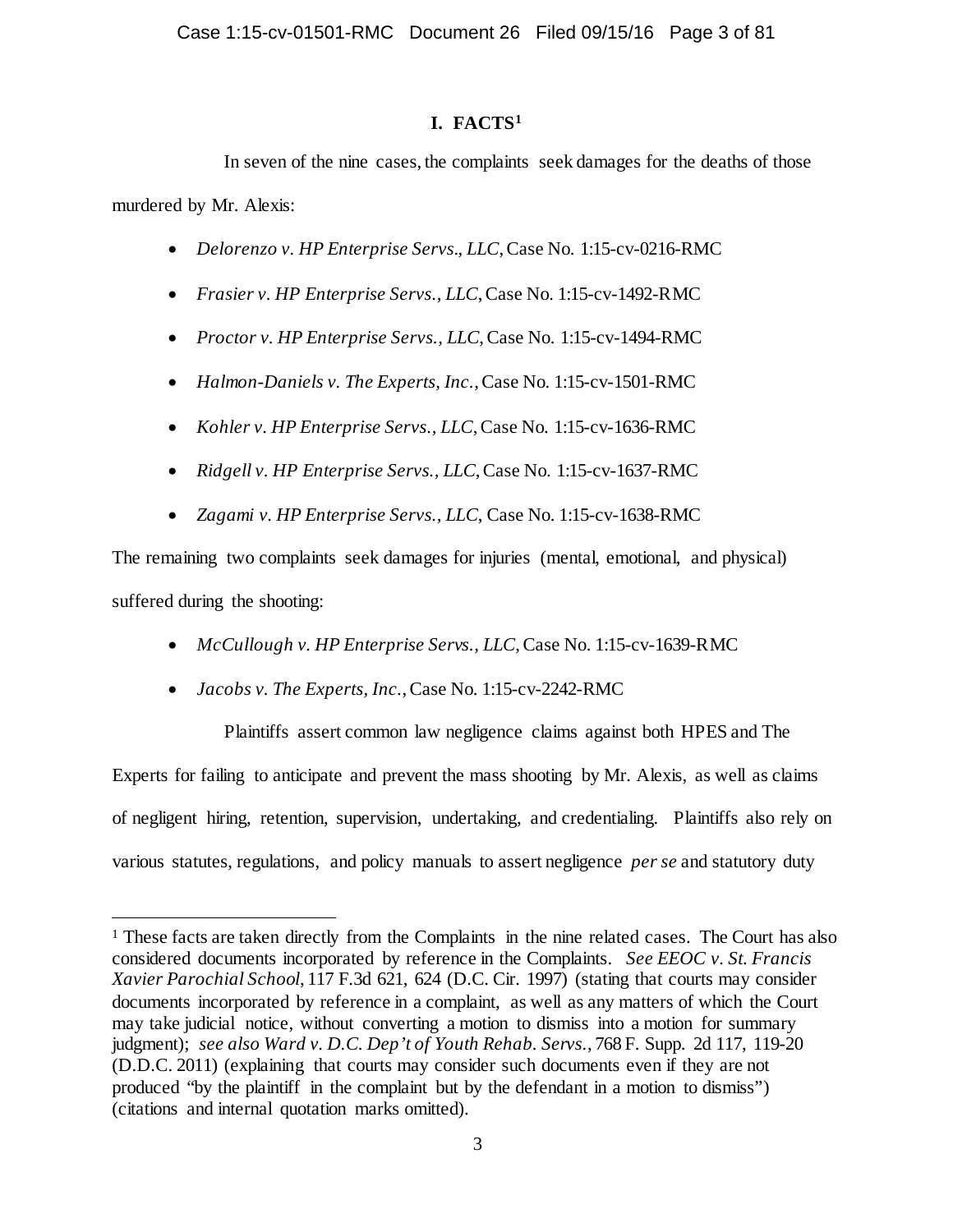#### Case 1:15-cv-01501-RMC Document 26 Filed 09/15/16 Page 4 of 81

claims against HPES and The Experts. In addition, Mr. Proctor and Ms. McCullough allege that HPES and The Experts are vicariously liable for Mr. Alexis's intentional torts of assault and battery. Finally, Ms. Kohler, Ms. Zagami, and Ms. Jacobs also aver negligence claims against the security company, HBC. Richard Ridgell worked for HBC and his estate does not sue his former employer. None of the other Plaintiffs worked for any of the Defendants.

The nine Complaints include lengthy factual allegations regarding Mr. Alexis's history and the sequence of events prior to the mass shooting of September 16, 2013. Plaintiffs rely extensively on government investigations, particularly by the Navy, and adopt government determinations, in many instances *verbatim*, as part of their own allegations.

## **A. History of Mr. Alexis Prior to his Employment with The Experts [2](#page-3-0)**

Plaintiffs allege that Mr. Alexis had an arrest record long before he was hired by The Experts and assigned to work at the Washington Navy Yard. On June 3, 2004, the Seattle Police Department arrested Mr. Alexis for allegedly shooting out the rear tires of a construction worker's vehicle. Mr. Alexis told the police that the construction worker had disrespected him and that he had a blackout fueled by anger. Mr. Alexis was charged, but never prosecuted or convicted, with malicious mischief. Plaintiffs also allege that, in 2006, Mr. Alexis was investigated because the tires of five vehicles in Mr. Alexis's apartment complex were slashed. Mr. Alexis was not arrested or charged on this occasion. In 2007, the Office of Personnel Management ran a records check on Mr. Alexis, who was serving in the Navy. The records check revealed the 2004 arrest in Seattle. Mr. Alexis provided a written account of the 2004

<span id="page-3-0"></span><sup>&</sup>lt;sup>2</sup> For purposes of ruling on the motions to dismiss, the Court accepts these factual allegations as true, noting that Plaintiffs failed to properly allege that HPES or The Experts knew or should have known about these facts about Mr. Alexis prior to his employment with The Experts.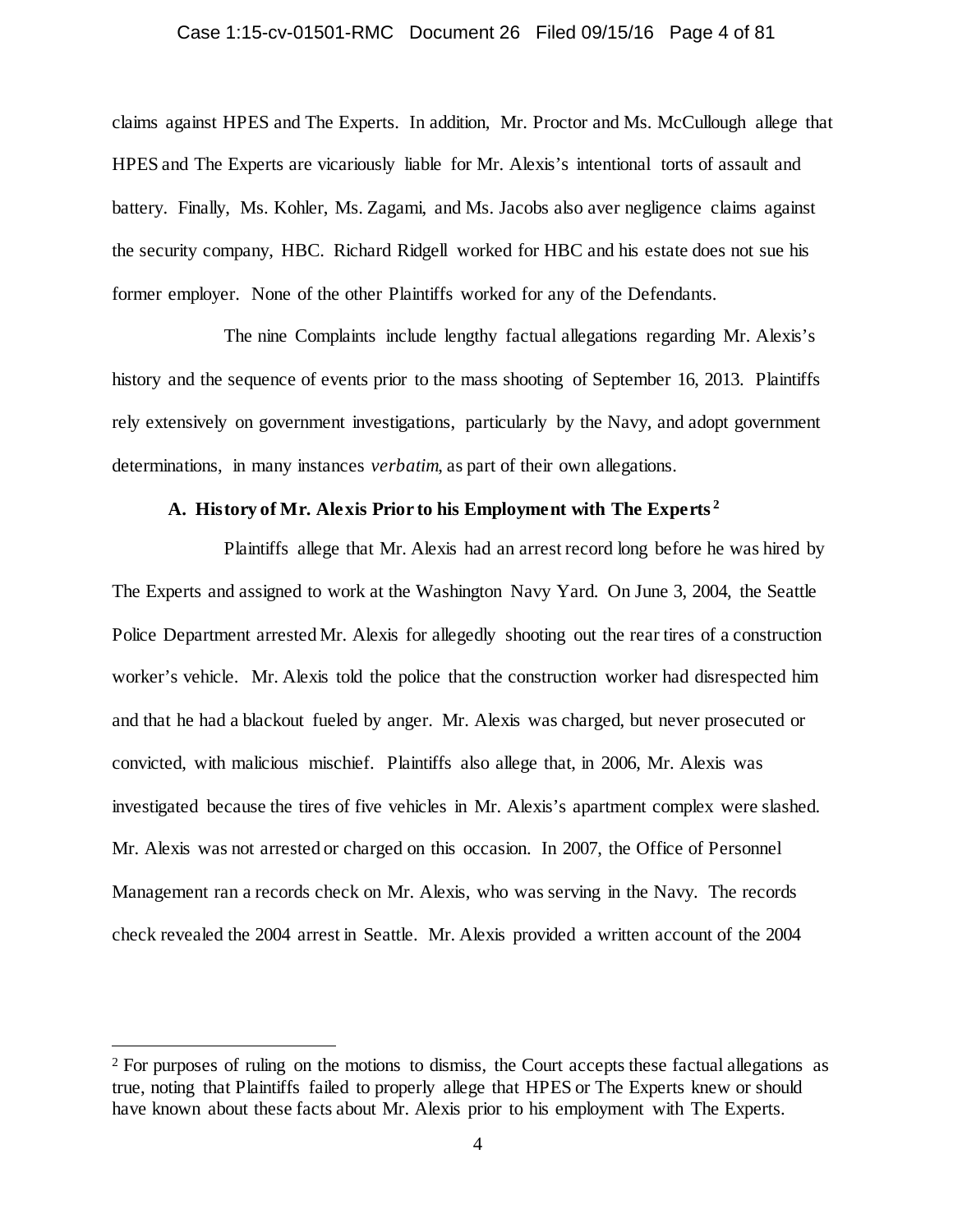## Case 1:15-cv-01501-RMC Document 26 Filed 09/15/16 Page 5 of 81

incident to the Naval Recruiting District, which also conducted an inquiry into relevant court documents.

On August 10, 2008, Mr. Alexis was removed from a nightclub in DeKalb County, Georgia. Mr. Alexis was screaming profanities and acting in a hostile manner. He was arrested for disorderly conduct, but never prosecuted or convicted. On July 12, 2009, in Fort Worth, Texas, Mr. Alexis received a non-judicial punishment by the Navy and was reduced one pay grade after he jumped from a staircase while reportedly intoxicated and fractured his right ankle. "There was no police involvement in this incident." Frasier Compl., Case No. 15-1492 [Dkt. 1] ¶ 21. On September 5, 2010, he was again arrested in Fort Worth for discharging a firearm in his residence. The bullet went through the ceiling of Mr. Alexis's apartment into a neighbor's apartment. Mr. Alexis told the police that it was an accident and that he was cleaning his firearm. Mr. Alexis was never charged or convicted for discharging the firearm. His Navy Commanding Officer initiated administrative proceedings against Mr. Alexis to separate him from the Navy, but the proceedings did not continue once it became clear that Mr. Alexis was not going to be charged with a crime.

On December 2, 2010, Mr. Alexis requested separation from the Navy under the Enlisted Early Transition Program. On December 9, 2010, the Bureau of Naval Personnel approved Mr. Alexis's request. Mr. Alexis was honorably discharged from the Navy and received a re-entry code of RE-1, which made Mr. Alexis eligible to reenlist in the Navy or another armed service. In addition, Mr. Alexis received a Navy Reserve Identification and Privilege Card.

## **B. Employment History of Mr. Alexis with The Experts**

In September 2012, Mr. Alexis applied for employment as a computer technician with The Experts, a subcontractor of HPES, which performed work for the Navy under the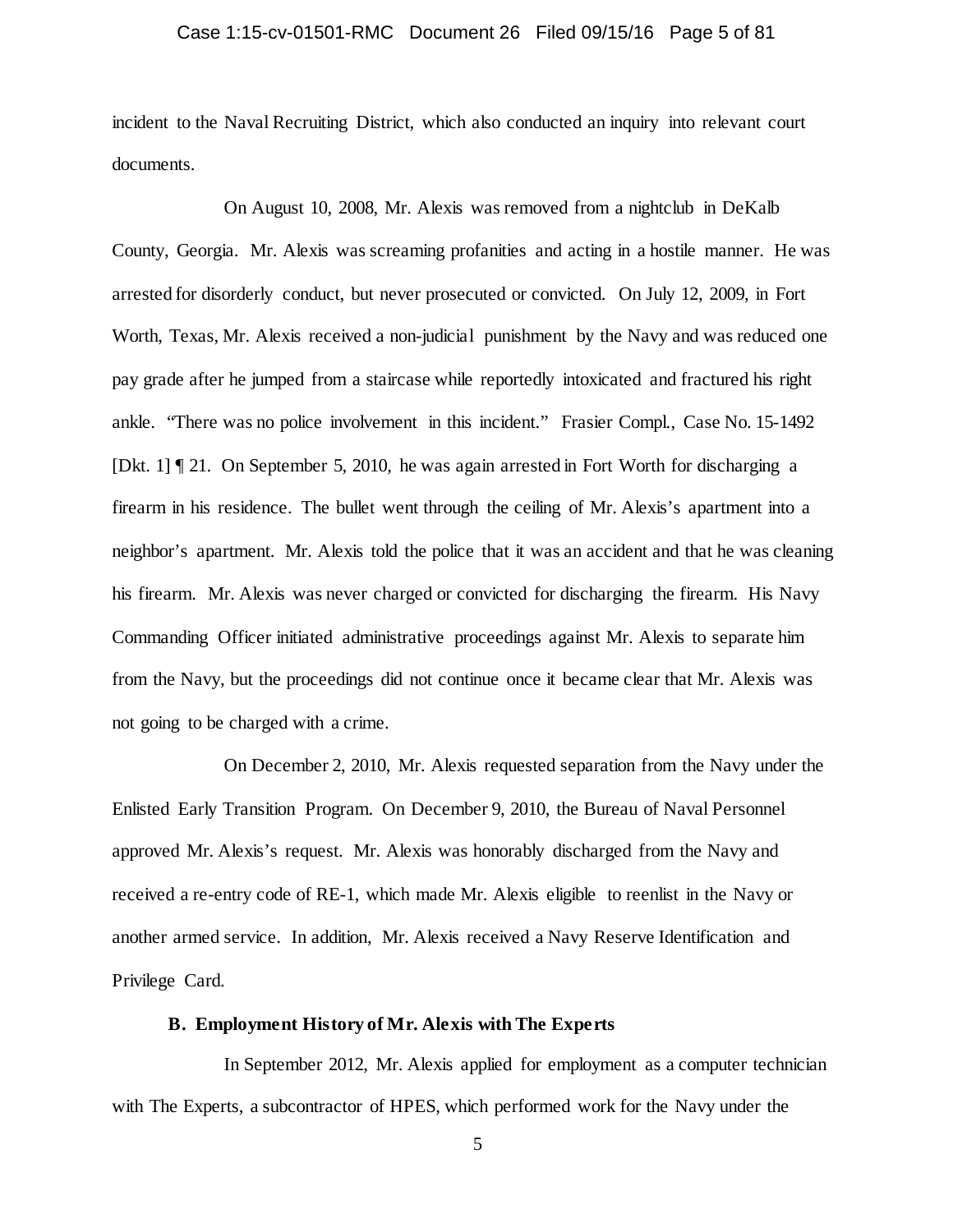## Case 1:15-cv-01501-RMC Document 26 Filed 09/15/16 Page 6 of 81

Navy-Marine Corps Intranet Continuity of Service Contract (Contract). [3](#page-5-0) The Contract invoked the National Industrial Security Program Operating Manual (NISPOM), which defined the security requirements for cleared defense contractors, and required HPES and The Experts "to develop and maintain a program that ensures all pertinent derogatory information regarding cleared personnel is forwarded for consideration in the personnel security clearance determination process." Proctor Compl., Case No. 15-1494 [Dkt. 1] ¶ 18. Specifically, NISPOM required cleared contractors to convey any derogatory information about Contract personnel to the Department of Defense's (DoD) Central Adjudication Facility via "incident reports" through the Joint Personnel Adjudication System, "which is the DoD system of record for personnel security clearance adjudication and management." *Id.* ¶ 19.

Under NISPOM's terms, Mr. Alexis already had a valid security clearance when he was hired because he had not been separated from the Navy for more than 24 months. In addition to NISPOM's security requirements, HPES required The Experts to conduct a preemployment eligibility background check, "which involved a drug test, a motor vehicle driving record check, and criminal convictions checks." *Id.* ¶ 24. Mr. Alexis was found to be suitable and given his honorable discharge, re-entry code of RE-1, and security clearance, The Experts hired Mr. Alexis as a computer technician assigned to work on the Contract. Plaintiffs allege that Mr. Alexis should not have been found eligible for the position because the pre-employment background check should have revealed Mr. Alexis's arrests.

Mr. Alexis worked for The Experts from September to December 2012 on various projects in Texas, California, and Japan. On December 27, 2012, Mr. Alexis resigned. Plaintiffs

<span id="page-5-0"></span><sup>&</sup>lt;sup>3</sup> For purposes of the motions to dismiss, HPES and the Court treat Mr. Alexis as an employee or contractor of both HPES and The Experts.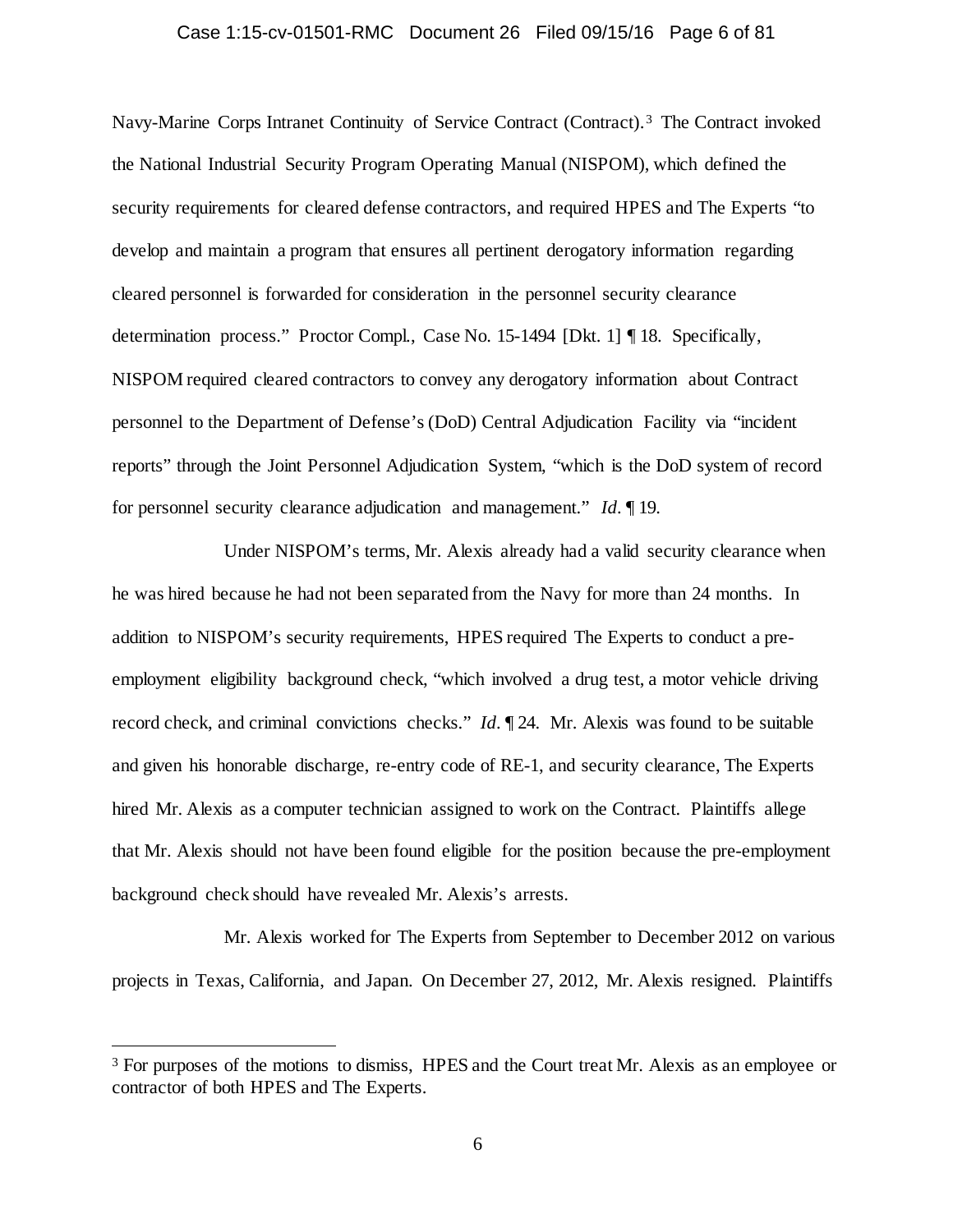## Case 1:15-cv-01501-RMC Document 26 Filed 09/15/16 Page 7 of 81

make no allegations concerning Mr. Alexis's conduct or behavior during this short stint. On June 27, 2013, Mr. Alexis re-applied for the same position. Since Mr. Alexis still had a valid security clearance. The Experts merely conducted the tests required by its contract with HPES –– namely a drug test, a motor vehicle driving record check, and a criminal convictions check. Once again, Mr. Alexis was found to be suitable for the job and was rehired on July 2013 and assigned to work in Norfolk, Virginia. Once again, Plaintiffs allege that "The Experts['] background check failed to uncover Alexis's prior arrest record and w[as] insufficient." *Id.* ¶ 27.

## **1. Events of August 2013**

In August 2013, Mr. Alexis was reassigned to a project at the Naval Undersea Warfare Center in Newport, Rhode Island. On August 4, Mr. Alexis was at the Norfolk airport awaiting his flight to Providence, Rhode Island, when he called his project coordinator at The Experts to report that he was angry at a male who was seated across the aisle and was making fun of him. The project coordinator was able to calm Mr. Alexis down and persuaded him to get away from the individual and seek help from airport security. On August 5, 2013, the project coordinator reported the call to the company's Contract team. Later that day, Mr. Alexis contacted the company's travel coordinator to complain about noise in his hotel, the Residence Inn in Middletown, Rhode Island. Mr. Alexis wanted to move to the Navy Gateway Inns & Suites in Newport, which was approved.

Two days later, on August 6, 2013, at 6:00 p.m., Mr. Alexis called the travel coordinator for The Experts to complain that three individuals, two men and one female, had followed him from the Residence Inn to the Navy Gateway Inns & Suites. Mr. Alexis claimed that they "were talking about him through the walls of an adjacent room" and were using an "ultrasonic device that was physically pinning him to the bed" and keeping him awake. Kohler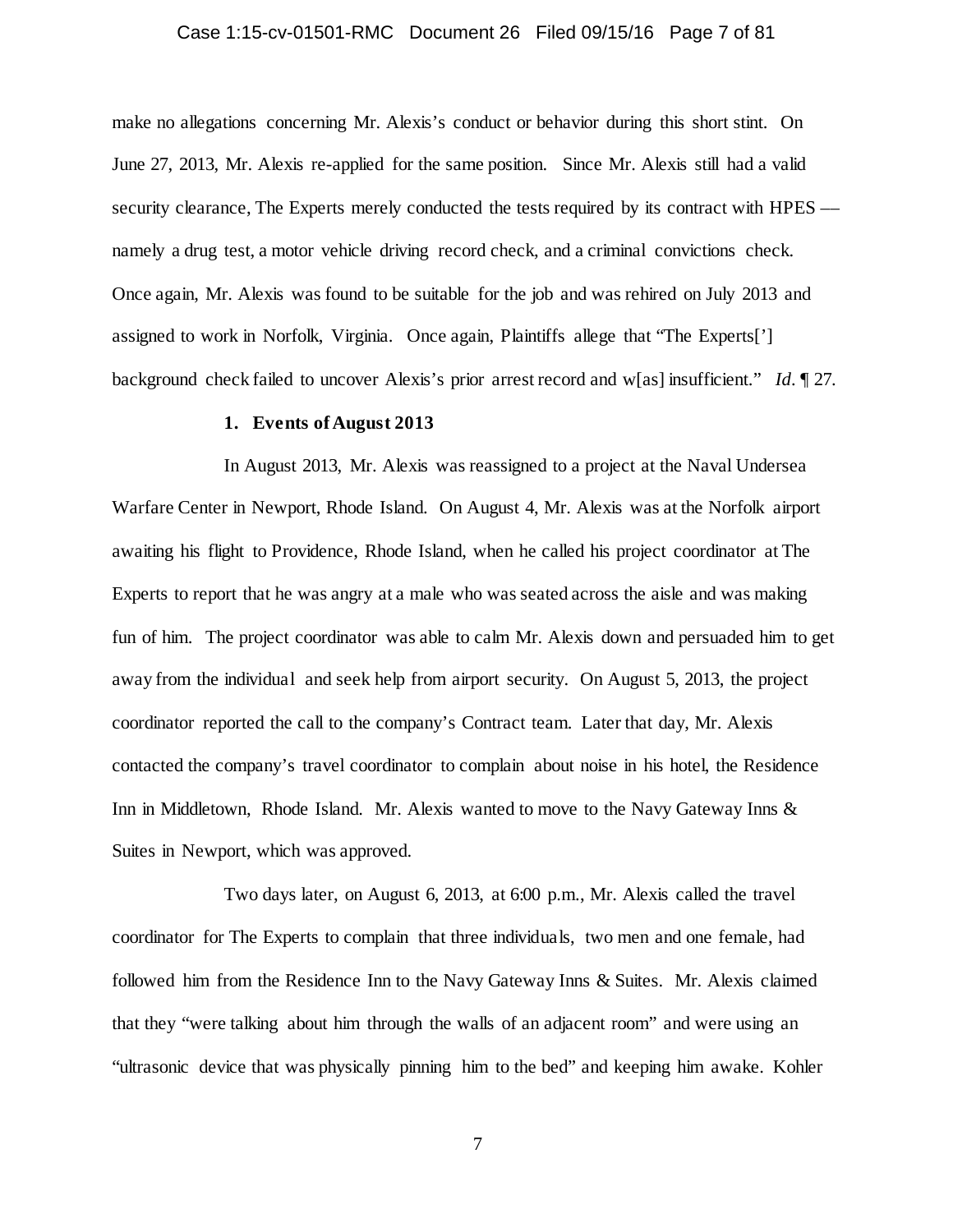## Case 1:15-cv-01501-RMC Document 26 Filed 09/15/16 Page 8 of 81

Compl., Case No. 15-1636 [Dkt. 1-1] ¶ 37; Ridgell Compl., Case No. 15-1637 [Dkt. 1-1] ¶ 35; Zagami Compl., Case No. 15-1638 [Dkt. 1-1] ¶ 37; Jacobs Compl., Case No. 15-2242 [Dkt. 1-1] ¶ 47. Mr. Alexis made a similar report to the Contract's program manager for The Experts. At 8:45 p.m., the travel coordinator conveyed the information to the desk clerk at the Navy Gateway Inns & Suites and expressed her concern that Mr. Alexis could harm someone. Shortly thereafter, the travel coordinator contacted the Contract's program manager to report the information concerning Mr. Alexis.

In response, the desk clerk at the hotel contacted the Naval Station Newport Police to relay the information and ask that a police officer be assigned close to the hotel in case Mr. Alexis attempted to hurt someone.<sup>[4](#page-7-0)</sup> When the police officers responded to the call and arrived at the hotel, they discovered that Mr. Alexis had dismantled his bed because he believed that someone was hiding under it. In addition, Mr. Alexis had taped a microphone to the room's ceiling to record the voices of the individuals that followed him to the hotel and were talking about him. Mr. Alexis was not arrested or placed in protective custody. At 9:18 p.m., Mr. Alexis told other police officers that someone had implanted a chip in his head and was using microwave signals to restrict his movements and keep him awake.

Later that evening, the Contract's program manager, her immediate manager, and the Facility Security Officer  $(FSO)^5$  $(FSO)^5$  for The Experts, held a conference call to discuss the situation with Mr. Alexis. The Experts management team decided that Mr. Alexis should leave Newport and return to Fort Worth so he could rest. The program manager contacted Mr. Alexis

<span id="page-7-0"></span> <sup>4</sup> The Police Department received a total of four calls from and about Mr. Alexis –– specifically, on August 6 at 2:00 a.m., 9:18 p.m., and 10:16 p.m., and August 7 at 2:54 a.m.

<span id="page-7-1"></span><sup>5</sup> The FSO is a company officer who reported directly to the Chief Operating Officer and was responsible for managing the security program under the Contract for The Experts.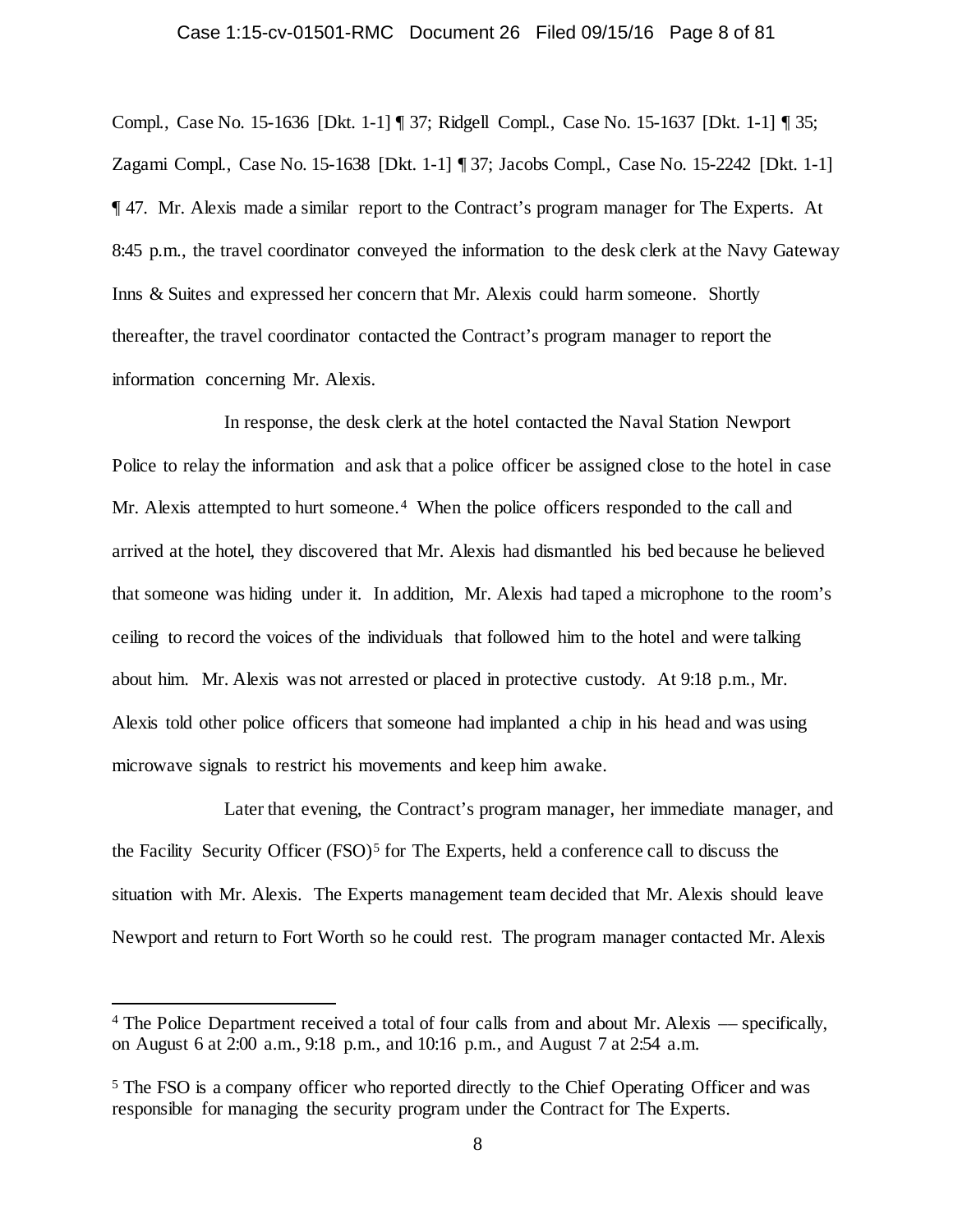## Case 1:15-cv-01501-RMC Document 26 Filed 09/15/16 Page 9 of 81

to inform him of the decision, although Mr. Alexis wanted to stay. At 11:35 p.m., the FSO accessed the Joint Personnel Adjudication System to cancel "the visit notification for [Mr.] Alexis that the FSO previously established for access to [Newport's Naval Undersea Warfare Center]." Proctor Compl. ¶ 43.

On August 7, 2013, at 1:12 a.m., the program manager emailed HPES representatives and the rest of the Contract's management team for The Experts to report that Mr. Alexis would not complete his Newport assignment because he was not feeling well and that she had booked return airfare for Mr. Alexis. Around 3:00 a.m., Mr. Alexis called the HPES second shift supervisor stating that he was being followed and needed to move out of his room. Mr. Alexis asked the HPES supervisor if he could stay in her room at the Marriott hotel in Newport. The supervisor, who knew Mr. Alexis from previously working together on the project in Japan, agreed to let him stay in her room. When Mr. Alexis arrived at the Marriott hotel, he told the supervisor that three individuals who traveled on the same plane from Norfolk followed him to the Residence Inn and then to the Navy Gateway Inns & Suites and were threatening him and keeping him awake.

Mr. Alexis also told the HPES supervisor that the same people had followed him to the Marriott hotel and checked into the room below. Mr. Alexis asked the supervisor if she could hear their voices, to which she replied that she could not. The supervisor dismissed Mr. Alexis's story and went to sleep. Mr. Alexis called the City of Newport Police to report that people were following him. The police responded to his call at 6:20 a.m. and Mr. Alexis explained that he had had a verbal altercation with an unknown individual at the Norfolk airport and that this individual sent three people to follow him and keep him awake by making noises, talking to him, and sending vibrations through his body with a microwave device. The City of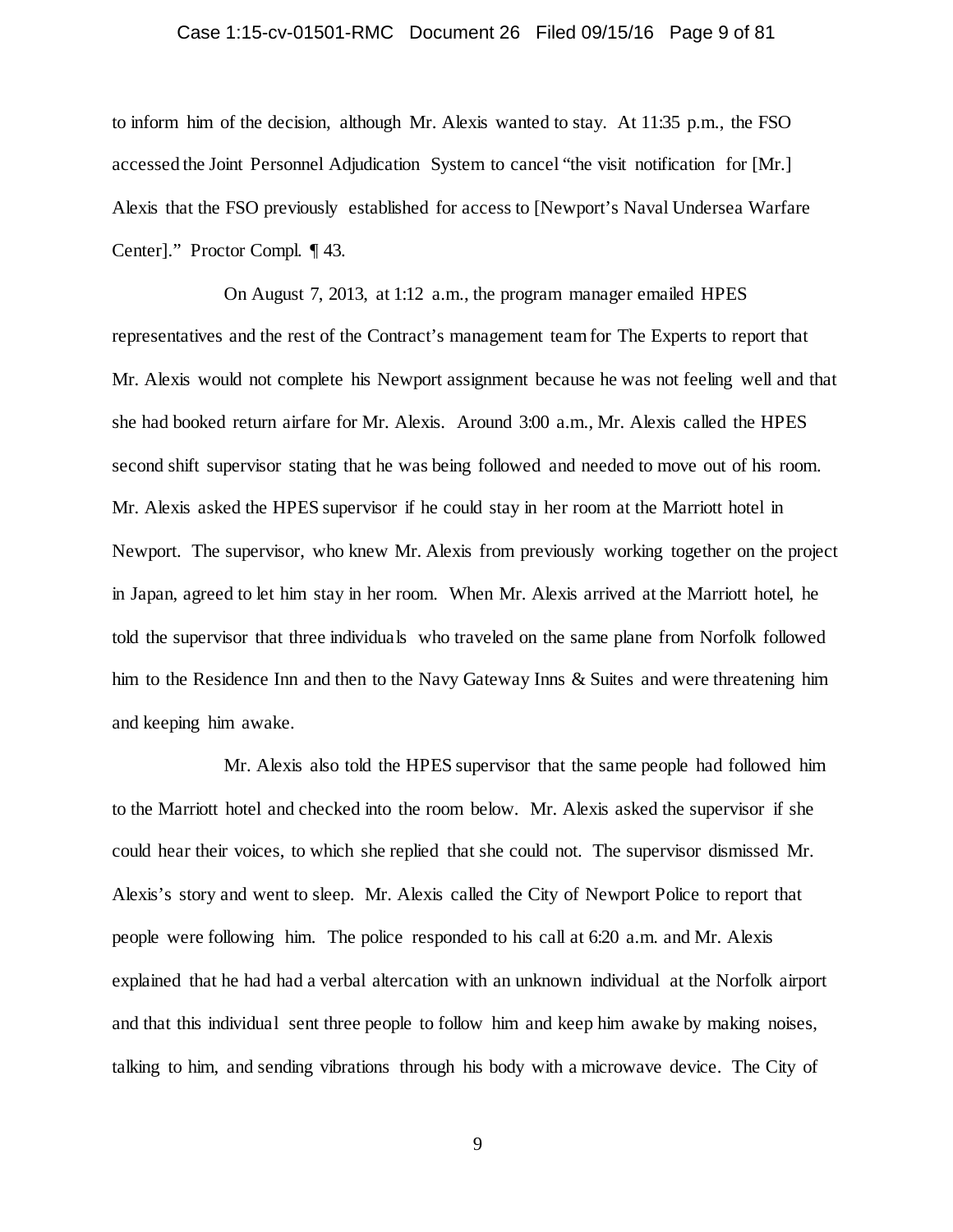## Case 1:15-cv-01501-RMC Document 26 Filed 09/15/16 Page 10 of 81

Newport Police made a report of Mr. Alexis's allegations. At 9:30 a.m., the Newport Police Officer-in-Charge contacted the Naval Station Police Sergeant to relay the information concerning Mr. Alexis and faxed him a copy of the report with a note saying, "FYI on this. Just thought to pass it on to you in the event this person escalates." Proctor Compl. ¶ 52.

Between 10:00 and 10:30 a.m., the HPES supervisor contacted her lead supervisor at HPES to report Mr. Alexis's behavior and claims, to which the lead supervisor responded that The Experts had decided that Mr. Alexis would be withdrawn from his Newport assignment. When the HPES second shift supervisor returned to her room, Mr. Alexis told her that the three individuals were now in the room above them. Mr. Alexis wanted to acquire a radar gun to hear what they were saying. The HPES second shift supervisor called the lead supervisor again after lunch to report her conversation with Mr. Alexis. She also later told a co-worker at HPES about Mr. Alexis's behavior and the surrounding events.

Later that day, on August 7, the Human Resources (HR) Director and the Legal Counsel for The Experts initiated an investigation into Mr. Alexis's claims. The HR Director contacted the HPES second shift supervisor, as well as the Middletown Police Department. The HR Director believed that "the Middletown Police Department provided police coverage for all of the hotel in which Alexis resided while in Newport, Rhode Island." Proctor Compl. ¶ 60. However, no reports were obtained from Middletown because it was the wrong police department.[6](#page-9-0) At 11:39 p.m., the FSO for The Experts accessed the Joint Personnel Adjudication System and entered a "Debrief" action, thereby formally indicating that Mr. Alexis no longer required access to classified information or to the Naval Undersea Warfare Center. Because Mr.

<span id="page-9-0"></span> <sup>6</sup> The police departments that investigated Mr. Alexis's claims were the Naval Station Newport Police and the City of Newport Police Departments.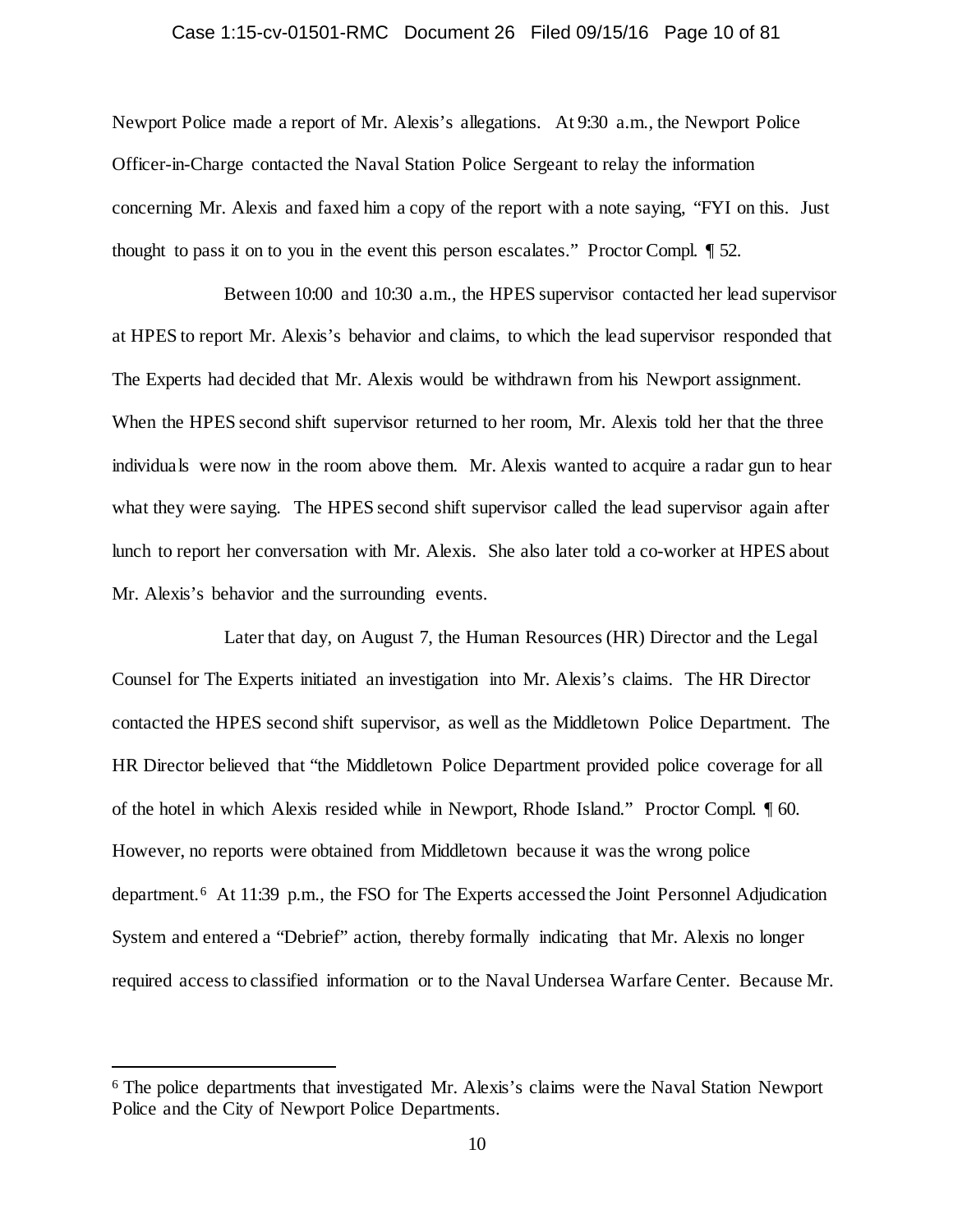## Case 1:15-cv-01501-RMC Document 26 Filed 09/15/16 Page 11 of 81

Alexis was removed from his Newport assignment, he left Newport and checked in that night at the Best Western hotel at the Providence airport. On August 8, 2013, Mr. Alexis traveled to Fort Worth, Texas.

On August 9, 2013, the HR Director for The Experts contacted Mr. Alexis's mother, who indicated that Mr. Alexis "had been suffering from paranoia for a long time, that this was not the first episode he had experienced, and that he required mental health treatment." Kohler Compl. ¶ 52; Ridgell Compl. ¶ 50; Zagami Compl. ¶ 52; Jacobs Compl. ¶ 63. Later that day, the HR Director met with the FSO and the rest of The Experts' management team on the Contract; that group concluded that Mr. Alexis should rest before his next assignment. The Experts, particularly the FSO, decided not to file an adverse information report with DoD's Central Adjudication Facility because "the information collected about [Mr.] Alexis was based on rumor and innuendo, and therefore a report to the government should not be made, since doing so may infringe on [Mr.] Alexis's privacy rights." Proctor Compl. ¶ 65.

At 2:55 p.m., on August 9, 2013, the FSO entered an "indoctrination" action, indicating that Mr. Alexis "was an individual [with] authorized access to classified information under the cognizance of The Experts." *Id.*  $\parallel$  66. Thereafter, Mr. Alexis was assigned to four projects at different locations –– specifically, (1) Williamsburg, Virginia from August 12-16, 2013; (2) Newport, Rhode Island from August 19-23, 2013; (3) Carderock, Maryland from August 26-30, 2013; and (4) Crystal City, Virginia from September 3-6, 2013. Plaintiffs allege that Mr. Alexis was allowed to return to work without any proof of counseling or mental health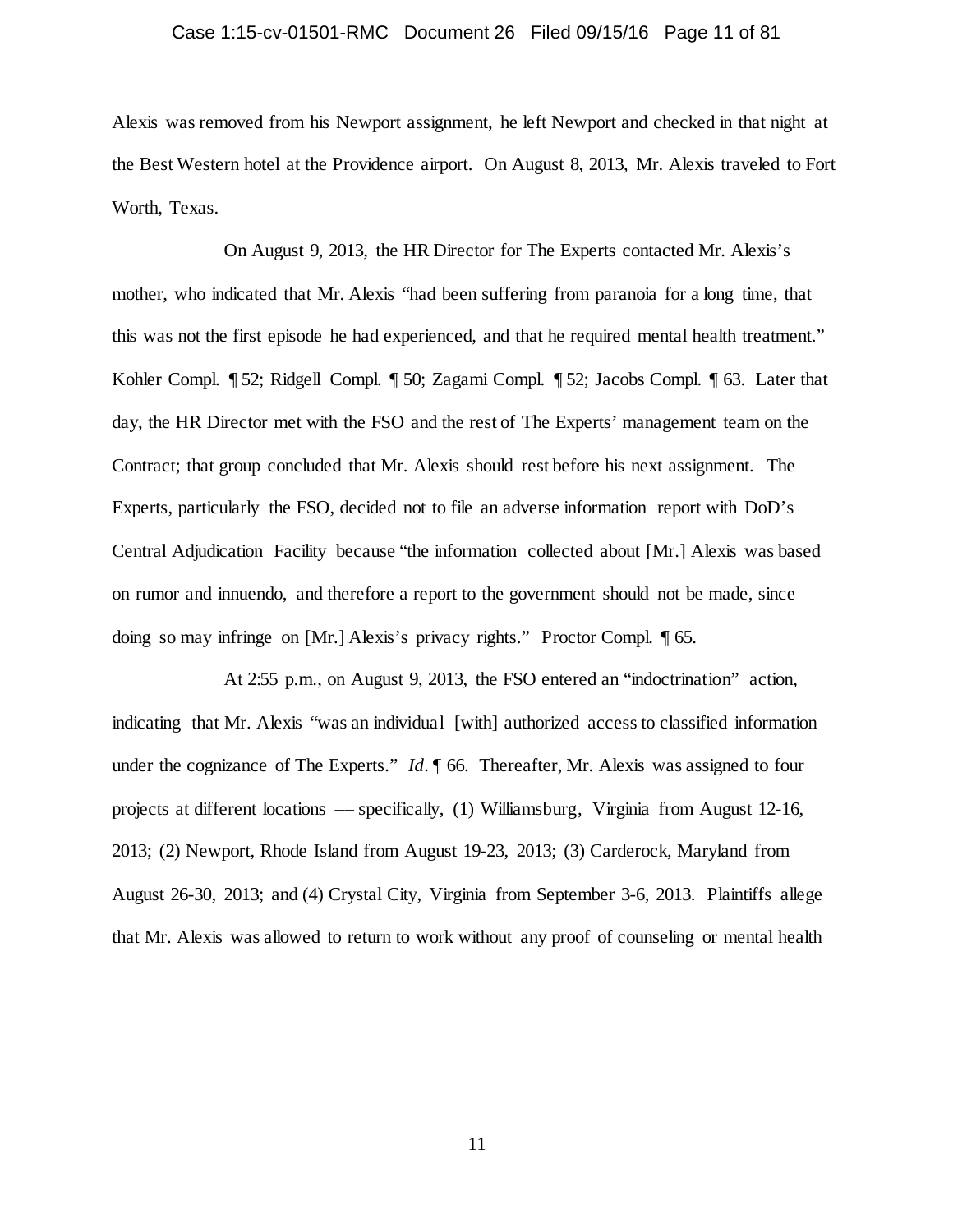## Case 1:15-cv-01501-RMC Document 26 Filed 09/15/16 Page 12 of 81

treatment. There are no allegations of unusual behavior during Mr. Alexis's deployments to Williamsburg, Newport, Carderock, and Crystal City.[7](#page-11-0) 

#### **2. Events of September 2013**

On September 9, 2013, The Experts assigned Mr. Alexis to the Washington Navy Yard. This was his fifth assignment since the events of August 4-7, 2013. Plaintiffs allege that "HPES and The Experts provided Mr. Alexis access to the Navy Yard facility and Building 197 on the basis of his 'SECRET' security clearance" and without conducting "any additional background checks or fitness for duty checks or examinations" or requesting proof of mental health treatment. Kohler Compl. ¶ 58; Ridgell Compl. ¶ 56; Zagami Compl. ¶ 58; Jacobs Compl. ¶ 69. "During the week of September 9, 2013, other than leaving a disk in a classified computer, no performance issues were noted." Proctor Compl. ¶ 69.

On September 14, 2013, Mr. Alexis purchased a Remington 870 12-gauge shotgun and ammunition in Lorton, Virginia. He then purchased a hacksaw and other items at a home improvement store. Mr. Alexis sawed off the shotgun so that he would be able to carry it in his bag and conceal it. He also carved the words "my ELF [extremely-low frequency] weapon," "better of [*sic*] this way," "not what y'all say," and "end to the torment" into the

<span id="page-11-0"></span> <sup>7</sup> The only instance alleged was an e-mail exchange on September 1, 2013 between Mr. Alexis and the president of Freedom from Covert Harassment and Surveillance (FFCHS), in which Mr. Alexis claimed that he was subject to "constant bombardment from some type of [extremely lowfrequency or] ELF weapon, that had almost cost him his job." Proctor Compl. ¶ 68 (internal quotation marks omitted). The allegation is irrelevant to Plaintiffs' claims because FFCHS has no connection with Defendants and there are no factual allegations to show that Defendants knew or should have known about this e-mail exchange. FFCHS self-identifies as a non-profit organization that helps "victims" or "targets" of "Remote Brain experimentation, Remote Neural Monitoring of an entire Humans Body [*sic*]; manipulated by such evil technologies as Patented Voice-to-(Human)-Skull (the forceful 24/7 of projected noise to a citizen's head) even to Remote Burns by high powered lasers, or burns by Directed Energy and more." FFCHS, What We Do, https://www.freedomfchs.net/what-we-do/ (last visited Aug. 2, 2016).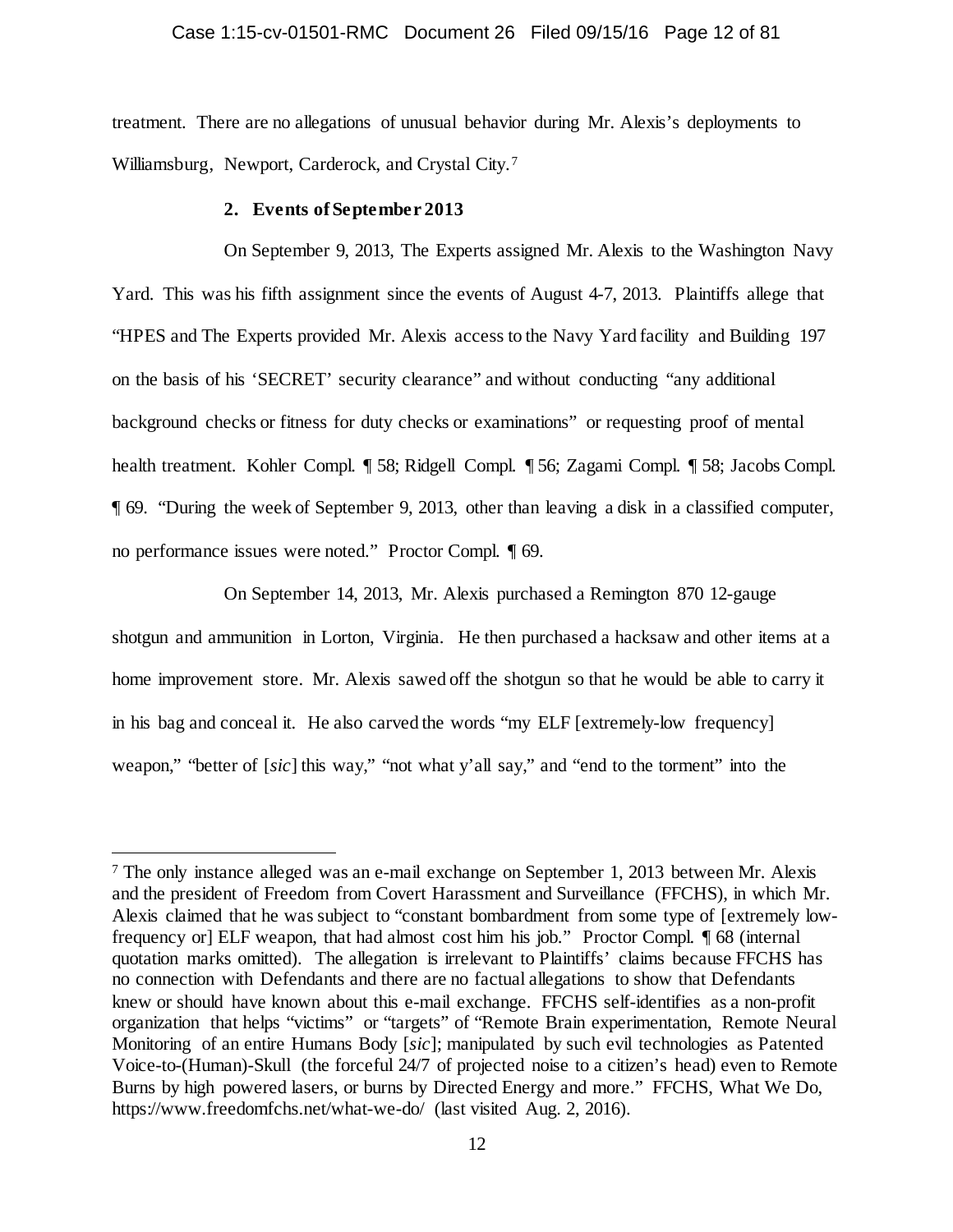## Case 1:15-cv-01501-RMC Document 26 Filed 09/15/16 Page 13 of 81

shotgun. Frasier Compl. ¶ 47. No Plaintiff, victim, or Defendant knew these facts until the later government investigation. On September 16, 2013, at 7:44 a.m., Mr. Alexis arrived in a rental car at the 6th Street gate of the Navy Yard and used his valid common access card to enter. After parking his car, at approximately 8:00 a.m., he used his valid temporary building pass to enter the lobby of Building 197, passing by the HBC guard station. Mr. Alexis did not pass through any metal detectors and the HBC guards did not search his belongings. He was carrying a backpack to conceal the gun and ammunition.

Mr. Alexis headed to the restroom on the fourth floor. At 8:15 a.m., Mr. Alexis exited the restroom and began shooting people indiscriminately. Using the shotgun and a Beretta handgun that he took from Officer Ridgell, one of the decedents and an employee of HBC, Mr. Alexis killed twelve individuals and injured four others. After over an hour of carnage, Mr. Alexis was shot and killed by a police officer at 9:25 a.m. A note was found in Mr. Alexis's computer stating, "ultra low frequency attack is what I've been subject to for the last three months, and to be perfectly honest that is what has driven me to this." Frasier Compl. 147.

## **C. Procedural History**

Following the events of September 16, 2013, the Navy and DoD conducted separate extensive investigations and issued lengthy reports on Mr. Alexis and the shooting. Plaintiffs rely on these reports in their pleadings and cite, in many instances *verbatim*, the reports' determinations. The nine related cases came before the Court in diverse ways. One of the complaints (Delorenzo) was originally filed in a Florida state court. It was then removed to the U.S. District Court for the Middle District of Florida, and eventually transferred to this Court. Three of the complaints (Frasier, Proctor, and Halmon-Daniels) were directly filed in this Court, and the remaining five (Kohler, Ridgell, Zagami, McCullough, and Jacobs) were originally filed in Superior Court for the District of Columbia and then removed here.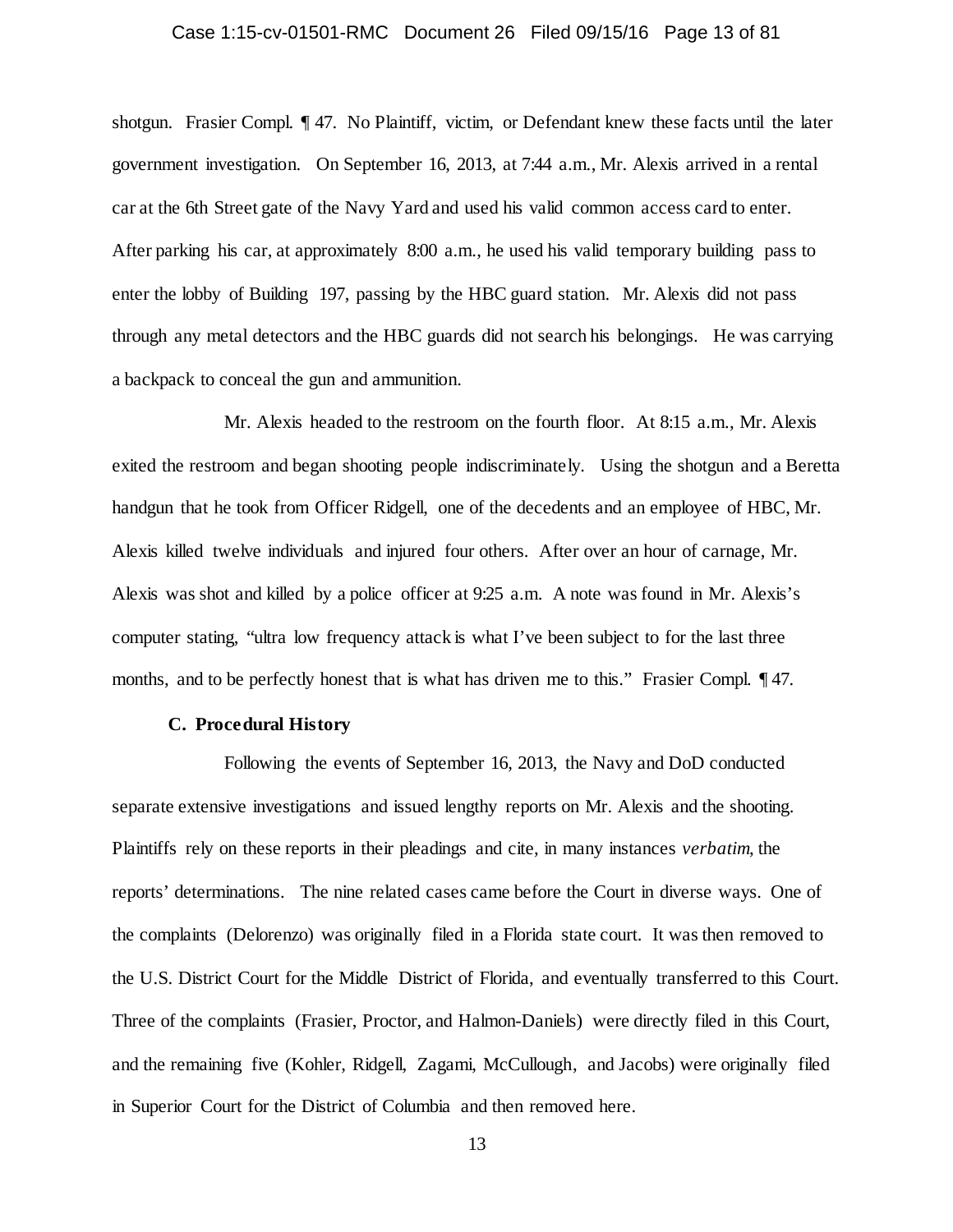## Case 1:15-cv-01501-RMC Document 26 Filed 09/15/16 Page 14 of 81

This Court has jurisdiction over the nine complaints pursuant to 28 U.S.C. § 1332 because the parties in each case are citizens of different states and the amount in controversy exceeds the sum of \$75,000 exclusive of interest and costs. Moreover, the parties agree that the venue properly lies in this Court. D.C. tort law controls this diversity action. The Experts moves to dismiss the nine complaints for lack of subject matter jurisdiction under Federal Rule of Civil Procedure 12(b)(1) and, in the alternative, for failure to state a claim upon which relief may be granted under Federal Rule of Civil Procedure 12(b)(6). HPES and HBC move to dismiss the complaints against them under Federal Rule of Civil Procedure 12(b)(6). Plaintiffs filed their respective oppositions, to which Defendants replied. In addition, at the Court's request, HBC and Plaintiffs Kohler, Zagami, and Jacobs filed supplemental briefs concerning the relevance of HBC's security contract with Naval Facilities Engineering Command to the negligence claims against HBC. Finally, on August 16, 2016, the Court held oral argument in open court and gave the parties ample time to expand on their arguments and discuss the various grounds for dismissal.[8](#page-13-0) Defendants' motions to dismiss are fully briefed and ripe for resolution.

## **II. LEGAL STANDARDS**

## **A. Motion to Dismiss Under Rule 12(b)(1)**

Pursuant to Federal Rule of Civil Procedure 12(b)(1), a defendant may move to

dismiss a complaint, or any portion thereof, for lack of subject matter jurisdiction. Fed. R. Civ.

<span id="page-13-0"></span> <sup>8</sup> Counsel for each defendant had the opportunity to argue its own motion to dismiss. On the Plaintiffs' side, counsel for Mr. Proctor argued the issues of heightened foreseeability and the claims of negligent hiring, retention, and supervision on behalf of all Plaintiffs. Counsel for Plaintiffs Kohler, Ridgell, Zagami, and Jacobs addressed the political question doctrine on behalf of all Plaintiffs. Counsel for these Plaintiffs also argued their unique claims on their own behalf, specifically those based on the D.C. Industrial Safety Act, D.C. Code. §§ 32-801 to -812, against HPES and The Experts, as well as the negligence claim against HBC. Finally, counsel for Plaintiff Delorenzo argued on her behalf a negligence claim against HPES and The Experts based on the criminal prohibition against firearms in federal facilities, 18 U.S.C. § 930. *See generally* 8/16/2016 Hr'g Tr.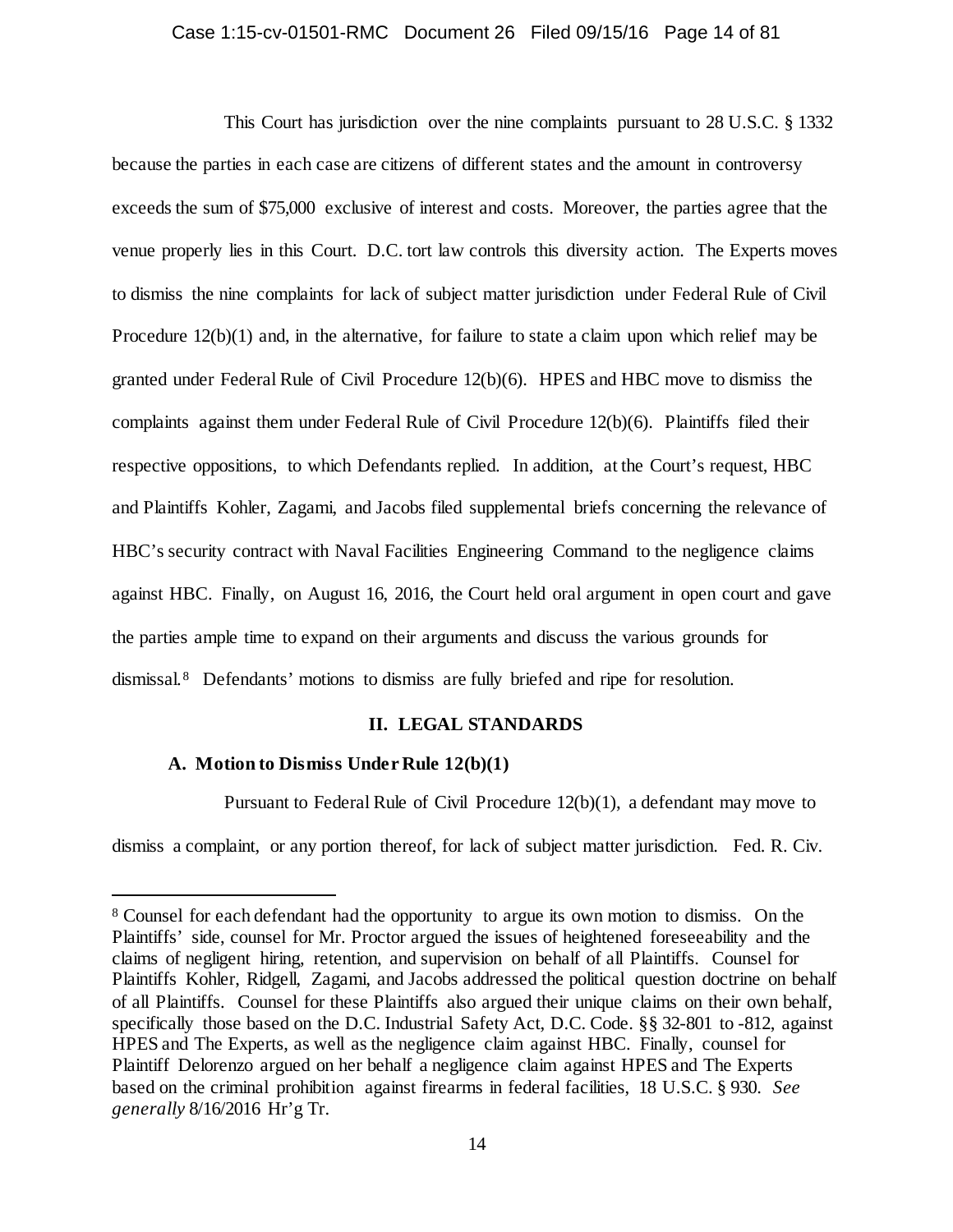## Case 1:15-cv-01501-RMC Document 26 Filed 09/15/16 Page 15 of 81

P. 12(b)(1). No action of the parties can confer subject matter jurisdiction on a federal court because subject matter jurisdiction is both a statutory and an Article III requirement. *Akinseye v. District of Columbia*, 339 F.3d 970, 971 (D.C. Cir. 2003). The party claiming subject matter jurisdiction bears the burden of demonstrating that such jurisdiction exists. *Khadr v. United States*, 529 F.3d 1112, 1115 (D.C. Cir. 2008); *see Kokkonen v. Guardian Life Ins. Co. of Am.*, 511 U.S. 375, 377 (1994) (noting that federal courts are courts of limited jurisdiction and "[i]t is to be presumed that a cause lies outside this limited jurisdiction, and the burden of establishing the contrary rests upon the party asserting jurisdiction") (internal citations omitted).

Dismissal on the basis that Plaintiffs' claims present non-justiciable political questions constitutes a dismissal for lack of subject matter jurisdiction under Rule 12(b)(1) and "not an adjudication on the merits." *Gonzalez-Vera v. Kissinger,* 449 F.3d 1260, 1262 (D.C. Cir. 2006). When reviewing a motion to dismiss for lack of jurisdiction under Rule 12(b)(1), a court should "assume the truth of all material factual allegations in the complaint and 'construe the complaint liberally, granting the plaintiff the benefit of all inferences that can be derived from the facts alleged.'" *Am. Nat'l Ins. Co. v. FDIC*, 642 F.3d 1137, 1139 (D.C. Cir. 2011) (quoting *Thomas v. Principi*, 394 F.3d 970, 972 (D.C. Cir. 2005)). Nevertheless, "the court need not accept factual inferences drawn by plaintiffs if those inferences are not supported by facts alleged in the complaint, nor must the Court accept plaintiff's legal conclusions." *Speelman v. United States*, 461 F. Supp. 2d 71, 73 (D.D.C. 2006). A court may consider materials outside the pleadings to determine its jurisdiction. *Settles v. U.S. Parole Comm'n*, 429 F.3d 1098, 1107 (D.C. Cir. 2005); *Coal. for Underground Expansion v. Mineta*, 333 F.3d 193, 198 (D.C. Cir. 2003). A court has "broad discretion to consider relevant and competent evidence" to resolve factual issues raised by a Rule 12(b)(1) motion. *Finca Santa Elena, Inc. v. U.S. Army Corps of*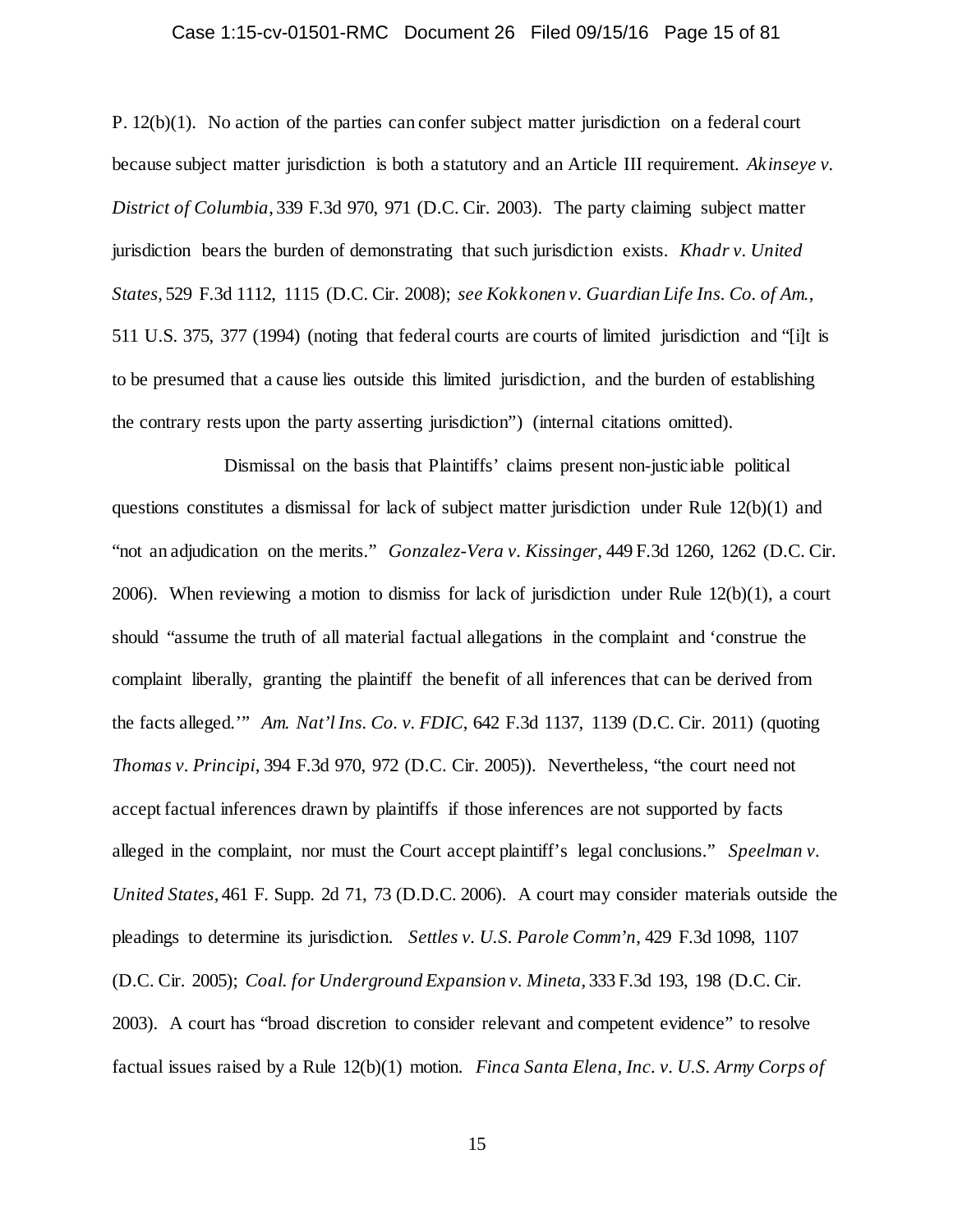## Case 1:15-cv-01501-RMC Document 26 Filed 09/15/16 Page 16 of 81

*Engineers*, 873 F. Supp. 2d 363, 368 (D.D.C. 2012) (citing 5B Charles Wright & Arthur Miller, Fed. Prac. & Pro., Civil § 1350 (3d ed. 2004)); *see also Macharia v. United States*, 238 F. Supp. 2d 13, 20 (D.D.C. 2002), *aff'd*, 334 F.3d 61 (2003) (in reviewing a factual challenge to the truthfulness of the allegations in a complaint, a court may examine testimony and affidavits). In these circumstances, consideration of documents outside the pleadings does not convert the motion to dismiss into one for summary judgment. *Al-Owhali v. Ashcroft*, 279 F. Supp. 2d 13, 21 (D.D.C. 2003).

### **B. Motion to Dismiss Under Rule 12(b)(6)**

A motion to dismiss for failure to state a claim pursuant to Federal Rule of Civil Procedure 12(b)(6) challenges the adequacy of a complaint on its face. Fed. R. Civ. P. 12(b)(6). A complaint must be sufficient "to give a defendant fair notice of what the . . . claim is and the grounds upon which it rests." *Bell Atl. Corp. v. Twombly*, 550 U.S. 544, 555 (2007) (internal citations omitted). Although a complaint does not need detailed factual allegations, a plaintiff's obligation to provide the grounds of his entitlement to relief "requires more than labels and conclusions, and a formulaic recitation of the elements of a cause of action will not do." *Id*. A court must treat the complaint's factual allegations as true, "even if doubtful in fact," *id.*, but a court need not accept as true legal conclusions set forth in a complaint, *see Ashcroft v. Iqbal*, 556 U.S. 662, 678 (2009). To survive a motion to dismiss, a complaint must contain sufficient factual matter, accepted as true, to state a claim for relief that is "plausible on its face." *Twombly*, 550 U.S. at 570. A complaint must allege sufficient facts that would allow the court "to draw the reasonable inference that the defendant is liable for the misconduct alleged." *Iqbal*, 556 U.S. at 678-79. In deciding a motion under Rule 12(b)(6), a court may consider the facts alleged in the complaint, documents attached to the complaint as exhibits or incorporated by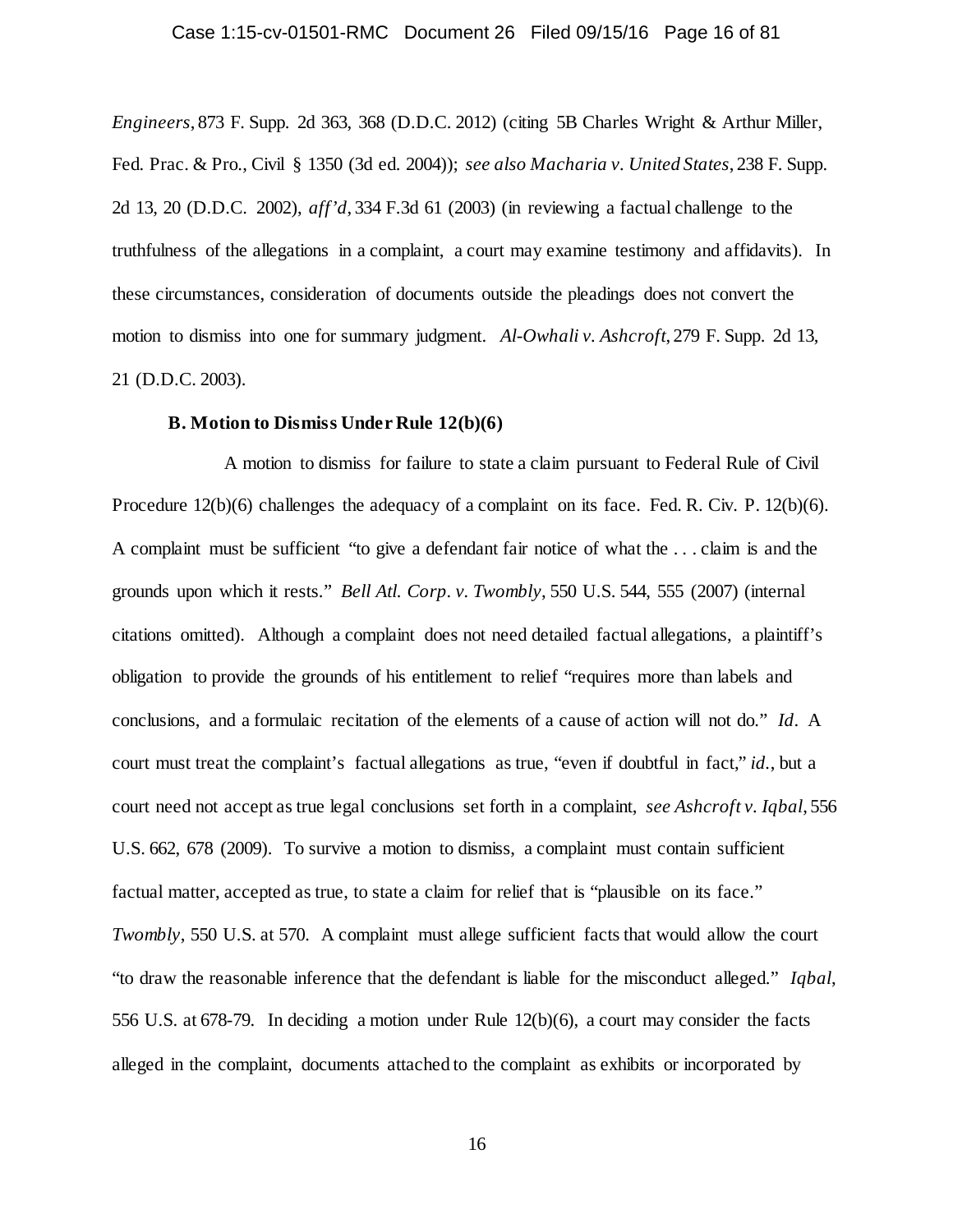reference, and matters about which the court may take judicial notice. *Abhe & Svoboda, Inc. v. Chao*, 508 F.3d 1052, 1059 (D.C. Cir. 2007).

### **III. ANALYSIS**

## **A. Subject Matter Jurisdiction – Political Question Doctrine**

The Experts argues that the claims against it should be dismissed for lack of subject matter jurisdiction under Rule  $12(b)(1)$  because they raise non-justiciable political questions. "The political question doctrine excludes from judicial review those controversies which revolve around policy choices and value determinations constitutionally committed for resolution to the halls of Congress or the confines of the Executive Branch." *Japan Whaling Ass'n v. Am. Cetacean Soc'y,* 478 U.S. 221, 230 (1986). The underlying rationale is that "courts are fundamentally underequipped to formulate national policies or develop standards for matters not legal in nature." *United States ex rel. Joseph v. Cannon,* 642 F.2d 1373, 1379 (D.C. Cir. 1981).

"The political question doctrine is 'primarily a function of the separation of powers.'" *Schneider v. Kissinger*, 310 F. Supp. 2d 251, 258 (D.D.C. 2004), *aff'd*, 412 F.3d 190 (D.C. Cir. 2005) (quoting *Baker v. Carr,* 369 U.S. 186, 210 (1962)). In *Baker*, the Supreme Court enumerated six factors that could render a case non-justiciable:

> Prominent on the surface of any case held to involve a political question is found (1) a textually demonstrable constitutiona l commitment of the issue to a coordinate political department; or (2) a lack of judicially discoverable and manageable standards for resolving it; or (3) the impossibility of deciding without an initial policy determination of a kind clearly for nonjudicial discretion; or (4) the impossibility of a court's undertaking independent resolution without expressing lack of respect due coordinate branches of government; or (5) an unusual need for unquestioning adherence to a political decision already made; or (6) the potentiality of embarrassment of multifarious pronouncements by various departments on one question.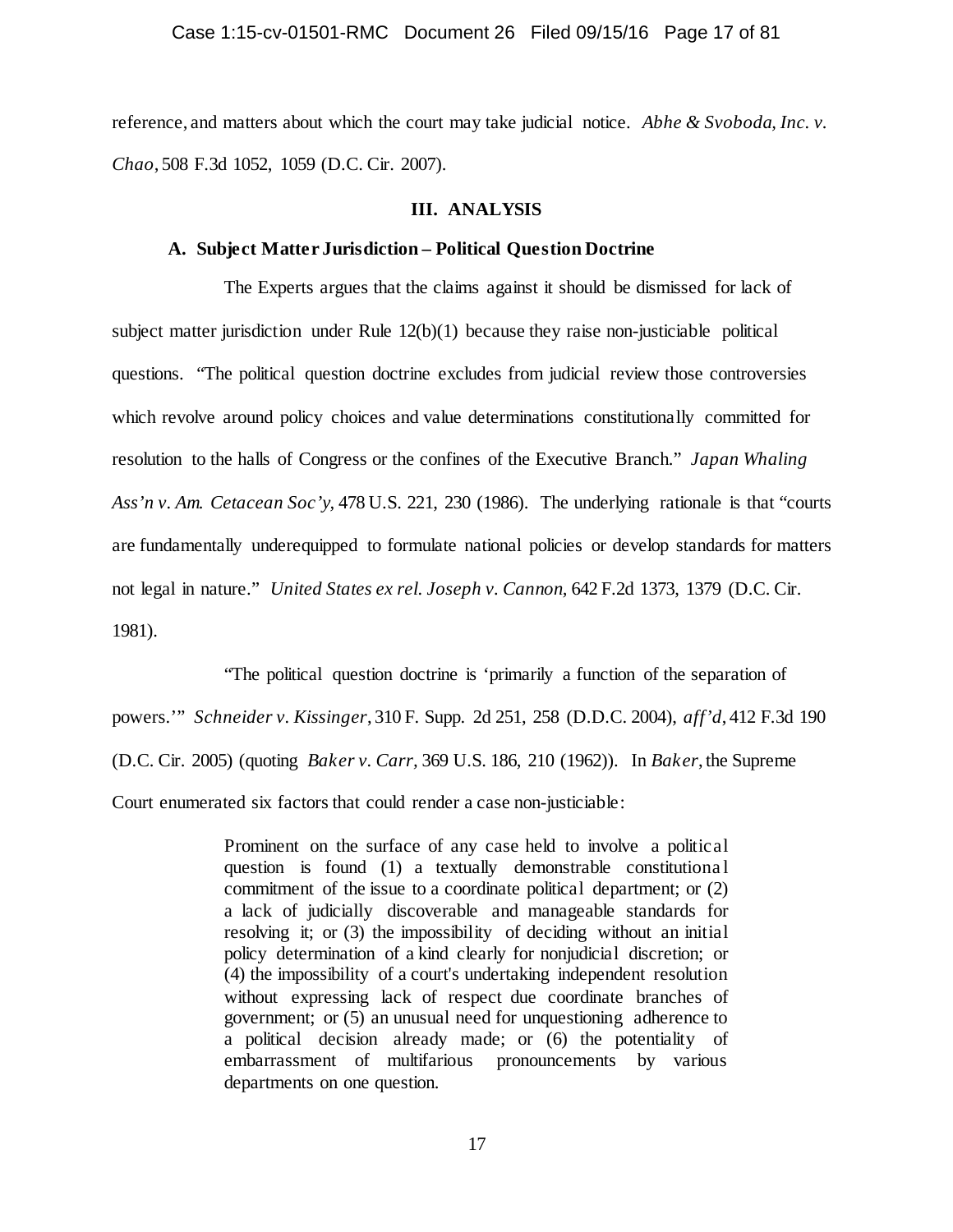#### Case 1:15-cv-01501-RMC Document 26 Filed 09/15/16 Page 18 of 81

*Baker*, 369 U.S. at 217 (numbers not in original); *see also Ralls Corp. v. Comm. on Foreign Inv.*, 758 F.3d 296, 313 (D.C. Cir. 2014). "Unless one of these formulations is inextricable from the case at bar, there should be no dismissal for non-justiciability on the ground of a political question's presence." *Baker*, 369 U.S. at 217. The Experts contends that the first, second, and fourth of the six *Baker* factors are implicated in the Complaints –– namely, textual constitutional commitment to a political branch, lack of manageable standards, and the potential lack of respect to a coordinate branch of government. It calls the Navy "the elephant in the room (but not in the caption)" and argues that given its "substantial and inescapable role" in these cases, the claims raise a political question. Experts MTD, Case No. 15-216 [Dkt. 121] at 1.<sup>[9](#page-17-0)</sup> The Court disagrees.

With respect to the first factor, The Experts argue that Plaintiffs' claims invoke issues that are constitutionally committed to the Navy and the Executive Branch. The Experts point out Navy's investigation of Mr. Alexis's background, the decision to grant him a Secretlevel security clearance, the decision to honorably discharge him, and the decision not to report Mr. Alexis's arrests. None of this is relevant, let alone "*inextricable* from the case at bar." *Baker*, 369 U.S. at 217 (emphasis added). Plaintiffs do not challenge these actions. Navy's choices and actions are not at issue because The Experts was not required to hire or retain Mr. Alexis, or to assign him to work at the Navy Yard following the events of August 2013. In the event that civil liability is imposed, it would be based on what The Experts knew or should have known about Mr. Alexis prior to the shooting, regardless of what the Navy knew or should have reported.

<span id="page-17-0"></span> <sup>9</sup> The Experts filed an omnibus motion to dismiss and an omnibus reply brief in all nine cases. For purposes of clarity, the Court will only use the docket numbers of the Delorenzo case when citing its briefs. Nonetheless, both documents may be found in each of the other cases.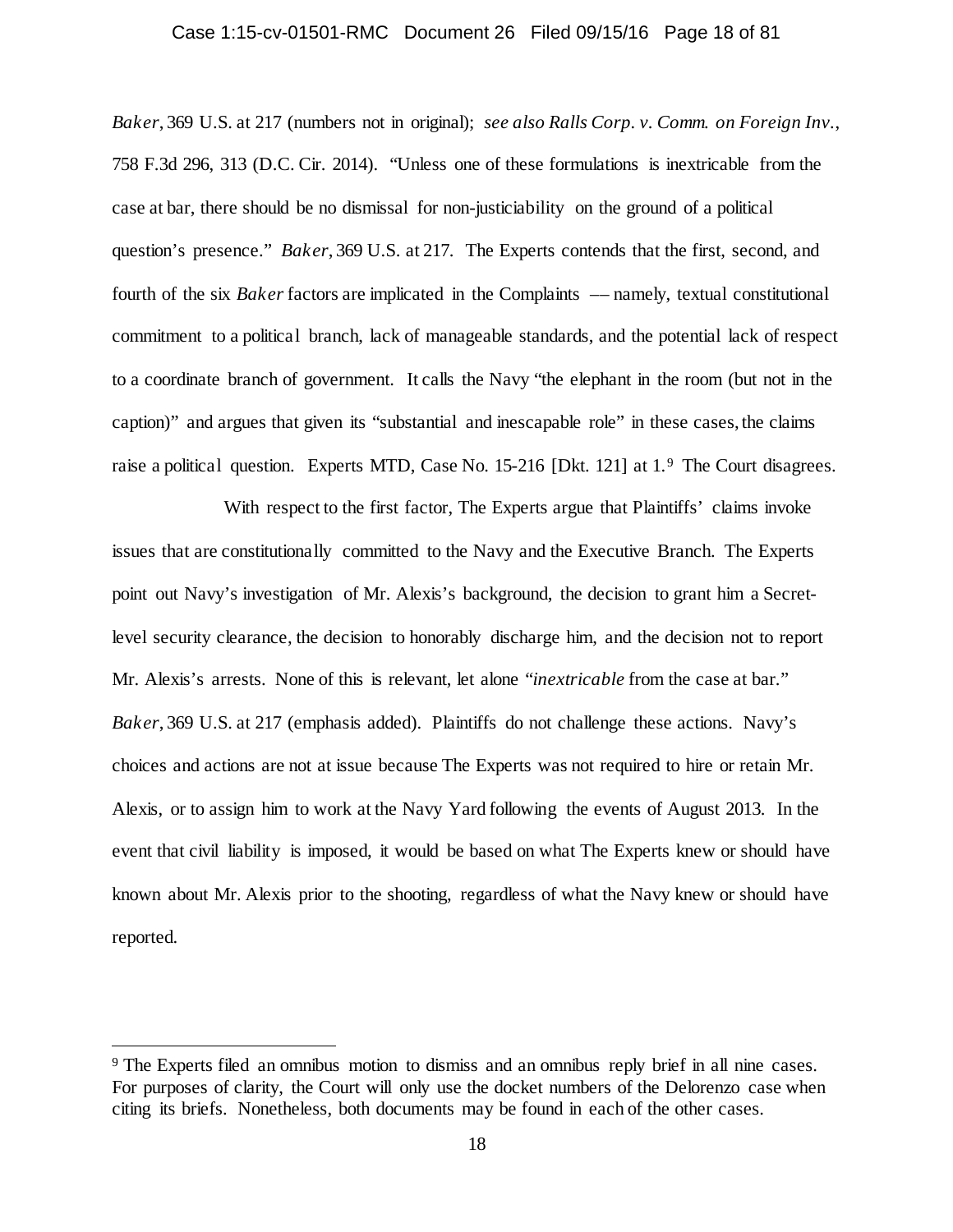## Case 1:15-cv-01501-RMC Document 26 Filed 09/15/16 Page 19 of 81

Certainly, some of the Plaintiffs' theories of liability would implicate matters that are within the sole purview of the Executive, such as the issuance and revocation of a security clearance. *See* Delorenzo Compl., Case No. 15-216 [Dkt. 1] ¶¶ 280-82 (alleging that had The Experts made an adverse incident report under NISPOM, Mr. Alexis's security clearance may have been revoked, and his access to the Navy Yard denied). These theories are unnecessary to advance a negligence claim.

With respect to the second and fourth factors, Plaintiffs' claims do not require the Court to pass judgment on any of the Navy's actions. There is no need to speculate as to what the Navy should or could have done with respect to Mr. Alexis's security clearance or arrest record. Instead, the Court must analyze the allegations against The Experts under the analytical framework applicable to negligence claims. This is what courts applying D.C. law do on a daily basis and, thus, it cannot be said that the legal standards governing these tort claims are not judicially manageable. Finally, while the actions and judgments of the Navy are inevitably lurking background facts, they are not implicated in any of the claims against Defendants. There is no potential risk that the Court's analysis of the merits in these cases will disrespect the Navy or the Executive. Even if the Navy were to hold part of the blame for the damages sustained in these cases, it does not render the claims against The Experts non-justiciable on the basis of a political question. *See Hill v. McDonald*, 442 A.2d 133, 137 (D.C. 1982) (stating that "one cannot escape liability for one's own negligence merely because another person . . . may have contributed to the injury by his wrongful or negligent act").

Accordingly, the Court holds that Plaintiffs' claims present a justiciable question and that it has jurisdiction to address the merits of these Complaints.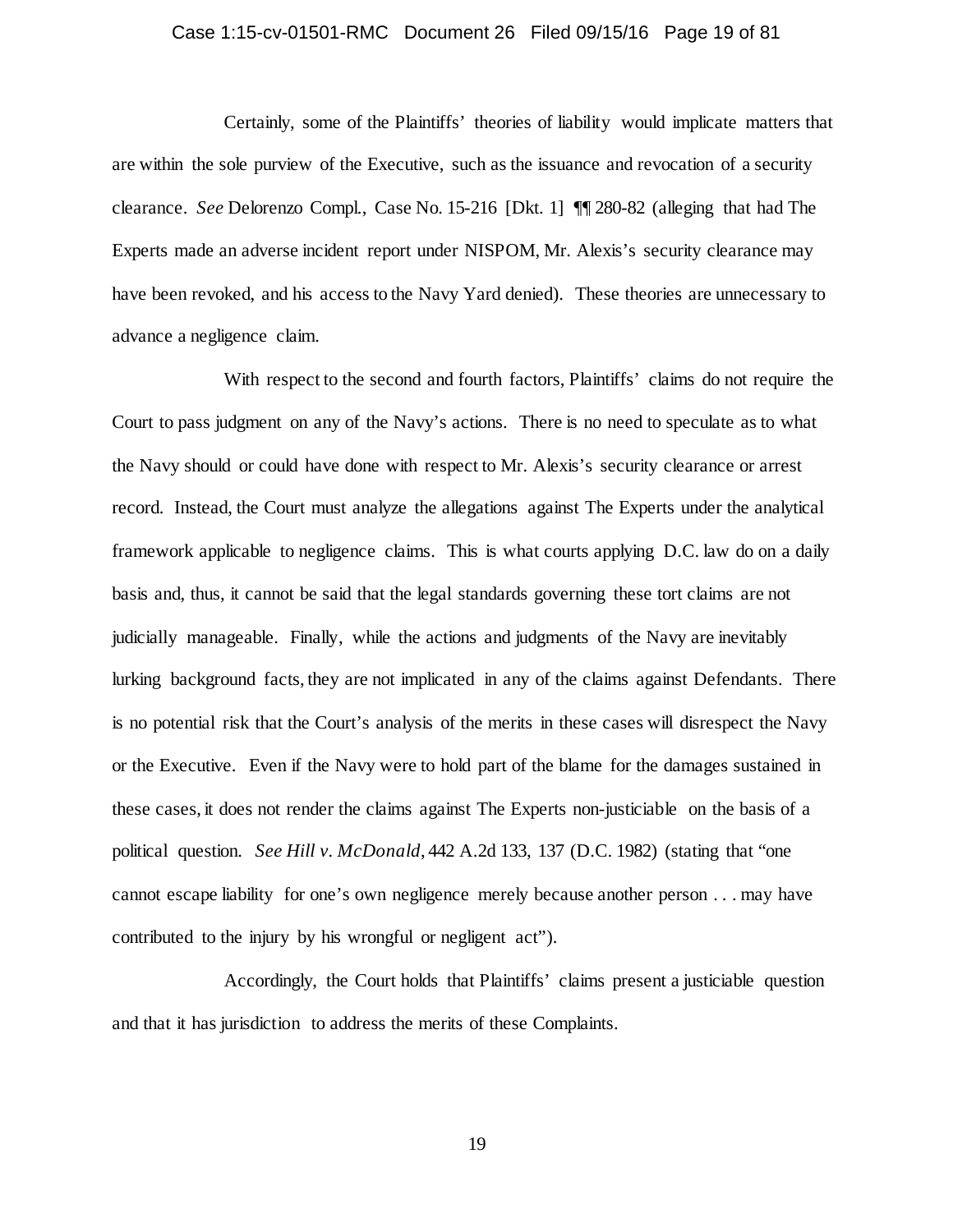## **B. Motions to Dismiss by HPES and The Experts**

Plaintiffs allege tort claims against HPES and The Experts. The common thread across the nine complaints are the common law negligence claims (*i.e.*, negligent hiring, retention, supervision, undertaking, and credentialing) against both defendants for failure to anticipate and prevent the criminal acts of Mr. Alexis on September 16, 2013. The nine complaints are premised on the basic allegation that Mr. Alexis's behavior prior to September 16, 2013 raised serious concerns about possible violent tendencies that should have alerted HPES and The Experts. There are also various counts alleging claims of statutory duty in tort and/or negligence *per se* against both defendants, as well as three counts of assault and battery based on a theory of vicarious liability. HPES and The Experts argue that Plaintiffs' theories of liability are legally deficient and that the Complaints against them must be dismissed as a matter of law. The main point of contention revolves around the applicable legal standard for those claims rooted in D.C. negligence law.

## **1. Theories of Negligence under D.C. Common Law**

To state a claim on which relief can be granted, Plaintiffs must allege sufficient facts to make a plausible showing that: (1) HPES and The Experts owed a duty of care to the Plaintiffs; (2) HPES and The Experts breached this duty of care; and (3) the breach of that duty proximately caused each Plaintiff's injuries. *See District of Columbia v. Harris*, 770 A.2d 82, 87 (D.C. 2001). These three elements must be met to render HPES and The Experts liable on any negligence theory for damages arising from the Navy Yard shooting.

In the District of Columbia, there is a "general rule of nonliability at common law for harm resulting from the criminal acts of third parties." *Romero v. Nat'l Rifle Ass'n of Am., Inc.*, 749 F.2d 77, 81 (D.C. Cir. 1984) (Scalia, J.) (citing *Kline v. 1500 Massachusetts Ave. Apartment Corp.*, 439 F.2d 477, 481 (D.C. Cir. 1970); *Hall v. Ford Enterprises Ltd.*, 445 A.2d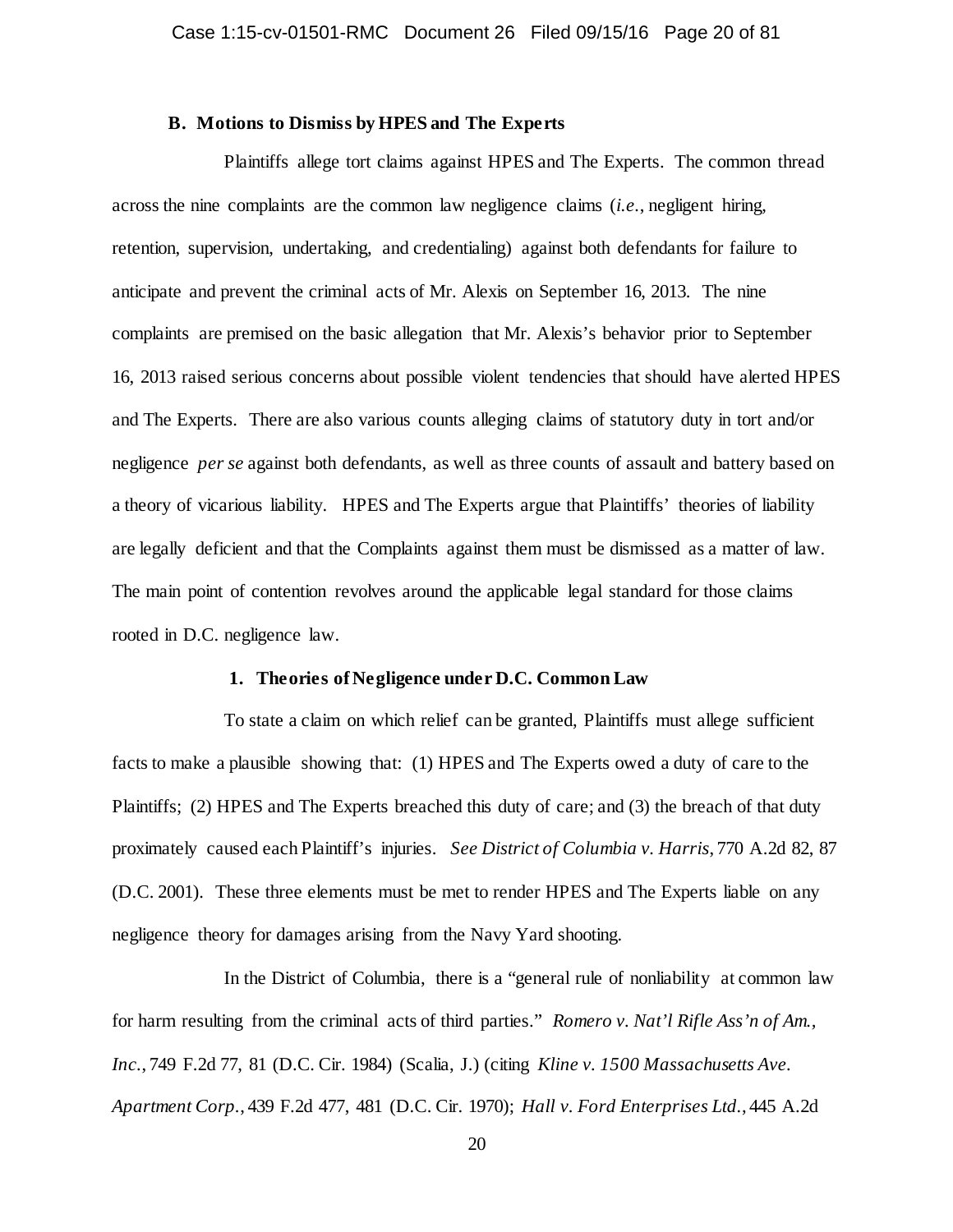## Case 1:15-cv-01501-RMC Document 26 Filed 09/15/16 Page 21 of 81

610, 611 (D.C. 1982)). One "limited exception to [this] 'general rule of nonliability'" is the heightened foreseeability principle, by which a defendant may be liable for harm resulting from another's criminal act only if it were particularly foreseeable to the defendant that a third party would commit the crime. *Workman v. United Methodist Comm. on Relief*, 320 F.3d 259, 263 (D.C. Cir. 2003) (quoting *Romero*, 749 F.2d at 81). This heightened showing of foreseeability has been described as "'exacting,' 'demanding,' 'precise,' and 'restrictive.'" *Sigmund v. Starwood Urban Inv.*, 475 F. Supp. 2d 36, 42 (D.D.C. 2007) (*Sigmund I)*, *aff'd sub nom. Sigmund v. Starwood Urban Retail VI, LLC*, 617 F.3d 512 (D.C. Cir. 2010) (*Sigmund II*) (citing *Novak v. Capital Mgm't. & Dev. Corp.*, 452 F.3d 902, 912 (D.C. Cir. 2006); *Bell v. Colonial Parking, Inc.*, 807 F. Supp. 796, 797 (D.D.C. 1992); *Potts v. District of Columbia*, 697 A.2d 1249, 1252 (D.C. 1997); *Lacy v. District of Columbia*, 424 A.2d 317, 323 (D.C. 1980)).

The D.C. Court of Appeals has considered "the requisite duty of care required for negligence" to be "a function of foreseeability, arising only when foreseeability is alleged commensurate with 'the extraordinary nature of [intervening] criminal conduct.'" *District of Columbia v. Beretta, U.S.A., Corp.*, 872 A.2d 633, 641 (D.C. 2005) (quoting *Potts*, 697 A.2d at 1252); *see also Workman*, 320 F.3d at 265 (noting that "D.C. Courts have repeatedly spoken of the heightened foreseeability requirement in terms of duty") (citations omitted).[10](#page-20-0) In such

<span id="page-20-0"></span> <sup>10</sup> The D.C. Circuit has noted that D.C. negligence law "might offend a doctrinaire" because foreseeability is considered usually in terms of the constituent elements of breach and causation, as opposed to whether a duty is owed. *Workman*, 320 F.3d at 265 ("Ordinarily, the relationship between the parties is the key to determining whether the defendant had a legally enforceable duty to the plaintiff (or her decedent), whereas foreseeability is important to issues of proximate causation and conformity to the standard of care, issues that arise only after a duty has been found.") (citations omitted). The D.C. Court of Appeals has acknowledged this criticism of D.C. negligence law, yet has continued to apply the analytical framework as is. *See Beretta*, 872 A.2d at 641 n.4. Accordingly, the Court "appl[ies] the law of the District of Columbia as its own courts would apply it" and does not "second-guess the analytical framework those courts have erected." *Workman*, 320 F.3d at 265.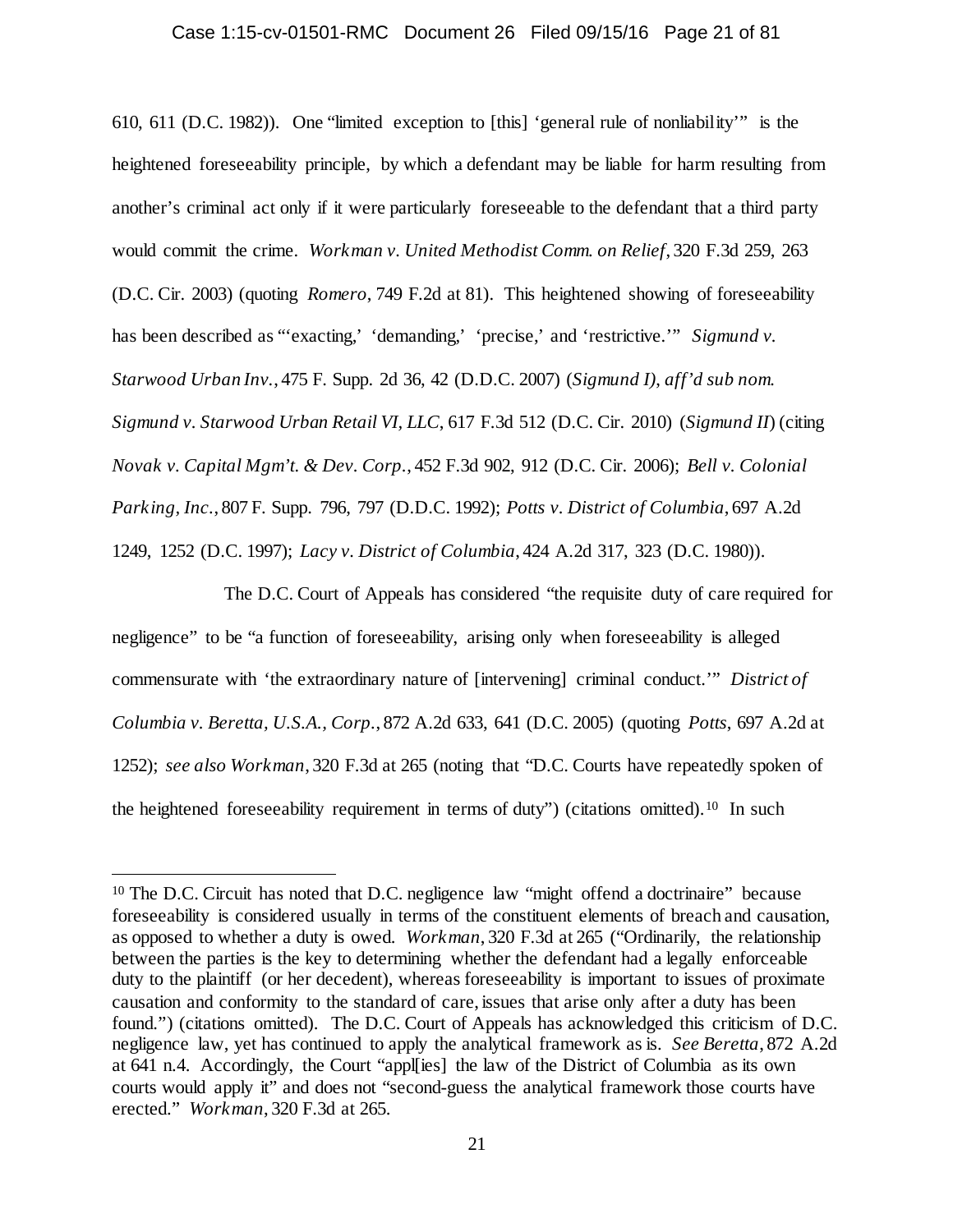## Case 1:15-cv-01501-RMC Document 26 Filed 09/15/16 Page 22 of 81

circumstances, "the plaintiff bears the burden of establishing that the criminal act was so foreseeable that a duty arises to guard against it." *Potts*, 697 A.2d at 1252.

In cases involving third-party criminal conduct, D.C. courts have "tended to leapfrog directly to the foreseeability issue" to resolve questions of liability. *Workman*, 320 F.3d at 265. This is precisely what the parties have done by focusing on the foreseeability of Mr. Alexis's criminal acts and arguing whether any of the Complaints alleges sufficient facts to show that HPES and The Experts owed a duty of care to Plaintiffs. HPES and The Experts argue that a heightened showing of foreseeability is required to render them liable because, absent such a showing, the Court cannot find there was a duty to guard against Mr. Alexis's criminal acts. Plaintiffs oppose.

## **i. Duty and Foreseeability in Claims of Negligent Hiring, Retention, and Supervision**

As HPES and The Experts contend, the heightened foreseeability requirement stems from the extraordinary nature of criminal conduct. *See McKethean v. WMATA*, 588 A.2d 708, 717 (D.C. 1991) ("Because of 'the extraordinary nature of criminal conduct, the law requires that the foreseeability of the risk be more precisely shown.'") (quoting *Lacy*, 424 A.2d at 323); *see also Romero*, 749 F.2d at 83 ("[C]ivil liability for the intervening, independent criminal acts of third parties is extraordinary, and District of Columbia courts, in their development of common-law tort rules, have imposed especially stringent requirements to support it.") (citation omitted). Criminal conduct is said to be "extraordinary" because "under ordinary circumstances it may reasonably be assumed that no one will violate the criminal law." *Morgan v. District of Columbia*, 468 A.2d 1306, 1318 (D.C. 1983) (quoting Restatement (Second) of Torts § 302B cmt. d (1965)). However, contrary to what HPES and The Experts contend, the third-party criminal conduct does not end the inquiry.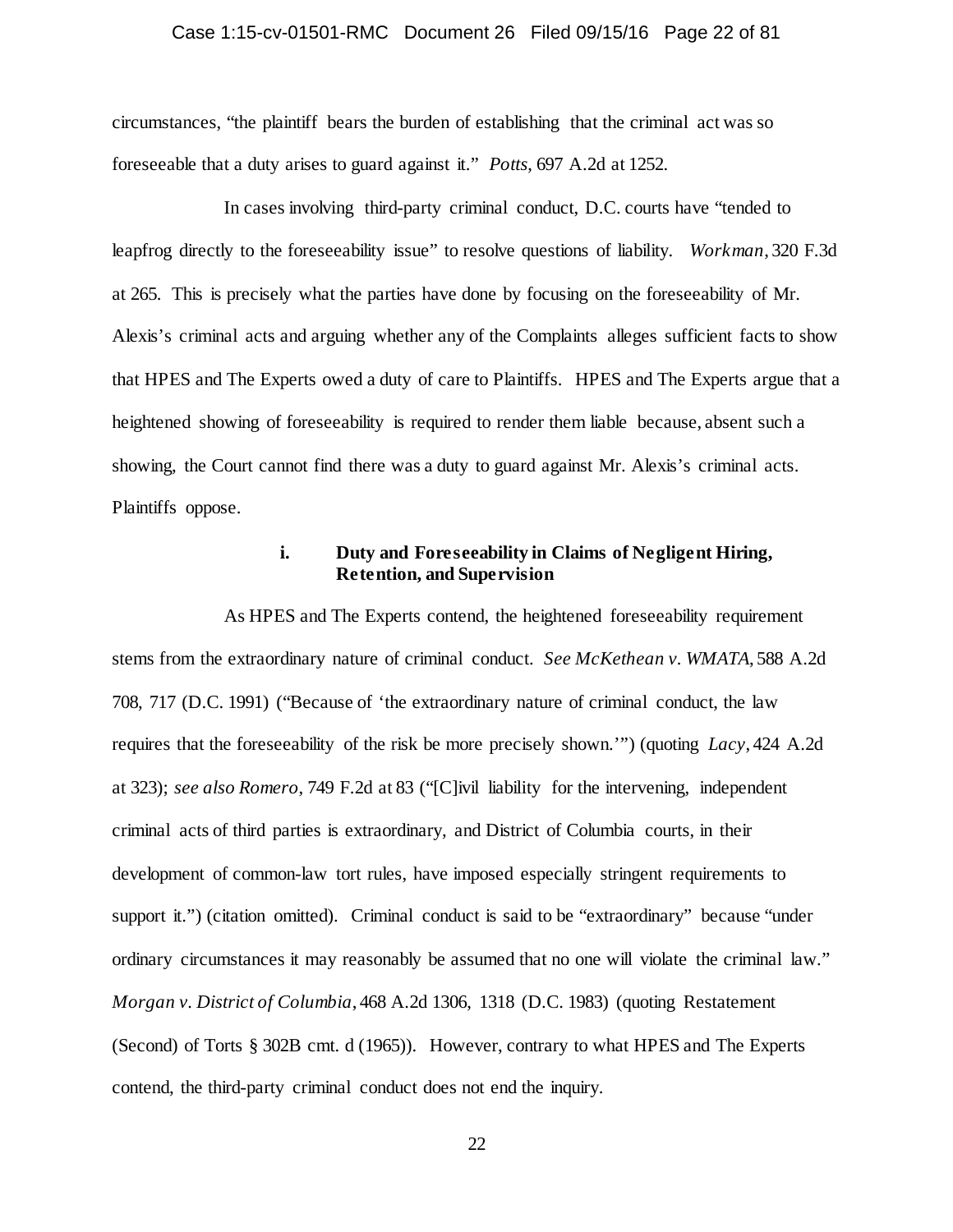## Case 1:15-cv-01501-RMC Document 26 Filed 09/15/16 Page 23 of 81

In discussing intervening criminal acts and the applicable foreseeability standard, D.C. courts consider the negligence theory being advanced and the circumstances of each case. "The question is not simply whether a criminal event is foreseeable, but whether a *duty* exists to take measures to guard against it . . . [, which] is ultimately a question of fairness." *Romero*, 749 F.2d at 79 (internal quotation marks and citations omitted) (emphasis in original).

There are two lines of cases in which a lesser degree of specificity is required with respect to evidence of foreseeability: those involving either (1) "a special relationship between the parties to the suit" or (2) "a relationship of control between the defendant and the intervening criminal actor . . . ." *Romero*, 749 F.2d at 81 (internal citations omitted) (recognizing these two categories as "[t]he only District cases departing from that [general] rule" of nonliability at common law for intervening criminal acts); *see also Workman*, 320 F.3d at 263 ("From our review of the D.C. cases, we see that the requirement that the defendant have been able to foresee that a third party would likely commit a criminal act ordinarily has, and perhaps must have, a relational component."). In the absence of such relationships or when the circumstances of a particular case do not suggest a duty of protection or a duty to control, then "the evidentiary hurdle is higher" and the risk of the criminal act must be precisely shown. *Workman*, 320 F.3d at 264.<sup>[11](#page-22-0)</sup>

<span id="page-22-0"></span><sup>&</sup>lt;sup>11</sup> *Workman* opined that "the cases suggest a sliding scale: If the relationship between the parties strongly suggests a duty of protection, then specific evidence of foreseeability is less important, whereas if the relationship is not the type that entails a duty of protection, then the evidentiary hurdle is higher." *Workman,* 320 F.3d at 264 (holding that an international relief organization owed no duty to protect aid contractor from murder by third-party Somalis). The Circuit referenced only the relationship between the parties because that was the issue implicated in the case. Nonetheless, this Court finds that the sliding scale reasoning goes beyond the facts of *Workman* and extends to cases involving a relationship of control between the defendant and the intervening actor. *See Smith v. Hope Village, Inc.*, 481 F. Supp. 2d 172, 195 (D.D.C. 2007); *see also* Restatement (Second) of Torts § 315 ("There is no duty . . . to control the conduct of a third person as to prevent him from causing physical harm to another unless . . . a special relationship exists between the actor and the third person which imposes a duty upon the actor to control the third person's conduct.").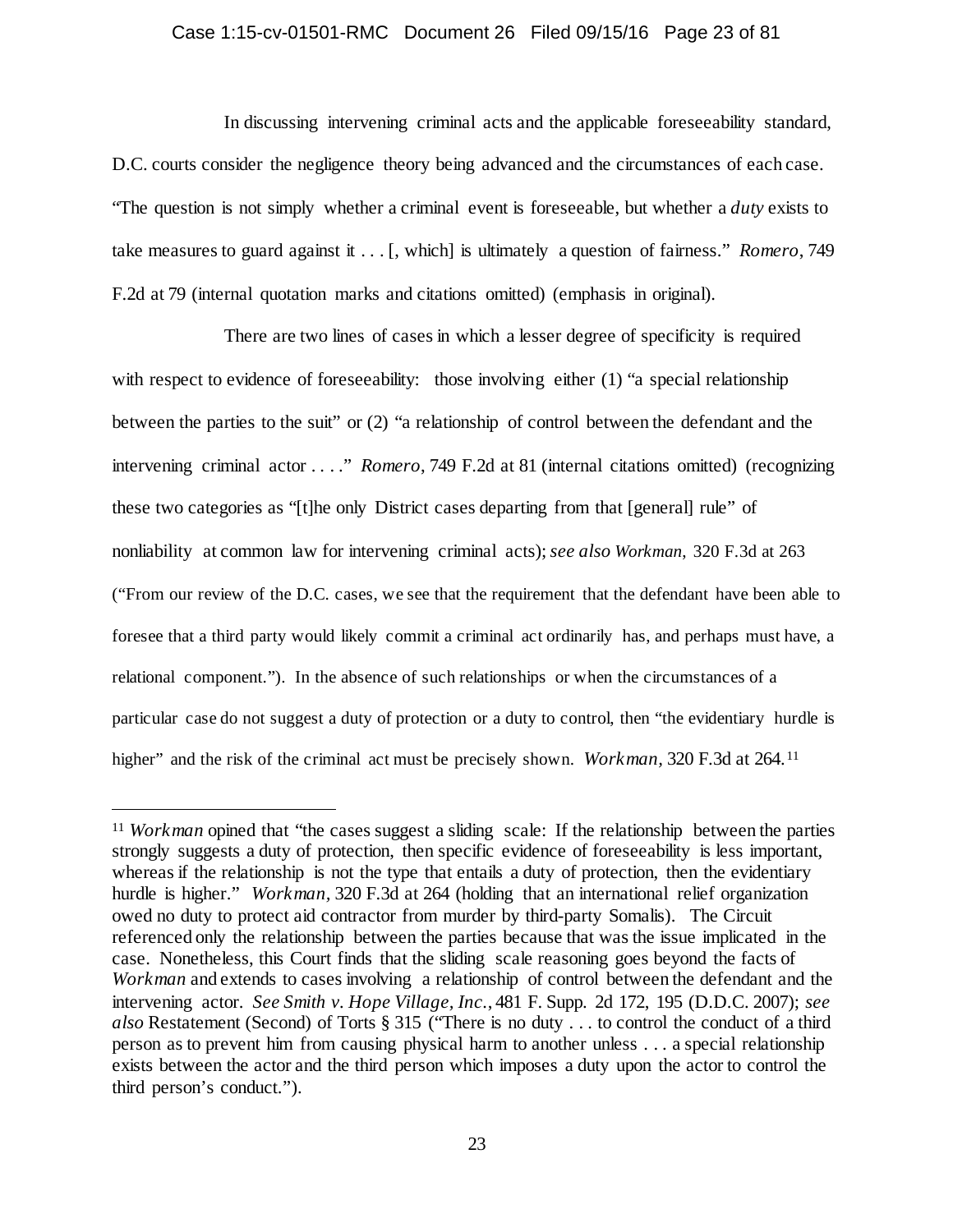# Case 1:15-cv-01501-RMC Document 26 Filed 09/15/16 Page 24 of 81

The rationale for lessening the requirement of heightened foreseeability in cases involving a special relationship between the parties is that "the ability of one of the parties to provide for his own protection has been limited in some way by his submission to the control of the other," and, therefore, "a duty should be imposed upon the one possessing control (and thus the power to act) to take reasonable precautions to protect the other one from assaults by third parties which, at least, could reasonably have been anticipated." *Kline*, 439 F.2d at 483.[12](#page-23-0) This category is inapplicable here since Plaintiffs did not submit in any way to the control of HPES or The Experts and there is no special relationship (contractual, at common law, or otherwise) between them.

The focus of Plaintiffs' briefs revolves around the second category of cases: those involving a special relationship of control between defendants (HPES and The Experts) and the intervening criminal actor (Mr. Alexis). The heightened requirement of foreseeability is lessened in this category of cases because the defendant knows the actor, has the ability to control or supervise him, and can prevent his misconduct so long as the necessity and opportunity to do so arises. *See, e.g.*, Restatement (Second) of Torts § 316 (recognizing duty of parent to control conduct of child); *id.* § 317 (recognizing duty of master to control conduct of servant); *id.* § 318 (recognizing duty of possessor of land or chattels to control conduct of

<span id="page-23-0"></span><sup>&</sup>lt;sup>12</sup> The D.C. Court of Appeals has recognized "the relationships of landowner to invitee, businessman to patron, employer to employee, school district to pupil, hospital to patient, []common carrier to passenger [, and landlord to tenant]" as examples of special relationships that "give rise to a *duty of one party to protect the other party* from foreseeable criminal acts of third persons . . . ." *Hall*, 445 A.2d at 611 n.4 (citations omitted) (emphasis added); *see also Workman,* 320 F.3d at 264. In such cases, "the heightened foreseeability is lessened somewhat, and 'can be met instead by a combination of factors which give defendants an increased awareness of the danger of a particular criminal act.'" *Sigmund I*, 475 F. Supp. 2d at 42 (citing *Novak,* 452 F.3d at 912; *Doe v. Dominion Bank,* 963 F.2d 1552, 1561 (D.C. Cir. 1992); *District of Columbia v. Doe*, 524 A.2d 30, 33 (D.C. 1987)).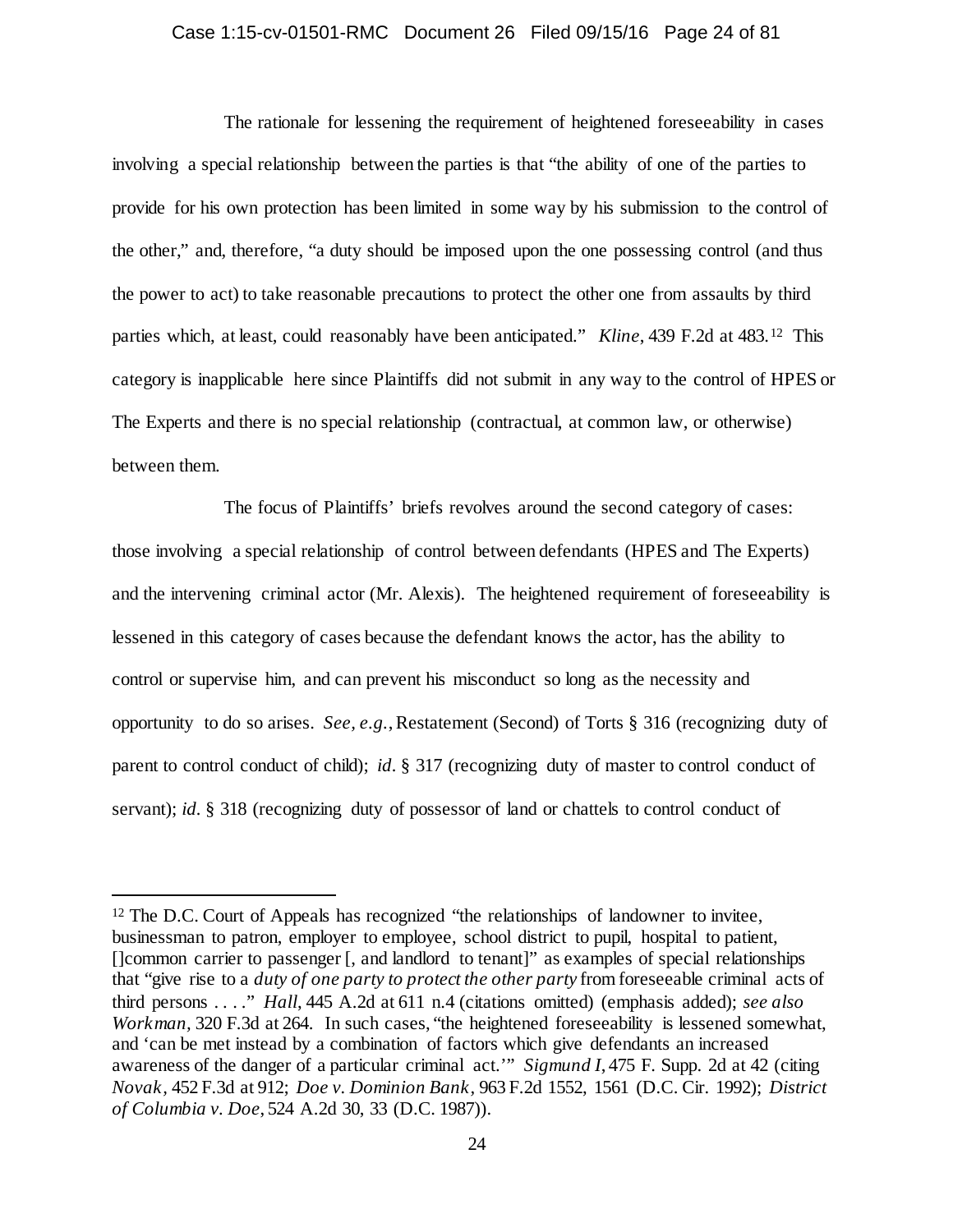## Case 1:15-cv-01501-RMC Document 26 Filed 09/15/16 Page 25 of 81

licensee); *id.* § 319 (recognizing duty of those in charge of person having dangerous propensities).

Under those circumstances, a duty to exercise reasonable care "should be imposed upon the one possessing control (and thus the power to act) to take reasonable precautions" to prevent the person under its control from intentionally harming others or from conducting himself as to create an unreasonable risk of bodily harm to others. *Kline*, 439 F.2d at 483 (noting "there is no liability normally imposed upon the one having the power to act if the violence is sudden and unexpected *provided that the source of the violence is not an employee of the one in control*") (emphasis added); *see also Phelan v. City of Mount Rainier*, 805 A.2d 930, 941 (D.C. 2002) ("Generally, one has no duty to prevent the criminal acts of a third party *who is not under the defendant's supervision or control* unless the criminal conduct was the foreseeable result of the person's negligence.") (internal quotation marks and citation omitted) (emphasis added).

Naturally, the one possessing control is not an insurer of public safety. A duty of care is owed only to those persons foreseeably exposed to the risk of harm resulting from the actor's misconduct –– specifically, those brought into contact with a third person subject to the defendant's control or supervision whom the defendant "knows or should know to be peculiarly likely to commit intentional or reckless misconduct." Restatement (First) of Torts § 302, cmt. n (1930); *see also Fleming v. Bronfin*, 80 A.2d 915, 917 (D.C. 1951). Under these circumstances, a defendant "is required to anticipate and provide against all of these misconducts" regardless of whether the "third person's misconduct is or is not criminal at common law or under a statute." Restatement (First) of Torts § 302, cmt. n. Moreover, a defendant "is subject to liability only for such harm as is within the risk . . . caused by the quality of the employee which the employer had reason to suppose would be likely to cause harm." Restatement (Second) of Agency § 213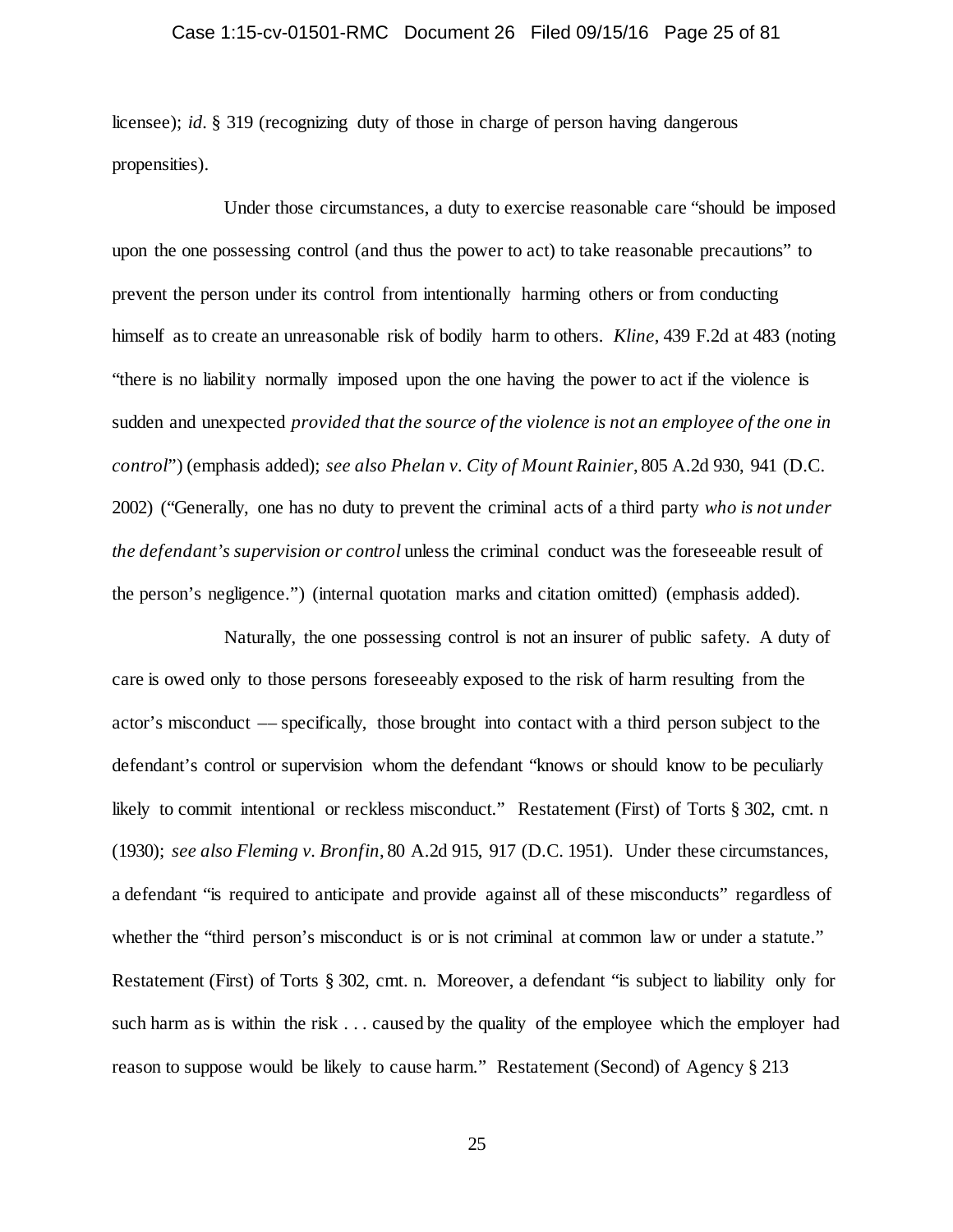## Case 1:15-cv-01501-RMC Document 26 Filed 09/15/16 Page 26 of 81

(1958); *see also Argonne House Co. v. Garrison*, 42 F.2d 605 (D.C. Cir. 1930) (holding that employer's knowledge of employee's criminal conviction for intoxication did not put employer on notice that employee might be a thief).

To prevail on a theory of negligent hiring, retention, or supervision, "it is incumbent upon a party to show that an employer knew or should have known its employee behaved in a dangerous or otherwise incompetent manner, and that the employer, armed with that actual or constructive knowledge, failed to adequately supervise the employee." *Giles v. Shell Oil Corp.*, 487 A.2d 610, 613 (D.C. 1985) (citing *Murphy v. Army Distaff Found., Inc.*, 458 A.2d 61, 64 (D.C. 1983)). This standard may apply to intentional conduct outside the scope of employment, even when the conduct is criminal in nature. *See Int'l Distrib. Corp. v. Am. Dist. Tel. Co.*, 569 F.2d 136, 139 (D.C. Cir. 1977) (stating that "an employer has a duty to supervise those of its employees who are privileged because of their employment to enter another's property" and noting that "[t]his duty even extends to activities which, like theft, are outside the scope of employment") (citing Restatement (Second) of Torts § 317 and accompanying comments). With respect to how the interplay between duty and foreseeability works in practice in the context of negligent hiring, retention, or supervision claims, the Court is left to reason by analogy from applicable D.C. cases.

In *Murphy v. Army Distaff Foundation, Inc.*, the D.C. Court of Appeals reversed the entry of summary judgment in favor of a retirement home for wives of deceased army officers after the home's gardener shot a trespasser six times. 458 A.2d at 62. The trespasser sued the retirement home for his injuries under a theory of negligent supervision. *See id.* at 62 n.1, 63. The D.C. Court of Appeals noted that, to prevail under this theory of liability, the plaintiff needed to establish that the retirement home "knew or should have known that its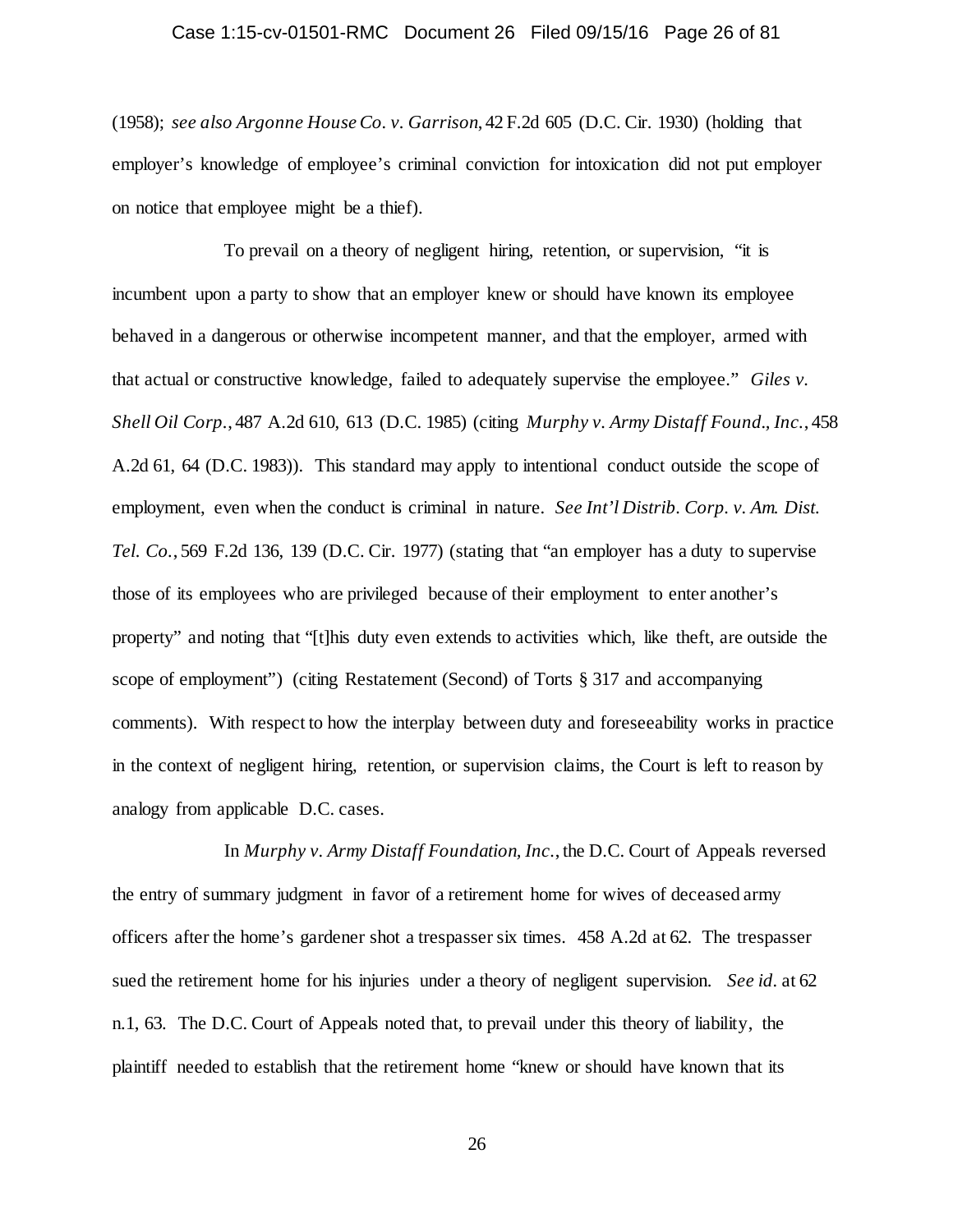## Case 1:15-cv-01501-RMC Document 26 Filed 09/15/16 Page 27 of 81

employee regularly ejected trespassers while armed, and that the employer failed to take reasonable precautionary measures in supervising him." *Id.* at 63. Other than evidence of prior altercations between the gardener and trespassing youth, there was no evidence that the employer knew or should have known that the gardener "'carried a gun or had a propensity to use one.'" *Id.* at 64. Nonetheless, the D.C. Court of Appeals reversed the trial court's entry of summary judgment and remanded the case for trial on the basis that "'[o]ne who engages in an enterprise is under a duty to anticipate and to guard against the human traits of his employees which unless regulated are likely to harm others.'" *Id.* (quoting Restatement (Second) of Agency § 213, cmt. g)

*Murphy* is not a paradigm of clarity or precision.[13](#page-26-0) What is clear is that *Murphy* ultimately did not require specific evidence of foreseeability when it reversed the trial court's entry of summary judgment. *Murphy* demonstrates that awareness of an employee's dangerous behavior or attributes could be sufficient to establish foreseeability under a theory of negligent supervision if that attribute proximately caused the injury sustained by the plaintiff  $-$  an outcome clearly inconsistent with the requirement of specific foreseeability evidence. *Compare*  Restatement (Second) of Agency § 213 and Restatement (Third) of Agency § 7.05(1) (2006) *with Sigmund I*, 475 F. Supp. 2d at 42 (noting that a heightened showing of foreseeability "requires proof that the specific type of crime, not just crime in general, be particularly foreseeable at the relevant location") (citing *Romero,* 749 F.2d at 79-80; *Lacy,* 424 A.2d at 323) and *McKethean*, 588 A.2d at 717 (explaining "that a specific crime, 'rather than merely harm in general,' [must be] foreseeable") (citing *Romero*, 749 F.2d at 79-80).

<span id="page-26-0"></span><sup>&</sup>lt;sup>13</sup> It is not clear why the D.C. Court of Appeals first stated that specific proof that the gardener regularly ejected trespassers while armed was necessary, but then found that evidence of prior altercations could be sufficient by itself to find the employer liable.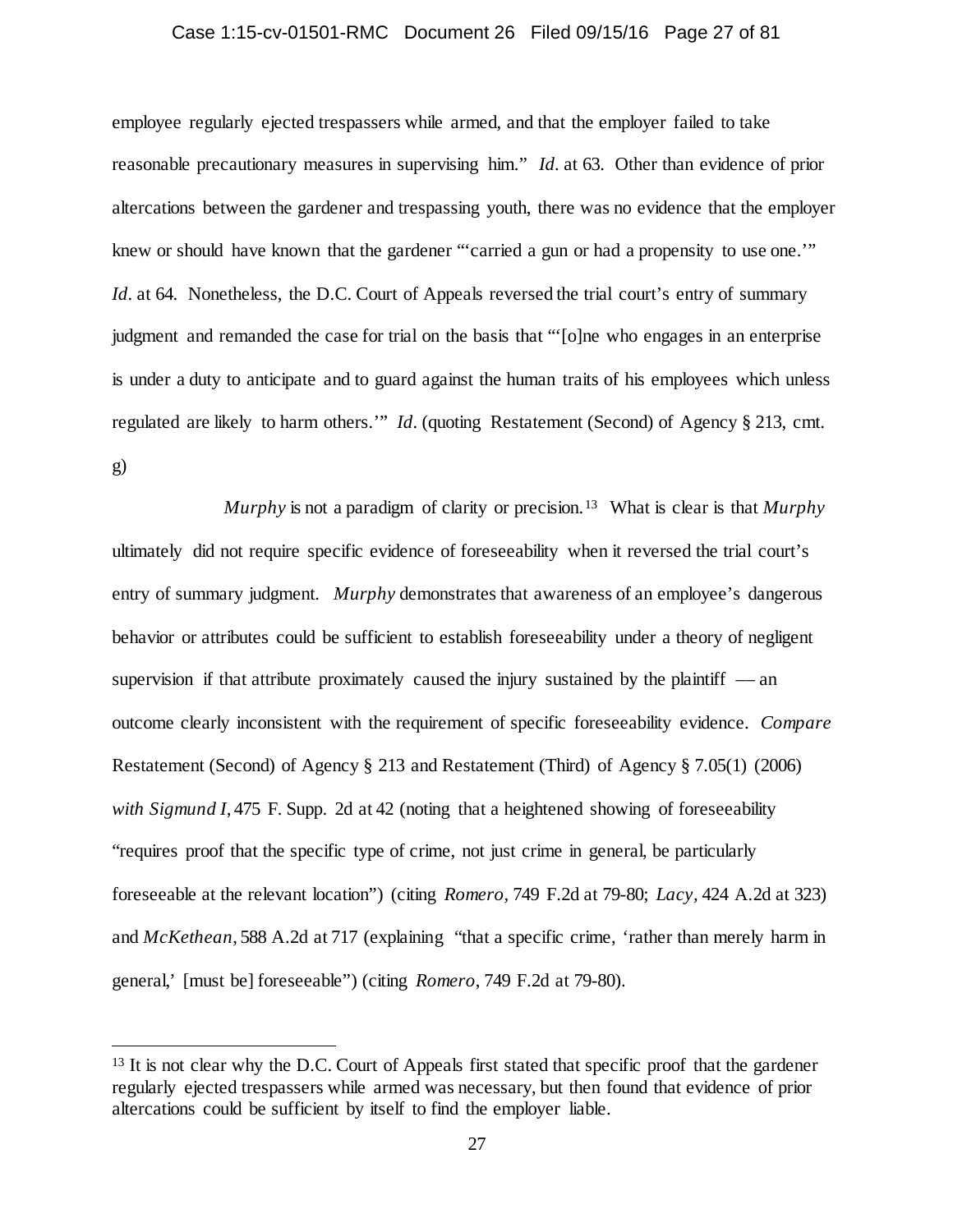## Case 1:15-cv-01501-RMC Document 26 Filed 09/15/16 Page 28 of 81

The D.C. Court of Appeals has confirmed this reading of *Murphy* in subsequent cases involving criminal misconduct and allegations of negligent hiring, supervision, and retention. Specifically, in *Giles v. Shell Oil Corp.*, a case involving a suit against Shell for damages arising from an incident in which a service station attendant fatally shot a boy, the D.C. Court of Appeals relied on *Murphy* to articulate the foreseeability standard applicable to claims of negligent hiring, retention, and supervision –– namely, whether "an employer knew or should have known its employee behaved in a dangerous or otherwise incompetent manner . . . ." *Giles*, 487 A.2d at 613 (citing *Murphy*, 458 A.2d at 64).[14](#page-27-0) 

In *Brown v. Argenbright Security, Inc.*, the D.C. Court of Appeals held that a store owner (Safeway Stores, Inc.) was not liable for negligent supervision of a security guard employed by a contractor (Argenbright Security, Inc.) who stopped a minor "on suspicion of shoplifting ... and, in the course of searching her, touched her in a sexually improper manner." 782 A.2d 752, 755 (D.C. 2001).[15](#page-27-1) Applying the standard articulated in *Giles* and citing *Murphy*, the court concluded that "no facts would warrant an inference of negligent supervision against

<span id="page-27-0"></span><sup>&</sup>lt;sup>14</sup> The D.C. Court of Appeals affirmed the entry of summary judgment in favor of Shell because "[t]he attendant who fired the fatal shot was not an employee of Shell" and, thus, there was no "master-servant relationship." *Giles*, 487 A.2d at 613.

<span id="page-27-1"></span><sup>15</sup> *Brown* clarified that "[a]lthough *Giles* and other cases discuss negligent supervision in the context of an employer-employee relationship and frequently use the term 'employee,' it is clear from the Restatement [(Second) of Agency] and other authorities that a claim of negligent supervision does not require proof that the supervised person was also an employee or agent." *Brown*, 782 A.2d at 760 n.11. The Restatement provides in relevant part that the supervised person need not be an employee or agent to establish liability under a theory of negligent supervision if the defendant was "negligent or reckless . . . in permitting, or failing to prevent, negligent or other tortious conduct by persons, . . . upon premises or with instrumentalities under [the defendant's] control." Restatement (Second) of Agency § 213(d).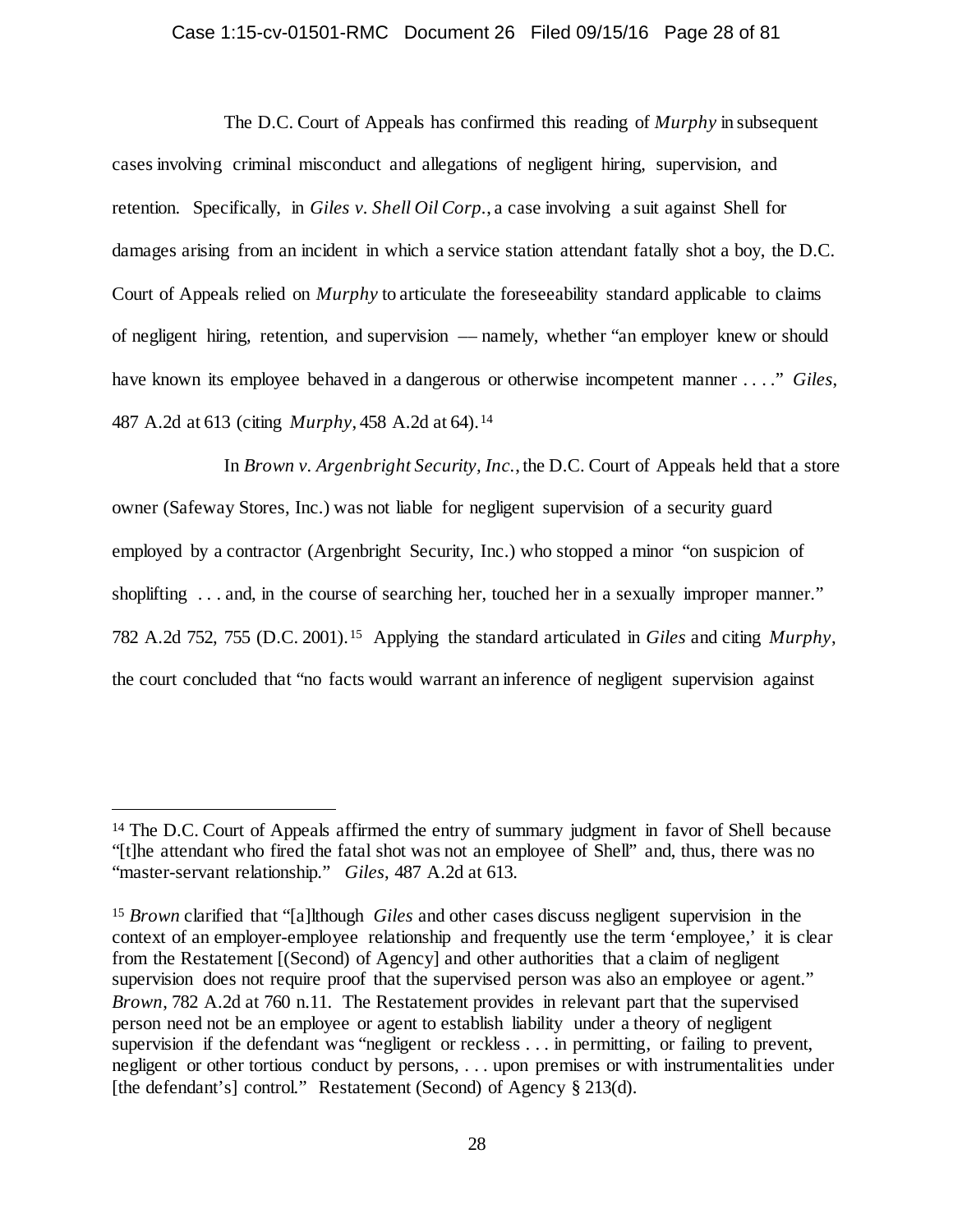### Case 1:15-cv-01501-RMC Document 26 Filed 09/15/16 Page 29 of 81

Safeway." *Id.* at 760 (internal quotation marks omitted).<sup>[16](#page-28-0)</sup> The only evidence linking the security guard to Safeway was "that a Safeway employee may have been present at the time of the alleged assault," which the court described as insufficient since the employee did not have supervisory authority over the security guard and did not have "the power to control [the guard's] conduct or the opportunity to alert someone who did have that power in time to prevent the harm." *Id.* The court affirmed the entry of summary judgment in favor of Safeway.

Moreover, in *Phelan v. City of Mount Rainier*, a widow sued the City of Mount Rainier, in Maryland, and its chief of police for negligent hiring, supervision, training, and retention, after her husband was shot and killed by an off-duty Maryland police officer in Washington, D.C. 805 A.2d 930, 932-33 (D.C. 2002). The plaintiff alleged that the police officer shot her husband "eleven times without provocation." *Id.* at 934 n.4. At summary judgment, after the plaintiff withdrew her claims of negligent hiring and training, the trial court granted summary judgment for the city and police chief on the remaining claims. On appeal, the D.C. Court of Appeals applied the standard of *Giles* to the claims of negligent retention and supervision and cited *Murphy* and *Fleming v. Bronfin*[17](#page-28-1) for the proposition that an employer may be found liable for the acts of its employees or agents even if the harm resulted from a willful act

<span id="page-28-0"></span><sup>&</sup>lt;sup>16</sup> Interestingly, the D.C. Court of Appeals cited *Boykin*, a case applying heightened foreseeability, when addressing plaintiff's *respondeat superior* claims, yet did not cite *Boykin* or require specific foreseeability evidence when addressing plaintiff's negligent supervision claim. *Compare Brown*, 782 A.2d at 757-58 & n.7 (citing *Boykin*, 484 A.2d at 562) *with id.* at 759-60 (citing *Giles*, 487 A.2d at 613; *Murphy*, 458 A.2d at 63).

<span id="page-28-1"></span><sup>&</sup>lt;sup>17</sup> In *Fleming*, the plaintiff sued a grocery store operator for negligent hiring and supervision of a store deliveryman who sexually assaulted her after delivering groceries and receiving payment. 80 A.2d at 916. The D.C. Court of Appeals held that an employer has a duty to exercise reasonable care in hiring employees and not retain an unfit employee tasked with entering the homes of customers. *Id.* at 916-17 ("When an employer neglects this duty and as a result injury is occasioned to a third person, the employer may be liable even though the injury was brought about by the willful act of the employee beyond the scope of his employment.").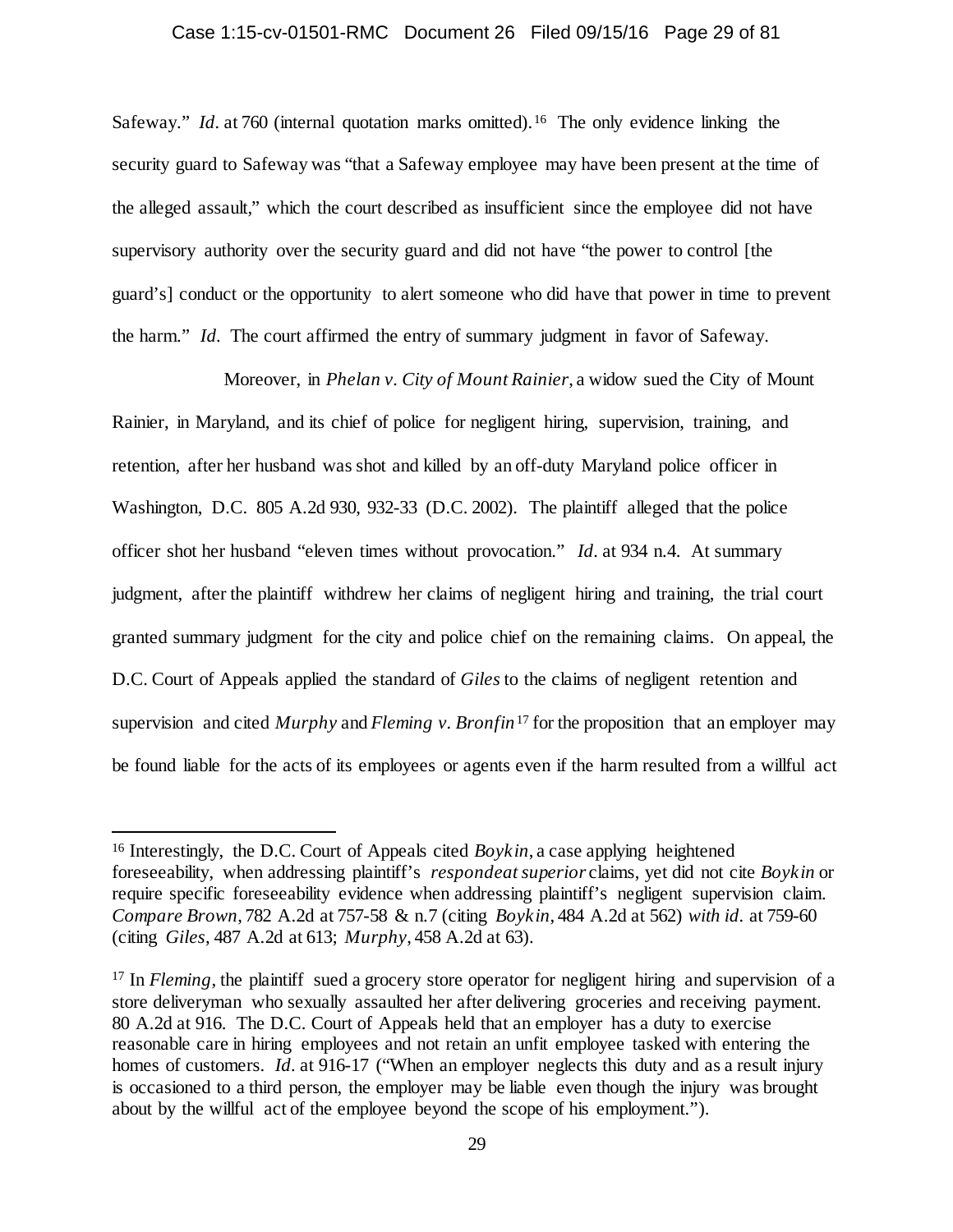# Case 1:15-cv-01501-RMC Document 26 Filed 09/15/16 Page 30 of 81

outside the scope of employment. *See id.* at 937 (citing *Giles*, 487 A.2d at 613; *Murphy*, 458 A.2d at 63; *Fleming v. Bronfin*, 80 A.2d 915, 917 (D.C. 1951)) (other citation omitted).

However, the *Phelan* court affirmed summary judgment because there were no facts or circumstances to show that defendants knew or should have known that the officer behaved in a dangerous or incompetent manner that rendered the shooting foreseeable. The court noted that, unlike *Murphy* and *Fleming*, the intervening criminal act in *Phelan* did not occur at the place of employment and was not associated in any way with his job. *See id.* at 938- 40. Simply put, despite arguable awareness of some dangerous attributes and "substantial evidence that [he] had many disciplinary problems as a police officer prior to the shooting," *id.* at 942, the victim was not within the group of foreseeable persons exposed to a risk of harm because defendants did not bring the officer into contact with the victim. The evidence was "insufficient to establish a duty on the part of the City running to [plaintiff's] decedent or a causal nexus between the failure to discipline and [the police officer's] non-duty related confrontation and shooting of the decedent in a jurisdiction where he was an ordinary citizen." *Id.* at 940 (citing *District of Columbia v. Coleman*, 667 A.2d 811, 816-17 (D.C. 1995)). [18](#page-29-0)

<span id="page-29-0"></span> <sup>18</sup> A similar result was reached in *Rawlings v. District of Columbia*, where the parents of a fourteen-year-old boy sued the District of Columbia alleging, in part, that the Metropolitan Police Department (MPD) was negligent in training and supervising a police officer who shot and killed their allegedly unarmed child in an off-duty confrontation. 820 F. Supp. 2d 92, 98- 102 (D.D.C. 2011). Applying the standard articulated in *Giles*, the court found that defendants did not bring the police officer into contact with the victim, and also, the fact that the police officer was involved in two previous off-duty shootings was not probative of dangerous or incompetent behavior because the prior shootings were justified and in compliance with MPD policy. *See id.* at 115. It concluded that plaintiff had "failed to show that any duty of care was breached by the District of Columbia . . . , much less a causal relationship between any supposed breach and [the boy's] death." *Id.* at 116 (citing *Phelan*, 805 A.2d at 940).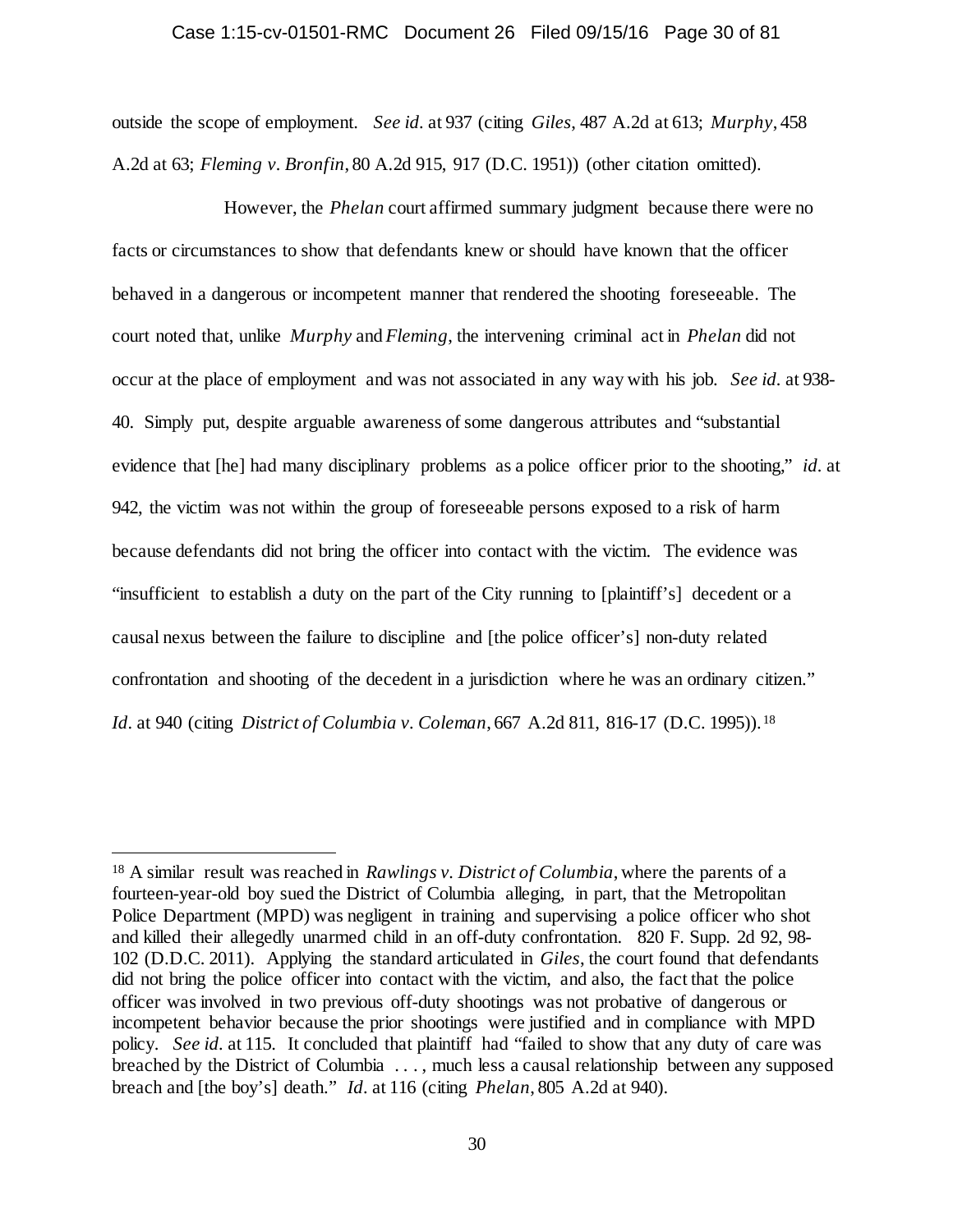## Case 1:15-cv-01501-RMC Document 26 Filed 09/15/16 Page 31 of 81

Finally, in *Schechter v. Merchants Home Delivery, Inc.*, a customer of an appliance store sued the store and a delivery company for negligent hiring, training, and supervision after a deliveryman committed theft in the customer's home. 892 A.2d 415 (D.C. 2006). The D.C. Court of Appeals found that evidence that the deliveryman at one time had entered a guilty plea to fourth degree of burglary with the intention to commit theft from a dwelling, constituted sufficient evidence to find that the companies owed a duty of care to the plaintiff by bringing him into contact with an employee whom the defendants knew or should have known was likely to commit intentional or reckless misconduct. *See id.* at 431-32 (citing *Murphy*, 458 A.2d at 64; *Fleming*, 80 A.2d at 917; Restatement (Second) of Agency § 213 & cmt. g). The court remanded the case for trial.

HPES and The Experts fail to properly address the standard articulated in *Giles* or acknowledge the line of post-*Murphy* cases applying this standard. They rely entirely on cases requiring specific evidence of foreseeability, none of which analyzed claims of negligent hiring, retention, or supervision. "[I]n stark contrast to nearly all of the cases cited . . . and relied upon by the defendant[s]," the allegations in this case support the plausible existence of "'a special relationship of control between the defendant[s] and the intervening criminal actor,' *Romero*, 749 F.2d at 81, giving rise to a duty of care and a commensurately less burdensome requirement that the plaintiff demonstrate 'specific evidence of foreseeability,' *Novak*, 452 F.3d at 912 (internal quotation marks and citation omitted)." *Smith*, 481 F. Supp. 2d at 195 (alteration omitted). HPES and The Experts cite only three cases, all of which are inapposite and easily distinguishable.

*Lacy v. District of Columbia* is one of the talismanic cases in D.C. tort law concerning the requirement of heightened foreseeability. 408 A.2d 985 (D.C. 1979) (*Lacy I*), *on*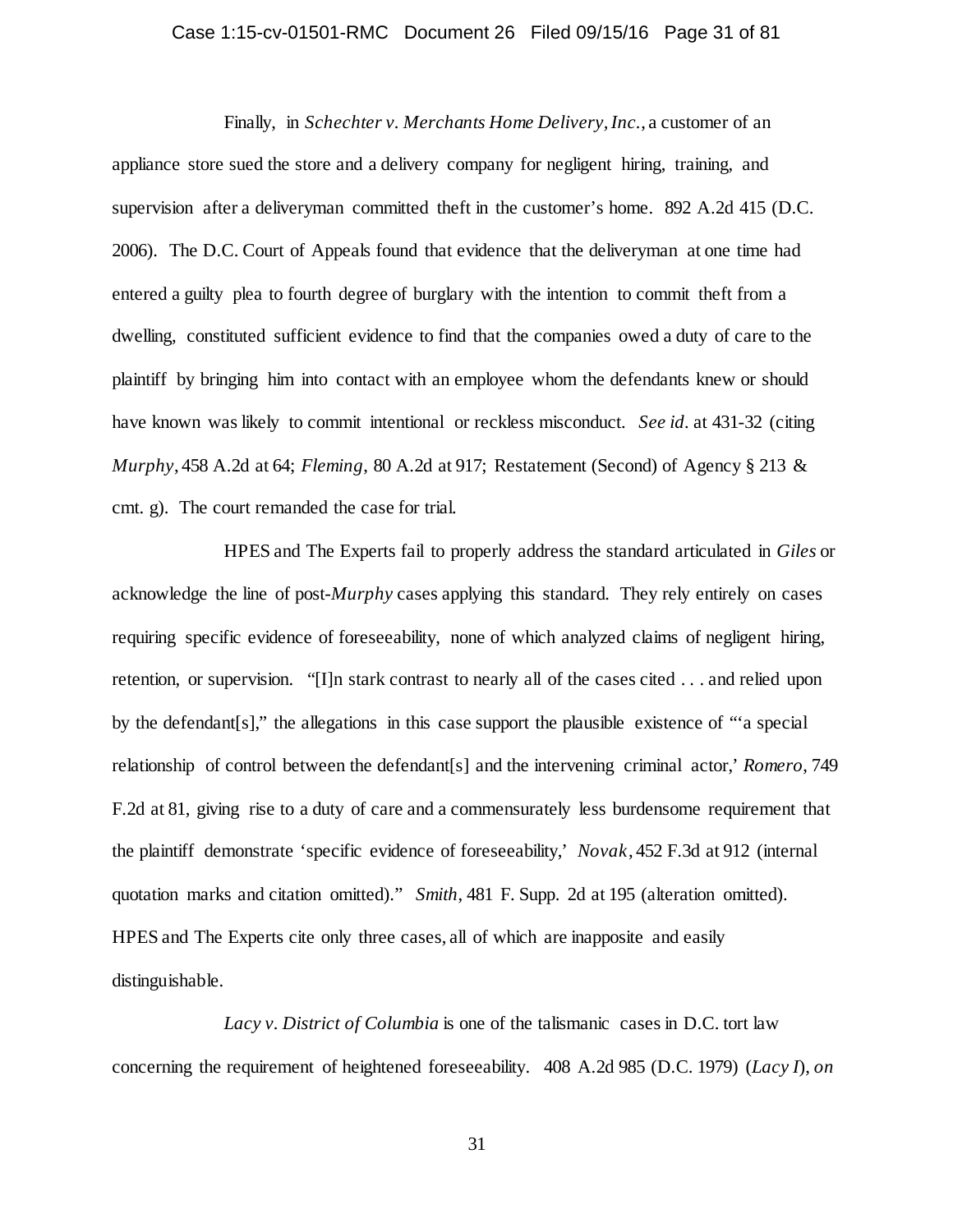## Case 1:15-cv-01501-RMC Document 26 Filed 09/15/16 Page 32 of 81

*reh'g*, 424 A.2d 317 (D.C. 1980) (*Lacy II*). In *Lacy*, a mother and daughter sued a school janitor, principal, teacher, guidance counselor, and the District of Columbia to recover for injuries sustained after the school janitor sexually assaulted the daughter. The case went to trial and, at the conclusion of the plaintiff's case, the trial judge ordered a directed verdict in favor of the District of Columbia on the theory of negligent hiring, training, and supervision of the janitor. *See Lacy I*, 408 A.2d at 990. The jury returned a verdict against the janitor on a theory of assault and battery and against the school principal, teacher, counselor, and the District of Columbia on a theory that they were negligent in their care of the child (*i.e.*, ordinary negligence). The trial judge set aside the jury verdict because it was "excessive" and "unreasonable" and ordered a new trial. *Id.* at 987.

On retrial, a new trial judge did not allow the mother and daughter to "present *again* to the jury the *very same evidence* they had presented at the first trial to prove the District negligent in its hiring, training, and supervising of the janitor" because this theory was directed out of the case. *Id.* at 990 (emphasis in original). The trial judge entered judgment against the janitor and in favor of the other defendants on the remaining negligence claim. The mother and daughter appealed, among other things, the order granting the new trial and the ruling that evidence on the claims of negligent hiring, training, and supervision could not be presented to the jury on retrial. They did not "assert [that the first trial judge's] ruling on the sufficiency of the evidence they presented was error." *Id.* at 990 n.4. The D.C. Court of Appeals affirmed both rulings, but reversed the second trial judge on a separate issue involving a jury instruction on foreseeability and proximate cause. On a petition for rehearing, the D.C. Court of Appeals readopted its "previous opinion in all respects except for the finding of prejudicial error" concerning the jury instruction and affirmed the entry of judgment in favor of the District of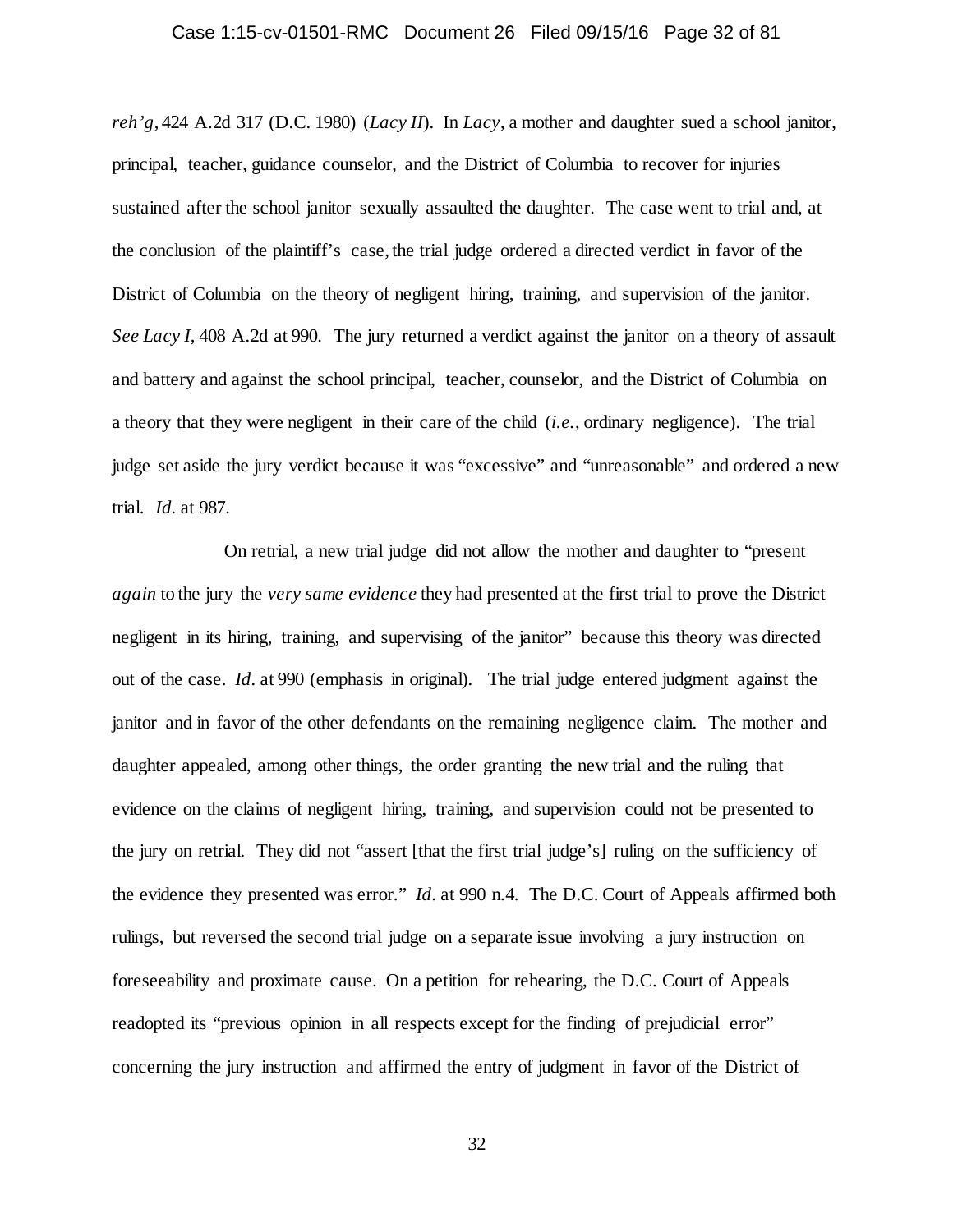### Case 1:15-cv-01501-RMC Document 26 Filed 09/15/16 Page 33 of 81

Columbia and the school officials (other than the janitor). *Lacy II*, 424 A.2d at 318. HPES and The Experts rely on *Lacy II* for the proposition that a requirement of heightened foreseeability applies to Plaintiffs' claims of negligent hiring, retention, and supervision. However, it is clear that *Lacy II* did not involve such claims.

The second case relied upon by HPES and The Experts is *Boykin v. District of Columbia*, 484 A.2d 560 (D.C. 1984). In that case, a blind, deaf, and mute student sued the coordinator of a program for blind and deaf students and the District of Columbia to recover for injuries sustained after the coordinator sexually assaulted her. *See id.* at 561. The student alleged that the District was negligent in hiring and supervising the coordinator. *See id.* However, she presented no evidence to support her claims and so the trial judge granted the District's motion for summary judgment. On appeal, the D.C. Court of Appeals noted that "the trial court was entitled to assume that [the student] admitted there was no evidence the District knew or should have known that [the coordinator] posed a danger to students greater than that posed by any other teacher." *Id.* (citing Super. C. Civ. R. 12-1(k)).<sup>19</sup> The student did not assert "that she had shown in the trial court that there was reason to think that [the coordinator] might have been dangerous." *Id.* at 564-65. In essence, the court held that there was no evidence of an awareness that the coordinator behaved in a dangerous manner that created a risk of harm to the student, which comports with the applicable standard in negligent hiring and supervision cases. The student's only theory against the District was that "it was negligent . . . to have permitted

<span id="page-32-0"></span> <sup>19</sup> In 1984, Superior Court Rule of Civil Procedure 12-1(k) required a non-moving party to file a statement of genuine issues of material fact in support of its opposition to a motion for summary judgment. *See* Anthony R. Pileggi, *An Attorney's Guide to Courthouse Practice and Procedure: Civil Division District of Columbia Superior Court 1983*, 32 Cath. U. L. Rev. 1063, 1113 (1983). By citing Rule 12-1(k), the court made clear that the District was entitled to judgment as a matter of law because plaintiff failed to support her claims of negligent hiring, training, or supervision, or show there was a genuine issue of material fact warranting trial.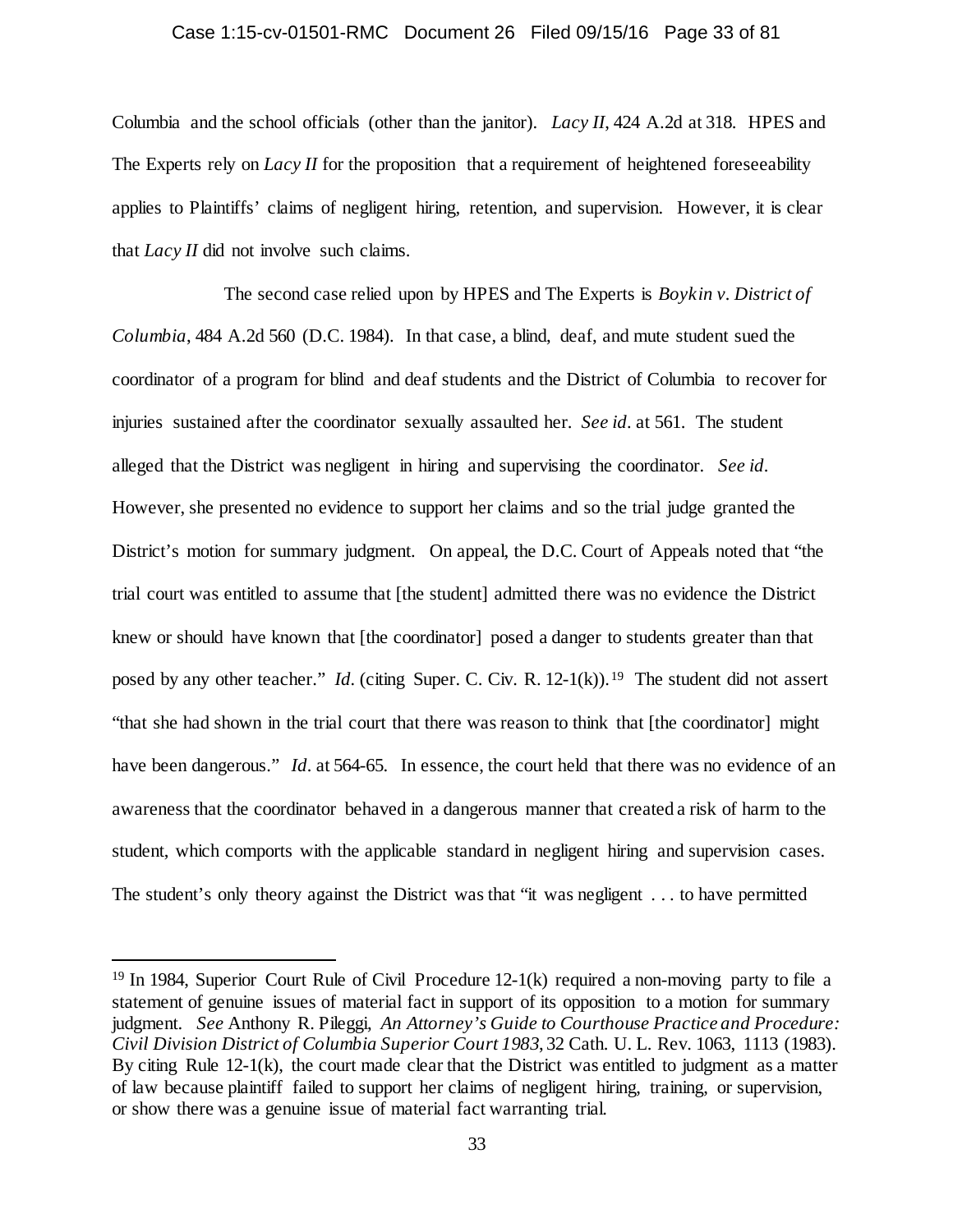## Case 1:15-cv-01501-RMC Document 26 Filed 09/15/16 Page 34 of 81

such one-on-one contacts" between teachers and students. *Id.* at 565. Her allegation was not specific to the hiring and supervision of the offending coordinator, but resembled the general negligence claim in *Lacy*. *Boykin* supports the proposition that claims of negligent hiring, retention, and supervision are treated differently.

The last case relied upon by HPES and The Experts is this Court's decision in *Jones v. R.I. Associates, LLC*, No. 02-1820 (RMC), 2005 WL 1475367 (D.D.C. June 22, 2005). In *Jones*, an officer of the D.C. Metropolitan Police Department pulled over a woman for speeding and then drove her to the hotel where he worked off-duty as a security guard and raped her in an unused conference room. The victim sued the hotel owner. *See id.* at \*1. This Court entered summary judgment in favor of the hotel owner because the plaintiff could not prove heightened foreseeability. *See id. Jones* did not involve claims of negligent hiring, retention, or supervision. Instead, the victim sued the hotel owner on a theory of "premises liability, which is a '[a] landowner's or landholder's tort liability for conditions or activities on the premises.'" *Id.* at \*3 (citing Black's Law Dictionary (8th ed. 2004)); *see also id.* at \*4 (noting plaintiff "argue[d] that the owner of the Hotel is liable to her because of its alleged negligence due to its failure to prevent its premises from being used for the commission of a crime committed against [her] . . . .").

Thus, *Lacy*, *Boykin*, and *Jones* are inapplicable to Plaintiffs' allegations because none of those cases involved claims of negligent hiring, retention, and supervision. At the risk of repetition and in the interest of clarity, D.C. case law indicates that an employer owes a duty of care to those brought into contact with a third person subject to the defendant's control or supervision when the defendant knew or should have known that the third person was likely to commit intentional or reckless misconduct. *See Giles*, 487 A.2d at 613 ("[I]t is incumbent upon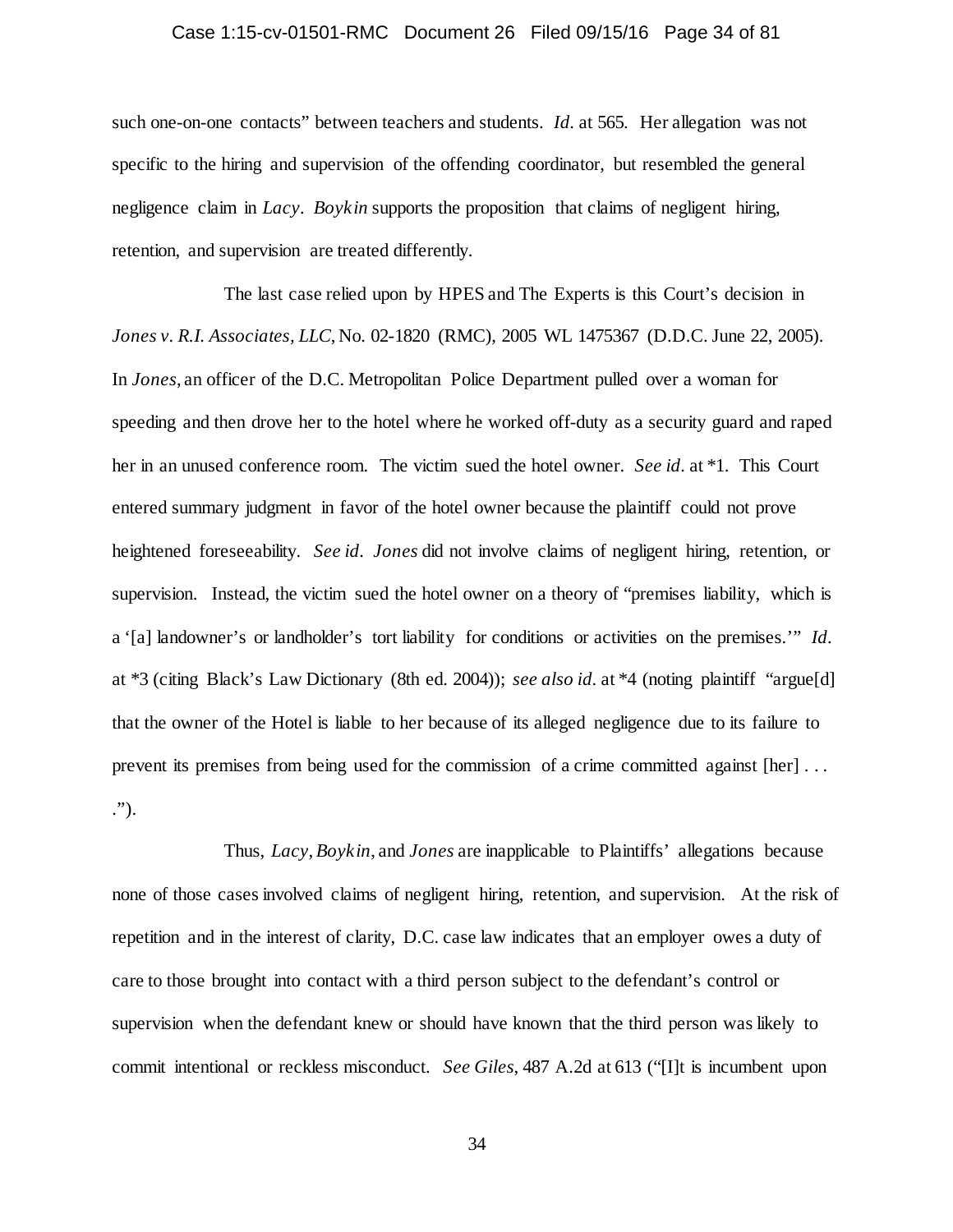## Case 1:15-cv-01501-RMC Document 26 Filed 09/15/16 Page 35 of 81

a party to show that an employer knew or should have known its employee behaved in a dangerous or otherwise incompetent manner, and that the employer, armed with that actual or constructive knowledge failed to adequately supervise the employee."). In addition, the ensuing harm must be foreseeable in light of the quality or conduct of the employee "which the employer had reason to suppose would be likely to cause harm." Restatement (Second) of Agency § 213; *see also Argonne House*, 42 F.2d 605.

Having resolved this major point of contention regarding the applicable standard to Plaintiffs' claims of negligent hiring, retention, and supervision, the Court will examine Plaintiffs' allegations.

## **ii. Plaintiffs' Claims of Negligent Hiring**

## *Claim #1: HPES and The Experts negligently hired Mr. Alexis*

All Plaintiffs allege that HPES and The Experts were negligent in hiring Mr. Alexis as a computer technician assigned to work under the Navy-Marine Corps Intranet Continuity of Service Contract. It is well established that "[a]n employer cannot be liable for negligent hiring if the employer conducts a reasonable investigation into the person's background or if such an investigation would not have revealed any reason not to hire that person." *Search v. Uber Techs., Inc.*, 128 F. Supp. 3d 222, 230 (D.D.C. 2015) (quoting *Doe v. Exxon Mobil Corp.*, 573 F. Supp. 2d 16, 28-29 (D.D.C. 2008)). Consequently, "to state a claim for negligent hiring, a plaintiff must allege specific facts from which an inference can be drawn that the employer did not conduct a reasonable background investigation, and that such an investigation would have uncovered a reason not to hire the alleged tortfeasor." *Id.* Plaintiffs do neither.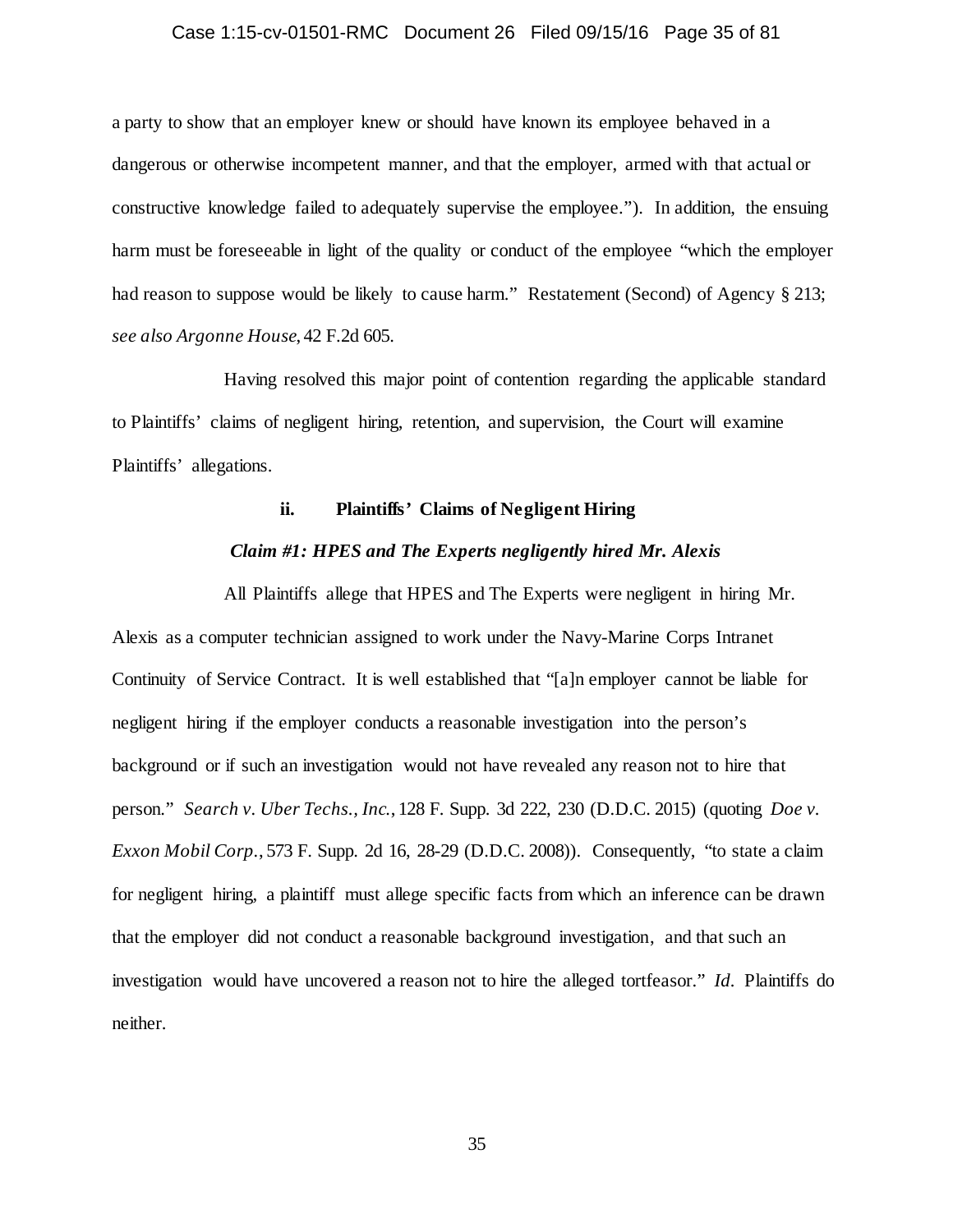## Case 1:15-cv-01501-RMC Document 26 Filed 09/15/16 Page 36 of 81

Plaintiffs allege that HPES and The Experts knew or should have known of a proclivity towards violence and a history of dangerous behavior by Mr. Alexis prior to September 2012 (*i.e.*, when he was first hired by The Experts). However, the Complaints do not allege facts to support such a claim. The only relevant allegations are conclusory and insufficient to satisfy *Twombly*. Plaintiffs allege that Mr. Alexis had a history of arrests (without convictions) while he was in the Navy –– specifically between June 2004 and September 2010 –– where he allegedly exhibited a proclivity towards violence.

The Complaints directly contradict the conclusory statement that HPES and The Experts *knew* about Mr. Alexis's violent history. Plaintiffs allege throughout their pleadings that the criminal convictions checks, motor vehicle driving record check, and the drug screening test, required by HPES and conducted by The Experts on two separate occasions, in September 2012 and July 2013, failed to reveal Mr. Alexis's arrest record or related violent conduct. *See, e.g.*, Delorenzo Compl. ¶ 13; Proctor Compl. ¶¶ 24, 26; Kohler Compl. ¶ 32; Ridgell Compl. ¶ 30; Zagami Compl. ¶ 32; Jacobs Compl. ¶ 42. Similarly, the Navy Report relied upon by Plaintiffs and cited, in many instances *verbatim*, in their Complaints, reinforces the allegations that Mr. Alexis was subject to "pre-employment suitability checks . . . which involved a drug test, a motor vehicle driving record check, and criminal convictions checks." HPES MTD, Case No. 15-216, Ex. A. [Dkt. 1[20](#page-35-0)-2] (JAGMAN Report) at 31-32.<sup>20</sup> As Plaintiffs allege, Mr. Alexis had no convictions and was never prosecuted. The two "pre-employment suitability checks" required by HPES would never have revealed arrests or Mr. Alexis's supposed violent background. The

<span id="page-35-0"></span> <sup>20</sup> As did The Experts, HPES filed an omnibus motion to dismiss and an omnibus reply brief in all nine cases. For purposes of clarity, the Court will only use the docket numbers of the Delorenzo case when citing its briefs. Nonetheless, both documents may be found in each of the other cases.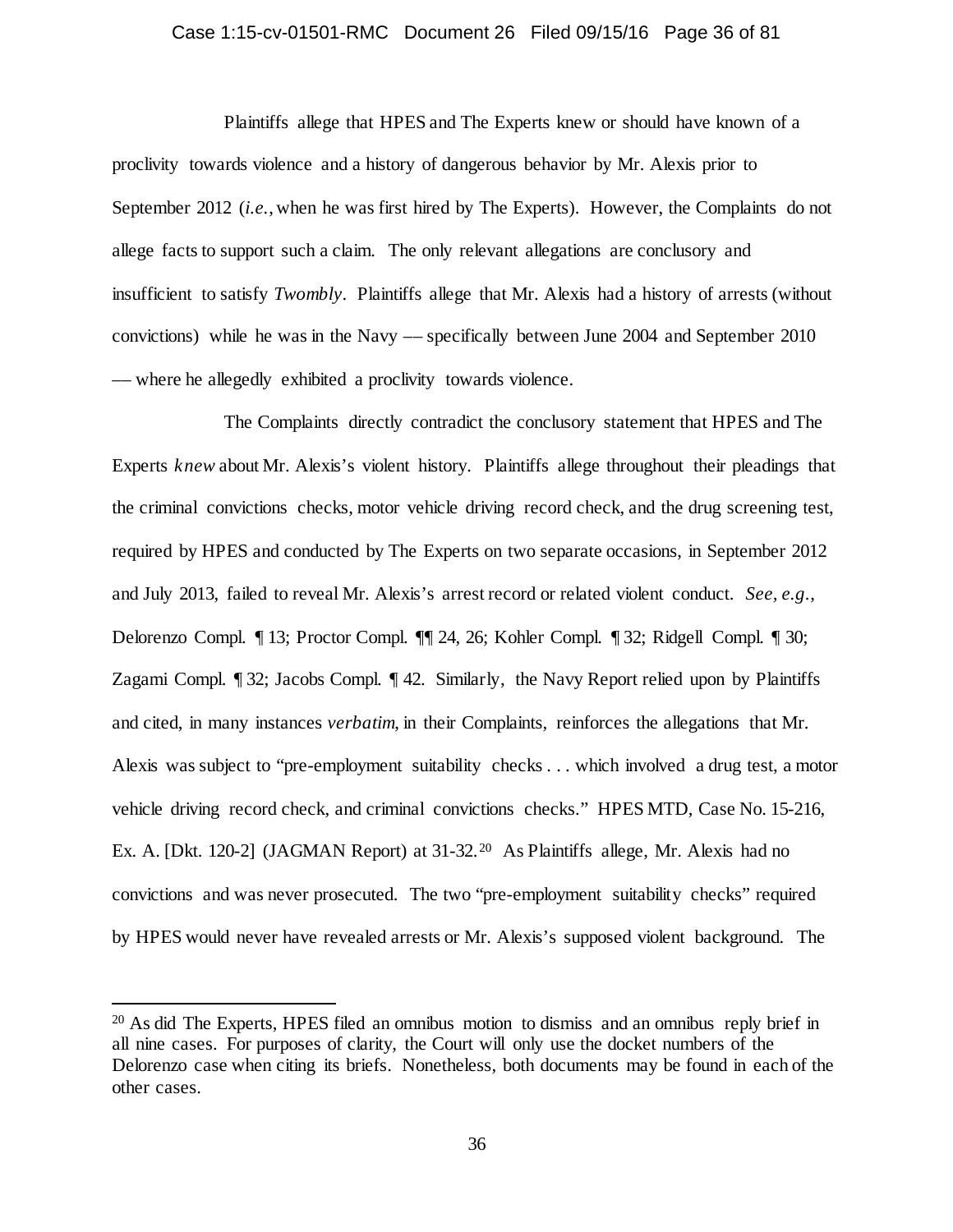## Case 1:15-cv-01501-RMC Document 26 Filed 09/15/16 Page 37 of 81

Complaints internally contradict any allegations that might have supported an inference of actual knowledge. The Court cannot "accept inferences that are unsupported by the facts set out in the complaint." *Arpaio v. Obama*, 797 F.3d 11, 19 (D.C. Cir. 2015) (internal citation and quotation marks omitted).

Plaintiffs' assertion that HPES and The Experts *should have known* about Mr. Alexis's prior arrests and supposed proclivity towards violence is even more conclusory and without factual support. Plaintiffs baldly allege that the pre-employment checks were "insufficient" because they "failed to uncover [Mr. Alexis's] prior arrest record . . . ." Proctor Compl. ¶ 27; *see also* Kohler Compl. ¶ 32; Ridgell Compl. ¶ 30; Zagami Compl. ¶ 32; Jacobs Compl. ¶ 42 (alleging that HPES and The Experts should have known because "arrests in [Mr. Alexis's] background . . . were a matter of public record"). However, Plaintiffs do not, and cannot, allege that HPES and The Experts were legally required (by federal or local statute, contract, or otherwise) to conduct criminal *arrest* checks for the position of computer technician. In fact, such a requirement would likely suffer from significant constitutional infirmities and violate D.C. law. *See infra* at 38 & n.21.

"[C]harges resulting in acquittal clearly have no legitimate significance" and "a collection of dismissed, abandoned, or withdrawn arrest records are no more than gutter rumors when measured against any standards of constitutional fairness to an individual . . . ." *Utz v*. *Cullinane*, 520 F.2d 467, 479 (D.C. Cir. 1975) (quoting *United States v. Dooley*, 364 F. Supp. 75, 77 (E.D. Pa. 1973)). The "dissemination of arrest records in a situation in which it is known they will be utilized for employment and licensing purposes" would impose "considerable barriers," *id.* at 479-80, and likely undermine an individual's due process rights, the sacrosanct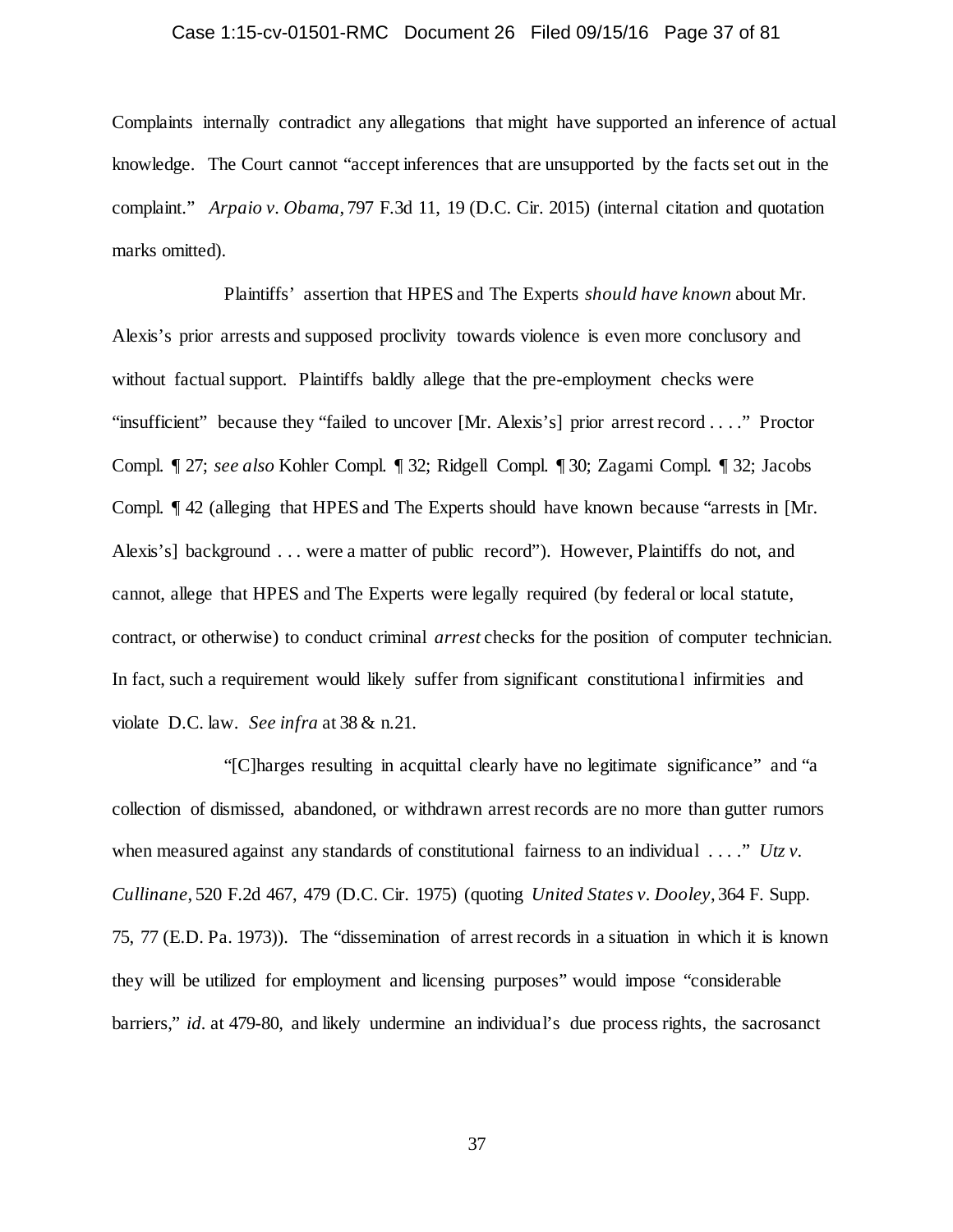presumption of innocence, as well as impair the constitutional right of privacy, *see id.* at 482 n. 41.

Moreover, "information concerning a prospective employee's record of arrests without convictions, *is irrelevant to his suitability or qualification for employment*." *Id.* at 482 (quoting *Gregory v. Litton Systems, Inc.*, 316 F. Supp. 401, 403 (C.D. Cal. 1970), *modified on other grounds and aff'd as modified*, 472 F.2d 631 (9th Cir. 1972)) (emphasis added). In addition, at the time of Mr. Alexis's hiring, the Duncan Ordinance regulated the dissemination of arrest records in the District of Columbia and prohibited access to any pre-conviction or postexoneration arrest information for employment purposes. The Ordinance provided in relevant part "that it shall be an offense punishable by a fine not to exceed \$50.00, for any person to require as a condition of employment the production of any arrest record or copy, extract or statement thereof at the expense of any employee or applicant for employment to whom such record may relate." *Id.* at 485-86 (noting that "[a]lthough Duncan Ordinance [was] not officially reported, it [was] reproduced as an Appendix to" *Morrow v. District of Columbia*, 417 F.2d 728, 745-46 n.9 (D.C. Cir. 1969)).<sup>[21](#page-37-0)</sup>

In conclusion, any inference that HPES and The Experts knew or should have known of Mr. Alexis's arrest record and dangerous behavior prior to 2012 is unsupported and

<span id="page-37-0"></span><sup>&</sup>lt;sup>21</sup> The Duncan Ordinance was adopted by the D.C. Board of Commissioners on October 31, 1967. The Ordinance was subsequently amended by the Re-Entry Facilitation Amendment Act of 2012, effective June 15, 2013 (D.C. Law 19-319; 60 D.C. Reg. 2333 (March 1, 2013)) and the Post-Arrest Process Clarification Amendment Act of 2014, effective April 24, 2015 (D.C. Law 20-243; 61 D.C. Reg. 8320 (August 15, 2014)). In addition, in 2014, the D.C. Legislature enacted the Fair Criminal Record Screening Act of 2014, effective December 17, 2014 (D.C. Law 20-152; 61 D.C. Reg. 8904 (August 21, 2014)) reiterating that "an employer may not make an inquiry about or require an application to disclose or reveal an arrest or a criminal accusation made against the applicant, which is not pending against the applicant or did not result in a conviction." D.C. Code § 32-1342 (a) (alterations omitted).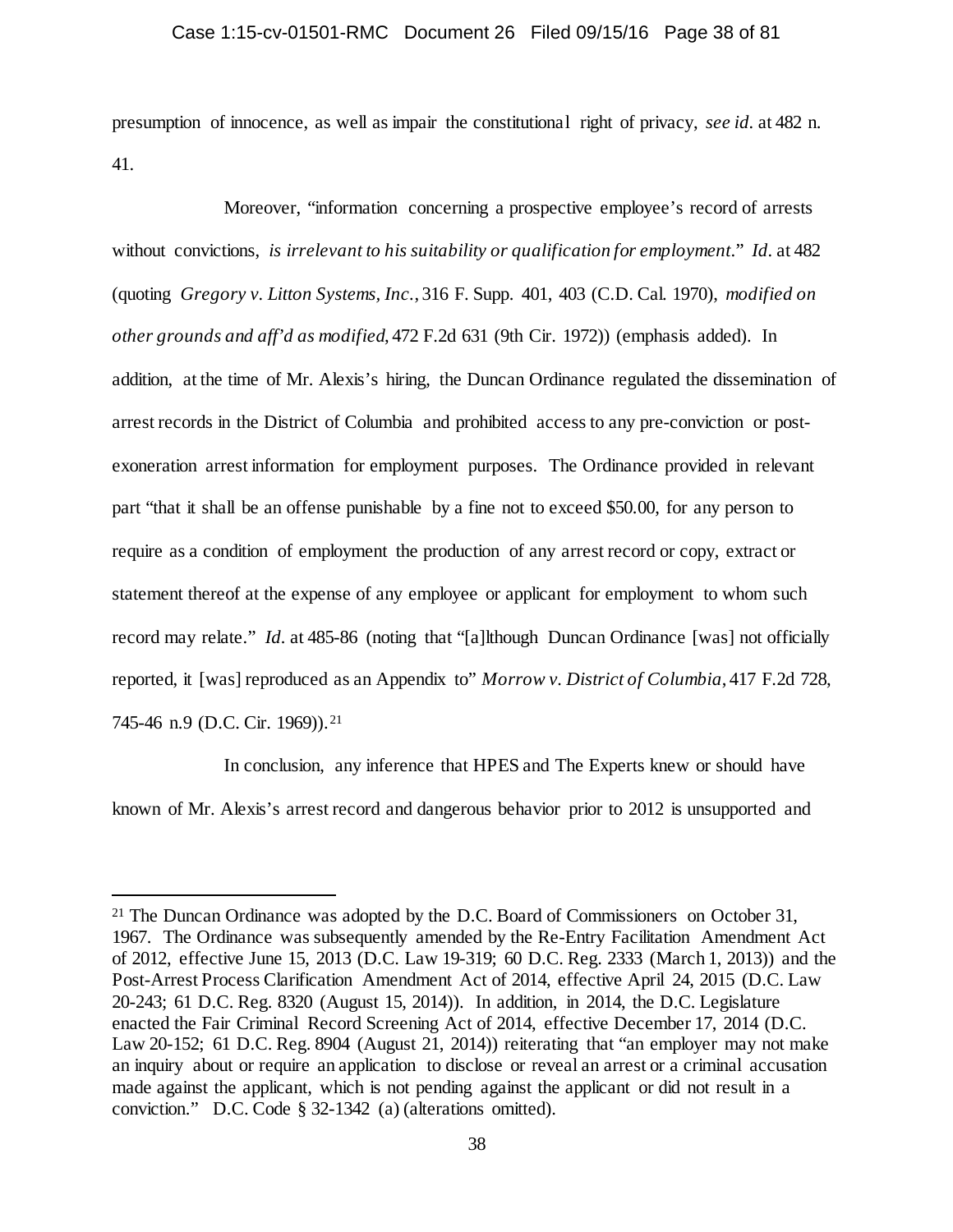#### Case 1:15-cv-01501-RMC Document 26 Filed 09/15/16 Page 39 of 81

contradicted by Plaintiffs' own allegations. *See Arpaio*, 797 F.3d at 19. According to the Complaints and the Navy Report, The Experts hired Mr. Alexis knowing that he: (1) had no criminal convictions and that he passed the drug test and the motor vehicle driving record check required by HPES; (2) was honorably discharged from the Navy in January 2011; and (3) had an active Secret-level security clearance with a favorable re-enlistment code. No jury could find from these facts that HPES or The Experts failed to exercise reasonable care in hiring Mr. Alexis. *See Boykin*, 484 A.2d at 564; *cf. Schechter*, 892 A.2d at 431-32; *Fleming*, 80 A.2d at 916-17.

The assertion that HPES and The Experts "had actual and/or constructive knowledge of [Mr.] Alexis's propensity for gun violence" has no factual support. Halmon-Daniels Compl., Case No. 15-1501 [Dkt. 1] ¶ 95. Plaintiffs contend that they should be allowed discovery to learn precisely what HPES and The Experts knew about Mr. Alexis at the time of his hiring. They seem to argue it is "unreasonable to expect the Complaint to offer a more detailed factual foundation for Plaintiff[s'] negligent-hiring claim." *Search*, 128 F. Supp. 3d at 230. To the contrary, the Court adopts the analysis of another member of this Court in similar circumstances:

> This apparent Catch-22 is the reason that "detailed factual allegations are not necessary to withstand a Rule 12(b)(6) motion," but it does not excuse a Plaintiff's failure to "put forth factual content that allows the court to draw the reasonable inference that the defendant is liable for the misconduct alleged." *Kenley v. District of Columbia,* 83 F. Supp. 3d 20 (D.D.C. 2015) (internal quotation marks and citations omitted). Were that not the case, a plaintiff might merely invoke the magic words  $-e.g.,$  "negligent" hiring," "constructive knowledge," and the like — and thereby subject a defendant to costly and potentially meritless litigation.

*Id.* at 230-31. Plaintiffs' allegations that HPES and The Experts knew, or should have known, are conclusory and insufficient to satisfy *Twombly*'s pleading threshold. *See Willett v. United*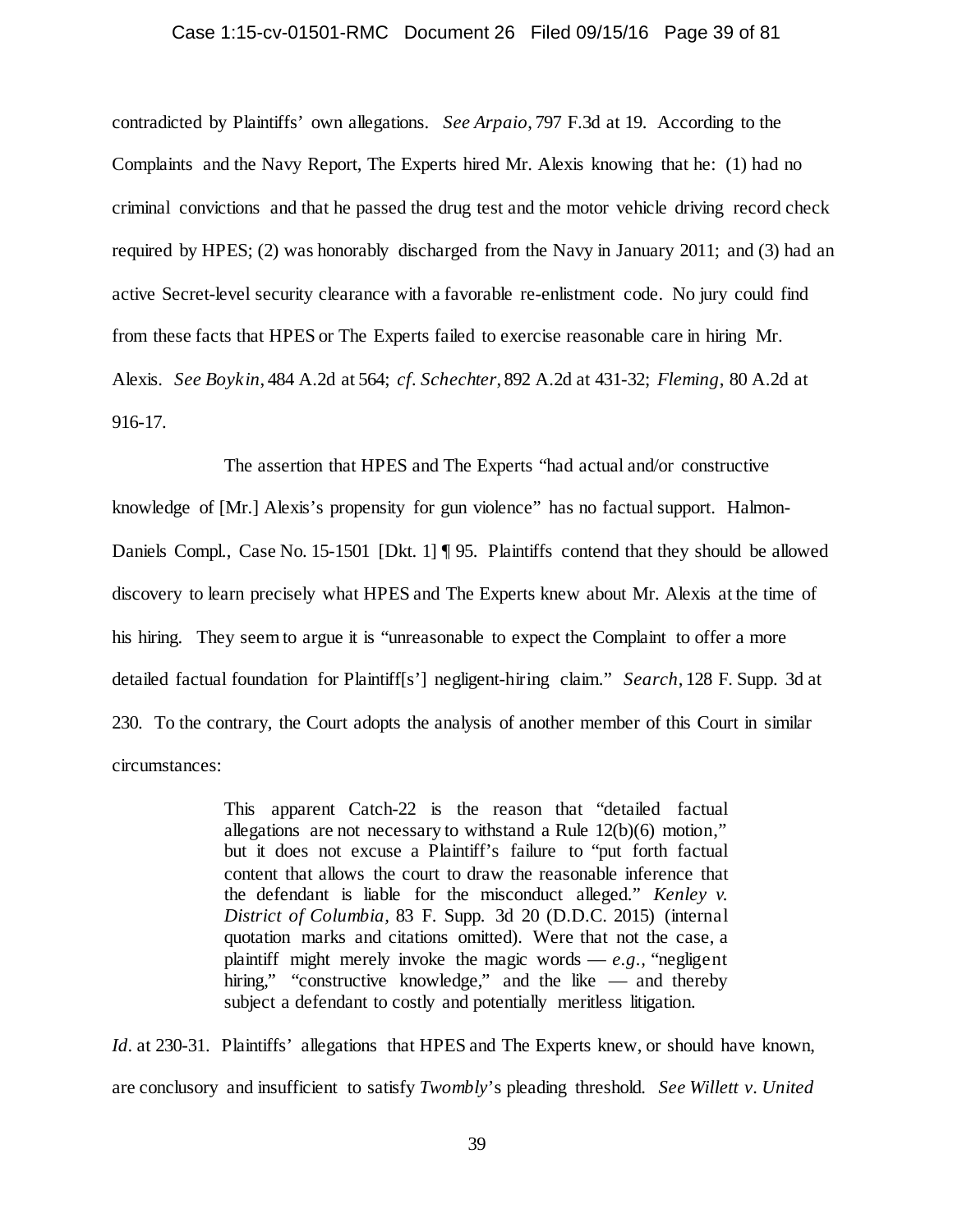*States*, 24 F. Supp. 3d 1167, 1180 (M.D. Ala. 2014); *see also Stevens v. Sodexo, Inc.*, 846 F. Supp. 2d 119, 128 (D.D.C. 2012) (dismissing claims of "negligent hiring, supervision, and retention" because "bare, conclusory assertions, in the form of unenlightening legal-speak, that Sodexo 'knew or should have known' are insufficient to survive Sodexo's Motion to Dismiss"). Accordingly, Plaintiffs' claims that HPES and The Experts were negligent in hiring Mr. Alexis will be dismissed.

## *Claim #2: HPES negligently hired The Experts*

Plaintiffs Kohler, Ridgell, Zagami, and Jacobs assert in their Complaints that HPES negligently hired The Experts and proximately caused their injuries. *See* Kohler Compl. ¶¶ 89-91; Ridgell Compl. ¶¶ 87-89; Zagami Compl. ¶¶ 89-91; Jacobs Compl. ¶¶ 99-101. At oral argument, counsel for HPES conceded that it did not address this claim in its motion to dismiss. *See* 8/16/2016 Hr'g Tr. at 13:24-14:8 ("Well, Your Honor, I didn't read the complaints as making an argument that HP was responsible for anything that The Experts did or didn't do and sort of a vicarious liability theory.")<sup>22</sup> Although Plaintiffs Kohler, Ridgell, Zagami, and Jacobs clearly assert this claim in their Complaints and HPES did not move to dismiss it, the claims are devoid of factual allegations that could support an inference that HPES negligently hired The Experts.

Plaintiffs needed to "allege specific facts from which an inference can be drawn that [HPES] did not conduct a reasonable background investigation [of The Experts], and that such an investigation would have uncovered a reason not to hire [The Experts]." *Search*, 128 F. Supp. 3d at 230. However, there are no allegations concerning the investigation and hiring of

<span id="page-39-0"></span> <sup>22</sup> HPES may have misunderstood the nature of this claim. Plaintiffs Kohler, Ridgell, Zagami, and Jacobs assert a direct-liability theory of negligent hiring of a subcontractor, as opposed to a claim of negligence based on the vicarious liability doctrine of *respondeat superior*.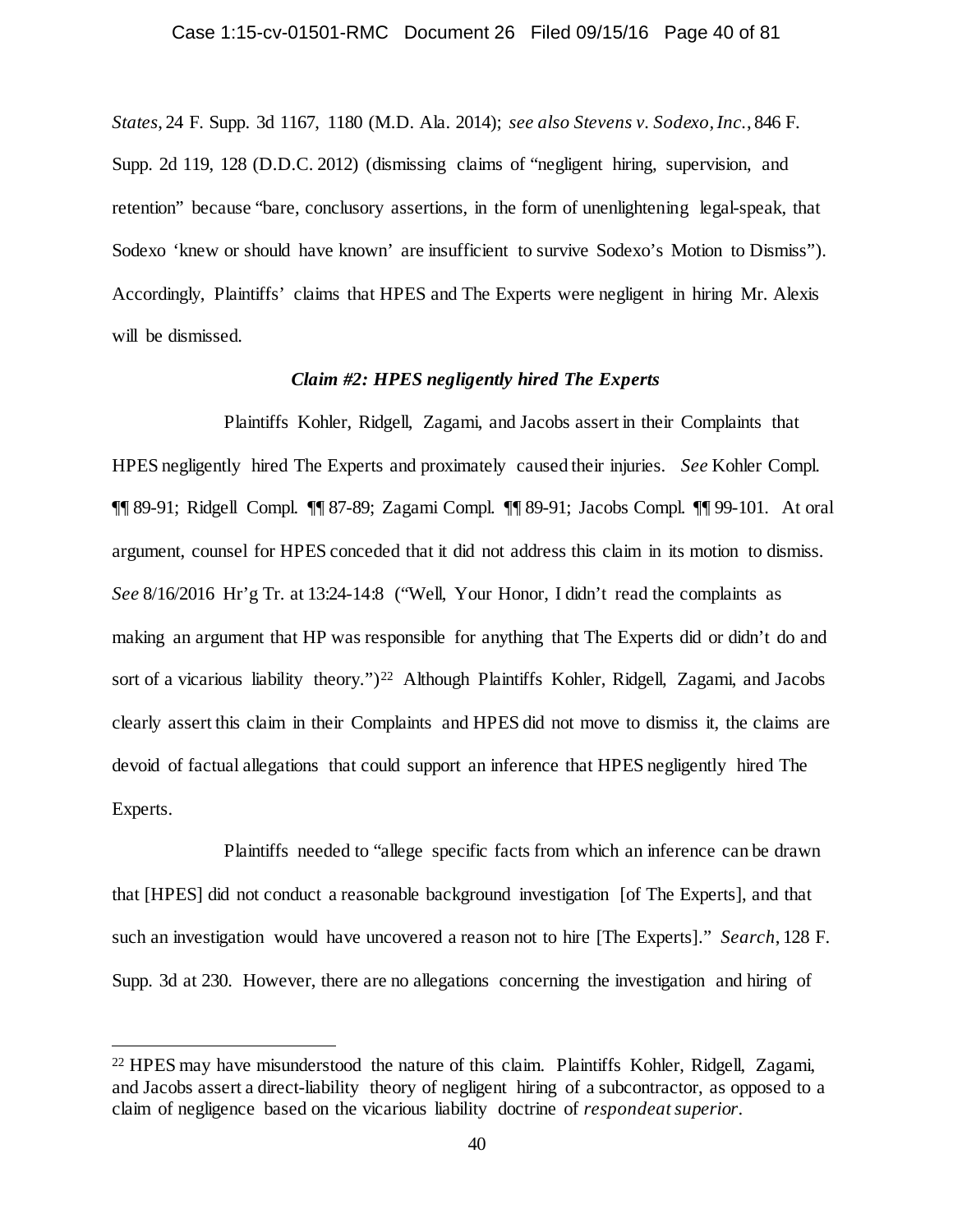## Case 1:15-cv-01501-RMC Document 26 Filed 09/15/16 Page 41 of 81

The Experts or any history of incompetent behavior by The Experts, let alone any indication that The Experts was selected notwithstanding an actual or constructive awareness of its lack of skill, experience, or equipment. *See* Restatement (Second) of Torts § 411 & cmt. a and b. To the contrary, the Complaints focus on Mr. Alexis's relationship with The Experts, which is irrelevant to the assertion that HPES acted negligently when it entered into a contract with The Experts to provide services under the Navy-Marine Corps Intranet Continuity of Service Contract. Accordingly, these allegations will also be dismissed. *See Baker v. Dir., U.S. Parole Comm'n*, 916 F.2d 725, 727 (D.C. Cir. 1990) ("Because it is patently obvious that [plaintiff] could not have prevailed on the facts alleged in his complaint, we find that *sua sponte* dismissal was appropriate.")

# **iii. Plaintiffs' Claims of Negligent Retention and Supervision** *Claim #1: HPES and The Experts negligently retained and supervised Mr. Alexis*

To state a claim for negligent retention and supervision, Plaintiffs must allege sufficient facts to advance a plausible inference that HPES and The Experts "knew or should have known" that Mr. Alexis "behaved in a dangerous or otherwise incompetent manner" prior to the Navy Yard shooting, and that HPES and The Experts, "armed with that actual or constructive knowledge failed to adequately supervise" Mr. Alexis. *Giles*, 487 A.2d at 613 (citing *Murphy*, 458 A.2d at 64). According to this theory of negligence and the allegations in the Complaints, HPES and The Experts had a duty to exercise reasonable care to control Mr. Alexis "while acting outside the scope of his employment as to prevent him from intentionally harming others or from so conducting himself as to create an unreasonable risk of bodily harm to them" because: (1) Mr. Alexis was brought into contact with the victims of the shooting through his employment (in other words, he was "privileged to enter" the premises due to his status as a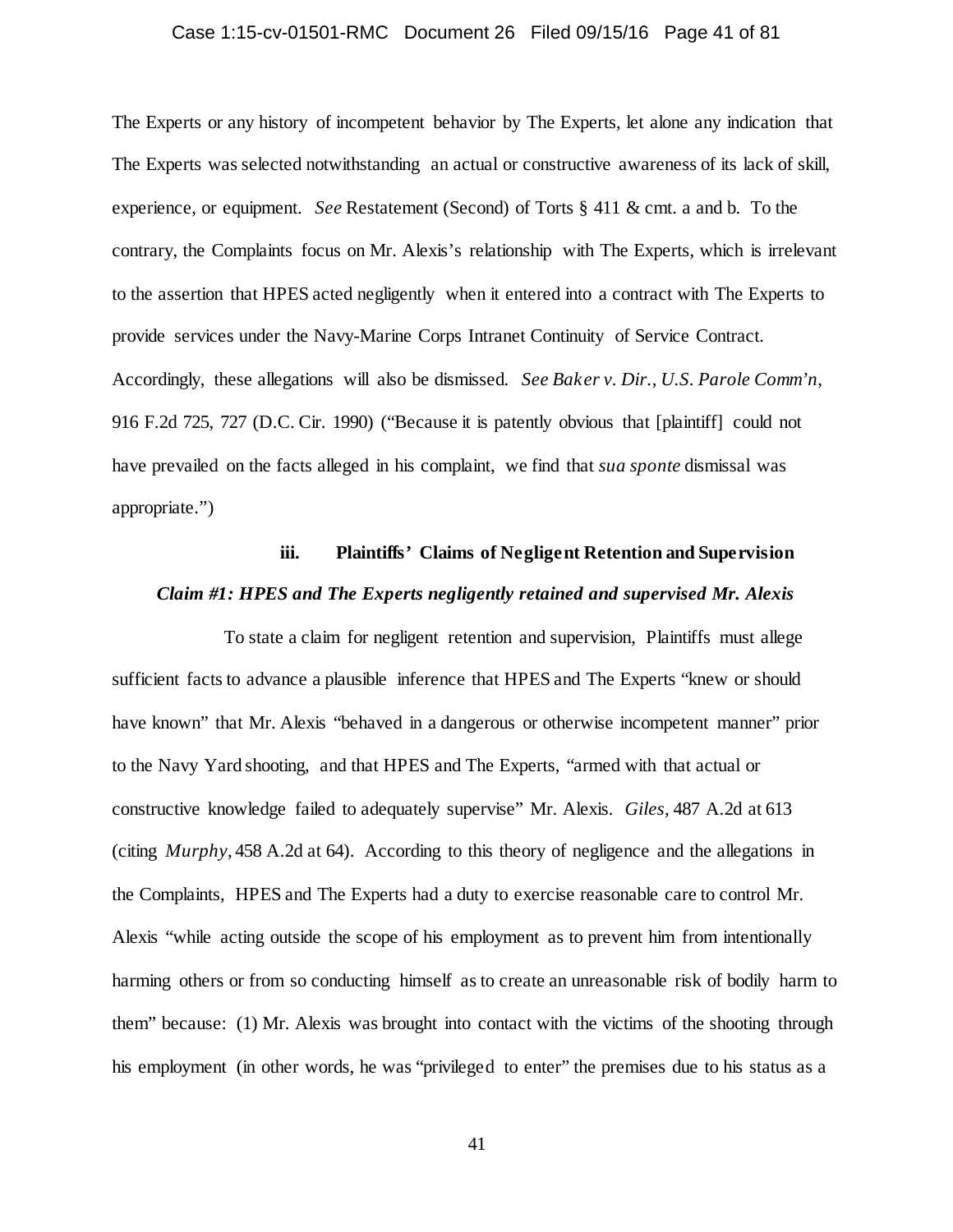## Case 1:15-cv-01501-RMC Document 26 Filed 09/15/16 Page 42 of 81

computer technician assigned to work at the Navy Yard); and (2) HPES and The Experts had the "ability to control" Mr. Alexis which, given Mr. Alexis's prior behavior, they knew or should have known "of the necessity and opportunity for exercising such control." Restatement (Second) of Torts § 317 and Restatement (First) of Agency § 302, cmt. n; *see also, e.g.*,*Int'l Distrib. Corp.*, 569 F.2d at 139; *Schechter*, 892 A.2d 415; *Phelan*, 805 A.2d at 938-40; *Fleming*, 80 A.2d at 917.

HPES and The Experts do not contest the sufficiency of Plaintiffs' allegations with respect to Mr. Alexis's authorization to enter the Navy Yard due to his employment or their ability to control and supervise Mr. Alexis. They also do not contest Plaintiffs' allegations concerning the inadequacy of their actions in failing to prevent the shooting. Rather, HPES and The Experts focus on the sufficiency of the allegations concerning what HPES and The Experts knew or should have known about Mr. Alexis prior to the shooting. The relevant question at a motion to dismiss is whether the actual or constructive knowledge of HPES and The Experts is sufficiently supported to make plausible a duty to exercise reasonable care in retaining and supervising Mr. Alexis.

Plaintiffs' allegations on this issue could be divided into two categories: (1) Mr. Alexis's arrest record and supposed violent behavior while he was in the Navy (June 2004- September 2010); and (2) Mr. Alexis's alleged violent behavior while he was a subcontractor (September 2012-September 2013). With respect to the first category, the Court has already found that the Complaints did not provide any actual basis to infer that HPES and The Experts knew or should have known of Mr. Alexis's prior arrest record and supposed proclivity towards violence at the time of his hiring. *See supra* at 36-40. Similarly, the Complaints do not provide any factual basis to infer actual or constructive knowledge of Mr. Alexis's arrest record or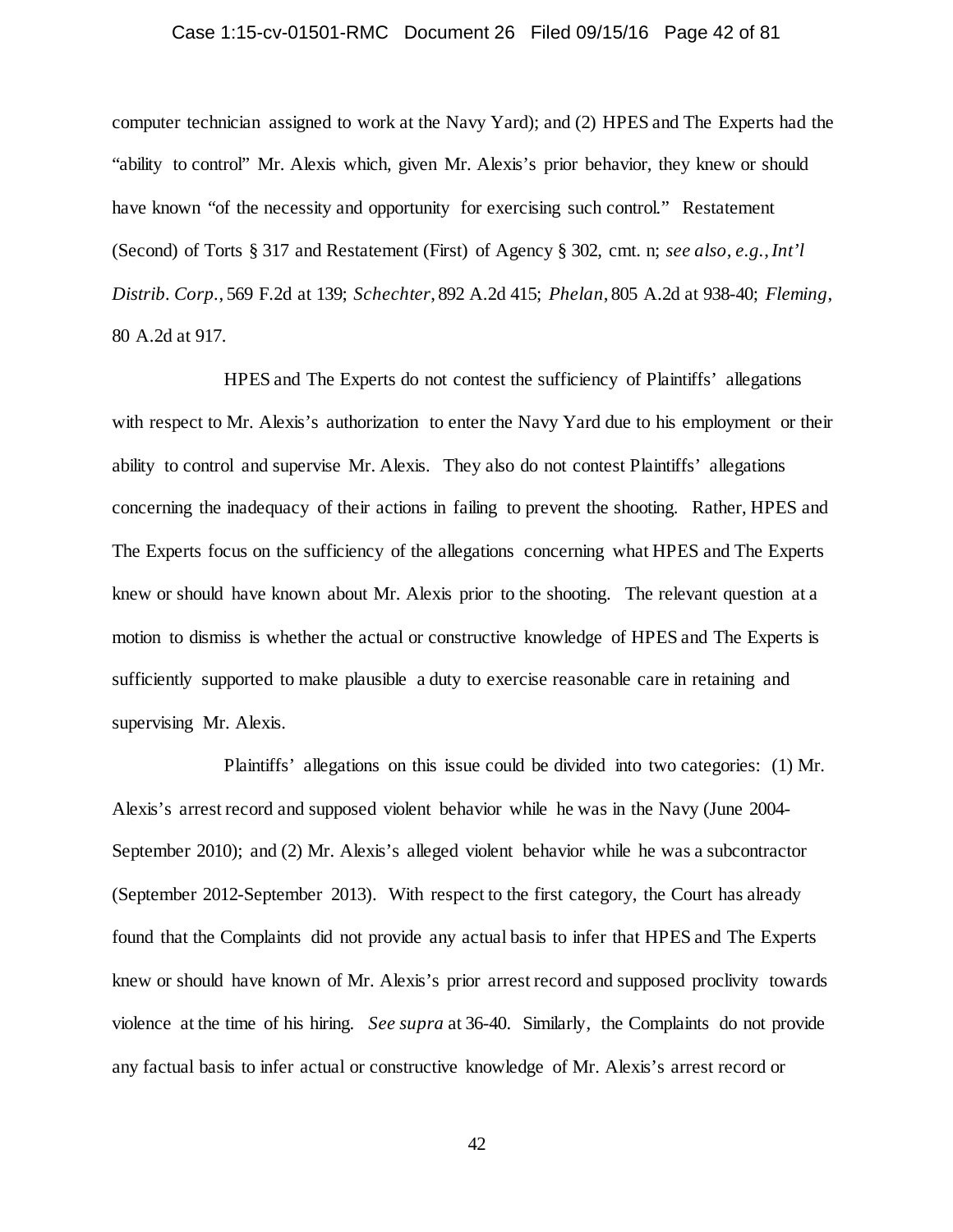## Case 1:15-cv-01501-RMC Document 26 Filed 09/15/16 Page 43 of 81

alleged pre-employment history of violence acquired by HPES or The Experts after his hiring in September 2012.<sup>[23](#page-42-0)</sup>

At oral argument, counsel for Mr. Proctor suggested that because "[t]here was an [alleged] August 9th, 2013 discussion with Mr. Alexis's mother," in which she said that Mr. Alexis "had prior incidents of being paranoid," HPES and The Experts knew or should have known of Mr. Alexis's arrest record and proclivity towards violence. 8/16/2016 Hr'g Tr. at 50:12-17; *see also* Proctor Compl. ¶ 62 ("On August 9, 2013, The Experts HR director called [Mr.] Alexis's mother who said that [Mr.] Alexis had been paranoid and this was not the first episode he had experienced."); Kohler Compl. ¶ 52; Ridgell Compl. ¶ 50; Zagami Compl. ¶ 52; Jacobs Compl. ¶ 63.[24](#page-42-1) The allegation falls short. It supports the limited inference that The Experts became aware in August 2013 that Mr. Alexis suffered from a mental illness. The vague allegation that Mr. Alexis "had been paranoid" in the past fails to support an inference of actual or constructive awareness of Mr. Alexis's arrest record and supposed violent attributes. Simply put, any attempt to equate mental illness with violence must fail. *See White v. Mansfield-Richland*, No. 12-CA-115 and 12-CA-116, 2013 WL 3936036, at \*1, 8 (Ohio Ct. App. July 18,

<span id="page-42-0"></span><sup>&</sup>lt;sup>23</sup> The Court notes that some Plaintiffs use the term "criminal history" to refer to Mr. Alexis's arrest record and pre-2012 actions although he was not prosecuted for any offense, let alone convicted of a crime. "There is no rational basis to presume guilt and active criminality from the mere fact of an arrest" and "[f]ew things are as fundamental to our legal system as the presumption of innocence until overcome by proof of guilt beyond a reasonable doubt at a fair trial." *Davis v. Paul*, 505 F.2d 1180, 1184 (6th Cir. 1974), *rev'd on other grounds,* 424 U.S. 693 (1976); *see also Menard v. Mitchell*, 328 F. Supp. 718, 724 (D.D.C. 1971) ("Under our system of criminal justice, only a conviction carries legal significance as to a person's involvement in criminal behavior.").

<span id="page-42-1"></span><sup>&</sup>lt;sup>24</sup> There are no allegations that HPES was or should have been aware of this conversation between Mr. Alexis's mother and the HR Director for The Experts.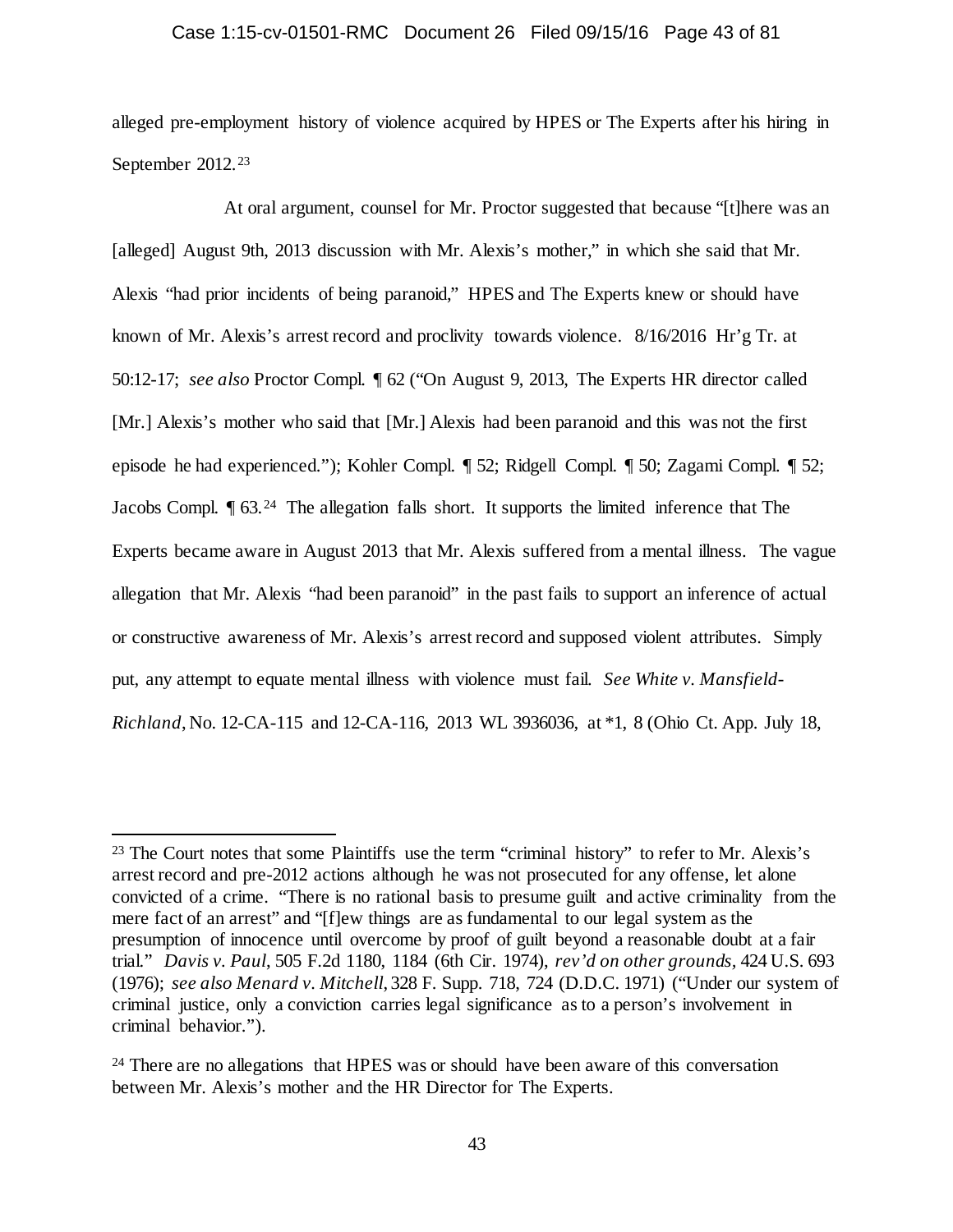## Case 1:15-cv-01501-RMC Document 26 Filed 09/15/16 Page 44 of 81

2013) (stating that while defendant "may have been aware of his son's mental illness, . . . suffering from a mental illness does not automatically equate violent behavior."). <sup>25</sup>

Perhaps aware of the frailty of their pre-2012 allegations, Plaintiffs shifted their focus at oral argument to the events of August 2013. *See* 8/16/2016 Hr'g Tr. at 49:17-19 (counsel for Plaintiff Proctor agreeing with Court that pre-2012 allegations "are not necessary to a well pled complaint"); *see also id.* at 68:14-17 (counsel for Plaintiffs Kohler, Ridgell, Zagami, and Jacobs agreeing with Court that pre-2012 allegations "are of tangential relevance" and that "[w]hat's really key here is August of 2013 and the events of that month leading up to the day of the shooting"). With respect to the second category of allegations, the Complaints describe in detail the bizarre behavior of Mr. Alexis during his assignment to the Naval Undersea Warfare Center in Newport, Rhode Island on August 4-7, 2013. One may conclude from these allegations (*e.g.*, complaining of hearing voices, being followed, and being tormented by electronic low-frequency waves) that Mr. Alexis suffered from a mental illness at that time. However, the allegations do not lead to an inference of future violent behavior. To conclude otherwise would contribute to the perpetuation of the false notion that mentally-ill individuals are predisposed or likely to be violent, a stereotype that would create undesirable incentives in the employment context.[26](#page-43-1)

<span id="page-43-0"></span> <sup>25</sup> Counsel for Plaintiff Proctor indicated at oral argument that this allegation "is a perfect example for why discovery should be allowed to proceed in this case." 8/16/2016 Hr'g Tr. at 50:19-20. However, discovery would be nothing more than a speculative fishing expedition.

<span id="page-43-1"></span><sup>&</sup>lt;sup>26</sup> If it were true that exhibiting symptoms of psychosis is sufficient to put an employer on actual or constructive notice of an employee's future violent behavior, many employers may be reluctant to hire individuals with some kind of mental illness or disorder in violation of the American with Disabilities Act, 42 U.S.C. § 12101, *et seq.*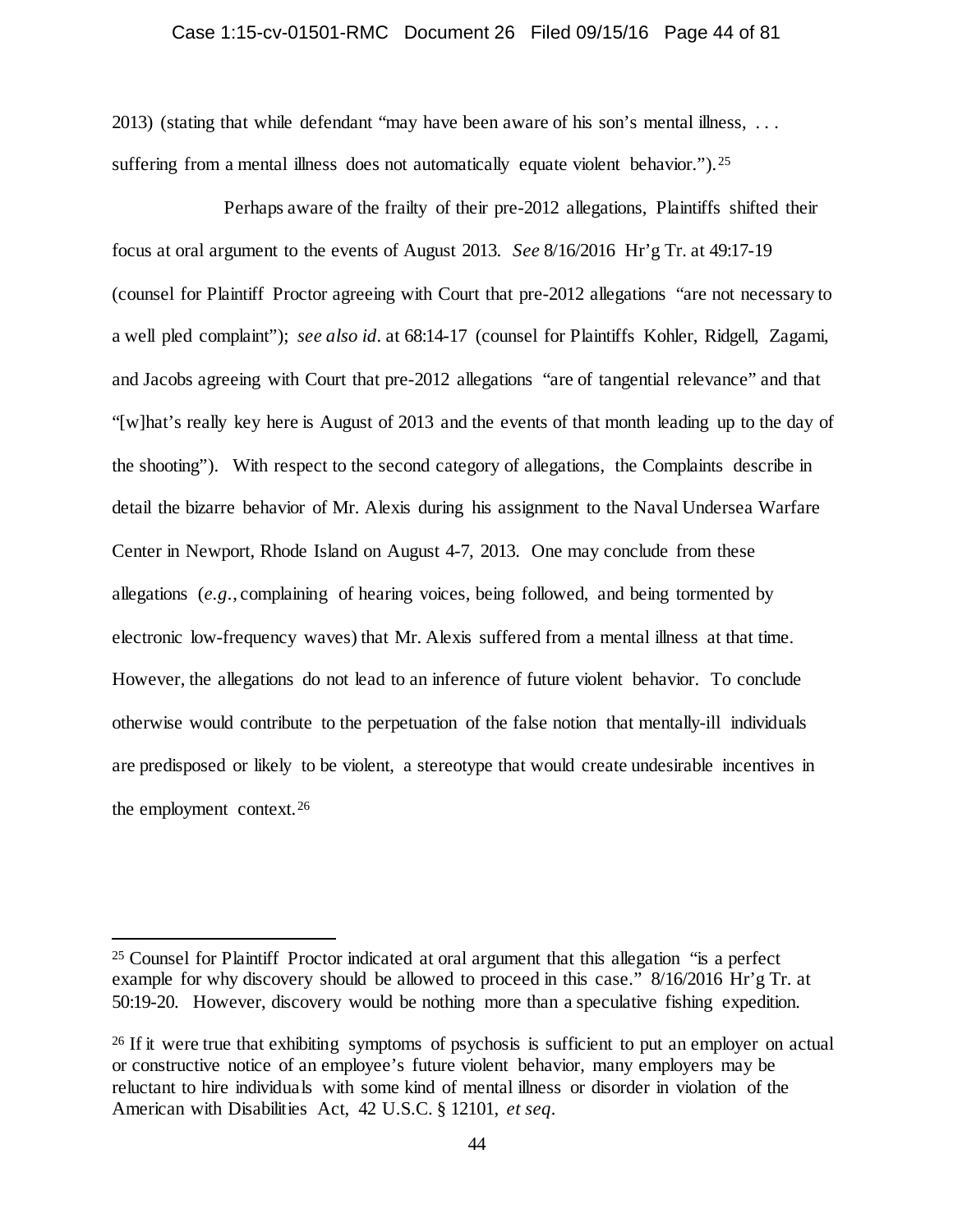## Case 1:15-cv-01501-RMC Document 26 Filed 09/15/16 Page 45 of 81

Indeed, the D.C. Circuit stated in *Hicks v. United States* that "[g]eneralizations must be avoided as much as possible in the area of psychiatry" and, thus, a "claim of negligence must be considered in light of the elusive qualities of mental disorders and the difficulty of analyzing and evaluating them." 511 F.2d 407, 415 (D.C. Cir. 1975). Such generalizations were not always "avoided" in Plaintiffs' briefs and pleadings. *See* McCullough Opp'n, Case No. 15- 1639 [Dkt. 21] at 16 (stating that "there is a consistent profile for the active shooter: these people are *crazy* — not merely angry, disgruntled or neurotic — *crazy*[; i]t is the *sine qua non*  for the active shooter — *crazy*") (emphasis added). The Court concludes that awareness of Mr. Alexis's episode of mental illness did not automatically impose a duty of care on HPES and The Experts.

Nonetheless, there are allegations that, combined with the symptoms of mental illness exhibited by Mr. Alexis during August 4-7, 2013, barely push Plaintiffs' claims of negligent retention and supervision over the plausibility threshold of *Twombly*. For example, Plaintiffs allege that: (1) on August 4, 2013, the project coordinator for The Experts had to calm down an angry Mr. Alexis over the phone and persuade him to get away from a male seated across the aisle from him at the Norfolk Airport; (2) on August 6, 2013, the travel coordinator for The Experts contacted the desk clerk at the Navy Gateway Inns & Suites and expressed her concern that Mr. Alexis could harm someone; (3) the hotel's desk clerk contacted the Naval Station Newport Police to request that a police officer be assigned close to the hotel in case Mr. Alexis attempted to hurt someone; and (4) on August 7, 2013, the Newport Police Officer-in-Charge contacted the Naval Station Police Sergeant to relay the information concerning Mr.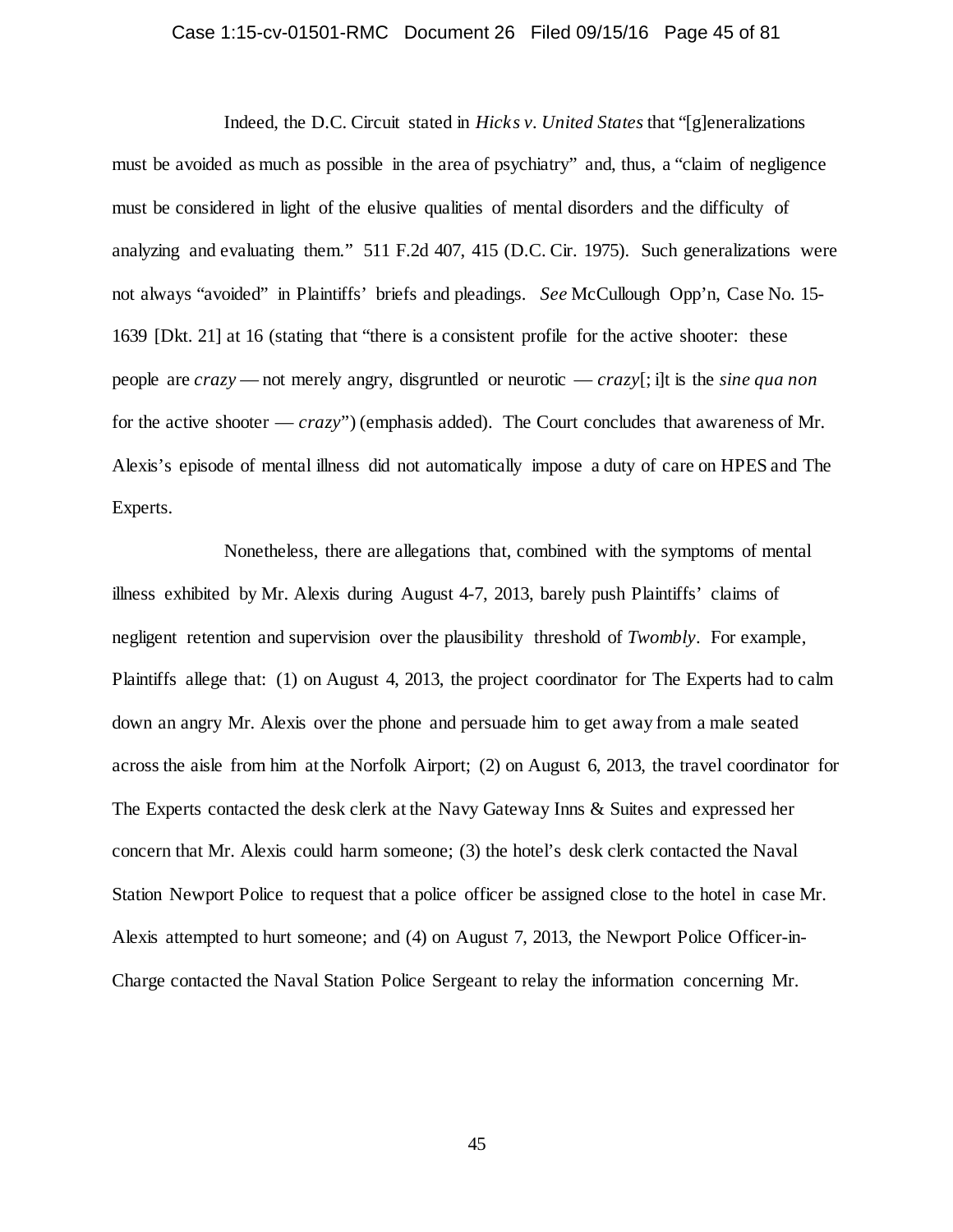## Case 1:15-cv-01501-RMC Document 26 Filed 09/15/16 Page 46 of 81

Alexis and fax him a copy of a police report with a note saying, "FYI on this. Just thought to pass it on to you in the event this person escalates."<sup>[27](#page-45-0)</sup>

These allegations, in combination with Mr. Alexis's behavior at the Norfolk Airport and in Rhode Island, could support an inference that HPES and The Experts were on actual or constructive notice that Mr. Alexis behaved in a "dangerous or otherwise incompetent manner" and that he might harm others or create an unreasonable risk of bodily harm to others. *Giles*, 487 A.2d at 613; *see also Fleming*, 80 A.2d at 917 (citing Restatement (First) of Torts § 302, cmt. n); Restatement (Second) of Torts § 317 and § 319. Based on the allegations in the Complaints, the Court cannot say that a jury might not find that HPES and The Experts had a duty to properly supervise or control Mr. Alexis, which they might have breached by failing to provide adequate supervision when authorizing Mr. Alexis to enter the Navy Yard.[28](#page-45-1) *See Int'l Distrib. Corp.*, 569 F.2d at 139 (stating that "an employer has a duty to supervise those of its employees who are privileged because of their employment to enter another's property"); *cf. Phelan*, 805 A.2d at 938-40.

Accordingly, Plaintiffs' claims of negligent retention and supervision shall proceed to discovery so that the parties will have a more detailed factual foundation for their claims and their allegations of foreseeability. Upon further detail about the nature of the risk of harm to others, everyone will be in a better position to "balanc[e] the magnitude of the risk against the utility of [Defendants'] conduct" by taking into account the necessary factors, such as

<span id="page-45-0"></span><sup>&</sup>lt;sup>27</sup> Neither HPES nor The Experts contest the sufficiency of the allegations with respect to what they knew or should have known about the series of events in August 2013.

<span id="page-45-1"></span><sup>&</sup>lt;sup>28</sup> HPES and The Experts generally focused on the interplay between duty and foreseeability and did not challenge the sufficiency of Plaintiffs' allegations with respect to the adequacy of supervision (*i.e.*, breach of the duty of care).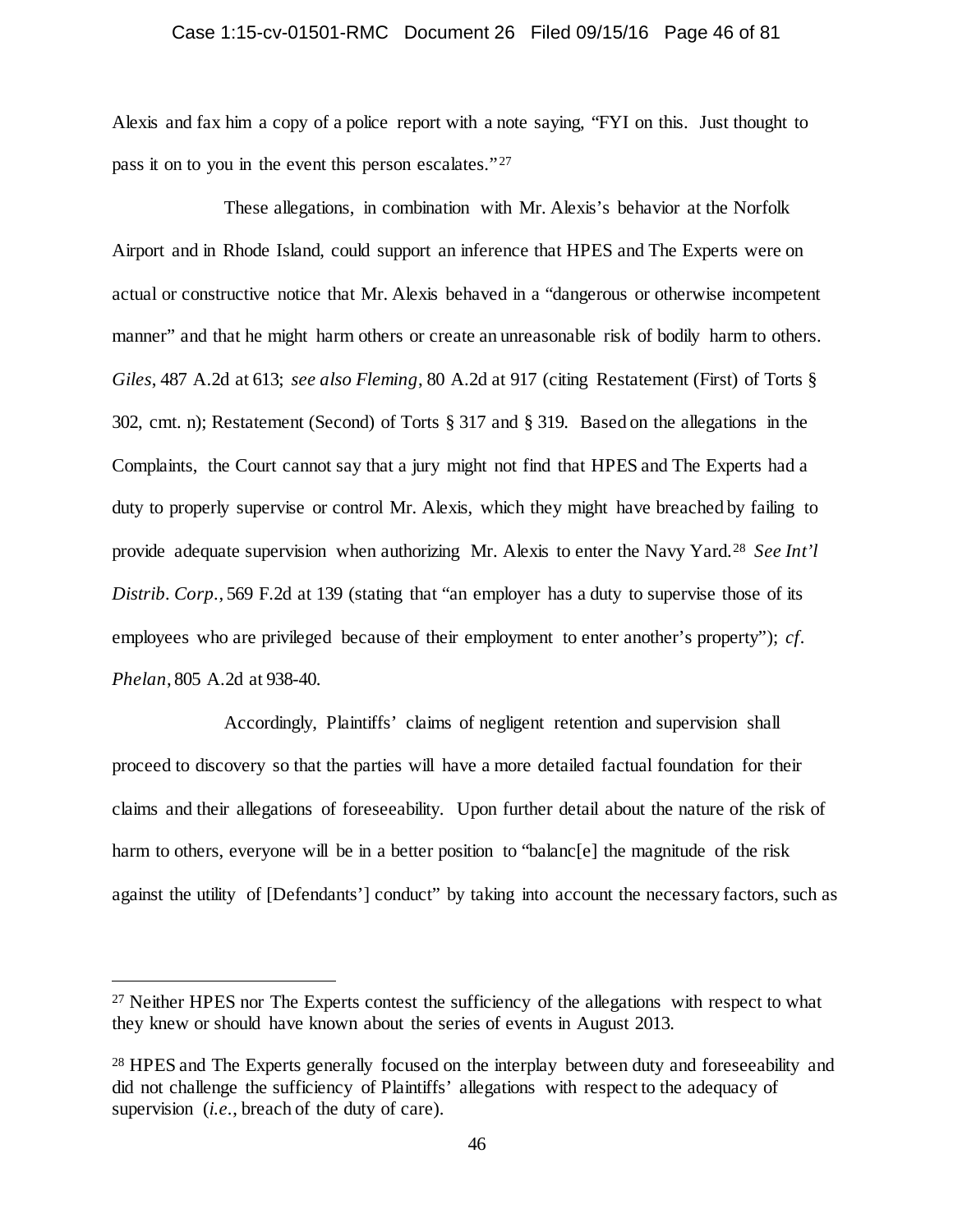## Case 1:15-cv-01501-RMC Document 26 Filed 09/15/16 Page 47 of 81

"the known character, past conduct, and tendencies of the person whose intentional conduct causes the harm, . . . the gravity of the harm that may result, . . . [and] the burden of the precautions which the [Defendants] would be required to take." *Smith*, 481 F. Supp. 2d at 190 (quoting *Doe*, 524 A.2d at 34 n.3; Restatement (Second) of Torts § 302B, cmt. f). The motions to dismiss these claims will be denied.

## *Claim #2: HPES negligently retained and supervised The Experts*

Plaintiffs Kohler, Ridgell, Zagami, and Jacobs assert in their Complaints that HPES negligently retained and supervised The Experts. *See* Kohler Compl. ¶¶ 89-91; Ridgell Compl. ¶¶ 87-89; Zagami Compl. ¶¶ 89-91; Jacobs Compl. ¶¶ 99-101. At oral argument, counsel for HPES conceded that it did not address this claim in its motion to dismiss. *See*  8/16/2016 Hr'g Tr. at 13:24-14:8. Since HPES did not move to dismiss this claim and Plaintiffs have alleged sufficient facts to state a claim that The Experts acted negligently with respect to Mr. Alexis, the Court will allow this additional claim against HPES to proceed to discovery.

## **iv. Plaintiffs' Remaining Claims of Common Law Negligence**

In addition to the theories of negligent hiring, retention, or supervision, Plaintiffs have asserted other claims of negligence against HPES and The Experts, using different labels to describe their claims, such as "negligent undertaking," "negligence," "negligent credentialing," "gross negligence," "reckless disregard," and "failure to warn."<sup>29</sup> Some Plaintiffs have also used

<span id="page-46-0"></span> <sup>29</sup> *See* Delorenzo Compl. Counts I and II (including "failure to warn" claim against HPES and The Experts); Frasier Compl. Counts I and II (including "negligence" and "failure to warn" claims against HPES and The Experts); Proctor Compl. Counts V and VI (alleging claims of "negligence" under NISPOM and "other applicable law" against HPES and The Experts); Halmon-Daniels Compl. Counts II and IV (alleging "failure to warn" claims against HPES and Experts); Kohler/Ridgell/Zagami/Jacobs Compls. Counts II, III, V, and VI (alleging claims of "negligent undertaking" and "negligence" against HPES and The Experts); and McCullough Compl. Counts I and III (alleging claims of "negligence," "gross negligence," "failure to warn,"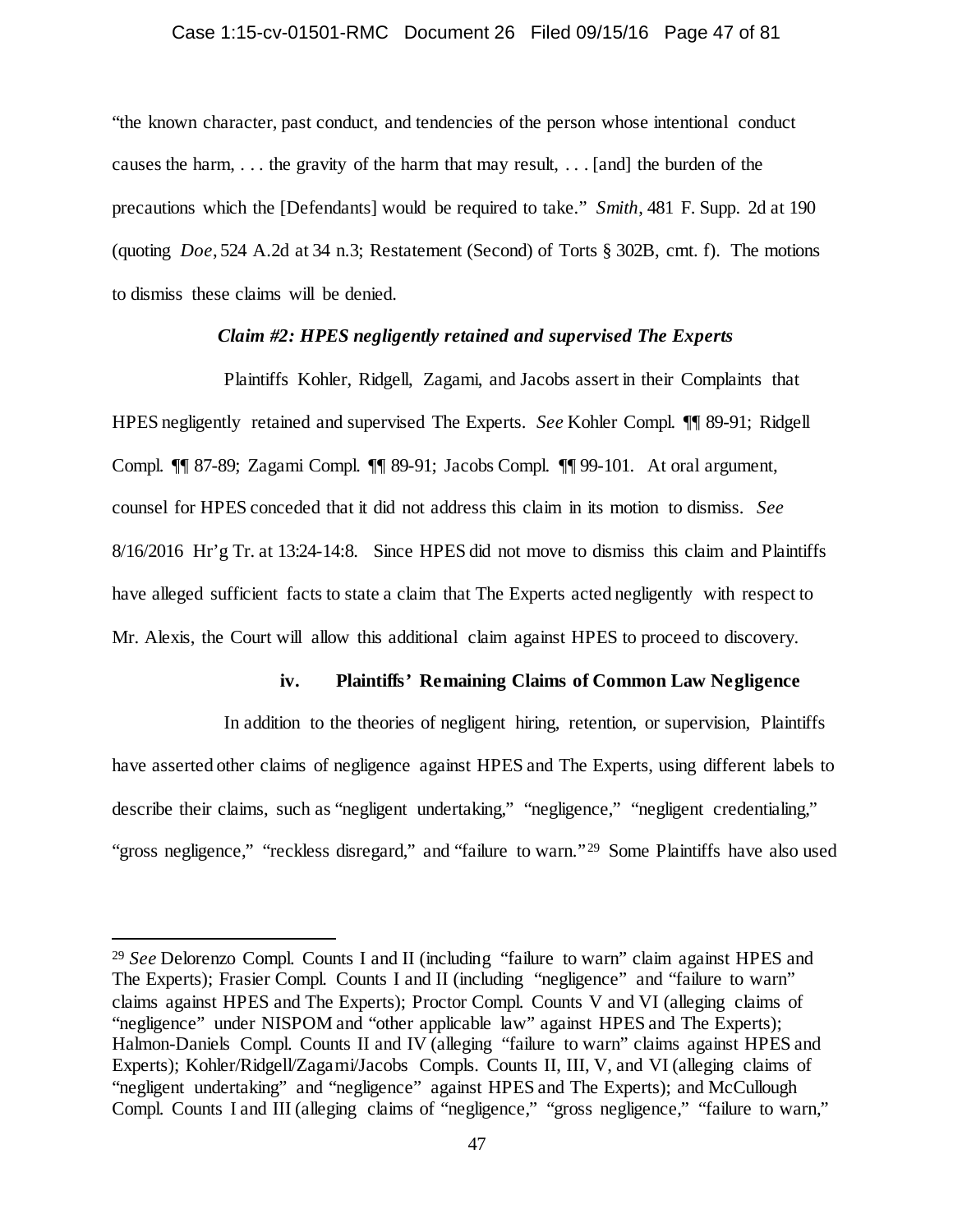## Case 1:15-cv-01501-RMC Document 26 Filed 09/15/16 Page 48 of 81

the terms "survival action" and "wrongful death action" as separate claims against HPES and The Experts.[30](#page-47-0) These claims will be dismissed as discussed below.

Many of these claims rely on different labels to reiterate the theories of negligent hiring, retention, and supervision. It is well established that "[a]s a matter of judicial economy," courts "may dismiss duplicative claims in [their] discretion." *DTCC Data Repository (U.S.) LLC v. U.S. Commodity Futures Trading Comm'n*, 25 F. Supp. 3d 9, 18-19 (D.D.C. 2014) (citing *Wultz v. Islamic Republic of Iran,* 755 F. Supp. 2d 1, 81 (D.D.C. 2010)). "Claims are duplicative when they 'stem from identical allegations, that are decided under identical legal standards, and for which identical relief is available.'" *Id.* (quoting *Wultz*, 755 F. Supp. 2d at 81). Such is the case here. Plaintiffs remaining negligence claims stem from the same fact allegations and rely on the same theory of liability –– specifically, that despite an actual or constructive awareness that Mr. Alexis could harm others, HPES and The Experts hired and retained Mr. Alexis and authorized him to enter the Navy Yard while failing to take adequate measures to prevent the ensuing harm on September 16, 2013.

## *Negligent Undertaking, Negligence, and Negligent Credentialing*

Plaintiffs Kohler, Ridgell, Zagami, and Jacobs assert a "negligent undertaking"

claim against The Experts on the basis that "[b]y hiring Mr. Alexis . . . The Experts undertook to

 $\overline{a}$ 

<sup>&</sup>quot;reckless disregard," "negligent credentialing," and "negligent performance of duties" against HPES and The Experts).

<span id="page-47-0"></span><sup>30</sup> *See* Halmon-Daniels Compl. Counts V and VI; Kohler/Zagami Compls. Counts IX and X; and Ridgell Compl. Counts VIII and IX. To clarify, a claim of wrongful death and/or survival does not constitute an independent theory of liability against Defendants. Instead, they refer to the statutory right of action under D.C. law and the nature of recoverable damages for each theory of liability. While a "wrongful death action is to recover damages to beneficiaries resulting from decedent's death," a survival action is "to recover damages the decedent could have recovered but for his death." *Azzopardi v. Ocean Drilling & Exploration Co.,* 742 F.2d 890, 893 (5th Cir. 1984).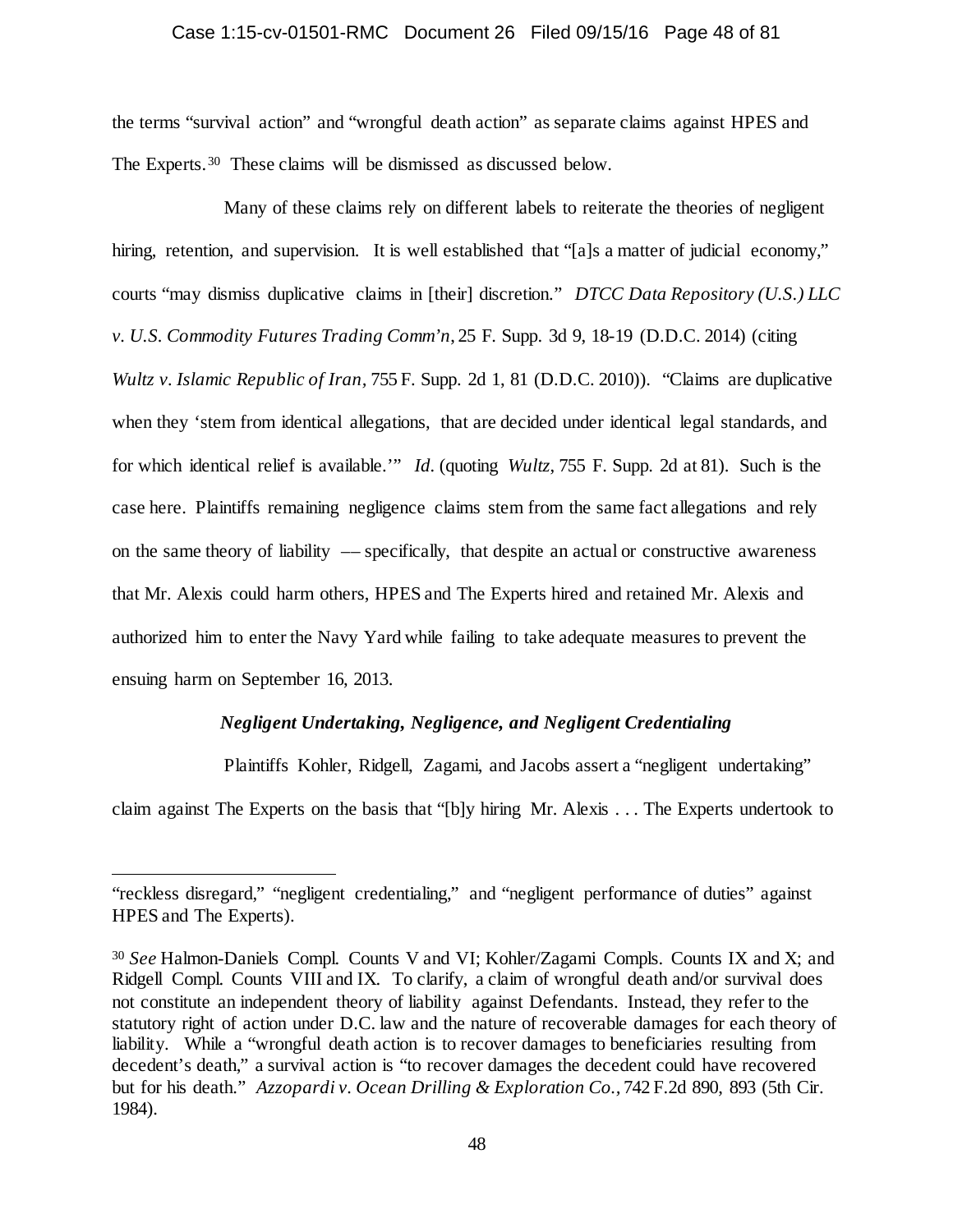## Case 1:15-cv-01501-RMC Document 26 Filed 09/15/16 Page 49 of 81

control Mr. Alexis, whom The Experts knew was likely to cause harm to others in and around his

workplace" and that The Experts breached this duty by failing to conduct an adequate

investigation of Mr. Alexis prior to his hiring and, after the events of August 2013, failing to take

adequate supervisory measures and failing to prevent Mr. Alexis from having access to the Navy

Yard. Kohler Compl. ¶¶ 73-77; Ridgell Compl. ¶¶ 71-75; Zagami Compl. ¶¶ 73-77; Jacobs

Compl. ¶¶ 83-87. These Plaintiffs also assert the same claim with identical allegations against

HPES vis-à-vis its alleged control over The Experts and Mr. Alexis. *See* Count V in Complaints

of Kohler, Ridgell, Zagami, and Jacobs.

Similarly, Plaintiffs Kohler, Ridgell, Zagami, and Jacobs assert claims of

"negligence" against The Experts on the basis that:

The Experts, as the employer of Mr. Alexis and because it knew that he was likely to cause harm to others in and around his workplace . . . owed persons working at the Washington Navy Yard . . . [a] duty to exercise reasonable care in supervising and controlling Mr. Alexis, including but not limited to controlling his access to the Washington Navy Yard and his return to employment, so as to prevent him from intentionally harming others and to prevent him from conducting himself so as to create an unreasonable risk of bodily harm to others.

Kohler Compl. ¶ 79; Ridgell Compl. ¶ 77; Zagami Compl. ¶ 79; Jacobs Compl. ¶ 89. These Plaintiffs allege that The Experts breached its duty to control and supervise Mr. Alexis by failing to "create, develop, or implement an adequate risk assessment or mitigation plan with respect to employees who posed a risk of workplace violence, failing to [require or] adequately conduct a psychological fitness examination, . . . failing to revoke Mr. Alexis's security clearance, [and] failing to bar Mr. Alexis from access to the Washington Navy Yard," among other things.<sup>31</sup>

<span id="page-48-0"></span> <sup>31</sup> Under this "negligence claim," Plaintiffs Kohler, Ridgell, Zagami, and Jacobs include a "failure to warn" or "report" claim against both HPES and The Experts, which is discussed separately below.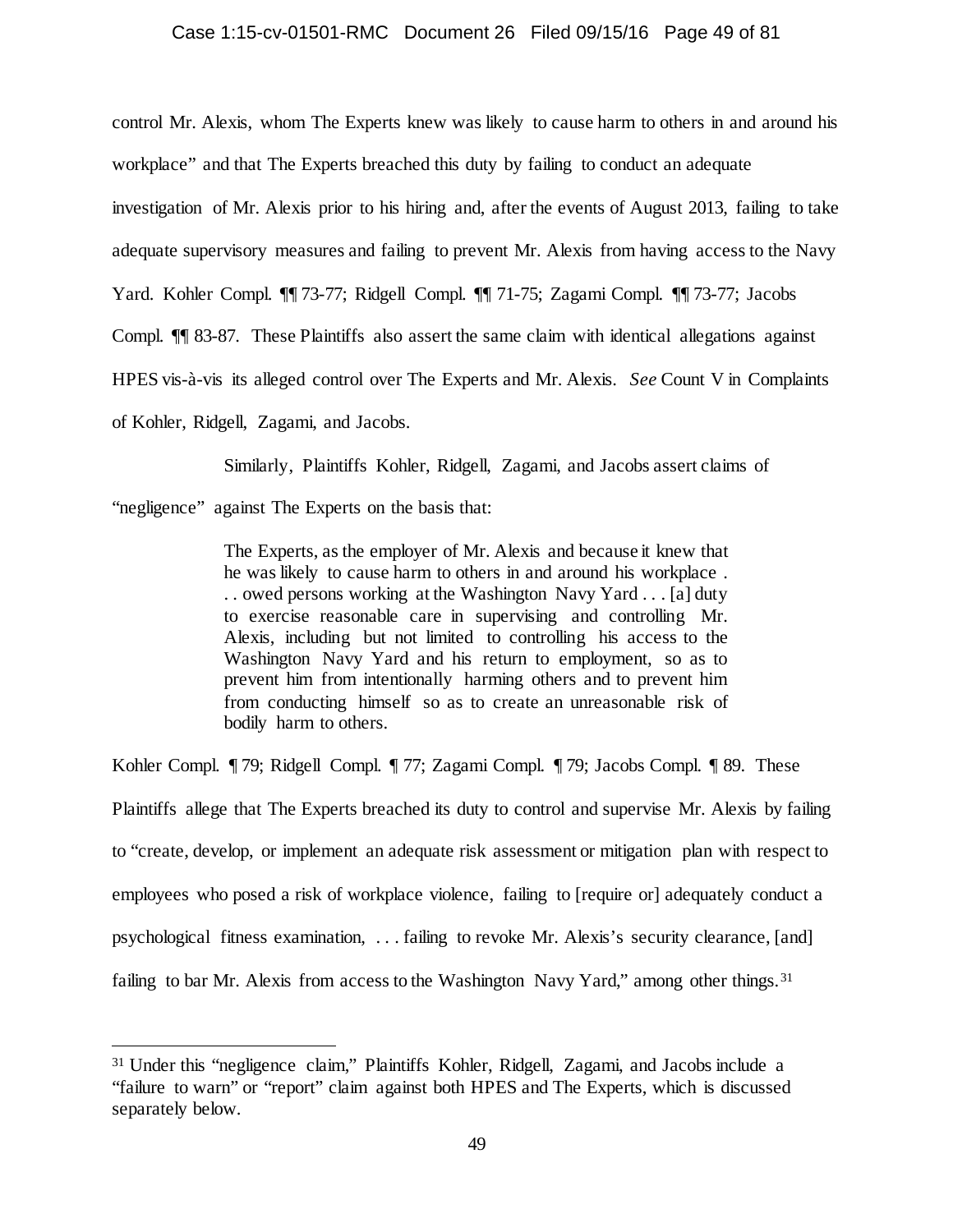## Case 1:15-cv-01501-RMC Document 26 Filed 09/15/16 Page 50 of 81

Kohler Compl. ¶ 83; Ridgell Compl. ¶ 81; Zagami Compl. ¶ 83; Jacobs Compl. ¶ 93. In other words, their Complaints allege that HPES and The Experts failed to take adequate supervisory measures to prevent the shooting. The same claim of "negligence" with identical allegations is made against HPES in light of its alleged duty to control and supervise The Experts and Mr. Alexis. *See* Kohler/Ridgell/Zagami/Jacobs Compls. Count VI. Plaintiff McCullough asserts a similar, if not identical, claim of "negligence" against HPES and The Experts. *See* McCullough Compl. Count I.

Plaintiff McCullough also asserts a claim of "negligent credentialing" against HPES and The Experts, which is not recognized in the District of Columbia and is not applicable to the facts of this case. *Cf.* Benjamin J. Vernia, *Tort Claim for Negligent Credentialing of Physician*, 98 A.L.R. 5th 533 (2002) (discussing the tort of "negligent credentialing" as one recognized in other jurisdictions in the medical malpractice context of extending privileges to physicians).[32](#page-49-0)

Ultimately, these claims of "negligent undertaking," "negligence," and "negligent credentialing," stem from identical allegations and rely on the same underlying theory of liability as the Plaintiffs' claims of negligent hiring, retention, and supervision. Common to all of these theories is the proposition that HPES and The Experts had a duty to exercise reasonable care in hiring and retaining a competent employee, as well as controlling and supervising an employee's actions, and, by failing to take adequate supervisory, precautionary measures, they breached that duty and proximately caused Plaintiffs' injuries. Clearly, the claims are duplicative.

<span id="page-49-0"></span><sup>&</sup>lt;sup>32</sup> In addition, Plaintiff McCullough abandoned the claim by failing to oppose the argument by The Experts that there is no "negligent credentialing" claim in the District of Columbia. *See Hopkins v. Women's Div., Gen. Bd. of Global Ministries*, 284 F. Supp. 2d 15, 25 (D.D.C. 2003), *aff'd,* 98 Fed. App'x. 8 (D.C. Cir. 2004).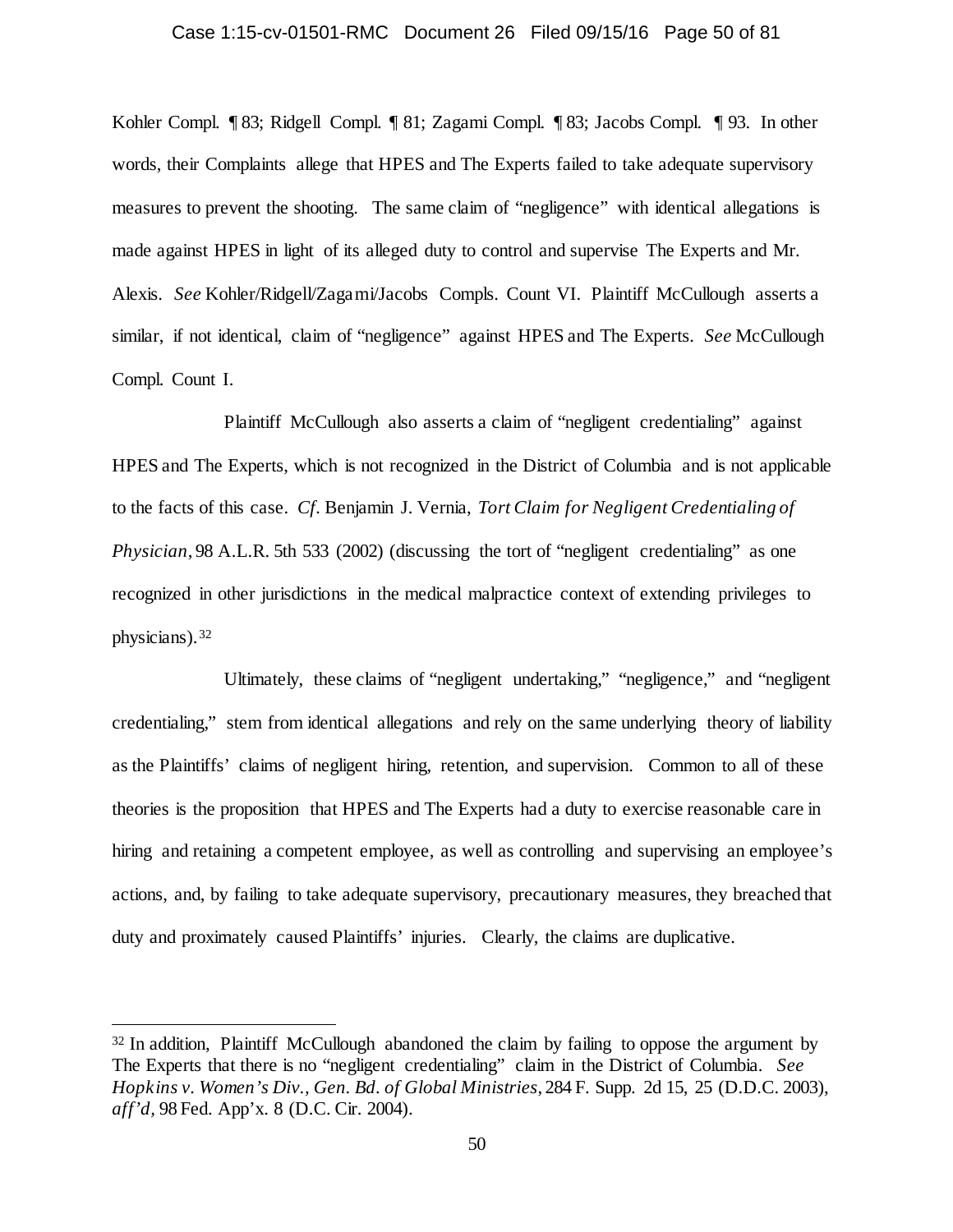## Case 1:15-cv-01501-RMC Document 26 Filed 09/15/16 Page 51 of 81

Notably, Plaintiffs did not address these claims in their opposition briefs or at oral argument. In fact, although HPES and The Experts moved to dismiss all claims rooted in common law negligence, Plaintiffs only discussed the companies' alleged duty of care in hiring, retaining, and supervising Mr. Alexis, as well as the duty to warn others about the alleged risk of harm posed by Mr. Alexis. Perhaps realizing that their claims were duplicative, Plaintiffs chose to abandon many of them by failing to argue them as distinct theories of liability. *See Hopkins*, 284 F. Supp. 2d at 25 ("It is well understood in this Circuit that when a plaintiff files an opposition to a dispositive motion and addresses only certain arguments raised by the defendant, a court may treat those arguments that the plaintiff failed to address as conceded.") (citations omitted). The claims will be dismissed as duplicative or, in the alternative, as conceded.

## *Failure to Warn as Common Law Negligence*

Despite using different labels, Plaintiffs allege that HPES and The Experts had a duty of care to warn invitees to the Navy Yard and the Navy/DoD about the risk of harm posed by Mr. Alexis. Plaintiffs contend that HPES and The Experts breached that duty to warn and proximately caused their injuries. This theory of liability corresponds to an ordinary negligence claim, which is why most Plaintiffs included it under their "negligence" counts. *See* Delorenzo Compl. Counts I and II; Frasier Compl. Counts I and II; Proctor Compl. Counts V and VI; Kohler/Ridgell/Zagami/Jacobs Compls. Counts III and VI; and McCullough Compl. Count I. Moreover, the duty to warn may arise: (1) at common law and/or (2) pursuant to a contractual or statutory obligation (more on this category later).

As discussed above, Plaintiffs' position at this stage has been that their claims of negligent hiring, retention, and supervision are fundamentally different and do not require specific foreseeability evidence. In so arguing, they failed to discuss or identify the applicable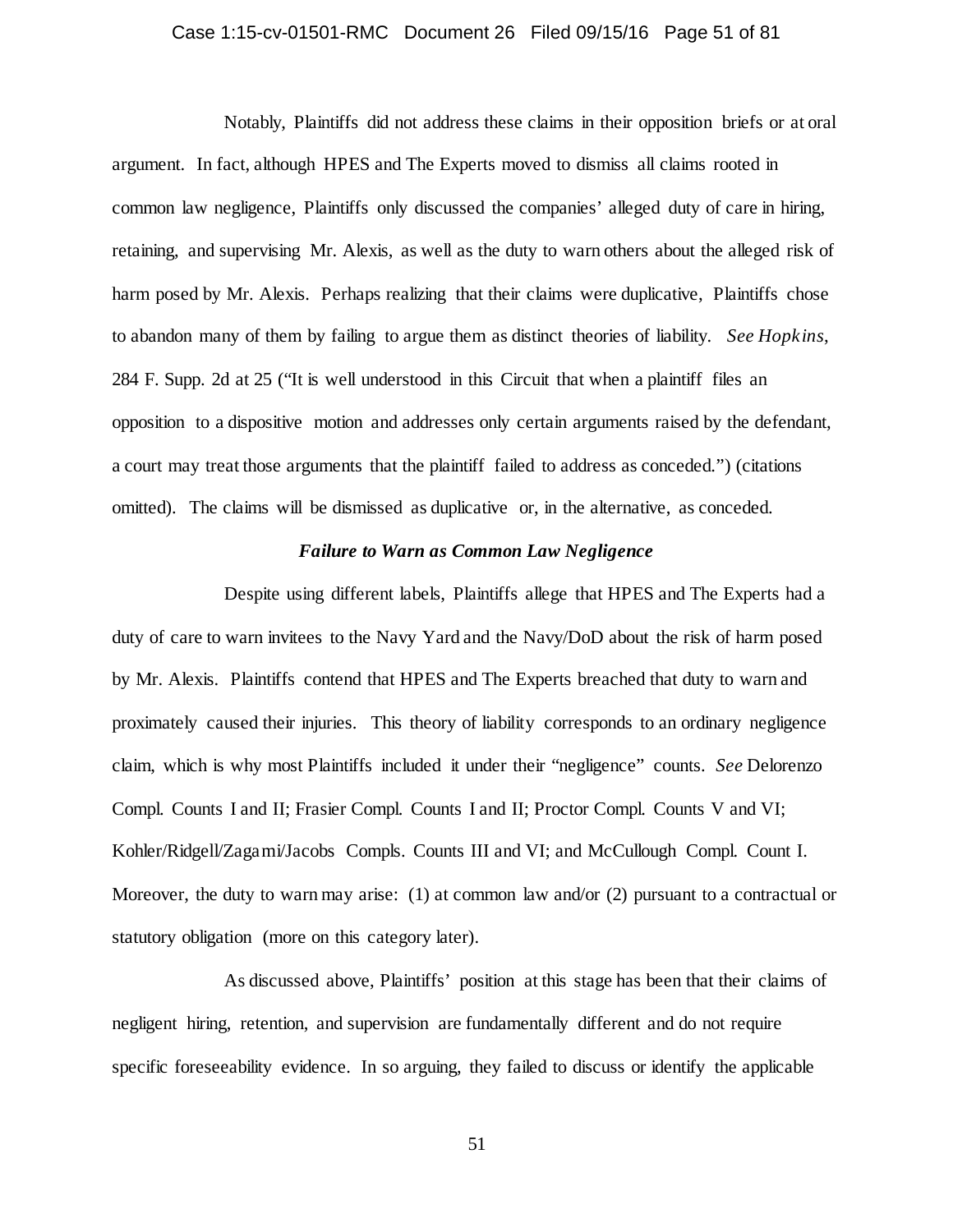# Case 1:15-cv-01501-RMC Document 26 Filed 09/15/16 Page 52 of 81

standard for a negligence claim based on a failure-to-warn theory at common law. Instead of addressing the common law theory, Plaintiffs chose to focus exclusively on an alleged contractual and/or statutory obligation to warn the Navy/DoD. As a result, Plaintiffs have abandoned this common law theory. *See Hopkins*, 284 F. Supp. 2d at 25.

A negligence claim for failure to prevent a criminal act, which does not rely on a duty to control or supervise, requires specific evidence of foreseeability. *See Boykin*, 484 A.2d at 564-65; *Lacy* 424 A.2d at 323-24. There is no authority for the proposition that there is a duty to warn a third party with whom there is no special relationship, especially in the context of an invitee to someone else's property.<sup>[33](#page-51-0)</sup> Absent a duty of protection, which is the focus of the failure to warn claim, the events of August 4-7, 2013 cannot support any inference that this criminal act at the Navy Yard was foreseeable. *Sigmund I*, 475 F. Supp. 2d at 42 ("While a plaintiff is not required to show previous occurrences of the particular type of harm at issue, the D.C. Court of Appeals requires proof that the specific type of crime, not just crime in general, be particularly foreseeable at the relevant location.") (citations omitted); *see also Bd. of Trustees of Univ. of D.C. v. DiSalvo*, 974 A.2d 868 (D.C. 2009).

Accordingly, these Plaintiffs' negligence claims based on a common law theory of failure to warn will be dismissed as conceded or, in the alternative, for failure to state a claim.

<span id="page-51-0"></span><sup>&</sup>lt;sup>33</sup> The only exception of which the Court is aware is the duty to warn foreseeable victims of mental patients originated in *Tarasoff v. Regents of the University of California*, 551 P.2d 334 (Cal. 1976). Under this limited exception, "the special relationship between a patient and a psychotherapist creates a duty to third persons," so long as the intended victim is "identifiable." *White v. United States*, 780 F.2d 97, 108 (D.C. Cir. 1986) (citations omitted). Plaintiffs neither point to any other circumstance nor rely on any authority applicable to the circumstances at hand.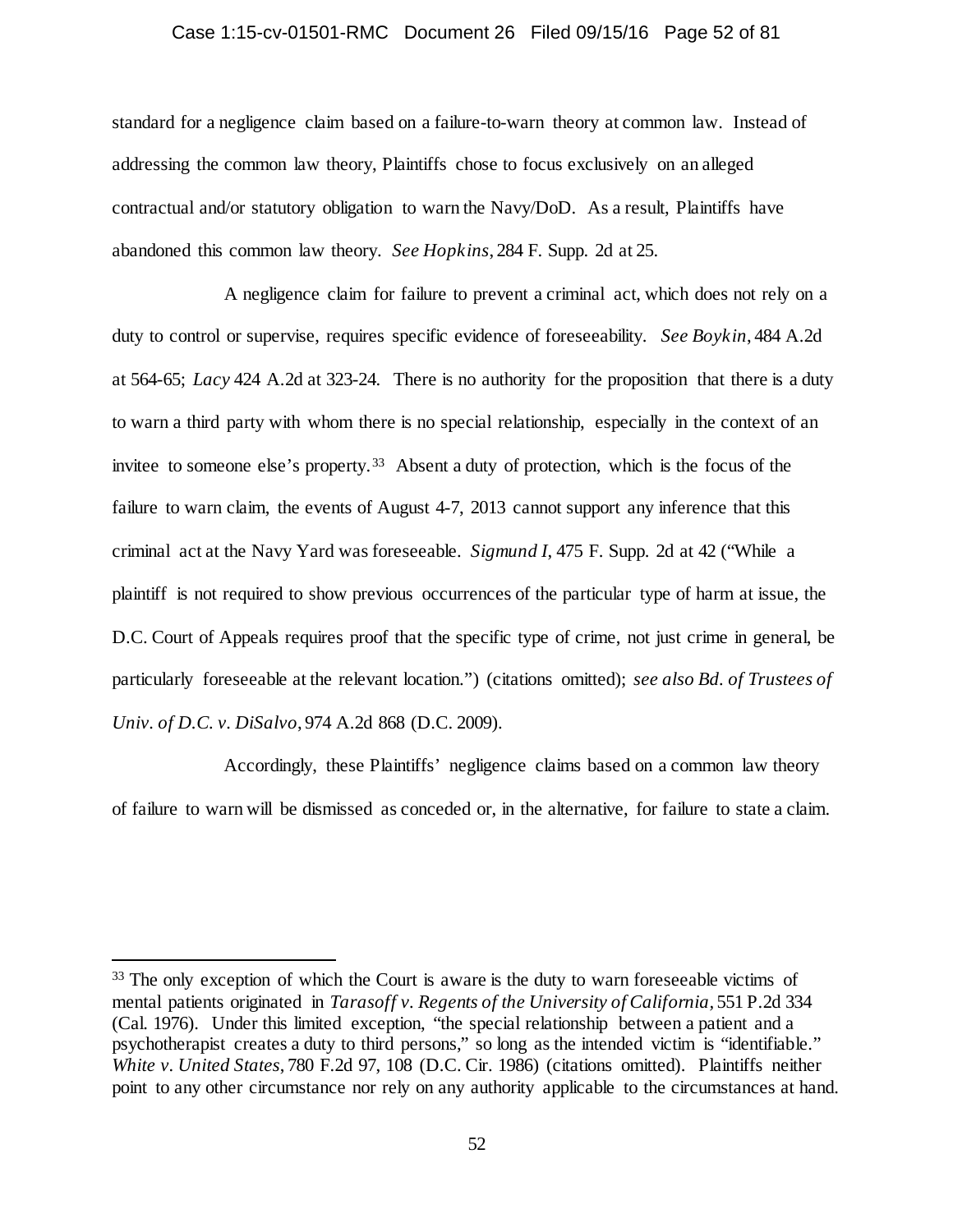## **2. Negligence** *Per Se* **and Statutory Duty Theories**

To recapitulate, the basic elements of a negligence claim are: the existence of a duty of care, the breach of that duty of care, and an actual injury proximately caused by the breach. The Court evaluated above Plaintiffs' claims in which the requisite duty and standard of care are supplied by the D.C. common law of negligence. Plaintiffs also assert claims in which the duty or standard of care, or both, are supplied by contract or statute. When a court uses a statute or regulation to modify a preexisting common law negligence action and to provide the requisite duty and standard of care for a negligence claim, it is a claim of negligence *per se*. *See Chadbourne v. Kappaz*, 779 A.2d 293, 295-96 (D.C. 2001); *Jarrett v. Woodward Bros.*, 751 A.2d 972, 977 (D.C. 2000). However, when there is no preexisting common law negligence cause of action and a plaintiff seeks tort liability based on a statutory duty owed to him, courts refer to it as a statutory duty action in tort. *See* Caroline Forell, *The Statutory Duty Action in Tort: A Statutory/common Law Hybrid*, 23 Ind. L. Rev. 781, 797-801 (1990) (discussing the difference between negligence *per se* and statutory duty cases and analyzing two statutory duty actions in the District of Columbia –– *Turner v. District of Columbia*, 532 A.2d 662 (D.C. 1987) and *Rong Yao Zhou v. Jennifer Mall Rest., Inc.*, 534 A.2d 1268 (D.C. 1987)); *see also Williams v. Invenergy, LLC*, No. 3:13-CV-01391-AC, 2014 WL 7186854, at \*7 (D. Or. Dec. 16, 2014)

Specifically, Plaintiffs allege that: (1) HPES and The Experts had a contractual duty to report to the Navy/DoD the events of August 4-7, 2013 and to warn them about the risk of harm posed by Mr. Alexis; and (2) HPES and The Experts were required under NISPOM to report any adverse information of Mr. Alexis up the chain-of-command to DoD Central Adjudication Facility and the Navy. Plaintiffs Kohler, Ridgell, Zagami, and Jacobs also allege that HPES and The Experts were required under the D.C. Industrial Safety Act (ISA), D.C.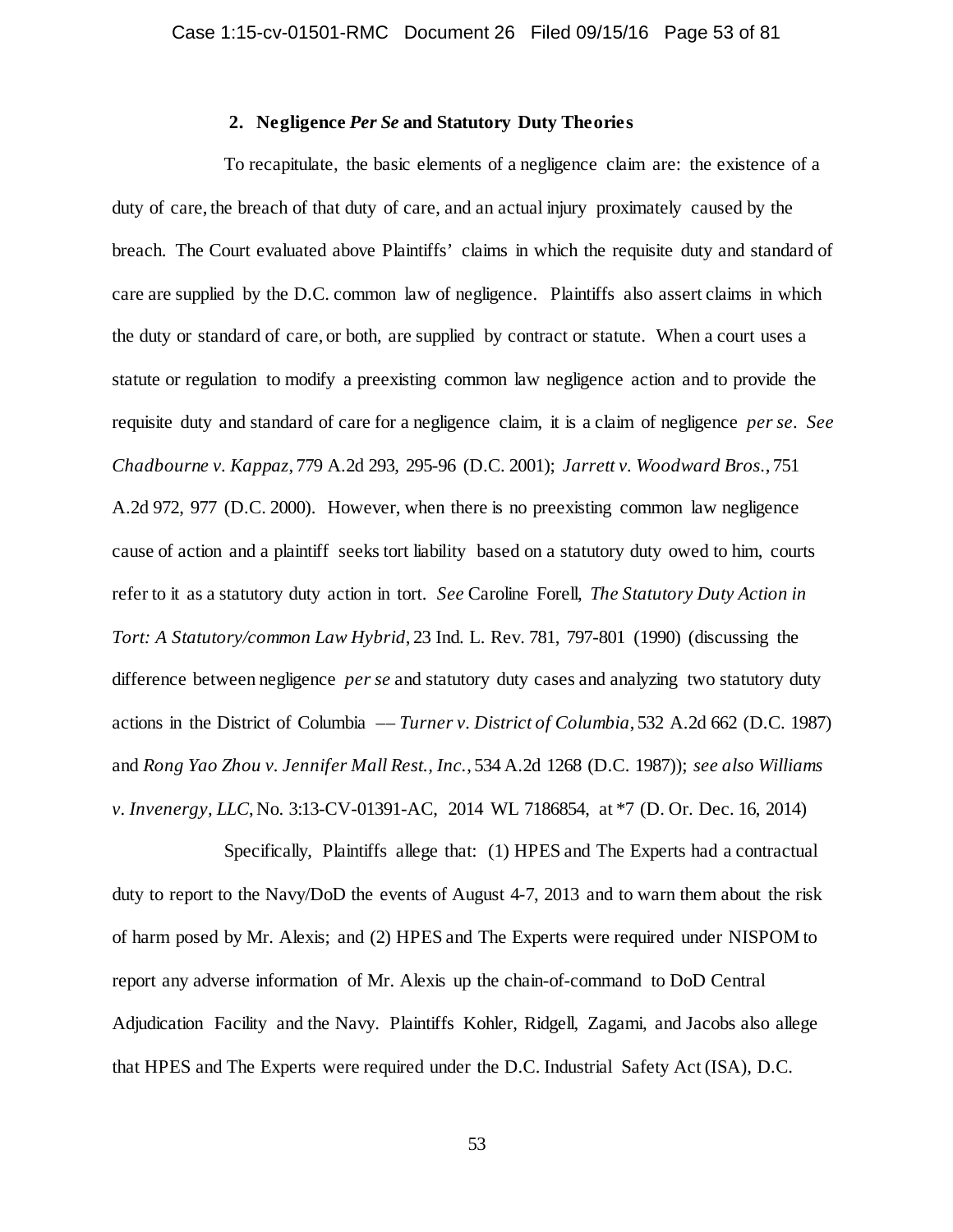## Case 1:15-cv-01501-RMC Document 26 Filed 09/15/16 Page 54 of 81

Code. §§ 32-801 to -812, and the Occupational Safety & Health Act (OSHA)<sup>[34](#page-53-0)</sup> to furnish a reasonably safe place of employment. Plaintiff Delorenzo also purports to allege an identical claim under OSHA; however, OSHA is nowhere to be found in either Count I (against HPES) or Count II (against The Experts) of her Complaint.

At the outset, the Court will dismiss Plaintiffs' negligence contract-based claims. Generally, no tort arises from a negligent breach of contract. *See KBI Transp. Servs. v. Med. Transp. Mgm't., Inc.*, 679 F. Supp. 2d 104, 108 (D.D.C. 2010). This maxim holds true here because Plaintiffs could not bring a breach of contract action as they were neither parties nor intended beneficiaries of any relevant contract (*e.g.*, the contract between HPES and The Experts or the Contract between Navy and HPES). Moreover, "[a] breach of contract may *only* give rise to a tort claim when there is an independent basis for the duty allegedly breached." *See id.* at 108-09 (emphasis added). In this instance, Plaintiffs' contract-based claims focus on the fact that HPES and The Experts were required to comply with NISPOM and report any adverse information concerning Mr. Alexis. The contract-based claims are duplicative of the negligence NISPOM-based claims. As such, the Court will dismiss Plaintiffs' negligence claims based on a contractual duty.

The Court will also dismiss the negligence OSHA-based claim of Plaintiffs Kohler, Ridgell, Zagami, and Jacobs because they failed to oppose the motions to dismiss this claim in their opposition briefs and at oral argument. *See Hopkins*, 284 F. Supp. 2d at 25. With respect to Plaintiff Delorenzo, the Court finds that she did not raise an OSHA-based claim in her Complaint and her opposition brief was not the proper procedural vehicle to amend her

<span id="page-53-0"></span><sup>&</sup>lt;sup>34</sup> Plaintiffs fail to specify whether their claims are based on the federal OSHA statute, 29 U.S.C. §§ 651-78, or the D.C. OSHA statute, D.C. Code. §§ 32-1101 to -1124 (2001). Both statutes are identical in all material respects. *See* D.C. Code § 32-1103(a)(1).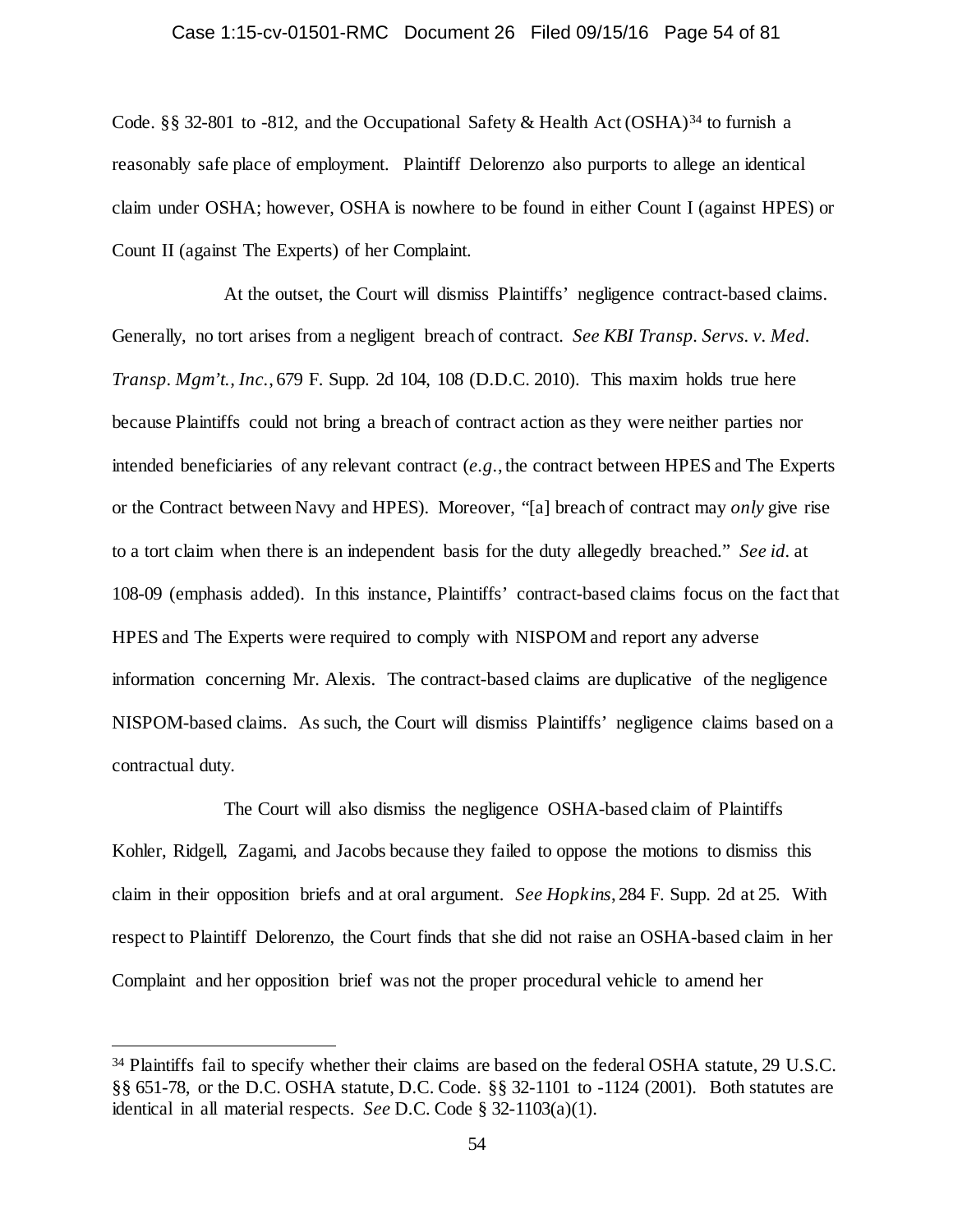#### Case 1:15-cv-01501-RMC Document 26 Filed 09/15/16 Page 55 of 81

complaint. In addition, the OSHA-based claims of these Plaintiffs lack merit because OSHA was designed to mitigate and prevent industrial accidents and occupational diseases, not violent criminal conduct. *See Ramsey Winch Inc. v. Henry*, 555 F.3d 1199, 1205-06 (10th Cir. 2009) (noting "the absence of *any* specific OSHA standard on workplace violence" and that "OSHA is aware of the controversy surrounding firearms in the workplace and has consciously decided *not*  to adopt a standard") (emphasis in original).

## **i. Negligence under NISPOM**

Plaintiffs' claims under NISPOM are styled as negligence *per se*. Plaintiffs rely on NISPOM to modify and expand the preexisting common law duty to warn and to hold HPES and The Experts negligent as a matter of law for failing to comply with the standards articulated in NISPOM. Under D.C. law, "violation of a statute or regulation may constitute negligence as a matter of law," that is, negligence *per se*. *Dine v. W. Exterminating Co.*, No. CIV.A. 86- 1857(OG), 1988 WL 25511, at \*4 (D.D.C. Mar. 9, 1988).[35](#page-54-0) Critically, "[n]ot every statutory or regulatory violation, however, permits a plaintiff to bypass the duty and breach of duty elements of a negligence claim." *Id.* In this context, "where a particular statutory or regulatory standard is enacted to protect persons in the plaintiff's position or to prevent the type of accident that occurred, and the plaintiff can establish his relationship to the statute, unexplained violation of that standard renders the defendant negligent as a matter of law." *Ceco Corp. v. Coleman,* 441 A.2d 940, 945 (D.C. 1982) (quoting *Richardson v. Gregory,* 281 F.2d 626, 629 (D.C. Cir. 1960)). "If, however, the defendant produces evidence tending to excuse or explain the

<span id="page-54-0"></span> <sup>35</sup> Although NISPOM is neither a statute nor a regulation, but rather an operating manual defining security requirements for cleared defense contractors, HPES and The Experts assume *arguendo* that Plaintiffs may rely on NISPOM to supply the duty and standard of care for their claims. The Court will do the same and assumes, without deciding, that NISPOM could be relied upon to assert a negligence *per se* claim.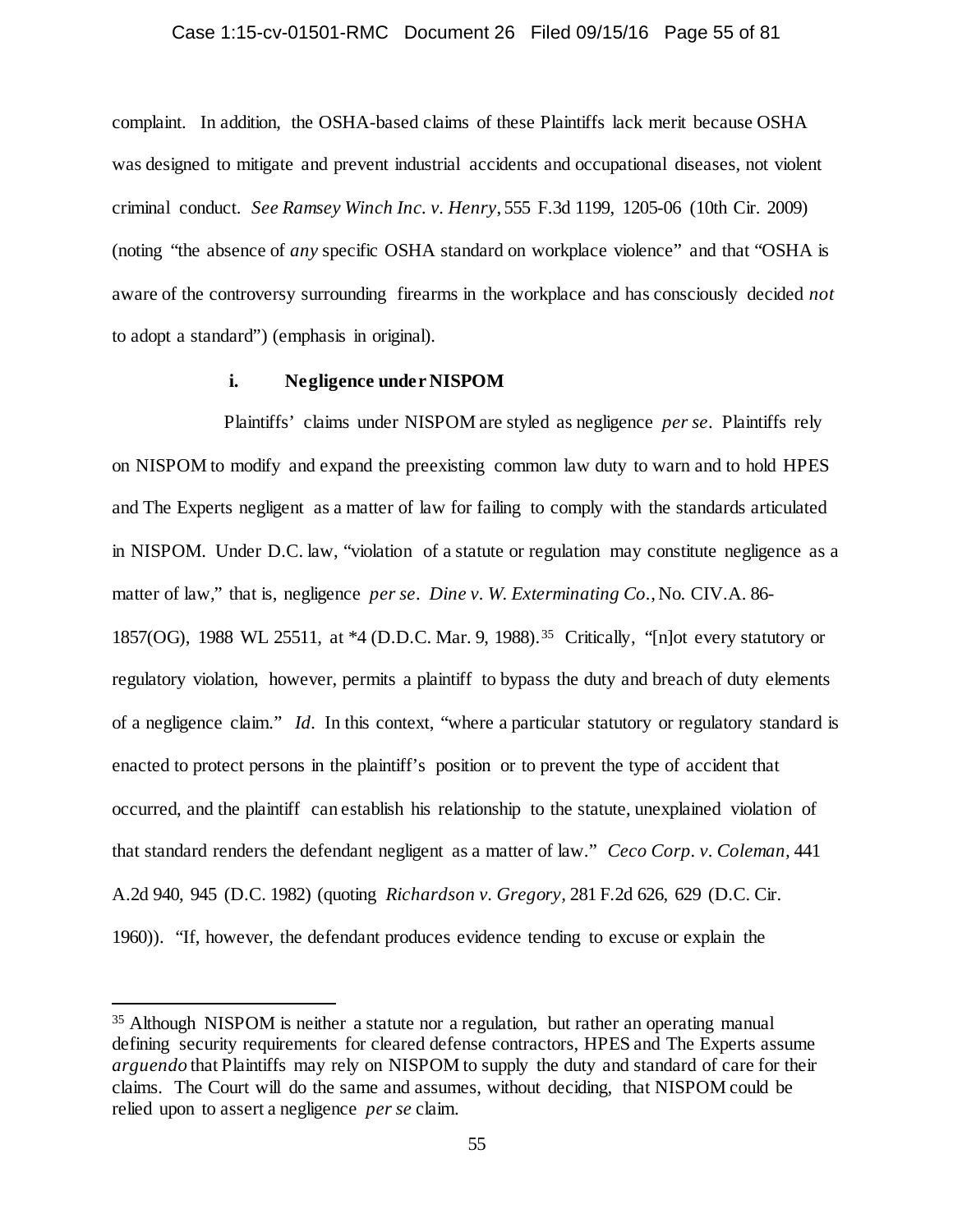## Case 1:15-cv-01501-RMC Document 26 Filed 09/15/16 Page 56 of 81

violation, the violation may be considered evidence of negligence rather than negligence *per se.*" *Chadbourne*, 779 A.2d at 295 (citations omitted).

In the case of an intervening criminal act, as here, D.C. law requires that "the third-party criminal conduct" be "'the very injury . . . which the statute intended to prevent.'" *Romero*, 749 F.2d at 83 (quoting *Janof v. Newsom*, 53 F.2d 149, 152 (D.C. Cir. 1931)). In the same way that D.C. courts, "in their development of common-law tort rules, have imposed especially stringent requirements to support" civil liability for third-party criminal conduct, "they would similarly require a clear indication of a statutory purpose producing such liability." *Id.* Thus, the statutory purpose must be narrowly defined to match the criminal conduct as closely and precisely as possible. *See id.* (rejecting negligence *per se* theory under the D.C. Firearms Control Regulation Act of 1975, D.C. Code Ann. §§ 6-2301 to -2380 (1981), because "neither the nature of the provision in question nor its legislative history clearly indicates a purpose of preventing crimes by gun-thieves") (citation omitted). Consequently, the relevant question is whether Plaintiffs can establish that NISPOM was intended specifically to prevent violent crimes (*i.e.*, mass murder) at a federal facility (*i.e.*, military base).

NISPOM requires defense contractors, such as HPES and The Experts, to convey pertinent derogatory information of cleared personnel to DoD's Central Adjudication Facility via "incident reports" through the Joint Personnel Adjudication System (JPAS). JPAS is the system of records for personnel security clearance adjudication and management. By receiving incident reports with derogatory or adverse information, DoD can determine whether the information tends to demonstrate the individual's inability to safeguard classified information and whether his/her security clearance, which is a prerequisite to work on the Contract, should be revoked. *See generally* HPES MTD, Ex. B to Raofield Decl. (NISPOM); *see also* Proctor Compl. ¶¶ 18-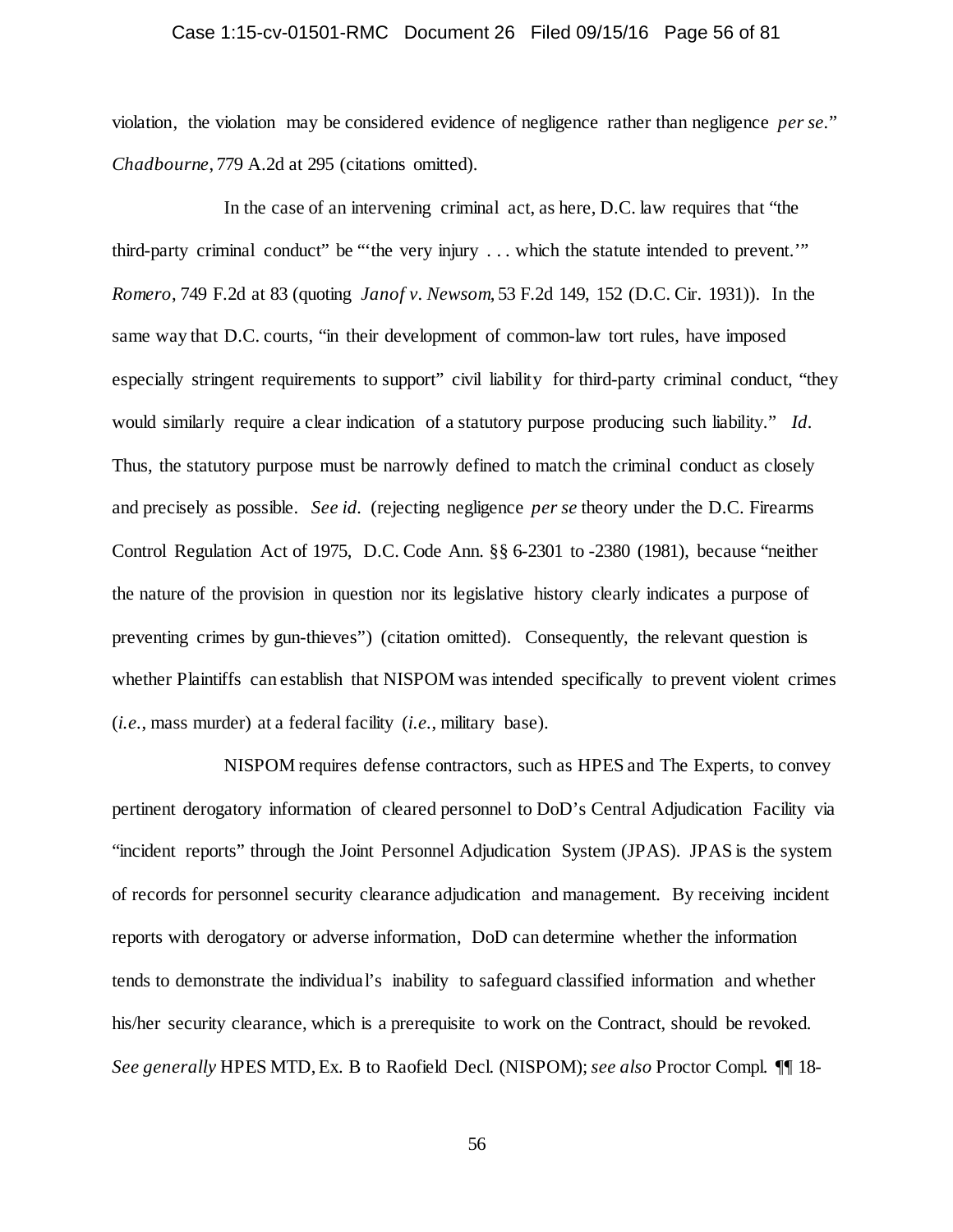## Case 1:15-cv-01501-RMC Document 26 Filed 09/15/16 Page 57 of 81

19. Plaintiffs contend that if HPES and The Experts had reported the events of August 4-7, 2013 through JPAS, DoD would have revoked Mr. Alexis's security clearance and he would not have been able to access the Navy Yard in September 2013. Even if this speculative chain of events were taken as true, it does not advance Plaintiffs' theory because NISPOM was not issued to prevent violent criminal conduct, let alone mass murder at the workplace.

NISPOM was issued as part of the National Industrial Security Program established in Executive Order 12,829 to prevent the unauthorized disclosure of classified information. *See* Exec. Order No. 12,289, 58 C.F.R. 3479, as amended 58 Fed. Reg. 3479 (January 6, 1993). The Executive Order clearly states: "The purpose of this [National Industrial Security Program] is to *safeguard classified information* that may be released or has been released to current, prospective, or former contractors, licensees, or grantees of United States agencies." *Id.* § 101 (emphasis added). Executive Order 12,289 identifies the purpose of NISPOM as to "prescribe specific requirements, restrictions, and other safeguards that are necessary *to preclude unauthorized disclosure and control authorized disclosure of classified information* to contractors, licensees, or grantees." *Id.* § 201 (emphasis added); *see also* NISPOM § 1-100 (defining purpose of NISPOM) & § 1-300 (defining reporting obligations for events "that affect proper safeguarding of classified information . . . to enable [DoD] to determine whether classified information is protected").

Since the purpose of NISPOM was not to protect individuals from violent crimes at the workplace, Plaintiffs' negligence claims under NISPOM will be dismissed. *See Lewis v. United States*, 83 F. Supp. 3d 198, 210 (D.D.C. 2015); *Hunter ex rel. A.H. v. District of Columbia*, 64 F. Supp. 3d 158, 190 (D.D.C. 2014).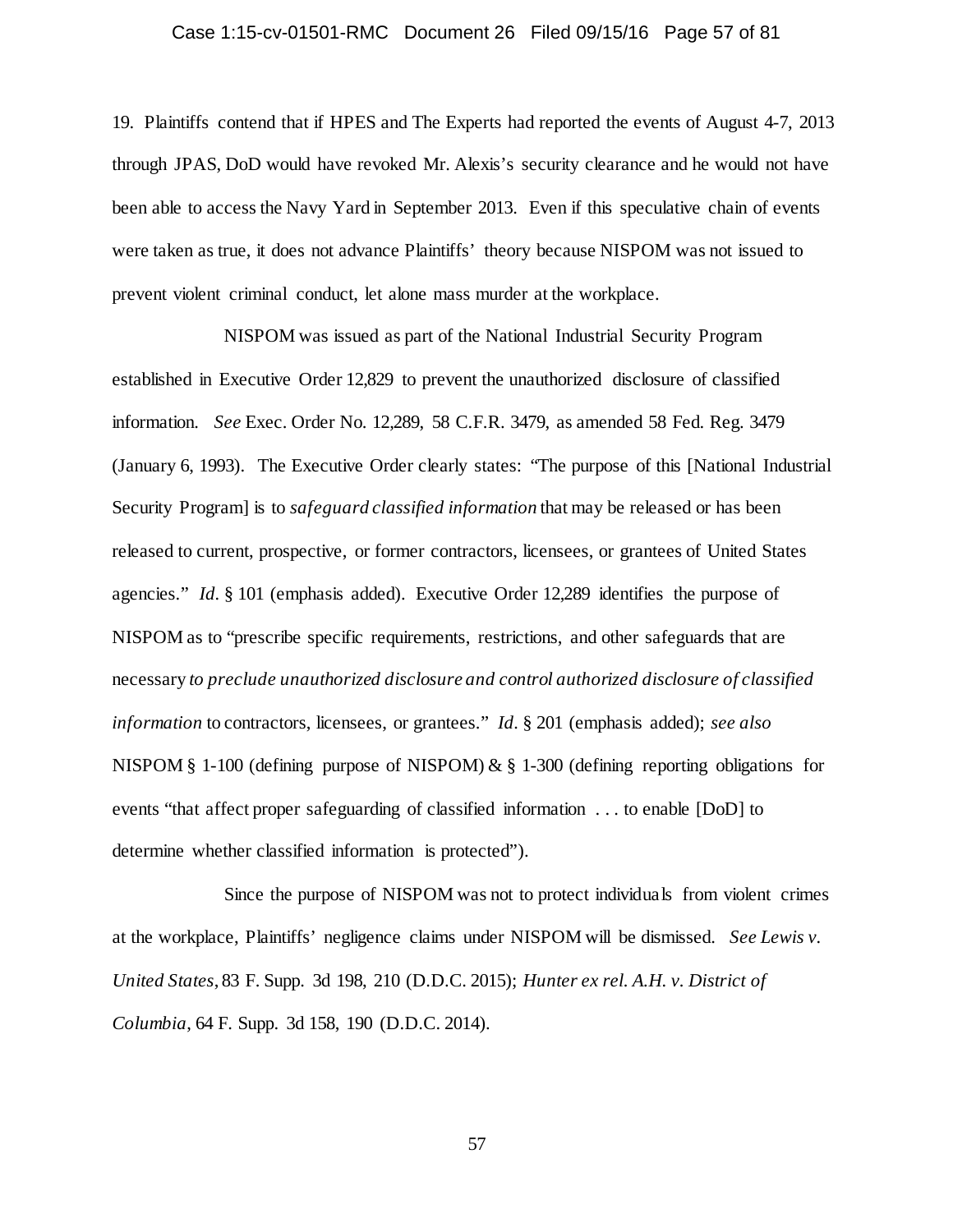## **ii. Negligence under ISA**

The D.C. Industrial Safety Act provides in relevant part that "[e]very employer shall furnish a place of employment which shall be reasonably safe for employees, shall furnish and use safety devices and safeguards, and shall adopt and use practices, means, methods, operations, and processes which are reasonably safe and adequate to render such employment and place of employment reasonably safe." D.C. Code § 32-808(a).<sup>36</sup> Plaintiffs Kohler, Zagami, Ridgell, and Jacobs argue that ISA establishes a statutory duty of care that is actionable in tort.<sup>[37](#page-57-1)</sup> There are two fatal problems with this theory of liability.

The first problem with Plaintiffs' allegations is that ISA was enacted to prevent workplace-related accidents and, thus, it does not establish a duty to prevent violent criminal conduct. When interpreting a statute, the first step is to "look at the language of the statute by itself to see if the language is plain and admits of no more than one meaning, while construing the words in their ordinary sense and with the meaning commonly attributed to them." *Dobyns v. United States*, 30 A.3d 155, 159 (D.C. 2011) (internal quotation marks and citation omitted). In addition, courts "may appropriately look beyond plain meaning:

<span id="page-57-0"></span> <sup>36</sup> The statute defines "employer" as any person or entity (not including the District of Columbia or the United States, or any instrumentality thereof) "having control or custody of any place of employment or of any employee." D.C. Code § 32-802(1). The statute defines "place of employment" as "any place where employment is carried on," including "any and all work of whatever nature being performed by an independent contractor for the United States government or any instrumentality thereof . . . ." *Id.* § 32-808(4).

<span id="page-57-1"></span><sup>37</sup> HPES and The Experts treated the negligence claim under ISA as one of negligence *per se*. At oral argument, counsel for Plaintiffs Kohler, Ridgell, Zagami, and Jacobs argued that characterizing their claims as negligence *per se* would "miss[] the thrust of [their] complaint and of [their] argument" and that their claims are styled as a statutory duty action. 8/16/2016 Hr'g Tr. at 80:5-14. Because, as explained in the text, ISA is inapplicable and does not impose a duty on HPES and The Experts to prevent the criminal acts of Mr. Alexis, the disagreement concerning the nature of the claims is immaterial.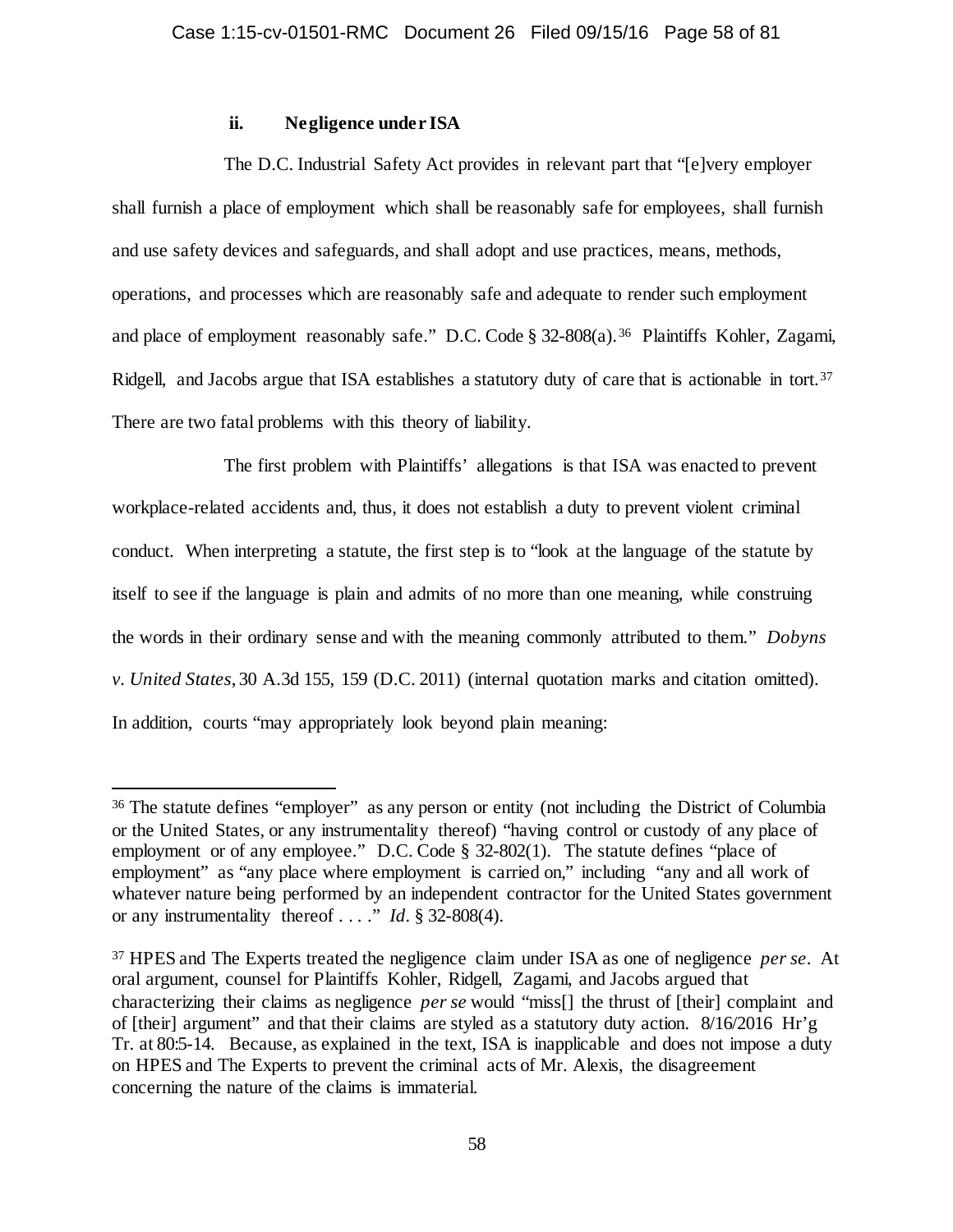where (1) a review of the legislative history or an in-depth consideration of alternative constructions of the statutory language reveals ambiguities that the court must resolve; (2) the literal meaning of the statute produces absurd results; (3) the plain meaning construction leads to an obvious injustice; or (4) refusal to adhere to plain meaning is necessary in order to effectuate the legislative purpose of the statute as a whole.

*Id.* (internal quotation marks omitted).

The purpose of ISA "is to foster, promote, and develop the safety of wage earners of the District of Columbia in relation to their working conditions." D.C. Code § 32-801. Plaintiffs Kohler, Zagami, Ridgell, and Jacobs construe this broad statement to include any sort of danger or risk, including mass murder. To support their argument, they rely on the statute's definition of "safe" and "safety" as "such freedom from danger to life or health of employees as circumstances reasonably permit." *See id.* § 32-802(3) (adding that the definition "shall not be given any restrictive interpretation so as to exclude any mitigation or prevention of a specific danger"). The statute's purpose, as well as the definition of "safety," are ambiguous, given the breadth of the language. The "mitigation or prevention of a specific danger" might refer to the risk of harm posed by an accident, an intentional tort, or a criminal act.

The ISA general language does not "clearly indicat[e]" a statutory purpose to prevent violent criminal conduct. *Romero*, 749 F.2d at 83. In the absence of such "clear indication" in the text, the Court looks past the statutory text. *Id.* (emphasis added). And indeed, the legislative history directly contradicts the interpretation of ISA argued by Plaintiffs Kohler, Zagami, Ridgell, and Jacobs. That history unambiguously shows that the true purpose of the statute is to mitigate and prevent work-related accidents. The D.C. Court of Appeals in *Martin v. George Hyman Construction Co.* stated in relevant part: "The congressional purpose [of ISA] in imposing this greater duty of care toward wage earners is evident from the legislative history of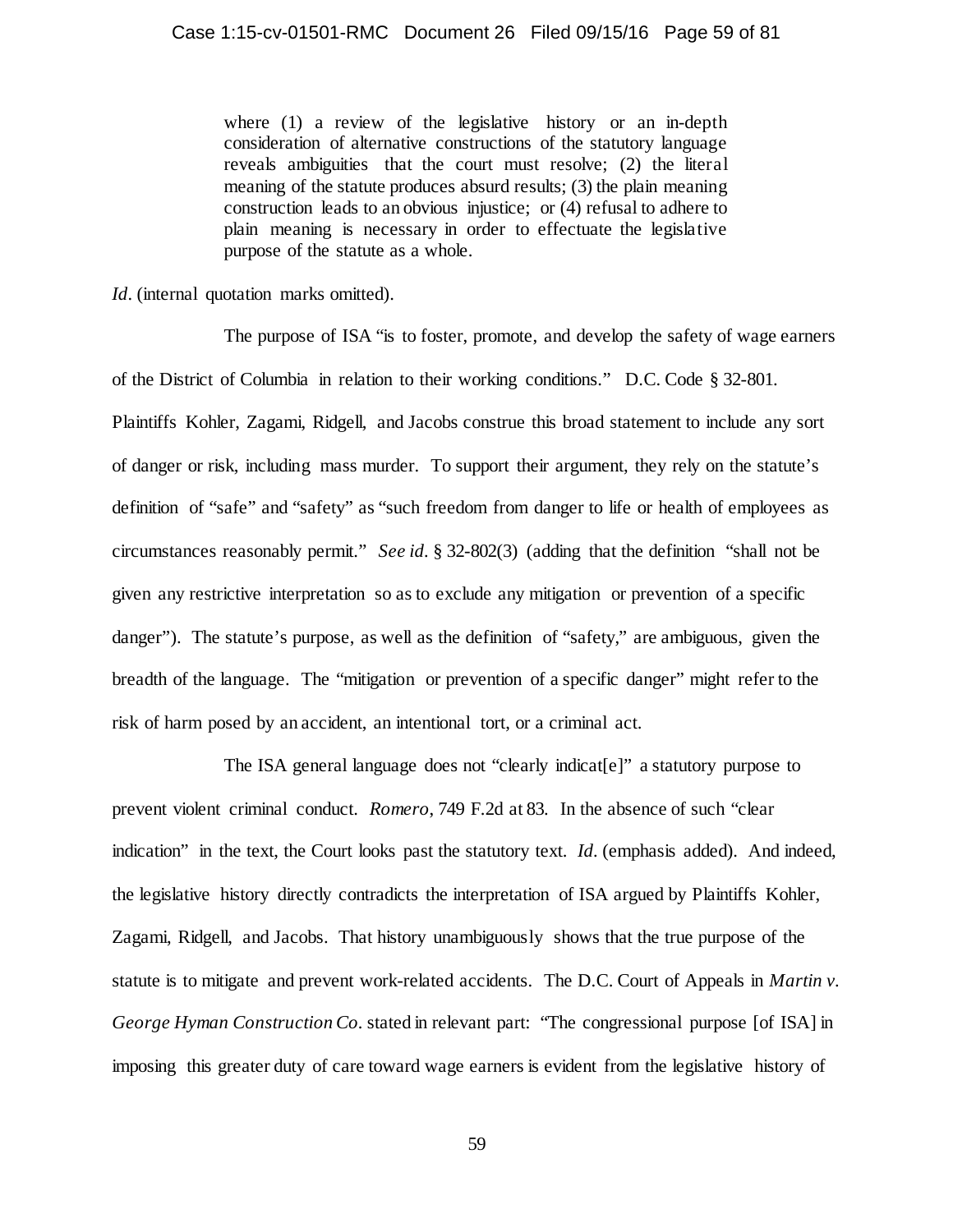#### Case 1:15-cv-01501-RMC Document 26 Filed 09/15/16 Page 60 of 81

the [statute]. Congress was concerned with the 'appalling numbers' of wage earners *injured in employment-related* '*accidents.*'" 395 A.2d 63, 70 (D.C. 1978) (quoting H.R. Rep. No. 918, 77th Cong., 1st Sess. 2 (1941); S. Rep. No. 675, 77th Cong., 1st Sess. 2 (1941)) (emphasis added). The court further stated:

> The congressional determination that "most of these *accidents* are due to lack of proper supervision and control" is an implic it recognition that wage earners will not always exercise due care for their own safety. Finding that these *accidents* "could be avoided if proper safety measures were taken" Congress imposed upon employers (as broadly defined) the sole *responsibility for avoiding those accidents*. In so doing, Congress established a new standard of care which . . . requires the exercise of due care *for the prevention not only of injuries to which wage earners do not contribute but all "accidents" which might be avoided by the employer's care. See generally* 87 Cong. Rec. 7658 (1941) (remarks of Rep. Randolph) (purpose of legislation is "*accident-prevention*") . . . . This court is not free to disregard the command of Congress nor to frustrate its unequivocal intent.

*Id.* at 70-71 (emphasis added).

Without a single reference to workplace violence or criminal conduct in ISA's legislative history, the congressional record is replete with references to accident prevention as its purpose. Those cases recognizing negligence claims under ISA, relied upon by Plaintiffs, involved work-related accidents, not intentional torts or criminal conduct. *See, e.g.*, *Traudt v. Potomac Elec. Power Co.*, 692 A.2d 1326, 1329-32 (D.C. 1997) (negligence claim for burns sustained by employee while removing asbestos); *Fry v. Diamond Constr., Inc.*, 659 A.2d 241, 247 (D.C. 1995) (negligence claim for injuries when employee fell off ladder); *Martin*, 395 A.2d at 65, 70-71 (negligence claim for injuries when employee fell on a staircase). There is no authority for the proposition that failure to anticipate and/or prevent a criminal act constitutes negligence under the statute.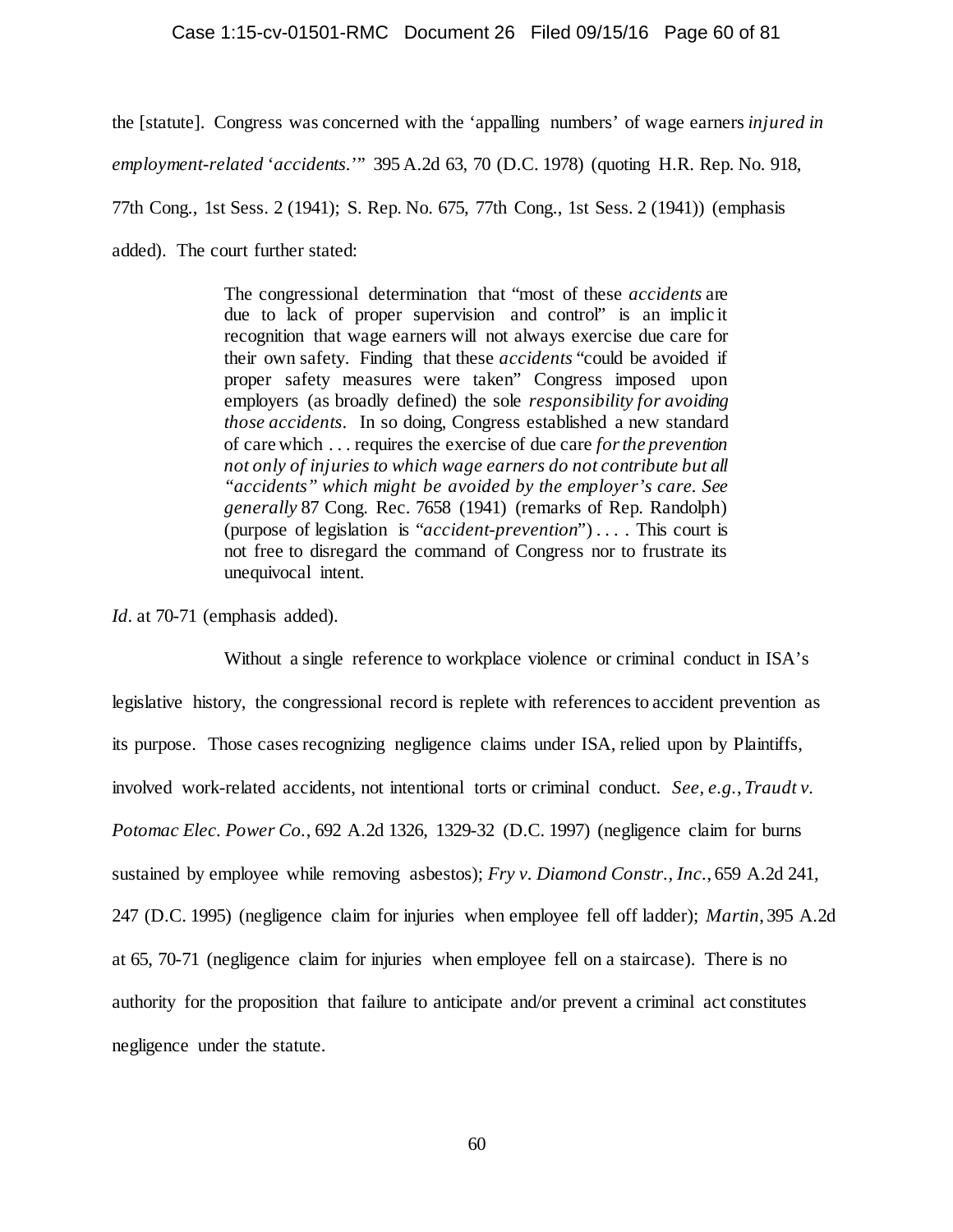## Case 1:15-cv-01501-RMC Document 26 Filed 09/15/16 Page 61 of 81

Finally, the legislative history and relevant case law highlight a second problem with these Plaintiffs' reliance on ISA. That statute was designed to impose liability on employers who control either the premises of the workplace or the employee who suffers the injury. *See Traudt*, 692 A.2d at 1329-32; *Fry*, 659 A.2d at 247; *Martin*, 395 A.2d at 65, 70-71. ISA was enacted on the "implicit recognition that wage earners will not always exercise due care for their own safety" and, thus, the burden to provide for their safety is imposed on the employer as circumstances reasonably permit. *Martin*, 395 A.2d at 70. In the instant case, none of the victims was an employee subject to the control and custody of either HPES or The Experts. Similarly, the Navy (not HPES or The Experts) had control or custody of Building 197 at the Washington Navy Yard. The fact that HPES and The Experts might have had control or custody over Mr. Alexis is irrelevant under ISA.

Because neither the text of ISA nor its legislative history indicates a purpose of preventing violent criminal conduct in the workplace, the Court will dismiss those claims based on ISA.

## **iii. Negligence under 18 U.S.C. § 930 (Firearms in Federal Facilities) and Federal Policies/Manuals/Regulations**

In her opposition and at oral argument, Plaintiff Delorenzo stated that her "Complaint adequately alleges a claim of negligence *per se* for violation of Title 18 United States Code § 930 (prohibiting possession of firearms on federal facilities)," and that it relies on this criminal statute to provide the requisite duty and standard of care. Delorenzo Opp'n to HPES MTD, Case No. 15-216 [Dkt. 127] at 3; *see also* 8/16/2016 Hr'g Tr. at 86:7-10.[38](#page-60-0) A

<span id="page-60-0"></span> <sup>38</sup> This criminal statute provides, in relevant part, for the punishment of: (1) "whoever knowingly possesses or causes to be present a firearm or other dangerous weapon in a Federal facility"; (2) "[w]hoever, with intent that a firearm or other dangerous weapon be used in the commission of a crime, knowingly possesses or causes to be present such firearm . . . in a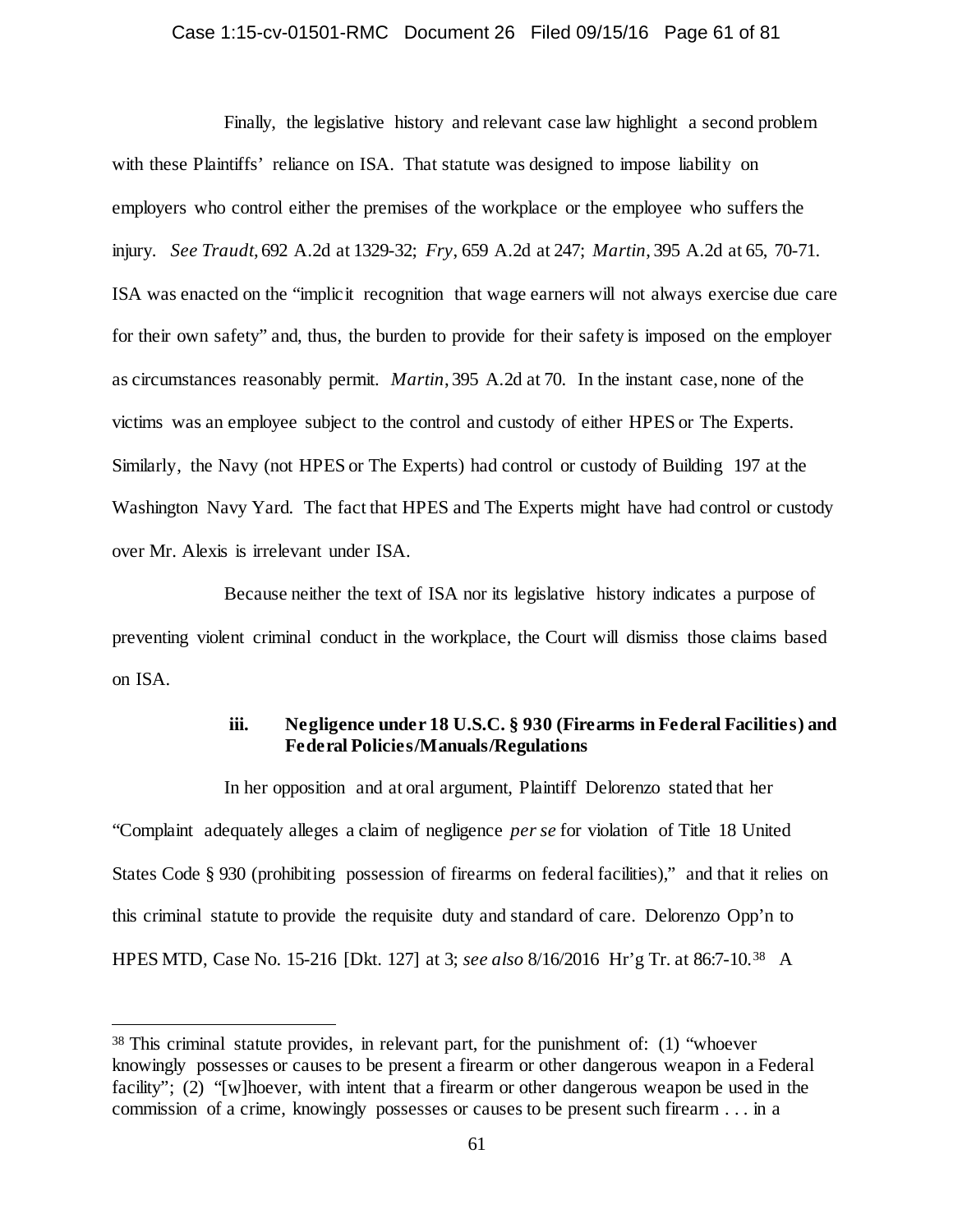## Case 1:15-cv-01501-RMC Document 26 Filed 09/15/16 Page 62 of 81

review of the counts against HPES and The Experts (Counts I and II respectively) in Plaintiff Delorenzo's Complaint shows no claim based on this criminal statute. Plaintiff Delorenzo makes various references to the statute as part of her Complaint's factual background and in Count III (against the United States) and Count IV (against John/Jane Does #1-5).[39](#page-61-0) Counts I and II, which expressly mention NISPOM and the common law of negligence in the District of Columbia, do not include any claim of negligence *per se*, much less one based on this criminal statute.

In Counts I and II, Plaintiff Delorenzo alleges that HPES and The Experts breached their "duties of care to [c]omply with the laws (Federal) and common law of the District of Columbia in a non-negligent manner." Delorenzo Compl. ¶¶ 236(A), 267(A). This allegation was too vague to provide notice to Defendants that Plaintiff Delorenzo intended to assert a negligence *per se* claim based on 18 U.S.C. § 930. *See* Fed. R. Civ. P. 8(a). "Judges are not expected to be mindreaders. Consequently, a litigant has an obligation to spell out its arguments [and claims] squarely and distinctly, or forever hold its peace." *United States v. Zannino,* 895 F.2d 1, 17 (1st Cir. 1990) (internal quotation marks and citation omitted). The Court finds that Plaintiff Delorenzo did not raise a negligence *per se* claim against HPES or The

 $\overline{a}$ 

Federal facility"; or (3) "[a] person who kills any person in the course of a violation of [the previous two subsections], or in the course of an attack on a Federal facility involving the use of a firearm . . . ." 18 U.S.C. § 930.

<span id="page-61-0"></span><sup>39</sup> On November 3, 2014, District Judge Steven D. Merryday in the U.S. District Court for the Middle District of Florida dismissed Count III (tort claims against United States) for lack of subject matter jurisdiction. *See* Order, Case No. 15-216 [Dkt. 85]. Count IV, which alleges a claim against unidentified federal employees under *Bivens v. Six Unknown Named Agents*, 403 U.S. 388 (1971) –– the federal cause of action to recover for damages sustained by a violation of the U.S. Constitution by federal officers acting under the color of federal authority –– remains.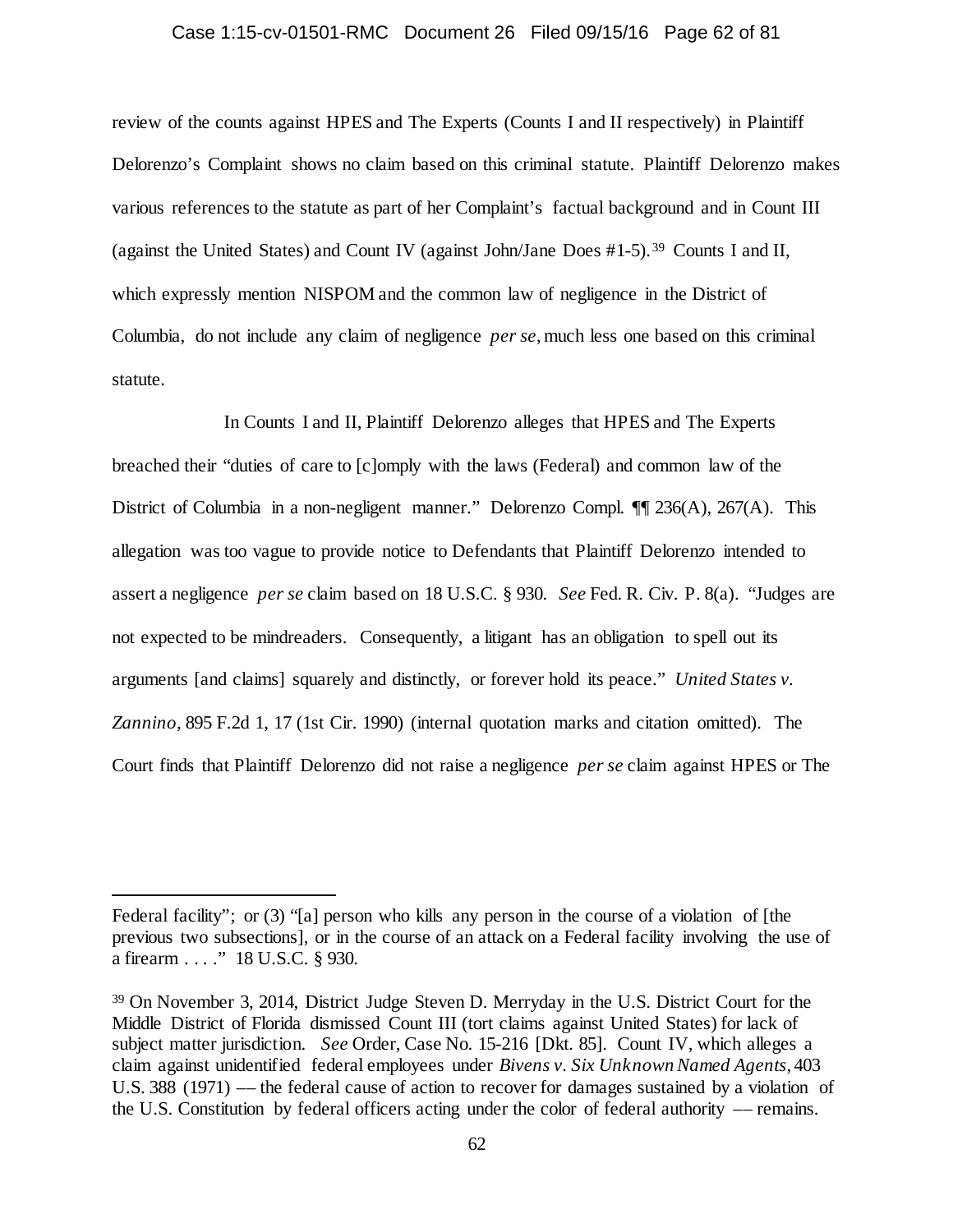## Case 1:15-cv-01501-RMC Document 26 Filed 09/15/16 Page 63 of 81

Experts and she cannot rely on her opposition brief and statements during oral argument to amend her Complaint.

Moreover, even if Plaintiff Delorenzo had alleged a negligence *per se* claim based on this criminal statute, it would fail as a matter of law. "Violation of a statute may give rise to a civil cause of action, and may constitute negligence *per se* if the statute is meant to promote safety, if the plaintiff is 'a member of the class to be protected by the statute,' and if the defendant is a person 'upon whom the statute imposes specific duties.'" *McCracken v. Walls-Kaufman*, 717 A.2d 346, 354 (D.C. 1998) (quoting *Marusa v. District of Columbia,* 484 F.2d 828, 834 (D.C. Cir. 1973)) (other citation omitted). Even if the criminal prohibition in 18 U.S.C. § 930 met all three requirements, Plaintiff Delorenzo has failed to allege any facts to show that HPES or The Experts knew about Mr. Alexis's possession of a shotgun or his intention to bring any firearm into the Navy Yard. At oral argument, counsel for Plaintiff Delorenzo stated that her negligence *per se* claim is supported by the fact that, based on the Navy Report and a retained expert on industrial security, "HP[ES] was obligated to physically deny [Mr.] Alexis access to the federal facilities until HP[ES] could fully understand and deal with [Mr.] Alexis's condition." 8/16/2016 Hr'g Tr. at 86:22-24. The argument miscasts the nature of a negligence *per se* claim.

Under this theory of liability, a statute provides both the duty and the standard of care. *See Chadbourne*, 779 A.2d at 295-96. As a result, Plaintiff Delorenzo may not rely on expert testimony to establish the appropriate standard of care as if it were a common law negligence claim. Moreover, Plaintiff Delorenzo's allegation purports to hold HPES and The Experts strictly liable for the shooting even if they did not "*knowingly* posess[] or cause[] to be present a firearm" at the Navy Yard. 18 U.S.C. § 930 (emphasis added). This analysis is inconsistent with a *per se* theory of liability. Plaintiff Delorenzo offers no facts to support her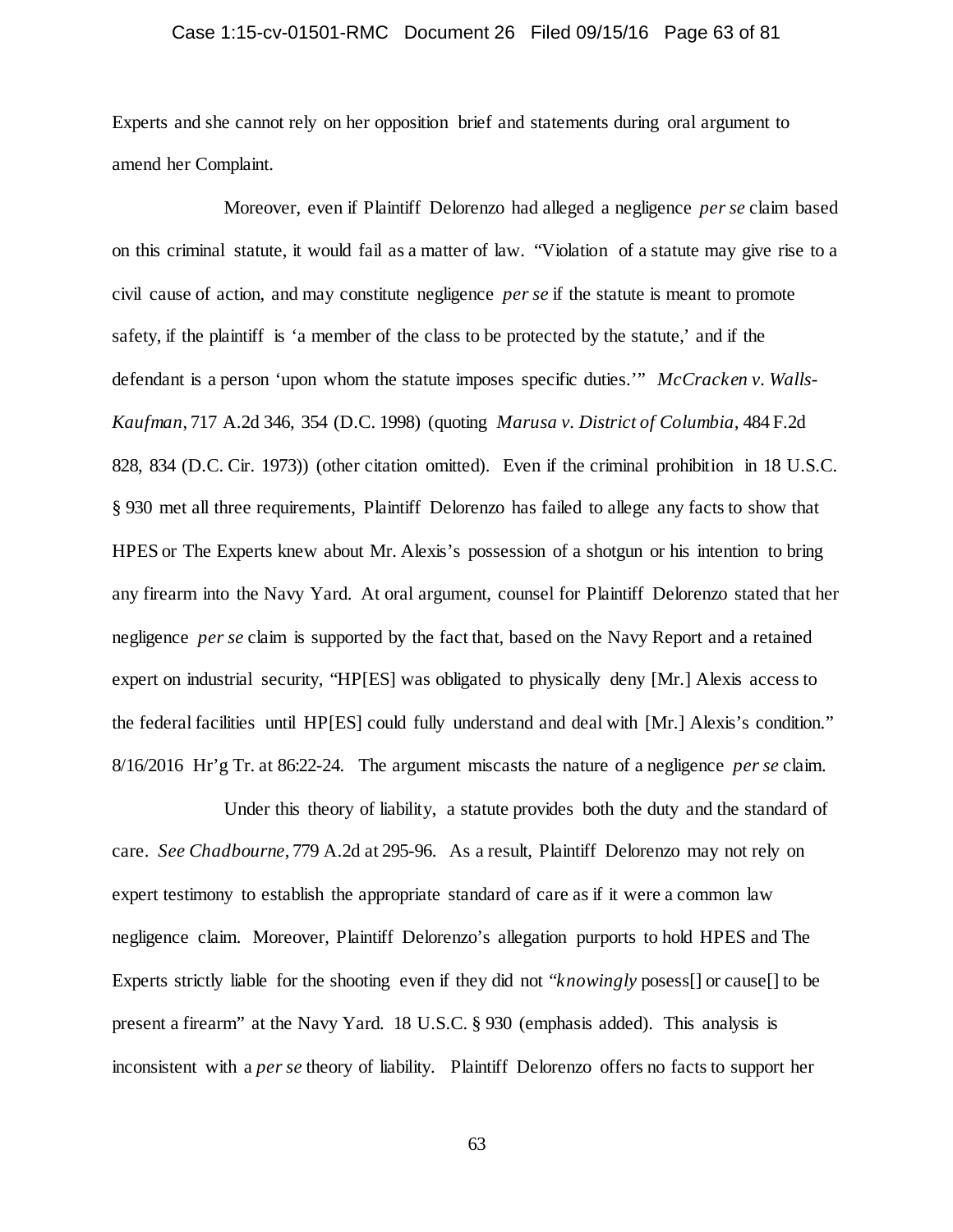## Case 1:15-cv-01501-RMC Document 26 Filed 09/15/16 Page 64 of 81

allegation that HPES or The Experts violated this criminal statute. Therefore, even if such a claim were alleged in Counts I and II of the Complaint, it would be dismissed as a matter of law.

A similar reasoning applies to Plaintiff Delorenzo's plethora of executive orders, policies, manuals, regulations, guidelines, and other documents, which were mentioned in her opposition brief and her Complaint's factual background, but were not relied upon or mentioned in Counts I and II. *See* Delorenzo Opp'n to HPES MTD at 2, 26.[40](#page-63-0) As stated above, the Court finds that Plaintiff Delorenzo's Complaint does not make out a negligence *per se* claim. Moreover, her Opposition cites executive documents and refers to exhibits she attached to her Opposition, but does not explain how any of them meets the three criteria for a negligence *per se* claim. *See McCracken*, 717 A.2d at 354. "It is not enough merely to mention a possible argument in the most skeletal way, leaving the court to do counsel's work, create the ossature for the argument, and put flesh on its bones." *Zannino,* 895 F.2d at 17.

To be clear, none of these documents supports a negligence *per se* claim. As with NISPOM, Executive Order 13,587 and its related regulations were promulgated to ensure the effectiveness of insider threat programs and to protect classified national security information. *See* Exec. Order No. 13,587, 3 C.F.R. 13587, 76 Fed. Reg. 63811 (October 7, 2001) (titled, "Structural Reforms to Improve the Security of Classified Networks and the Responsible Sharing and Safeguarding of Classified Information"). They were not designed to prevent workplace violence, let alone mass murder on a military base. With respect to the other documents regarding physical security and law enforcement within Navy or military installations, Plaintiff

<span id="page-63-0"></span> <sup>40</sup> Some of the documents cited in her Opposition are: "Executive Order 13587: 'National Insider Threat Policy'; SECNAVINST 5510.37: 'Department of the Navy Insider Threat Program' . . . [;] OPNAVINST 5530.14E (April 19, 2010)[;] DoD Directive 5210.56 (Feb 25, 1992, reissued April 1, 2011); SECNAVINST 5510.37 (Aug. 8, 2013); SECNAV M-5510.30 (June 2006)." Delorenzo Opp'n to HPES MTD at 2, 26 (alterations omitted).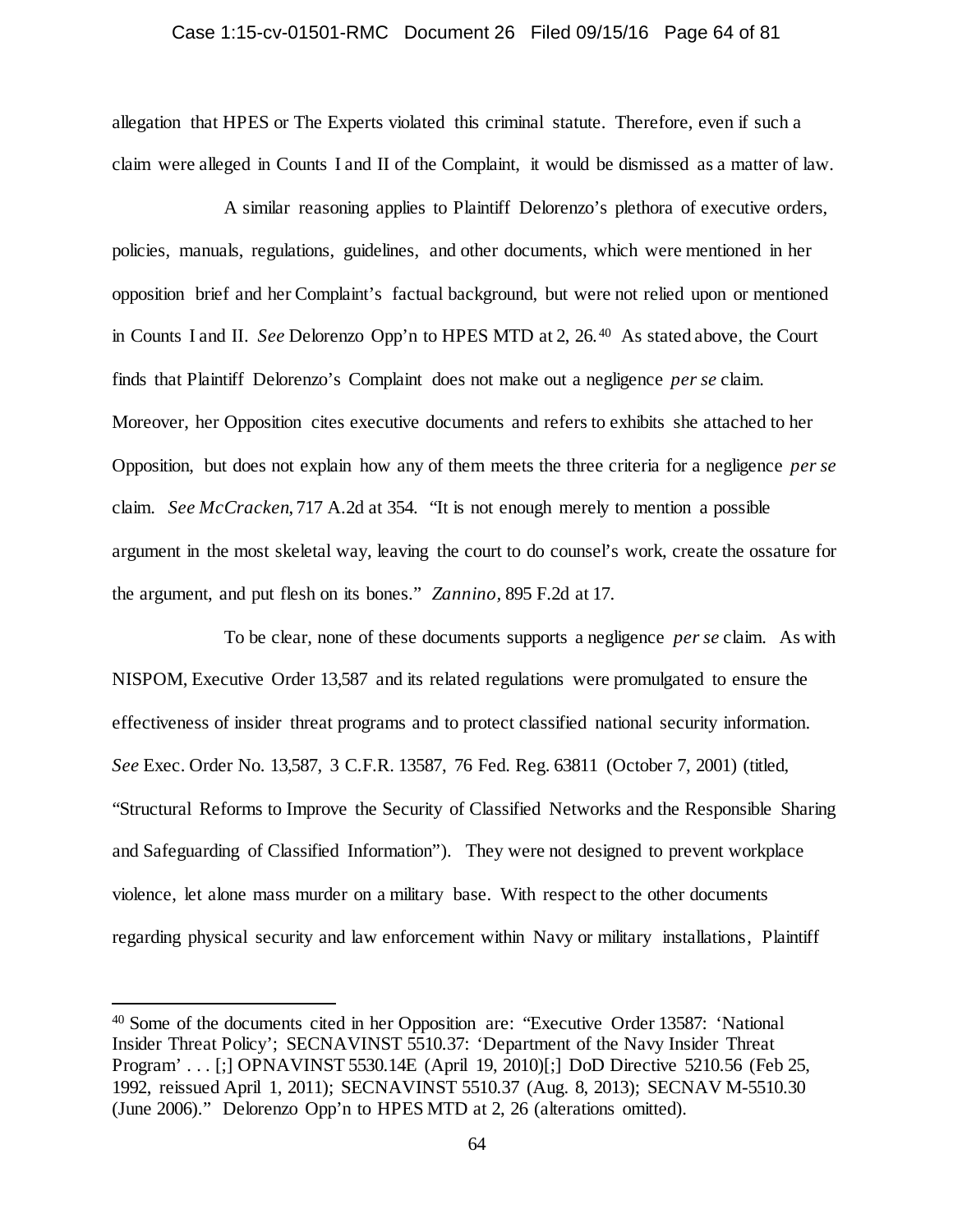## Case 1:15-cv-01501-RMC Document 26 Filed 09/15/16 Page 65 of 81

Delorenzo has failed to show that these documents imposed specific duties on any entities other than the Navy –– particularly not on HPES and The Experts, as to which there are no facts showing they had control over the physical premises of the Navy Yard, had law enforcement authority, and knew that one of its employees possessed a firearm to be used in the perpetration of a crime. Therefore, even if properly raised, Plaintiff Delorenzo failed to state a negligence *per se* claim upon which relief can be granted.

## **3. Theories of Vicarious Liability for Assault and Battery**

Plaintiffs McCullough and Proctor assert three claims of assault and battery against HPES and The Experts based on a theory of vicarious liability, specifically, the doctrine of *respondeat superior*. [41](#page-64-0) *See* McCullough Compl. Count II ("Assault & Battery"); Proctor Compl. Count VII ("Vicarious Liability – Wrongful Death") and Count VIII ("Vicarious Liability – Survival").

HPES and The Experts move to dismiss Count II of the McCullough Complaint and Count VIII of the Proctor Complaint because they are barred by D.C.'s one-year statute of limitations for assault and battery claims. *See* D.C. Code § 12-301(4). "The statute of limitations for a claim brought pursuant to the Survival Act is the statute of limitations applicable to the underlying claim, and the claim generally accrues on the date of the decedent's injury, and not on the date of the decedent's death." *Casey v. Ward*, 67 F. Supp. 3d 45, 53 (D.D.C. 2014), *reconsideration denied*, 67 F. Supp. 3d 54 (D.D.C. 2015) (internal quotation marks and citation omitted). Because the assault and battery claims underlying Plaintiff Proctor and McCullough's survival action accrued on September 16, 2013, and they filed their complaints on September 14,

<span id="page-64-0"></span> <sup>41</sup> "*Respondeat superior* is a doctrine of vicarious liability and allows the employer to be held liable for the acts of his employees committed within the scope of their employment." *Penn Cent. Transp. Co. v. Reddick,* 398 A.2d 27, 29 (D.C. 1979) (citations omitted).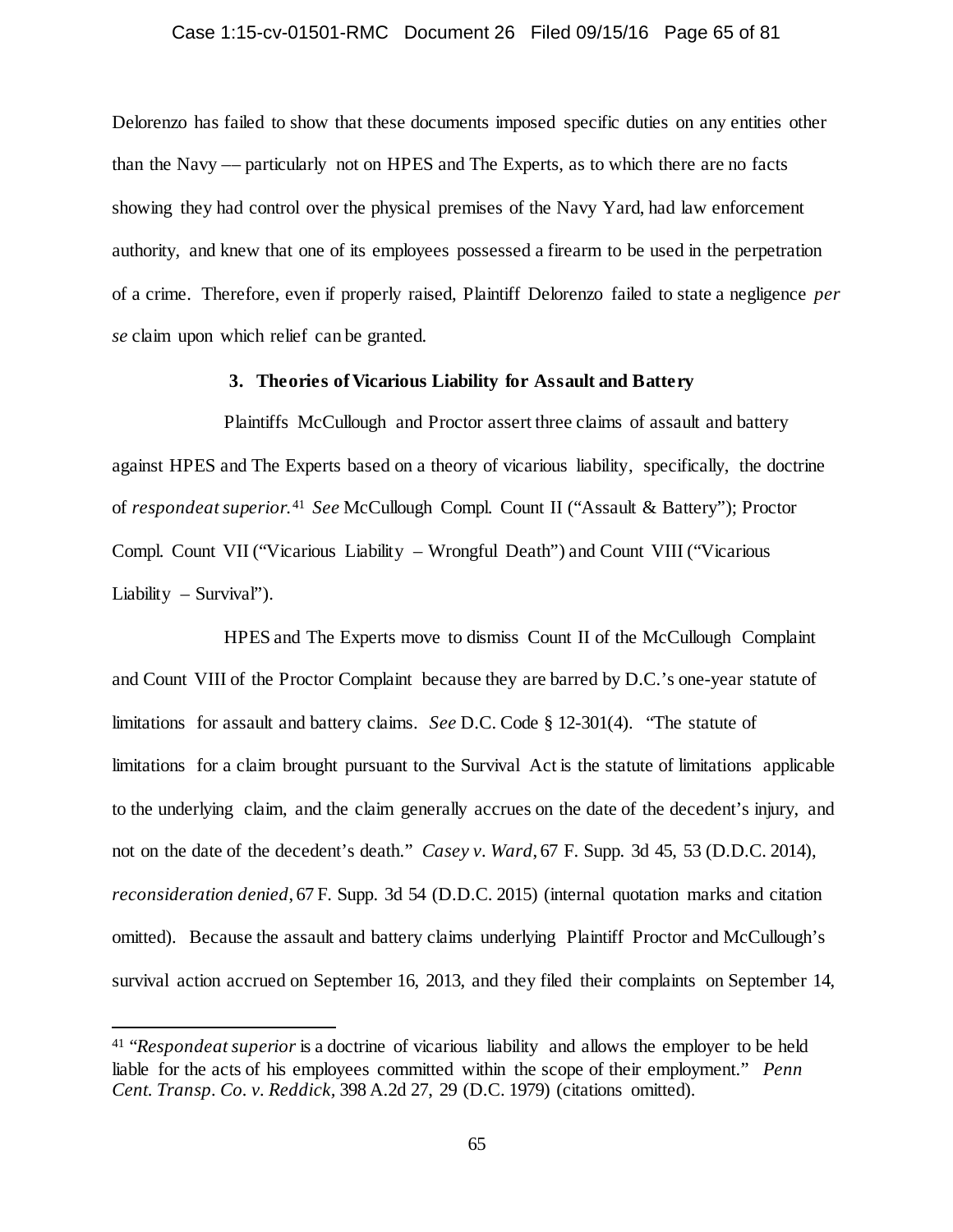## Case 1:15-cv-01501-RMC Document 26 Filed 09/15/16 Page 66 of 81

2015 (Proctor) and September 15, 2015 (McCullough) — "one year *after* the statute of limitations expired — their survival claims against [HPES and The Experts] based on assault and battery are therefore time-barred." *Casey*, 67 F. Supp. 3d at 53. In addition, Plaintiffs Proctor and McCullough failed to oppose this argument and, thus, conceded it. *See Hopkins*, 284 F. Supp. 2d at 25. Both claims will be dismissed as time barred or, in the alternative, as conceded.

Plaintiff Proctor's claim under D.C.'s wrongful death statute, which is governed by a two-year statute of limitations, remains outstanding. *See* D.C. Code § 16-2702. To state a claim against HPES and The Experts, Plaintiff Proctor must allege sufficient facts to support an inference that Mr. Alexis's conduct occurred within the scope of his employment as a computer technician. *Exxon Mobil Corp.*, 573 F. Supp. 2d at 24. Specifically, there must be sufficient "facts, which, if true, demonstrate that the alleged conduct of [an employee] was an outgrowth of their work assignments, or an integral part of their business activities, interests or objectives." *Keys v. WMATA*, 408 F. Supp. 2d 1, 4 (D.D.C. 2005). No such factual allegations can be found in Plaintiff Proctor's Complaint.

Conduct occurs within the scope of employment only if:

(a) it is of the kind he is employed to perform; (b) it occurs substantially within the authorized time and space limits; (c) it is actuated, at least in part, by a purpose to serve the master; and (d) if force is intentionally used by the servant against another, the use of force is not unexpectable by the master.

Restatement (Second) of Agency § 228 (1958); *see also Schecter*, 892 A.2d at 431. "If the employees' conduct is different in kind from that authorized, far beyond time or space limits, *or* too little actuated by a purpose to serve the master, then the conduct is not within the scope of employment." *Majano v. United States*, 469 F.3d 138, 141 (D.C. Cir. 2006) (citing Restatement (Second) of Agency § 228) (emphasis added). Moreover, "[t]he key inquiry is the employee's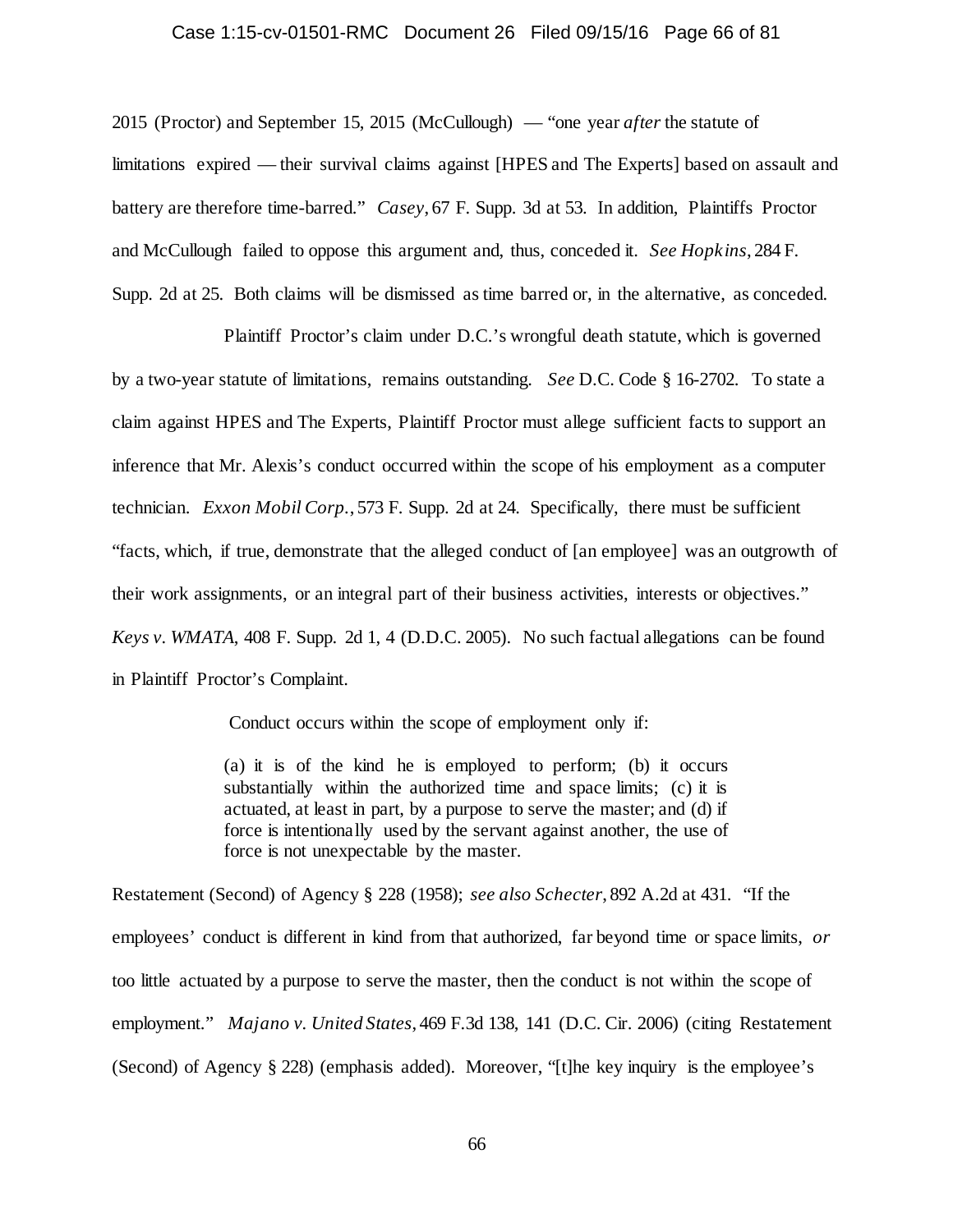#### Case 1:15-cv-01501-RMC Document 26 Filed 09/15/16 Page 67 of 81

intent at the moment the tort occurred." *Id.* at 142. Finally, as then-Judge Scalia wrote in *Jordan v. Medley*: "A directed verdict against the employer would be particularly rare in the case of an intentional tort, which by its nature is willful and thus more readily suggests personal motivation." 711 F.2d 211, 215 (D.C. Cir. 1983).

Plaintiff Proctor argues that this is one of those rare cases in which there are sufficient facts to support a finding that Mr. Alexis was acting within the scope of his employment when he engaged in a murderous rampage at the Navy Yard. The Court disagrees. Plaintiff Proctor argues that HPES and The Experts were "vicariously liable for [Mr.] Alexis's acts through theories of agency in the aid of execution and apparent authority." Proctor Opp'n, Case No. 15-1494 [Dkt. 19] at 39-40 (citing Proctor Compl. ¶¶ 196-221). Plaintiff Proctor relies on Restatement (Second) of Agency § 219(2)(d), which states in relevant part:

> A master is not subject to liability for the torts of his servants acting outside the scope of their employment, unless . . . the servant purported to act or to speak on behalf of the principal and there was reliance upon apparent authority, or he was aided in accomplishing the tort by the existence of the agency relation.

He also relies on *Doe v. Sipper* where a part-time female employee of defendant New Leaf Brands, Inc., sued the company after a company executive used his position to invite her to his hotel room to book airline tickets for upcoming trade shows and then raped her. 821 F. Supp. 2d 384, 386 (D.D.C. 2011). The employee sought to hold the company liable for the executive's conduct on the basis of agency in aid of execution and apparent authority. The court rejected the theory of apparent authority, but found that there were sufficient facts to support the theory of agency in aid of execution. *See id.* at 390-93.

The Court finds that Mr. Alexis acted outside the scope of his employment when he opened fire indiscriminately in Building 197 on the Navy Yard, killing twelve individuals and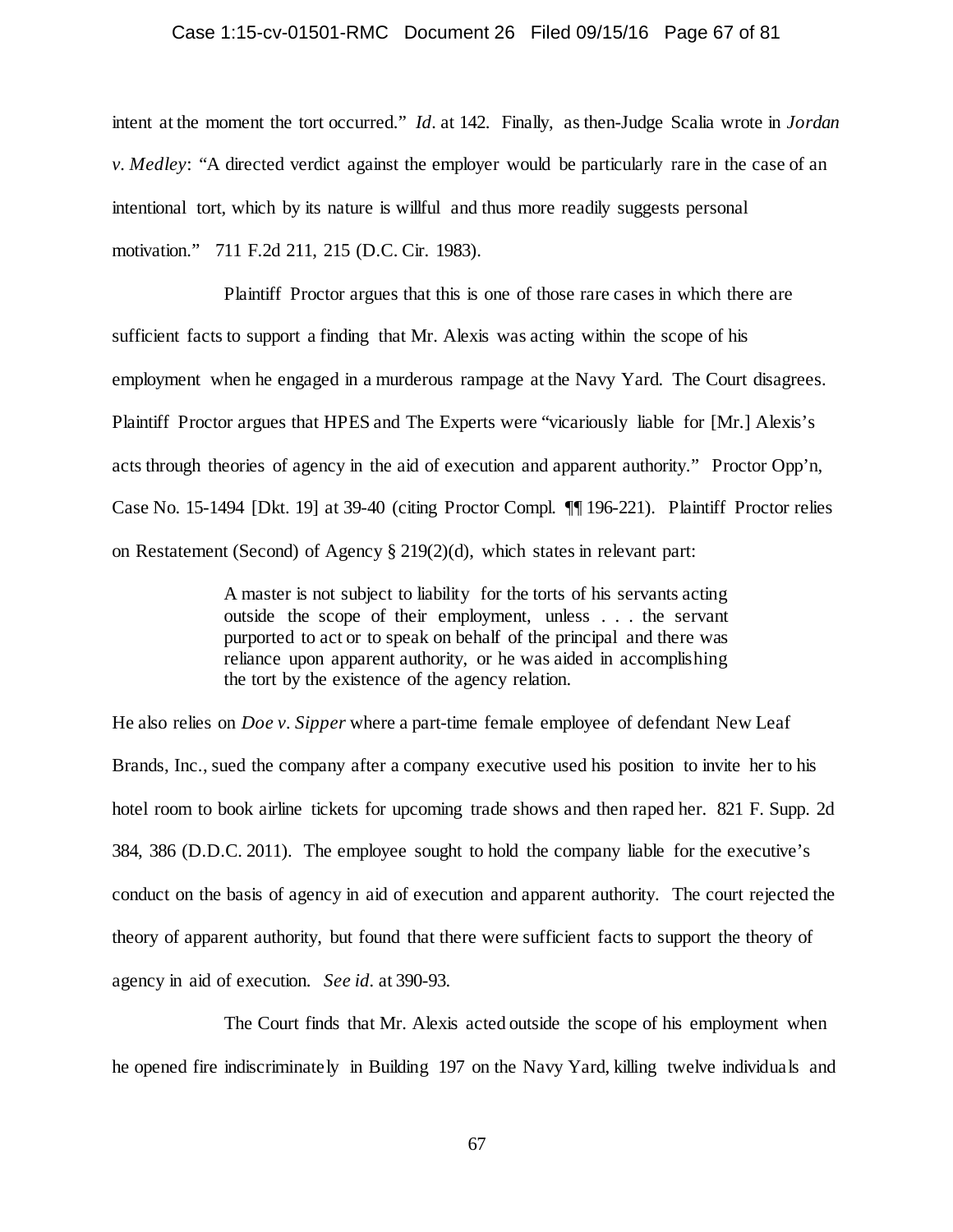## Case 1:15-cv-01501-RMC Document 26 Filed 09/15/16 Page 68 of 81

injuring four others. Plaintiff Proctor cannot show that committing mass murder at the Navy Yard was an outgrowth of Mr. Alexis's work assignment as a computer technician or that it was an integral part of his duties or business activities. *See Keys*, 408 F. Supp. 2d at 4; *cf. Murphy*, 458 A.2d at 62-63. Nor does Plaintiff Proctor allege that Mr. Alexis committed his crimes to further the interests of HPES and The Experts. *See Reddick,* 398 A.2d at 31 ("The employer will not be held liable for those willful acts, intended by the agent only to further his own interest, not done for the employer at all."); *see also* Frasier Compl. ¶ 47 (alleging that a note was found in Mr. Alexis's computer stating, "ultra low frequency attack is what I've been subject to for the last three months, and to be perfectly honest that is what has driven me to this").

Moreover, "[t]he moment the agent turns aside from the business of the principal and commits an independent trespass," such as here, "the principal is not liable" because "[t]he agent is not then acting within the scope of his authority in the business of the principal, but in the furtherance of his own ends." *Schechter*, 892 A.2d at 431 (quoting *Axman v. Washington Gaslight Co.,* 38 App. D.C. 150, 158 (1912)). Similarly, in *Boykin*, the D.C. Court of Appeals held that, even though the school employee's job "necessarily included some physical contact" with students, "a sexual assault may  $[not]$  be deemed a direct outgrowth of a school official's authorization to take a student by the hand or arm in guiding her past obstacles in the building." *Boykin*, 484 A.2d at 562. "If the instructor's actions in *Boykin* could not render his employer vicariously liable, it is hard to see how Plaintiff [Proctor] could prevail on that issue here." *Sipper*, 821 F. Supp. 2d at 389.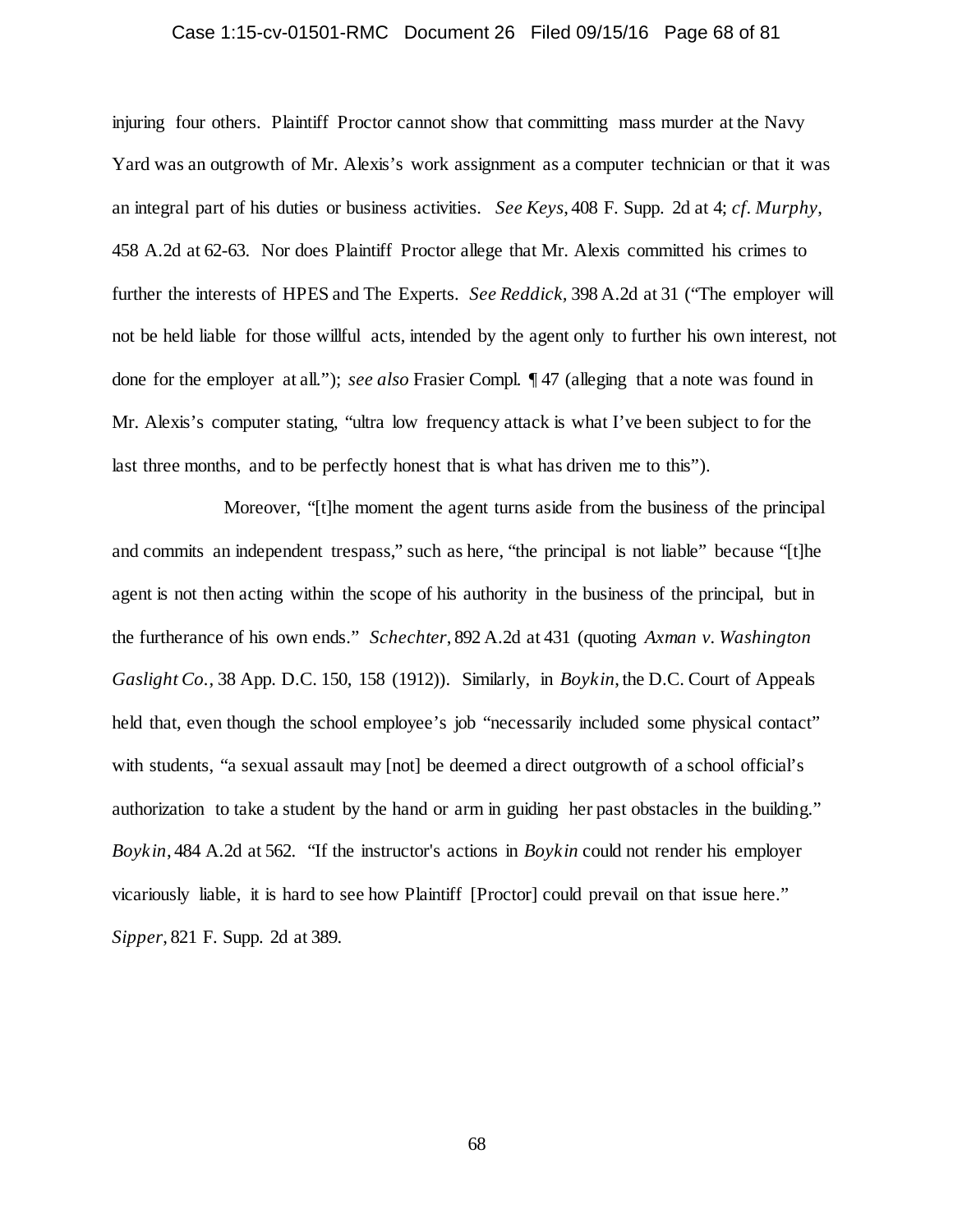## Case 1:15-cv-01501-RMC Document 26 Filed 09/15/16 Page 69 of 81

With respect to his theories of apparent authority and agency in aid of execution, Plaintiff Proctor's sole authority, *Sipper*, supports dismissal of his claim.[42](#page-68-0) As in *Sipper*, his theory of apparent authority "can be easily dispensed with" because there is no factual basis to intimate that Mr. Alexis could "have 'purported to act or to speak on behalf of'" HPES or The Experts while shooting people indiscriminately. *Id.* at 391. Indeed, his victims had no "opportunity to even make th[e] determination" of whether to rely upon his alleged apparent authority. *Id.* Any assertion to the contrary is totally belied by the allegations in the Complaint.

Plaintiff Proctor's theory of agency in aid of execution fares no better. Plaintiff Proctor argues that "but for the building pass provided and visit scheduled by The Experts and/or HPES, [Mr.] Alexis would not have been able to commit this act." Proctor Opp'n at 40-41 (quoting Proctor Compl. ¶¶ 204, 217). Assuming the factual allegations to be true, they are insufficient. In *Sipper*, the court noted,

> The D.C. Circuit has acknowledged the superficial expansiveness of the standard. *See Gary,* 59 F.3d at 1397 ("In a sense, a supervisor is always 'aided in accomplishing the tort by the existence of the agency' because his responsibilities provide proximity to, and regular contact with, the victim."). Yet, as *Gary* explains, "The commentary to the Restatement suggests that this [approach] embraces a narrower concept that holds the employer liable only if the tort was 'accomplished by an instrumentality, or through conduct associated with the agency status.'" *Id.* (citing *Barnes v. Costle,* 561 F.2d 983, 996 (D.C. Cir. 1977) (MacKinnon, J., concurring)).

*Sipper*, 821 F. Supp. 2d at 392. The *Sipper* court identified multiple allegations to support an inference that the alleged sexual assault was "accomplished by an instrumentality, or through conduct associated with the agency status" of the perpetrator, *i.e.*, the executive allegedly used

<span id="page-68-0"></span><sup>&</sup>lt;sup>42</sup> The Court assumes, without deciding, that Restatement (Second) of Agency  $\S 219(2)(d)$ applies to common-law claims in the District of Columbia. *See Sipper*, 821 F. Supp. 2d at 391 (citing *Gary v. Long*, 59 F.3d 1391 (D.C. Cir. 1995)).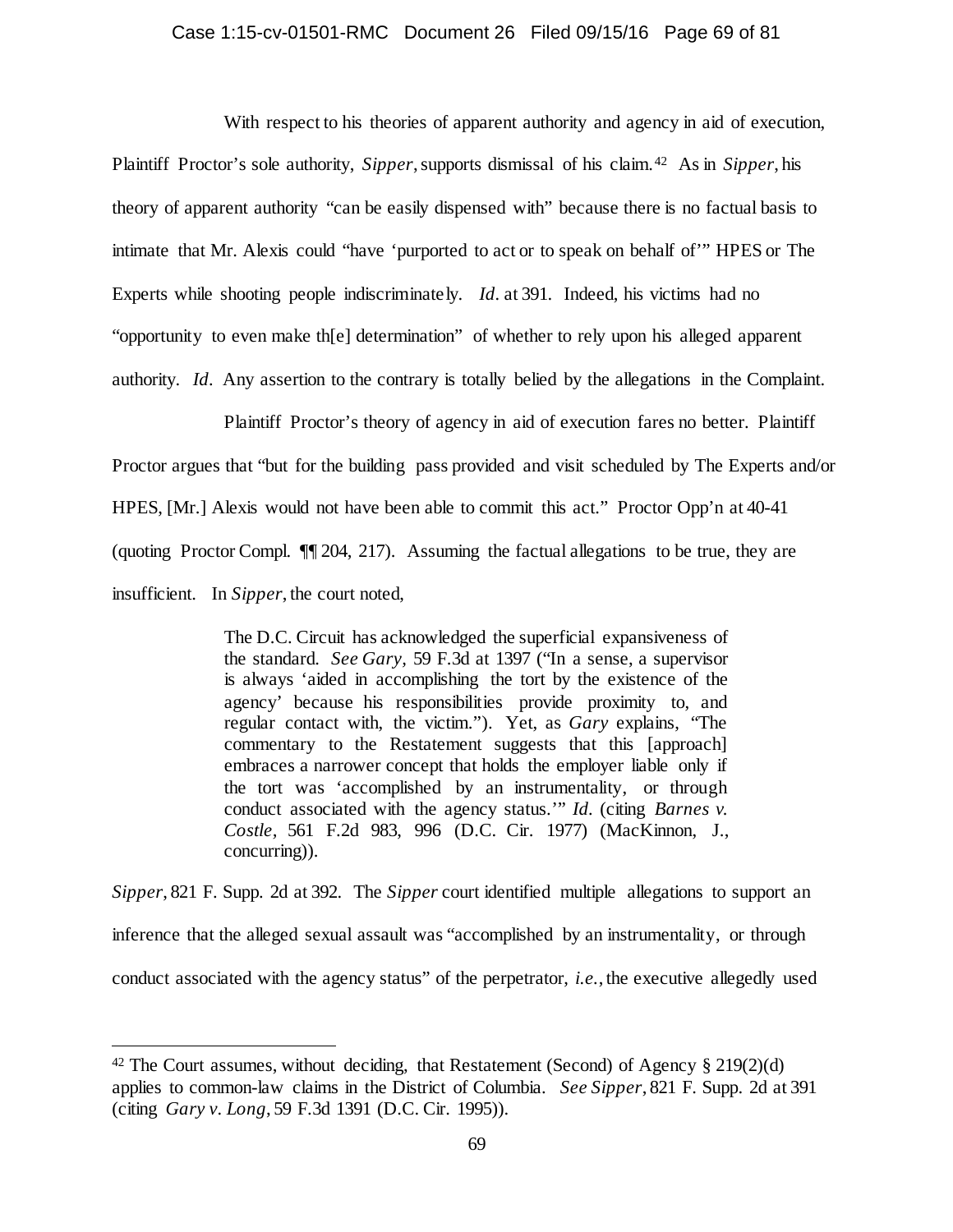## Case 1:15-cv-01501-RMC Document 26 Filed 09/15/16 Page 70 of 81

his authority to lure plaintiff to his hotel room with a work-related excuse (booking flight tickets for upcoming trade shows), even though he intended to have sex with her (forcibly or otherwise). Id. at 392-93 (citation omitted).

Plaintiff Proctor only alleges that HPES and The Experts provided Mr. Alexis with access to the Navy Yard. This fact is insufficient. "[P]rovid[ing] proximity to, and regular contact with, the victim" does not support an aid-by-agency-relation theory. *See Gary,* 59 F.3d at 1397. "It is a general principle of agency law that '[i]f a person has information which would lead a reasonable man to believe that the agent is violating the orders of the principal or that the principal would not wish the agent to act under the circumstances known to the agent, he cannot subject the principal to liability.'" *Id.* (quoting Restatement (Second) of Agency § 166, cmt. a). Plaintiff Proctor cannot avail himself of the theories in  $\S 219(d)(2)$  because he "could not have believed (and nor does []he claim) that [Mr. Alexis] was acting within the color of his authority." *Id.* at 1397-98; *cf.* Restatement (Second) of Agency § 219, cmt. e (including examples of a telegraph operator who sends false messages purporting to come from another, and of a store manager who uses his position to cheat customers).

HPES and The Experts did not provide Mr. Alexis with the instrumentality (the shotgun) that aided him in the commission of his horrific crime. *See Nichols v. Land Transp. Corp.*, 103 F. Supp. 2d 25, 28 (D. Me. 1999), *aff'd,* 223 F.3d 21 (1st Cir. 2000) (rejecting vicarious liability for employer who did not provide truck driver with knife used to stab plaintiff and where driver did not act as agent when he left his truck to confront plaintiff). Mr. Alexis's criminal conduct (mass murder) cannot be associated in any way with his status as a computer technician. *See id.*; *cf.* Restatement (Second) of Agency § 219, cmt. e.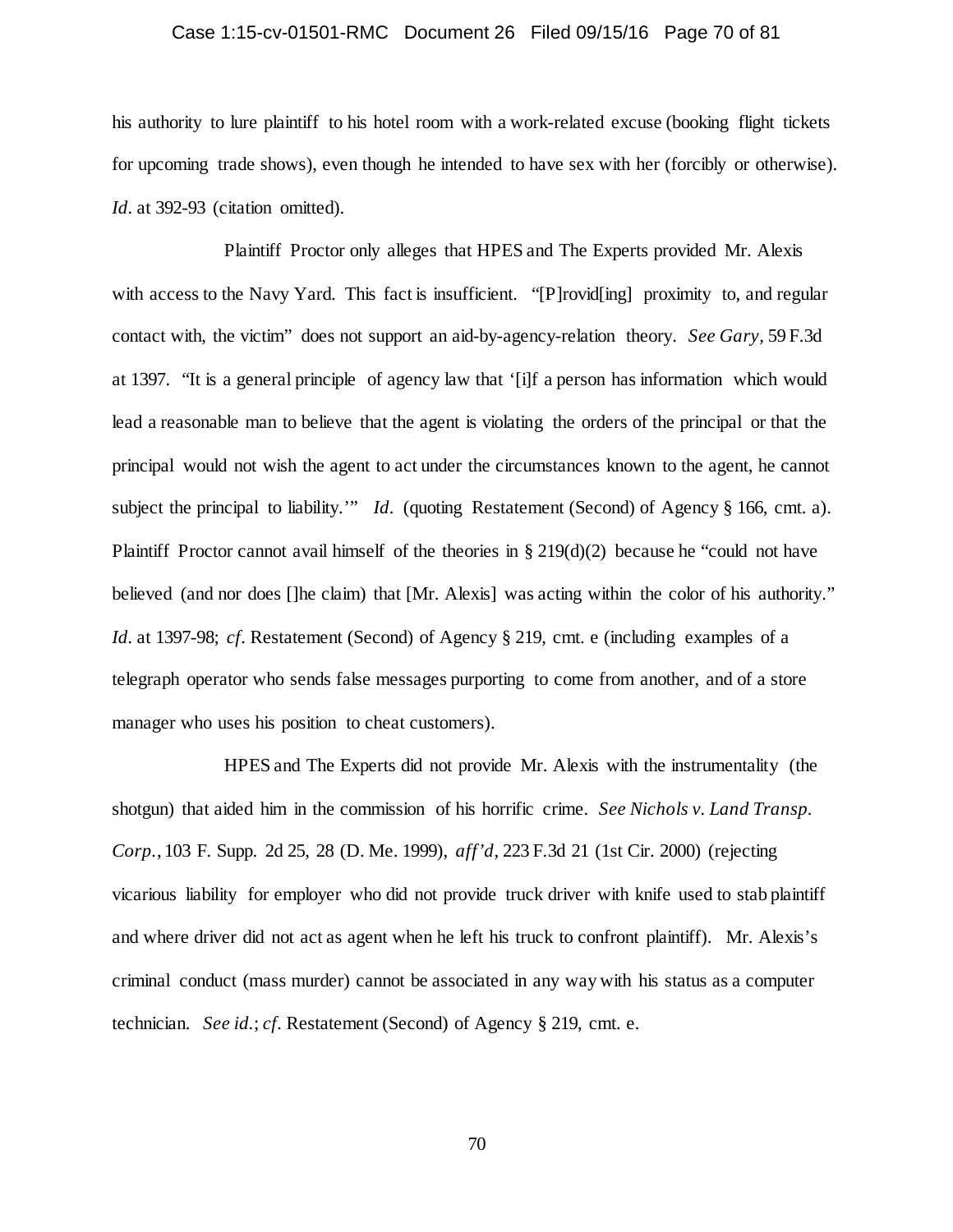## Case 1:15-cv-01501-RMC Document 26 Filed 09/15/16 Page 71 of 81

The fact that an employee's work "afforded him an opportunity to" commit the crime is "insufficient to make [an employer] vicariously liable," without regard to the theory of liability. *Boykin*, 484 A.2d at 563-64. Accordingly, the Court rejects Plaintiff Proctor's scopeof-employment, apparent-agency, and aided-by-agency-relation theories. Plaintiff Proctor's claim for assault and battery under D.C.'s wrongful death statute will be dismissed for failure to state a claim.

## **C. Motion to Dismiss by Security Firm HBC**

Plaintiffs Kohler, Zagami, and Jacobs allege that HBC was negligent in failing to provide reasonable security measures to prevent the Navy Yard shooting. They argue that HBC voluntarily assumed a duty to provide security services at Building 197 on the Navy Yard and to protect those on its premises. In support, Plaintiffs Kohler, Zagami, and Jacobs argue that HBC assumed such a duty by its security contract with the Navy. *See* HBC Suppl. Mot., Ex. 1 [Dkt. 23-1] (HBC Contract). They argue that HBC's voluntary undertaking not only created a contractual duty to the Navy, but also, a special relationship between it and the victims that gave rise to a common law duty to exercise reasonable care in performing its security services. HBC moves to dismiss this common law negligence claim under Rule 12(b)(6).

"[A] determination of whether a duty exists is the result of a variety of considerations and not solely the relationship between the parties"; it "is also shaped by considerations of fairness and results ultimately from policy decisions made by the courts and the legislatures." *Presley v. Commercial Moving & Rigging, Inc.*, 25 A.3d 873, 888 (D.C. 2011) (quoting *DiSalvo,* 974 A.2d at 871 & n.2) (internal quotation marks and citation omitted)). In "determining whether a party who performs services under a contract for one party assumes a duty to an unrelated third party," D.C. courts have considered, although not formally adopted, § 324A of the Restatement (Second) of Torts. *Id.* at 889 (citing *Haynesworth v. D.H. Stevens*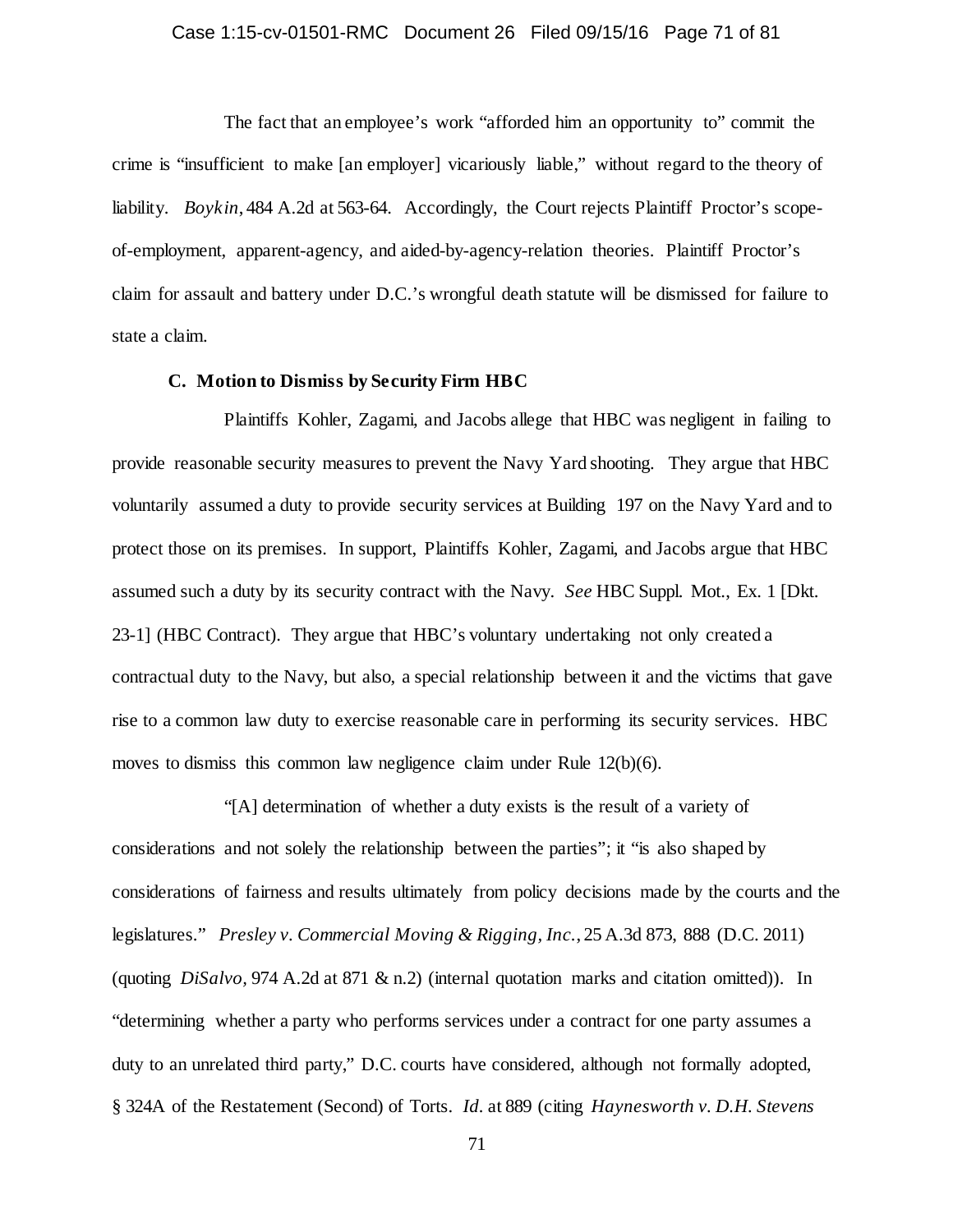*Co.*, 645 A.2d 1095, 1097 (D.C. 1994)); *see also Gilbert v. Miodovnik*, 990 A.2d 983, 994 n.15

(D.C. 2010) (noting that § 324A has not been formally adopted in the District of Columbia).

Section 324A provides that:

One who undertakes, gratuitously or for consideration, to render services to another which he should recognize as necessary for the protection of a third person or his things, is subject to liability to the third person for physical harm resulting from his failure to exercise reasonable care to protect his undertaking, if

- (a) his failure to exercise reasonable care increases the risk of such harm, or
- (b) he has undertaken to perform a duty owed by the other to the third person, or
- (c) the harm is suffered because of reliance of the other or the third person upon the undertaking.

Restatement (Second) of Torts § 324A. In light of the Restatement and "in the absence of contractual privity with an unrelated third party," such as here, courts applying D.C. law have looked "to the contract to determine the scope of the undertaking as it relates to the protection of the third party." *Presley*, 25 A.3d at 888 (citing *Haynesworth*, 645 A.2d at 1098; *Caldwell v. Bechtel, Inc.*, 631 F.2d 989, 1000-01 (D.C. Cir. 1980)).

Plaintiffs Kohler, Zagami, and Jacobs highlight several portions of the HBC-Navy

security contract to support their claim. Some of the most relevant portions of that contract

provided:

 The Contractor shall provide security operations to ensure security and safety for personnel, property, facilities, and assets (HBC 00069).

 The Contractor shall monitor interior patrol areas to ensure security breaches and criminal or suspicious activities are detected and reported in a timely manner (HBC 00072).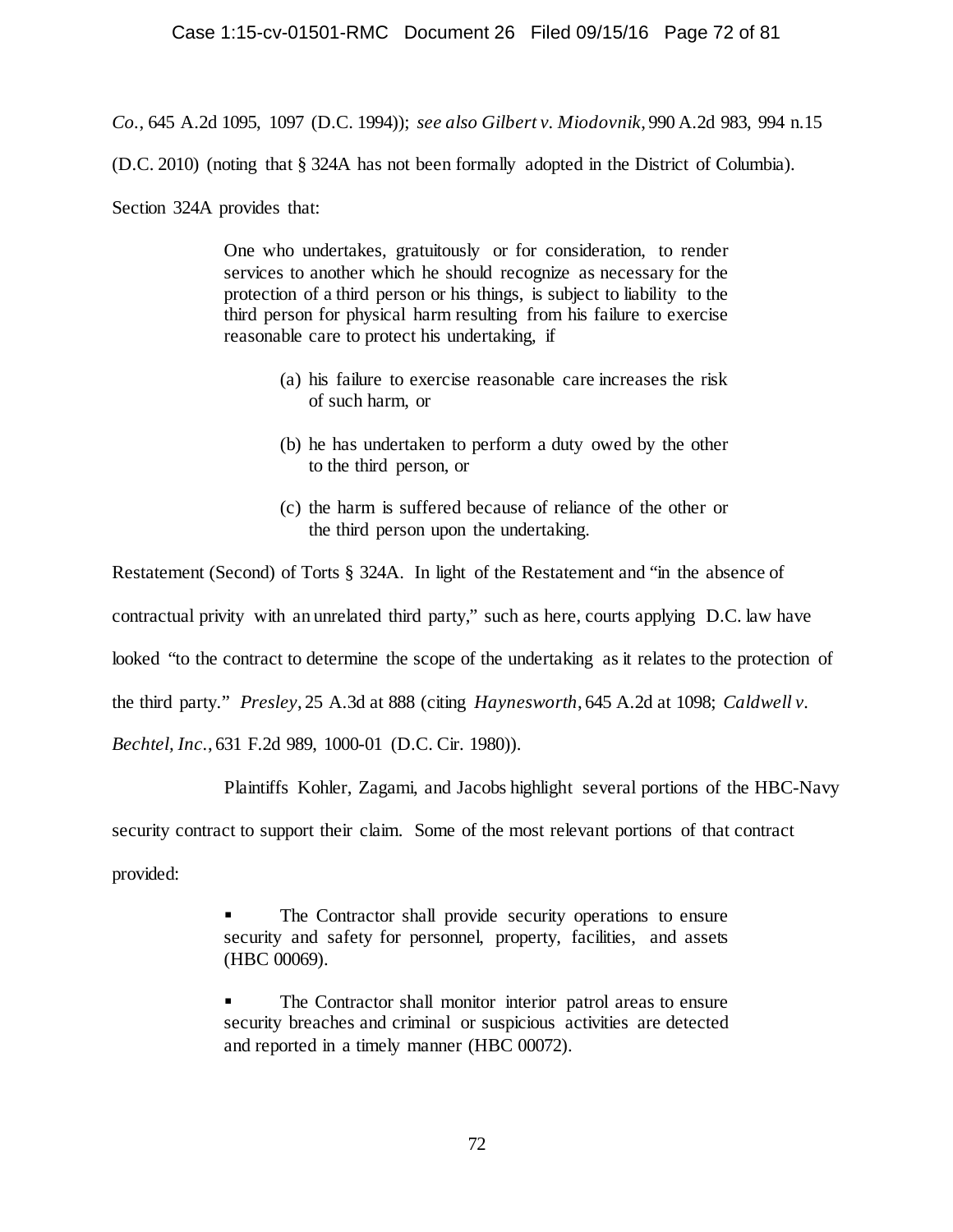[The Contractor has a general duty] [t]o protect [(Naval Sea Systems Command)] NAVSEA persons (military, civilians and visitors) and property (HBC 00222).

 [With respect to the NAVSEA Fixed Posts, the Contractor shall]:

- o Take all reasonable precautions to protect the health and safety of all persons in the building(s) under guard, minimize the danger from all hazards to life and property, comply with all health, safety and fire protection regulations (including reporting requirements), and remove from duty any security guard employee who may have a communicable disease (HBC 00224).
- o Deter the commission of assaults, batteries, robberies, rapes and other crimes of violence in the guard's area of responsibility by his/her presence (HBC 00223).
- Deadly force for NAVSEA Security Guards is justified . . . [w]hen deadly force reasonably appears to be necessary to protect law enforcement or security personnel who reasonably believe themselves or others to be in imminent danger of death or serious bodily harm . . . [or] to prevent commission of a serious offense involving violence and threatening death or serious bodily harm[, such as] murder, armed robbery and aggravated assault (HBC 00227-228).

*See* HBC Contract. Clearly, HBC's contract includes various references to the promotion of

safety and the protection of Navy Yard personnel against criminal acts.

The undertaking of a contractual duty is merely the point of departure. "We have put aside the notion that the duty to safeguard life and limb, when the consequences of negligence may be foreseen, grows out of contract and nothing else." *MacPherson v. Buick Motor Co.*, 111 N.E. 1050, 1053 (N.Y. 1916) (Cardozo, J.). "The contract provides the initiating source of the duty" and since Plaintiffs Kohler, Zagami, and Jacobs have not "brought this action . . . for breach of contract but rather . . . for an asserted breach of the duty of reasonable care," the Court must consider many facts beyond the contract, such as any of the defendant's "superior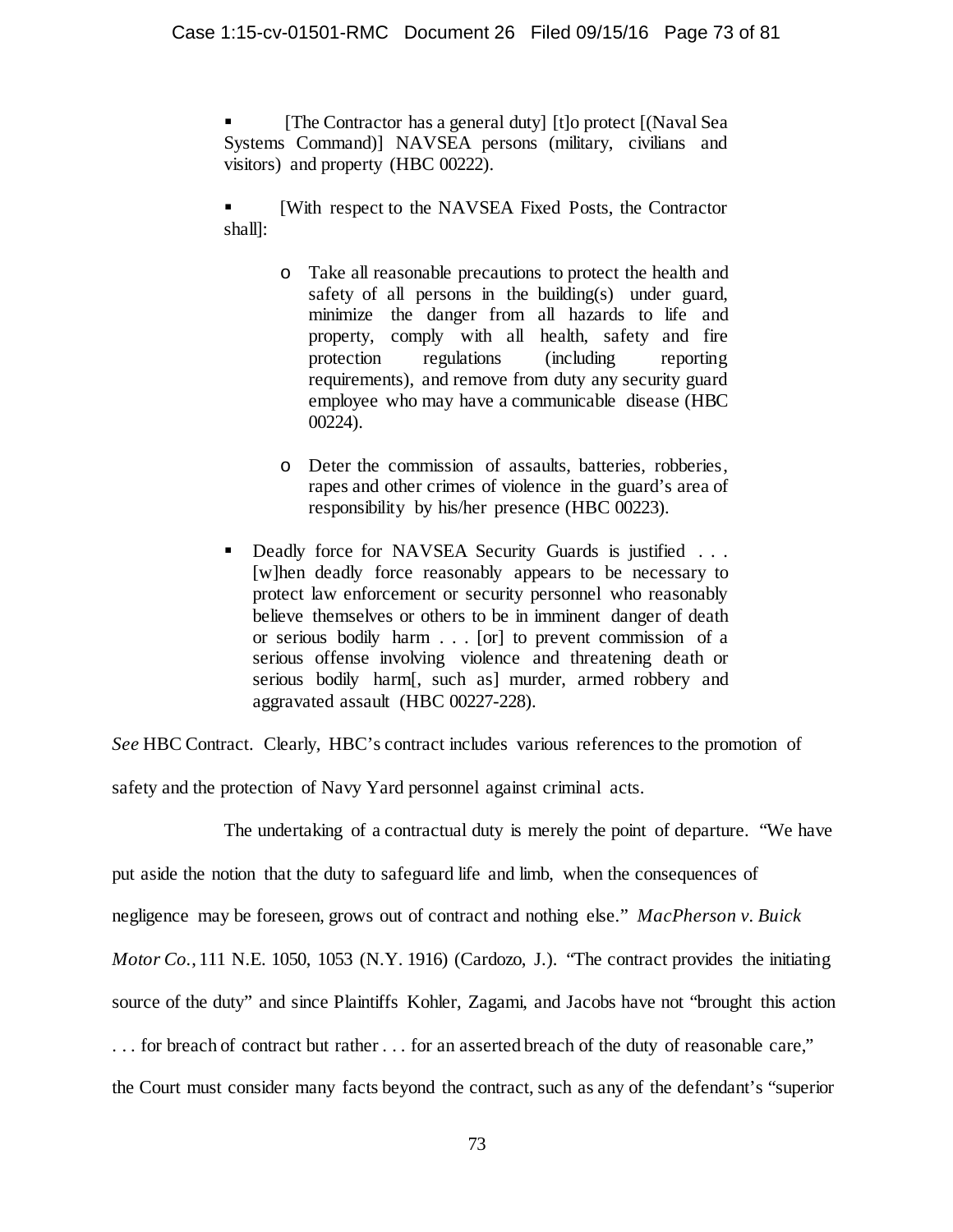#### Case 1:15-cv-01501-RMC Document 26 Filed 09/15/16 Page 74 of 81

skills and position," and the defendant's "resultant *ability to foresee the harm* that might reasonably be expected to befall." *Caldwell*, 631 F.2d at 997, 998 n.12, 1000-02 (emphasis added) (finding that in light of the contract, special skills, knowledge of the dangerous condition, and ability to foresee the risk of harm and protect against such harm, the defendant assumed a special relationship to protect the foreseeable plaintiff from such risk).

While the contract references a duty to deter and report criminal activity and the authority to use deadly force to prevent a crime, it cannot be said that there is a duty (under the contract or at common law) to protect against *unforeseeable* criminal acts by third parties.[43](#page-73-0) Foreseeability remains at the core of this negligence claim, even when liability is premised on a theory of voluntary undertaking. *See id.* at 993 ("The issue in this case, then, is whether the contractual authority vested in [defendant] with respect to job site safety regulations created a special relationship between [the parties to the suit] under which [defendant] owed a duty to [plaintiff] to take reasonable steps to protect him from the foreseeable risk to his health posed by the dust laden Metro tunnels."). Other jurisdictions are in agreement. *See Vu v. Singer Co.*, 538 F. Supp. at 33 (N.D. Cal. 1981), *aff'd*, 706 F.2d 1027 (9th Cir. 1983) ("Plaintiffs cannot prevail on this claim because the 'gratuitous undertaking' doctrine does not obviate the requirement that duty can only be predicated upon foreseeable harm to a foreseeable victim.") (citation omitted); *see also Figueroa v. Evangelical Covenant Church*, 879 F.2d 1427, 1436-39 (7th Cir. 1989)

<span id="page-73-0"></span> <sup>43</sup> HBC points out that the prevention of unforeseeable crimes is impossible. *See E. Capitol View Cmty. Dev. Corp. v. Robinson*, 941 A.2d 1036, 1040 (D.C. 2008) ("A party's obligation to perform under a contract may be excused if performance is rendered impossible."). Notably, in tort law, "a duty of due care . . . is based primarily upon social policy," not a contract; therefore, it is society that "specifies to whom the duty is owed" (*i.e.*, the foreseeable plaintiff), as well as the "expectations of conduct, such as the expectancy that [defendant's] actions will not cause foreseeable injury to another." *Caldwell*, 631 F.2d at 997-98 (citing W. Prosser, *Handbook of the Law of Torts*, § 92 (4th ed. 1971)).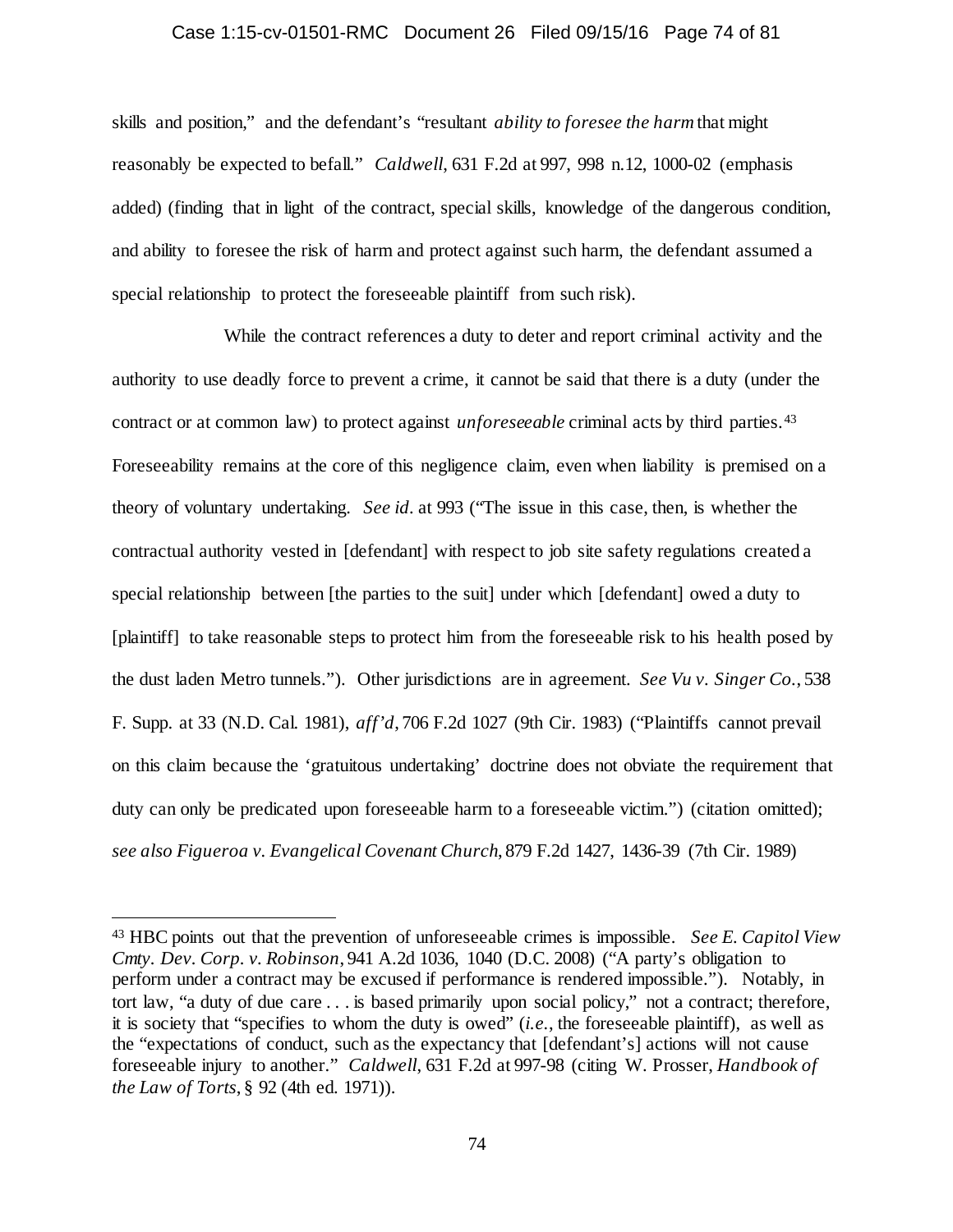### Case 1:15-cv-01501-RMC Document 26 Filed 09/15/16 Page 75 of 81

(stating that once college voluntarily provided security services to invitees on campus, liability could attach only for those injuries resulting from the kinds of crimes reasonably foreseeable to the college).

The tort concept of foreseeability is relevant to both elements of duty and proximate causation. *See* Opp'n to HBC MTD, Case No. 15-1636 [Dkt. 28] at 26 (citing *Rieser v. District of Columbia*, 563 F.2d 462, 479-80 (D.C. Cir. 2911), *vacated and reinstated in relevant part*, 580 F.2d 647 (D.C. Cir. 1978) (en banc) ("The question of proximate causation, like that of duty, is at base one of foreseeability. If a negligent, intentional or even criminal intervening act or end result was reasonably foreseeable to the original actor, his liability will not ordinarily be superseded by that intervening act.").<sup>44</sup> This concept of foreseeability is not abrogated or replaced in assumption of duty cases. As the D.C. Court of Appeals stated in *Haynesworth*:

> In a case of this nature, it is critical to determine whether a duty was owed by the alleged tortfeasor to the person claiming injury. Woven into this overall consideration is also the question of reasonable foreseeable risk to be perceived by the actor at the time of the incident. Stated another way, we must ask "whether the injury to that individual [to whom a duty was owed] was reasonably foreseeable to the defendant." *Powell v. District of Columbia,* 602 A.2d 1123, 1133 (D.C.1992) (citations omitted).

645 A.2d at 1098. Therefore, even assuming that HBC shared part of the Navy's duty to protect invitees on its premises from criminal acts[,45](#page-74-1) Plaintiffs Kohler, Zagami, and Jacobs must still allege sufficient facts to show that the criminal actions of Mr. Alexis were foreseeable to HBC.

<span id="page-74-0"></span> <sup>44</sup> Counsel for Kohler, Zagami, and Jacobs filed an identical Opposition to HBC's motion to dismiss and to HBC's supplemental brief in each of the three cases. For purposes of clarity, the Court will only use the docket numbers of the Kohler case for purposes of citations.

<span id="page-74-1"></span><sup>45</sup> HBC had no law enforcement authority and the Navy retained the ultimate authority to make decisions related to safety and security of the premises at the Navy Yard, particularly since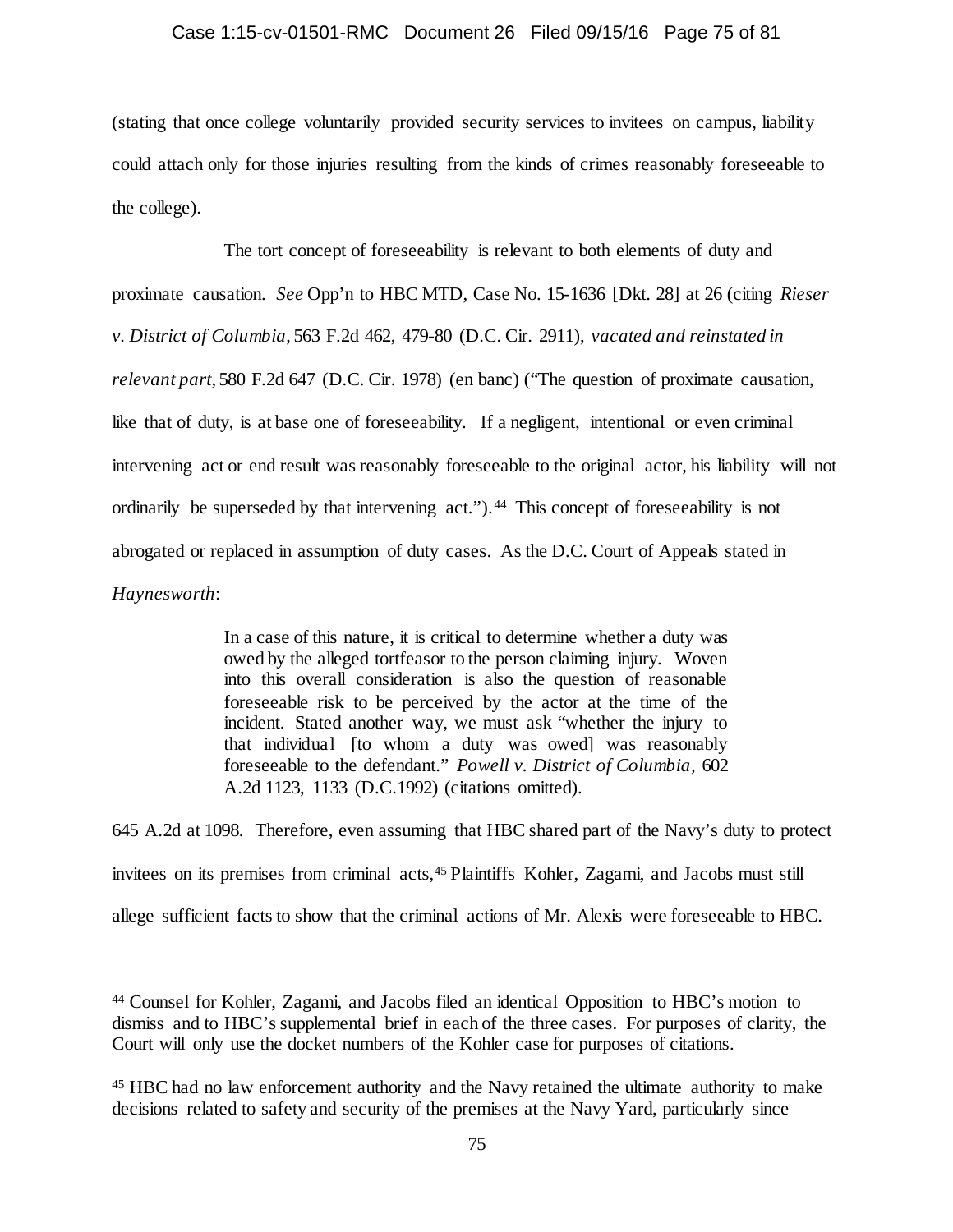### Case 1:15-cv-01501-RMC Document 26 Filed 09/15/16 Page 76 of 81

"Where an injury is caused by the intervening criminal act of a third party," the D.C. Court of Appeals "'has repeatedly held that liability depends upon a more heightened showing of foreseeability than would be required if the act were merely negligent.'" *Beretta*, 872 A.2d at 641 (quoting *Potts*, 697 A.2d at 1252). Plaintiffs Kohler, Zagami, and Jacobs argue that in an assumption of duty case, HBC's actions establish its duties and the heightened foreseeability analysis is moot. Specifically, they argue that "[b]ecause HBC contractually undertook to protect [the victims] from harm and its special relationship with [the victims] encompassed a duty of protection, no heightened showing of foreseeability is required to subject HBC to liability." Opp'n to HBC's Suppl. Br. [Dkt. 35] at 7. To support this proposition, these Plaintiffs rely on a series of cases outside the District of Columbia, *see id.* at 3 n.4 & 8, as well as those D.C. cases that opine that a showing of heightened foreseeability is lessened where the relationship between the parties strongly suggests a duty of protection.

Assuming heightened foreseeability does not apply because the HBC-Navy contract and the ensuing relationship between the parties may suggest a duty of protection, *see Workman*, 320 F.3d at 264, Plaintiffs Kohler, Zagami, and Jacobs fail to offer sufficient facts that Mr. Alexis's criminal conduct was foreseeable. The Complaints do not show that it is foreseeable to a security guard at his or her NAVSEA post in Building 197 that someone holding a security clearance, authorized and assigned to work at the Navy Yard, in possession of a "valid temporary access badge or [(common access card)] CAC to pass through the electronic badge reader," and heading to his workstation on the fourth floor of Building 197 would commit mass murder. Kohler Compl. ¶ 19; Zagami Compl. ¶ 19; Jacobs Compl. ¶ 29. There is no allegation

l

military police also patrolled the premises. *See* HBC Contract at HBC 00224; *see also* 8/16/2016 Hr'g Tr. at 34:1-11.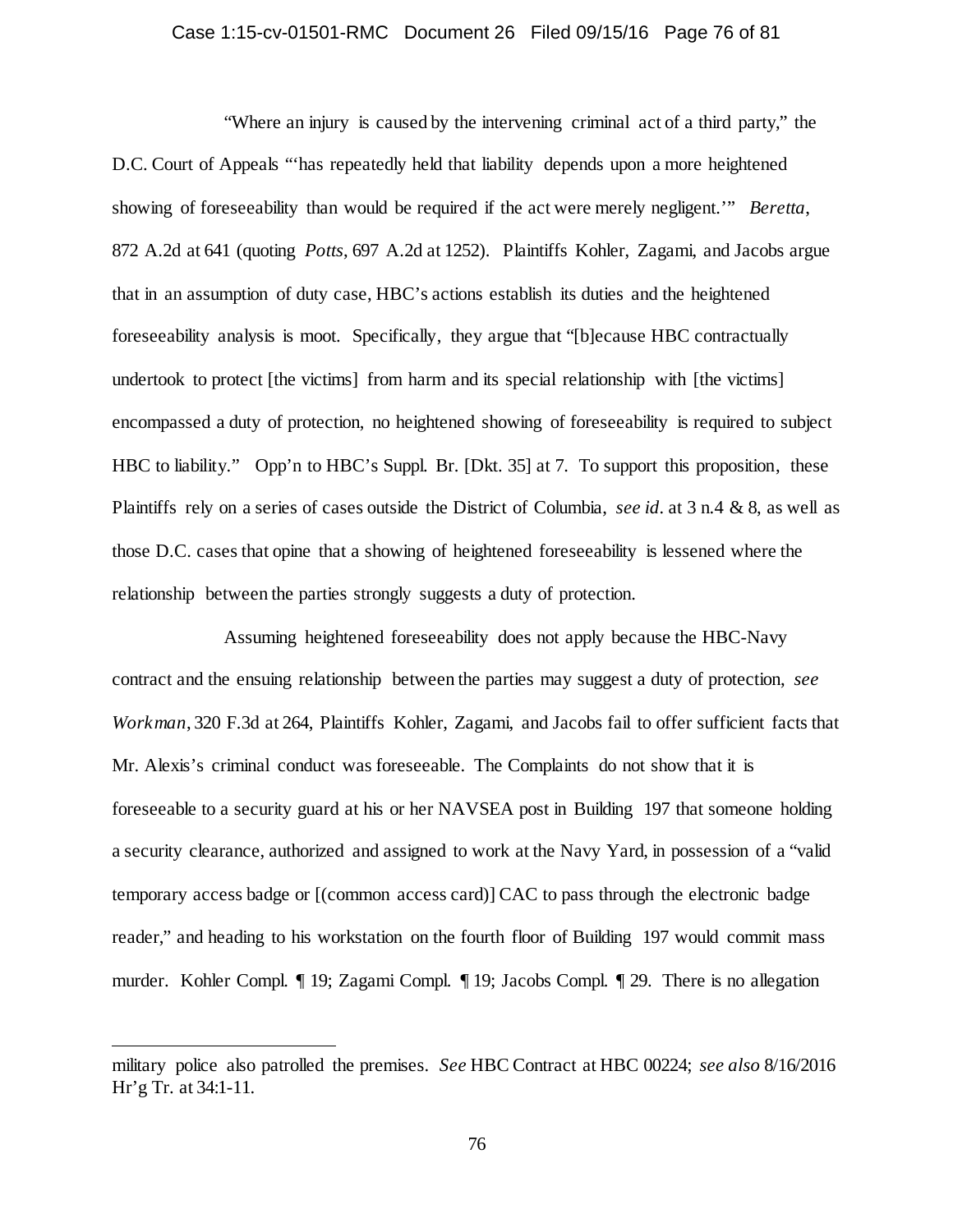### Case 1:15-cv-01501-RMC Document 26 Filed 09/15/16 Page 77 of 81

that HBC had knowledge of Mr. Alexis's past behavior, character, or alleged propensity towards violence. Mr. Alexis was not a trespasser or an intruder; rather, to HBC, Mr. Alexis was simply another contractor going to work at the Navy Yard with lawful access to Building 197. Whether it is analyzed in terms of duty, breach, or proximate causation, the risk of harm to the victims was simply not foreseeable. In such circumstances, HBC did not stand "in a superior position," did not "fully posess[] the power to protect" the foreseeable plaintiffs, and did not have the ability to foresee this harm. *Caldwell*, 631 F.2d at 1002.

This factual void is in stark contrast with cases like *Caldwell* and *Cunningham v. District of Columbia Sports and Entertainment Commission*, where not only was the defendant armed with a contractual obligation, ability and special skills, but also, was informed of the harm that might reasonably be expected to occur to a foreseeable plaintiff. In *Caldwell*, the defendant owed a duty to a worker to take reasonable steps to protect him from foreseeable risks to his health because defendant was, among other things, "informed of high concentration of silica dust and inadequate ventilation in the subway tunnels" and had the authority to stop the work. *Id.* Similarly, in *Cunningham*, a security company hired to provide crowd management and guest services at a concert, owed a duty to plaintiff to protect him against injuries sustained as a result of a crowd crush incident because there was, among other things, evidence "that the crowd was pretty packed and everyone was close together," as well as of "crowd surfing" and "mosh pits." *Cunningham v. D.C. Sports & Entm't Comm'n*, No. Civ. A. 03-839RWRJMF, 2005 WL 3276306, at \*1-2 (D.D.C. Nov. 30, 2005); *see also id.* at \*8 ("Under these circumstances, [the security company] assumed a duty to act reasonably so that attendees of the concert would be protected from *foreseeable risks*.") (emphasis added).

77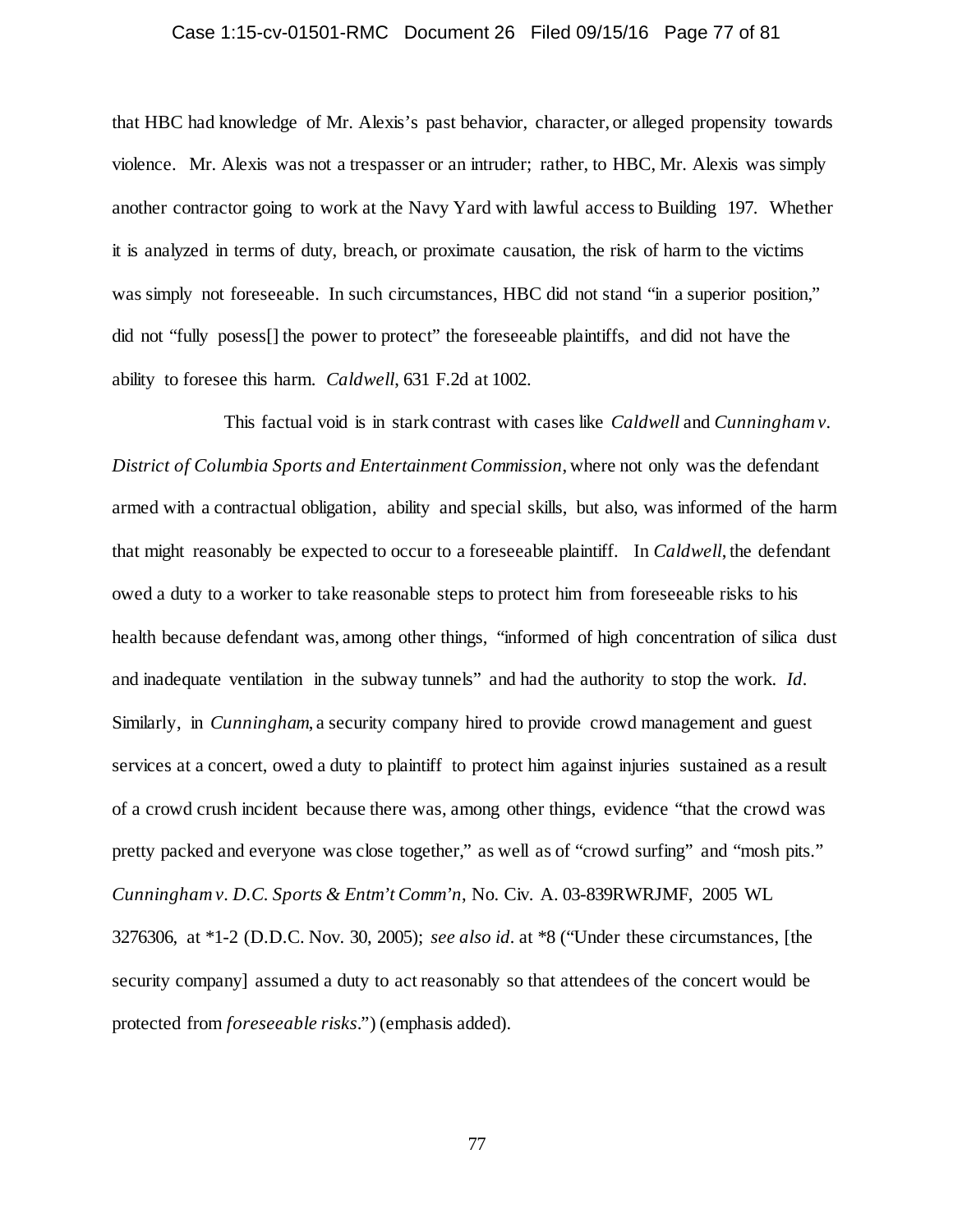### Case 1:15-cv-01501-RMC Document 26 Filed 09/15/16 Page 78 of 81

Moreover, in cases where "the heightened foreseeability is lessened" due to a special relationship between the parties, foreseeability does not require "previous occurrences of a particular harm, but can be met instead by a combination of factors which give defendants an increased awareness of the danger of a particular criminal act." *Doe*, 524 A.2d at 33; *see also DiSalvo*, 974 A.2d at 872; *Sigmund I*, 475 F. Supp. 2d at 42. To meet this burden, Plaintiffs Kohler, Zagami, and Jacobs allege that Navy Yard and nine other military installations are "subject to a heightened risk of violent attacks, and in particular gun violence" because they each had "suffered a violent attack . . . prior to the September 16, 2013 shooting," specifically including the Navy Yard "on two separate occasions in 1983 and 1984." Kohler Compl. ¶ 9; Zagami Compl. ¶ 9; Jacobs Compl. ¶ 8. "Even if the relationship here did entail a greater duty of protection," *DiSalvo*, 974 A.2d at 872, the alleged facts fall short of the showing made in those cases that recognized a duty of protection vis-à-vis the sliding scale analysis. *See, e.g.*, *Novak*, 452 F.3d at 904; *Dominion Bank*, 963 F.2d at 1555-61; *Doe*, 524 A.2d at 34; *Kline*, 439 F.2d at 480.

"It is not sufficient to establish a general possibility that the crime would occur"; instead, Plaintiffs Kohler, Zagami, and Jacobs must allege sufficient facts to make it plausible that HBC "had an increased awareness of the risk of [a shooting and murder at the Navy Yard]." *DiSalvo*, 974 A.2d at 872. The fact that other military installations had suffered violent attacks over the past seventeen years does not support an "increased awareness" of the risk of a similar attack at the Navy Yard. *Sigmund I*, 475 F. Supp. 2d at 42 (noting that "the D.C. Court of Appeals requires proof that the specific type of crime, not just crime in general, be particularly foreseeable at the relevant location") (citations omitted). Moreover, the fact that the Navy Yard experienced two attacks more than thirty years ago is simply too remote to support any

78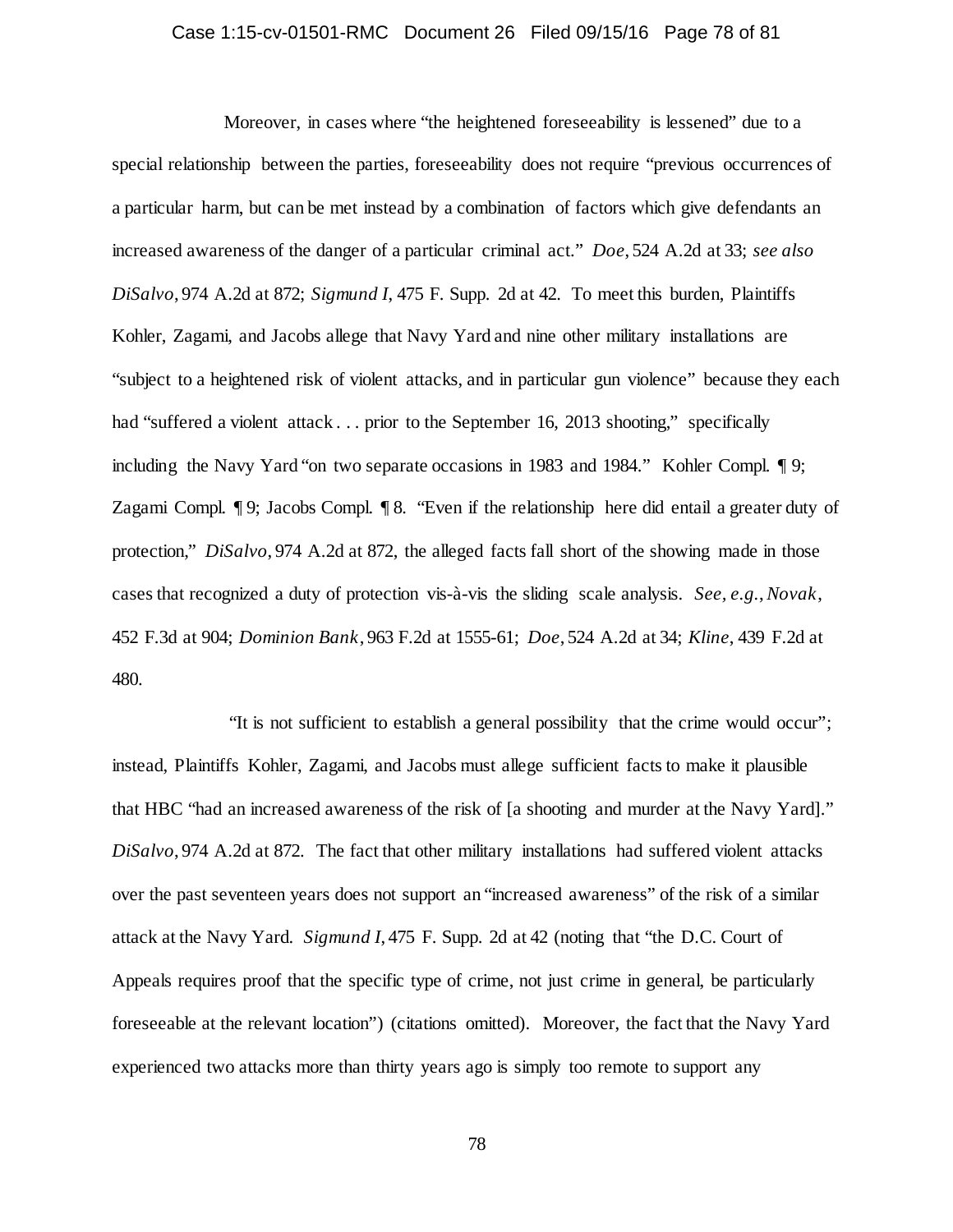#### Case 1:15-cv-01501-RMC Document 26 Filed 09/15/16 Page 79 of 81

negligence claim against HBC. A careful review of D.C. law on this issue shows that "the common thread" in all of these cases involving third-party criminal conduct is that the facts supporting an inference of foreseeability "showed, if not awareness of the precise risk, close similarity in nature or *temporal and spatial proximity* to the crime at issue." *DiSalvo*, 974 A.2d at 874 (emphasis added); *accord Sigmund II*, 617 F.3d at 516; *Figueroa*, 879 F.2d at 1436-39 (requiring similar evidence of foreseeability in a voluntary undertaking case under Illinois law). [46](#page-78-0) The background allegations lack that temporal and spatial proximity to the shooting of September 2013.

On a final note, Plaintiffs Kohler, Zagami, and Jacobs often reduce their claim to a contractual issue. They argue that HBC's decision to enter into a contract to provide security services at the Navy Yard gave rise to a duty to protect the victims from criminal actions. *See* Opp'n to HBC MTD at 11-12 (stating that HBC "should not now, after the fact of its assumption of the duty to provide contractual security services at the Navy Yard . . . be permitted to escape liability on the basis that it did not see the potential harm"). This argument is at odds with the relevant caselaw. Under D.C. law, foreseeability as a function of duty (and proximate causation) remains an essential element of a negligence claim and is "shaped by considerations of fairness and results ultimately from policy decisions," as well as societal expectations. *Presley*, 25 A.3d at 888 (internal quotation marks and citation omitted). Courts look at the particular circumstances of each case and consider the terms of a contract, the defendant's skills and

<span id="page-78-0"></span> <sup>46</sup> *But see Burns Int'l Sec. Servs. Inc. of Fla. v. Phila. Indem. Ins. Co.*, 899 So. 2d 361, 364-65 (Fla. Dist. Ct. App. 2005); *Vazquez v. Lago Grande Homeowners Ass'n*, 900 So. 2d 587, 592-94 (Fla. Dist. Ct. App. 2004)). In the Court's opinion, these cases cited by Plaintiffs Kohler, Zagami, and Jacobs "overly rel[y] upon contract theory to the point of losing focus of the nature of the claim made here, which asserts negligence, rather than breach of contract." *Caldwell*, 631 F.2d at 997; *see also MacPherson*, 111 N.E. at 1053.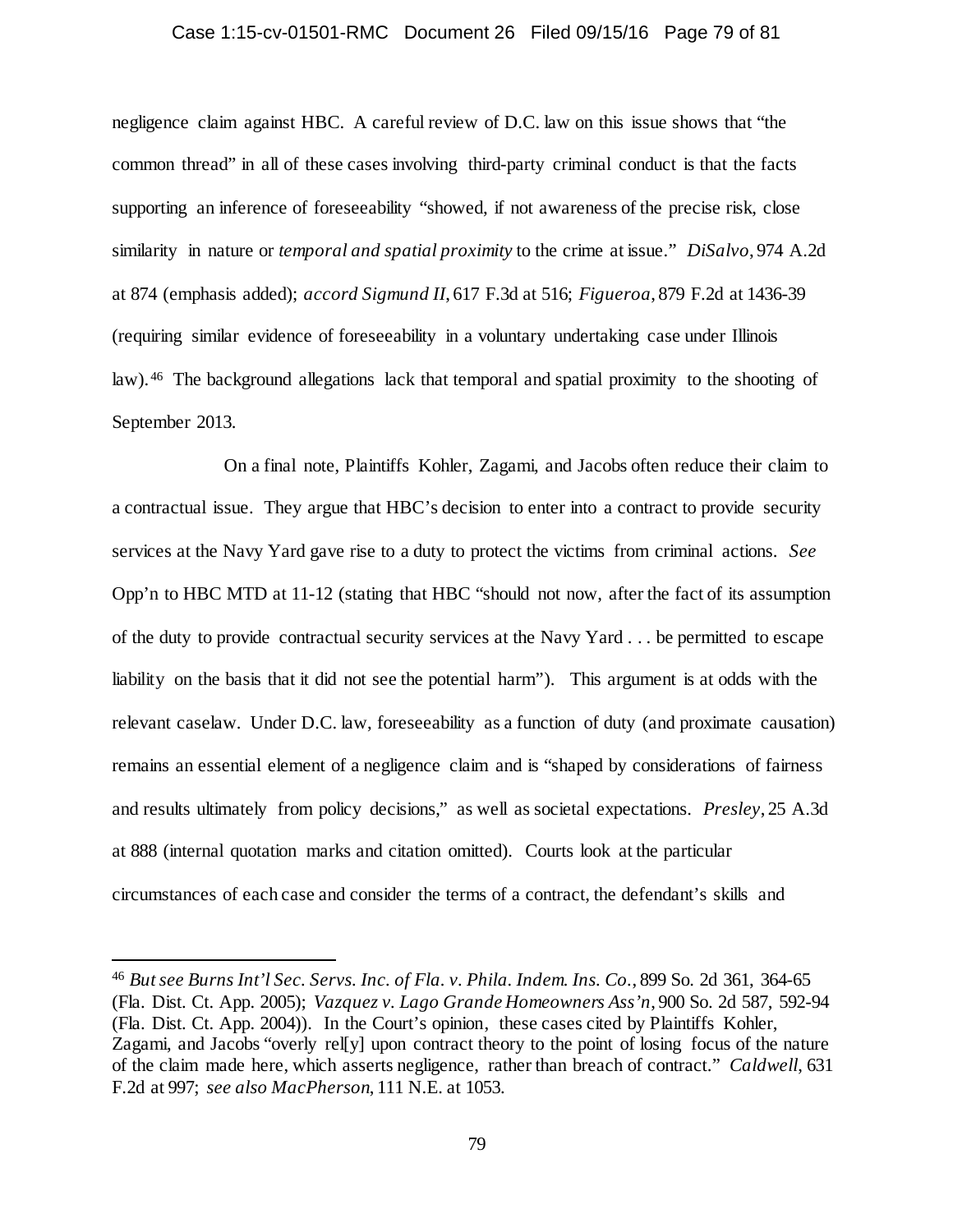## Case 1:15-cv-01501-RMC Document 26 Filed 09/15/16 Page 80 of 81

position, the defendant's knowledge of a dangerous condition, and the ability to foresee the risk

of harm. *See Caldwell*, 631 F.2d at 997, 998 n.12.

As part of this fairness and policy inquiry in determining the existence of a duty

in each particular case, courts generally consider multiple factors, such as

(1) foreseeability of harm to plaintiff; (2) degree of certainty that plaintiff suffered injury; (3) closeness of connection between defendant's conduct and injury suffered; (4) moral blame attached to defendant's conduct; (5) policy of preventing future harm; (6) extent of burden to defendant and the consequences to the community of imposing a duty to exercise care with resulting liability for breach; and (7) availability, cost, and prevalence of insurance for the risk involved.

*Vu*, 538 F. Supp. at 29 (citation omitted); *accord* W. Page Keeton et al., *Prosser and Keeton on the Law of Torts* § 53, at 358 n.24 (5th ed. 1984) (cited with approval in *Haynesworth*, 645 A.2d at 1098). Policy reasons and fairness prevent holding HBC liable for the unforeseeable criminal actions of Mr. Alexis. It would be highly burdensome and contrary to the provisions of the HBC Contract,<sup>[47](#page-79-0)</sup> to search the person and effects of everyone entering the Navy Yard premises, especially those authorized to enter Building 197. Under these circumstances, "[a] defendant may not be held liable for harm actually caused where the chain of events leading to the injury appears 'highly extraordinary in retrospect.'" *Morgan*, 468 A.2d at 1318 (quoting *Lacy*, 424 A.2d at 320-21).

<span id="page-79-0"></span> <sup>47</sup> Because Mr. Alexis was assigned to work at the Navy Yard and was authorized to enter the premises, HBC was not required under the contract to search his person or possessions for weapons; instead, Mr. Alexis was subject to random search only. *See* HBC Contract at HBC 00054, 00070, 00211, and 00229.